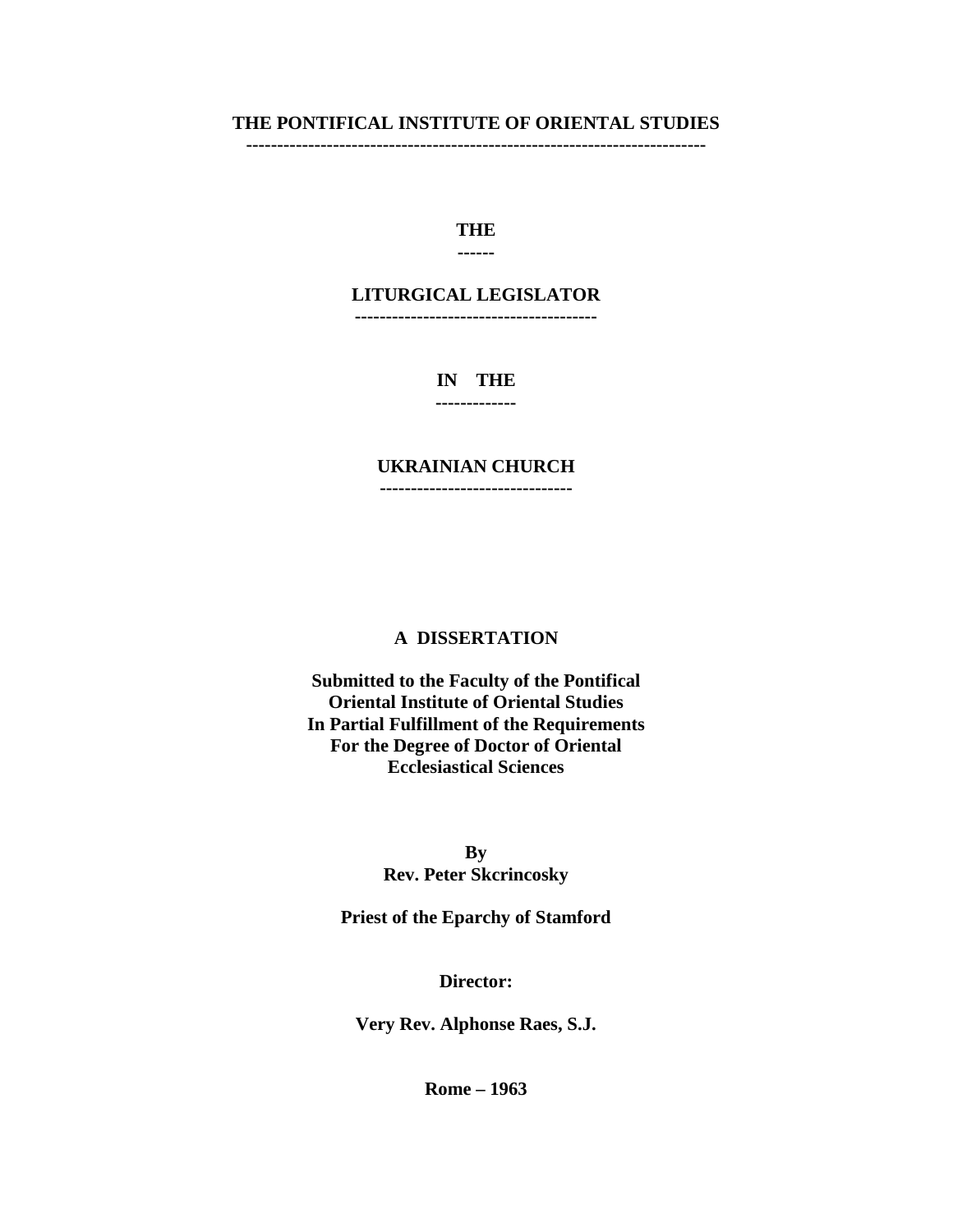#### **FOREWORD ------------------**

In the last two decades, the Holy See assumed, in a practical and effective manner, the legislative authority for liturgical matter in the Ukrainian Catholic Church. In 1941 it promulgated a liturgikon for the Ruthenians. This was followed by an Ordo Celebrationis (in 1944), which spelled out in greater detail the manner of celebrating the Divine Liturgy, matins and vespers. Other service books followed.  $\frac{1}{1}$  $\frac{1}{1}$  $\frac{1}{1}$ 

Again, Pope Pius XII, in 1957, promulgated his Motu Proprio, Clergi Sanctitati, in which he clearly defined, what had been already established for the Latin Church in the Code of Canon Law, namely, that the supreme liturgical authority in the Eastern rites is the Holy See.

The latter fact defined what the Holy See already enjoyed. But it was the first explicit law which established the fact that the liturgical authority for the Oriental rites is the Holy Father. Previously, some moral or physical person was responsible for any new liturgical laws and authentic interpretation thereof. It is our aim in this dissertation to determine who the traditional legislator is, not for all Oriental rites, but specifically for the Byzantine-Ukrainian rite. Furthermore, our scope will be to demonstrate the different stages in which the Holy See has appeared as the supreme liturgical legislator, using the liturgical history of the Ukrainian Church as our basis.

<span id="page-1-0"></span><sup>&</sup>lt;sup>1</sup> Ordo Officii Sanctae ao Magne Dominicae Paschatis in 18 $^{\circ}$ , appeared in 1956; Casoslov in 8 $^{\circ}$ , in 1950, and in 16°, 1950; Rituale Parvum in 18°, 1952; Epistolae and Evangelium for Sunday, etc. in 8°, 1952; Kniha Molebnih Piniji in 18°, 1952; Apostolus in 4°, 1955: Evangelium in 4°, 1958 and in 8°, 1959.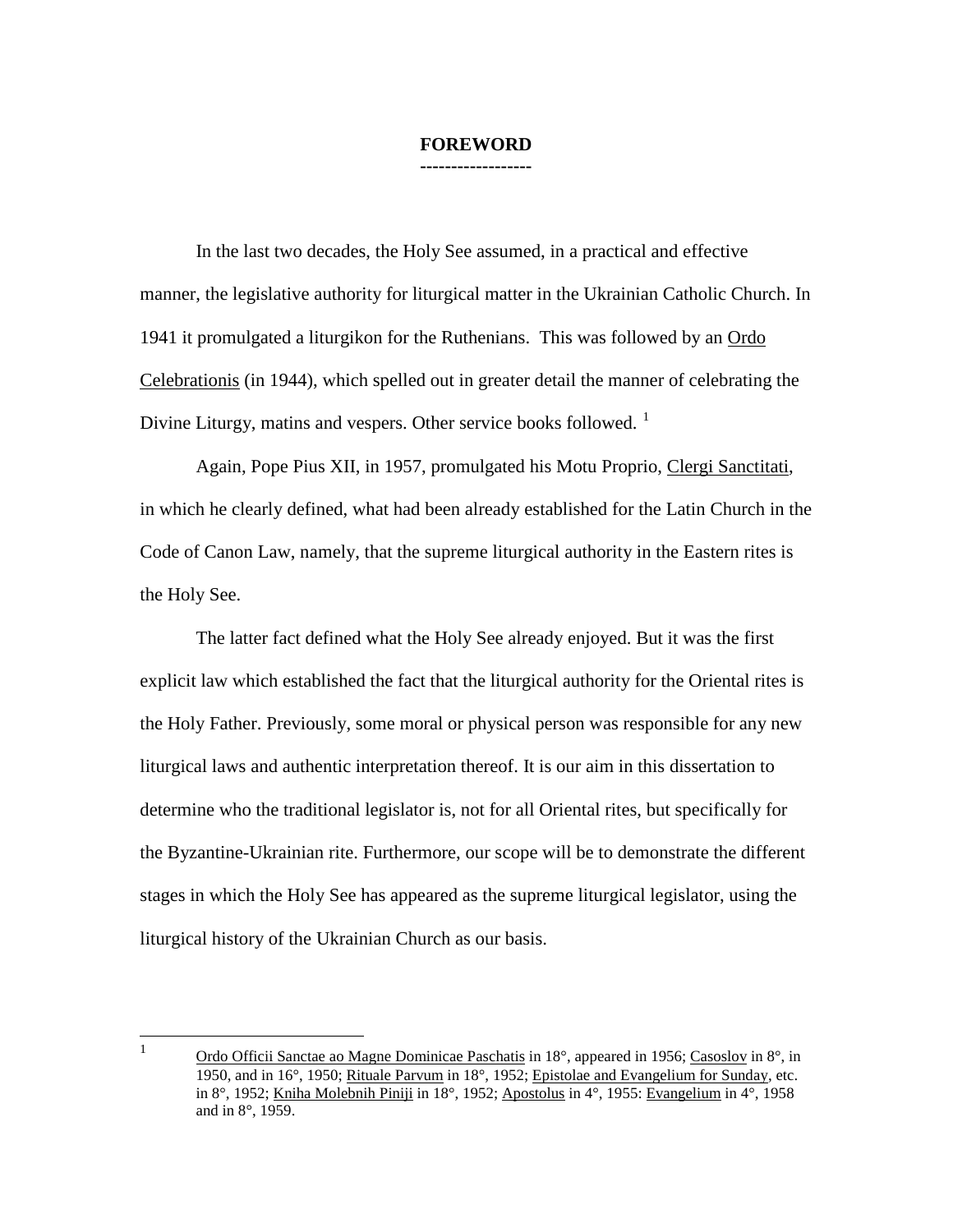### **TABLE OF CONTENTS ---------------------------------**

# **PART I**

# **THE TRADITIONAL ROOTS OF THE LITURGICAL LEGISLATOR INHERITED Y THE UKRAINIAN CHURCH**

# **CHAPTER I. THE LITURGICAL AUTHORITY IN THE PRIMITIVE CHURCH**

# **CHAPTER II. THE LITURGICAL AUTHORITY IN THE CHURCH OF CONSTANTINOPLE**

|  | b. As provider of extrinsic liturgical regulations<br>c. As giver of canonical response to questions on liturgical |
|--|--------------------------------------------------------------------------------------------------------------------|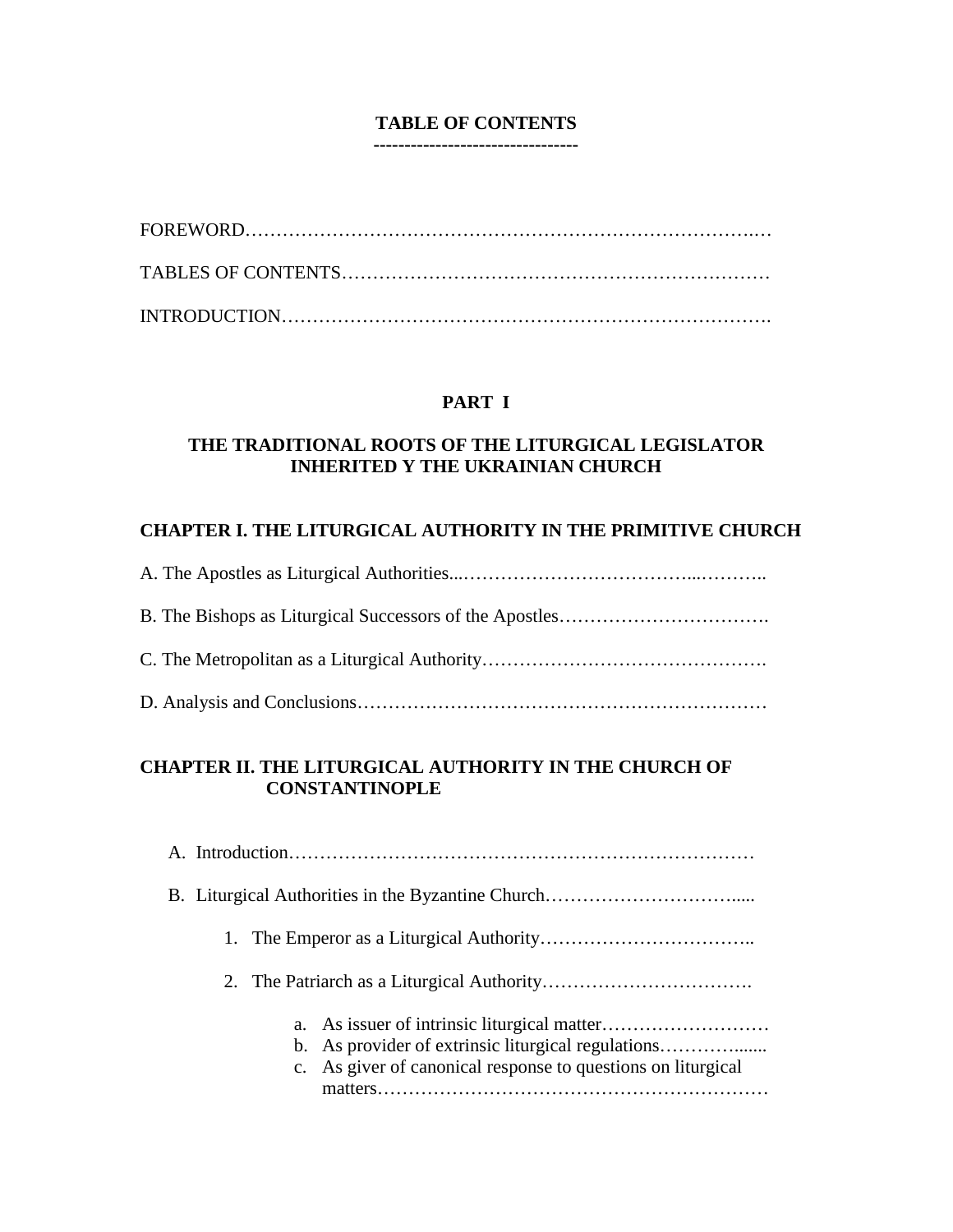d. As introducer of new feasts………………………………....

| 3. The Patriarch with His Permanent Synod as Liturgical Legislator  |
|---------------------------------------------------------------------|
| 4. The Patriarch with a Council of Bishops as Liturgical Legislator |
| 5. Oecumenical Councils as Promulgator of Canons                    |
|                                                                     |

C. Analysis and Conclusions…………………………………………………….

# **PART II**

# **THE TRADITIONAL LITURGICAL LEGISLATOR IN THE UKRAINIAN CHURCH**

# **CHAPTER III. HE LITURGICAL AUTHORITY I THE EARLY CHURCH OF RUS**

| 1.<br>2. |  |  |
|----------|--|--|
|          |  |  |
| 1.       |  |  |
|          |  |  |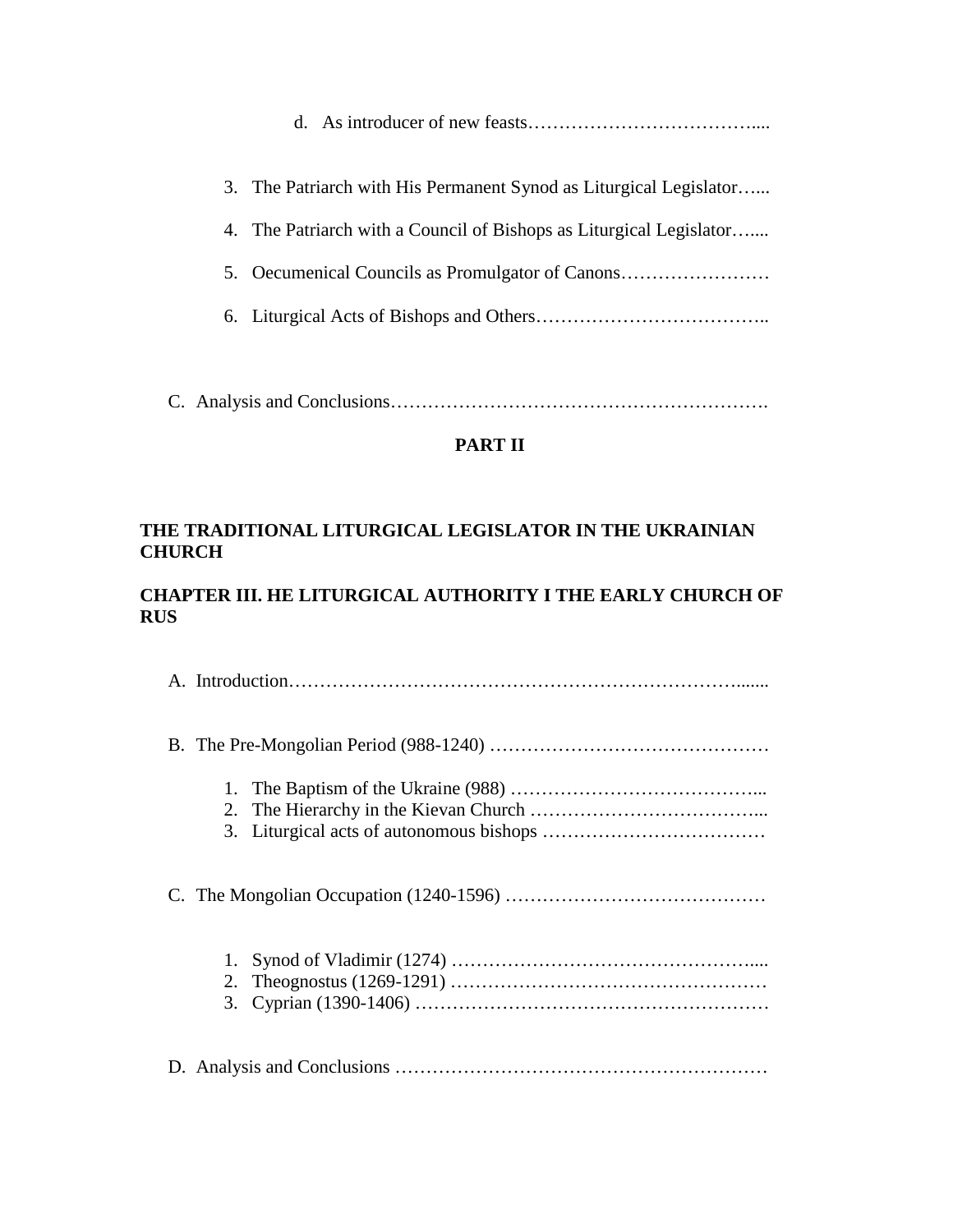# CHAPTER IV. THE LITURGICA AUTHORITY AFTER THE UNION OF **BREST**

|    | $1_{-}$<br>2.<br>3.<br>$\mathbf{4}$<br>5.<br>6. |                            |  |
|----|-------------------------------------------------|----------------------------|--|
|    |                                                 |                            |  |
|    | $1_{-}$<br>2.<br>3.<br>4.<br>5.                 | a.<br>b.<br>$\mathbf{c}$ . |  |
| 6. |                                                 |                            |  |
|    | 7.                                              | b.<br>a.                   |  |
|    |                                                 | b.                         |  |
|    |                                                 | c.                         |  |
|    |                                                 | d.                         |  |
|    |                                                 | e.                         |  |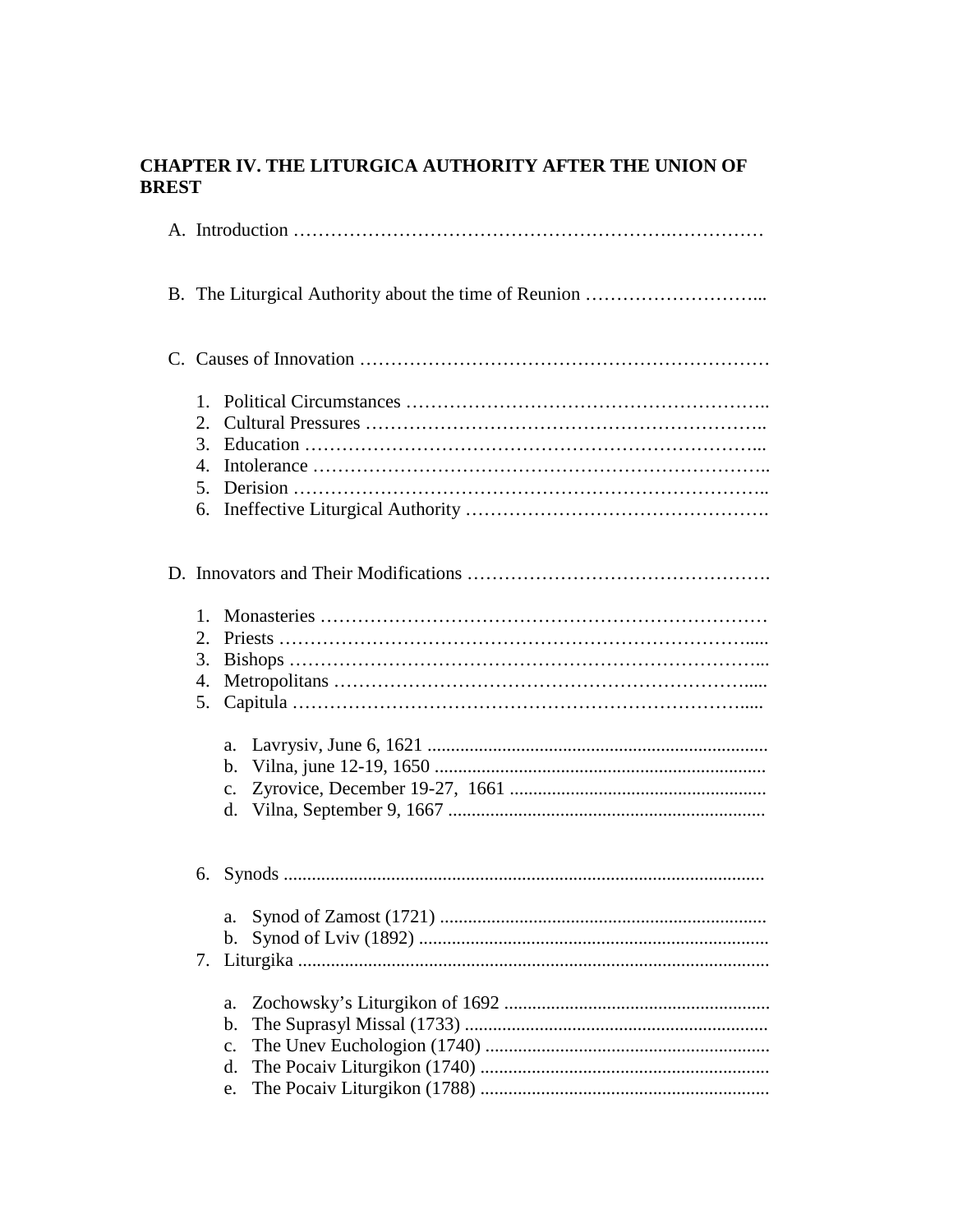E. Analysis and Conclusions ……………………………………………………

# **PART III**

# **THE REVERSION OF THE TRADITIONAL UKRAINIAN LITURGICAL LEGISLATOR TO THE HOLY SEE**

# **CHAPTER V. ROME'S RECALL OF THE POWER TO INTERPRET LAWS**

# **CHAPTER VI. THE RUTHENIAN HIERARCHY'S SURRENDER OF PROMULGATIVE POWER**

| 2. Universal Law of the Code of Canon Law, 1918 |
|-------------------------------------------------|
|                                                 |
|                                                 |
|                                                 |
|                                                 |
| a.                                              |
| b.                                              |
|                                                 |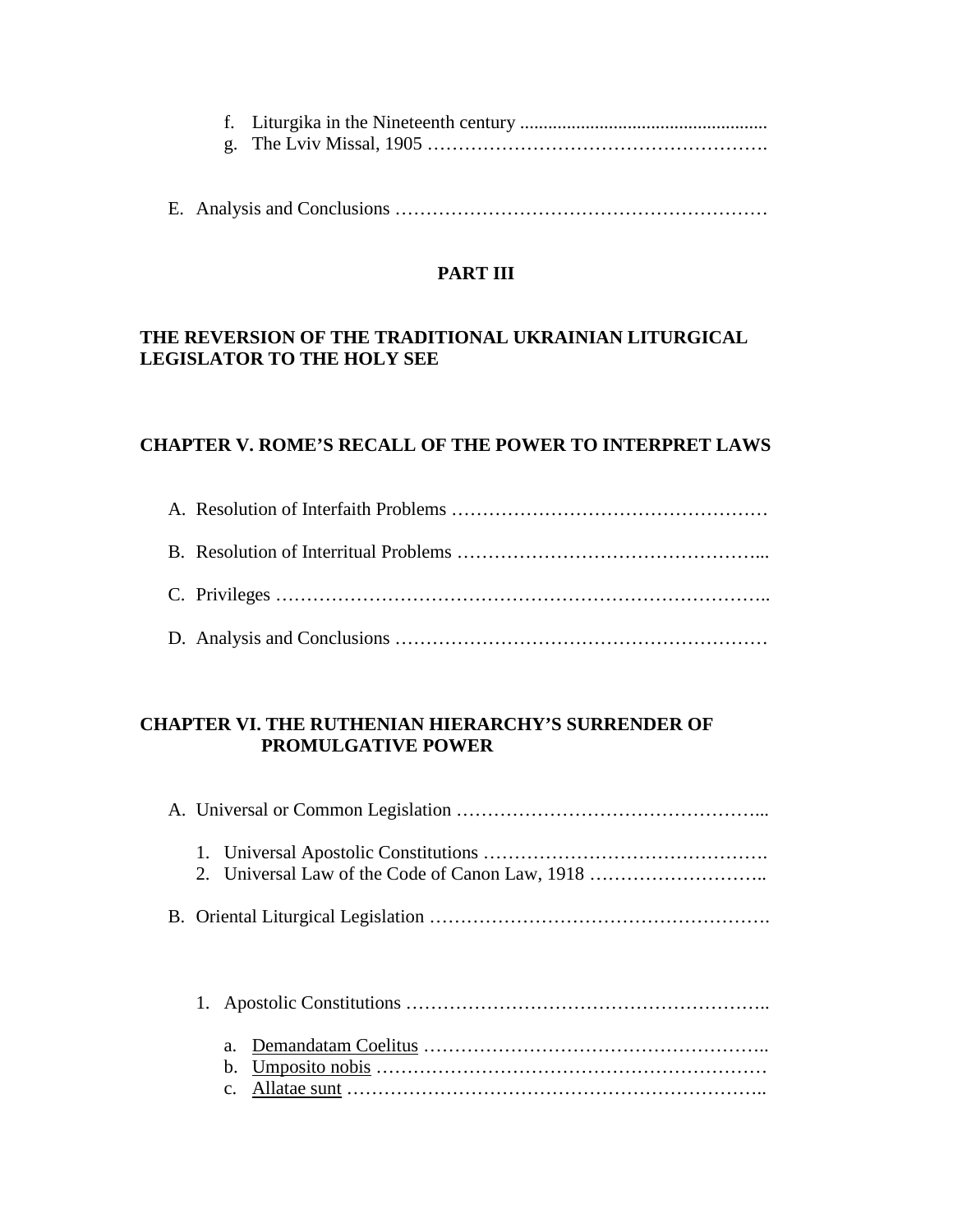| 3. |                                                | Motu Proprio for the Oriental Church (Cleri Sanctitati)                                                                                                                                                                                             |
|----|------------------------------------------------|-----------------------------------------------------------------------------------------------------------------------------------------------------------------------------------------------------------------------------------------------------|
|    |                                                |                                                                                                                                                                                                                                                     |
| 2. |                                                | 3. Promulgation of the Ruthenian Edition of the Liturgikon                                                                                                                                                                                          |
|    | a.<br>b.<br>$C_{\bullet}$<br>d.<br>$e_{\cdot}$ | Historical Facts leading to the formation of the Pontifical Liturgical<br>Methodology used to edit typical edition of Liturgikon<br>Comparative differences between Roman and Lviv (1905) editions<br>Special addenda in the letter of promulgation |

D. Analysis and Conclusions ……………………………………………………

# **CHAPTER VII. HOLY SEE'S APROVAL NECESSARY FOR LITURGICAL LEGISLATION**

A. Rome's Attitude Toward the Liturgical Authority in the Ruthenian Church Prior to Reunion ……………………………………………………………………

B. Rome's Attitude During the Reunion ………………………………………..

- C. Rome's Attitude After the Reunion ………………………………………….
- D. Analysis and Conclusions ……………………………………………………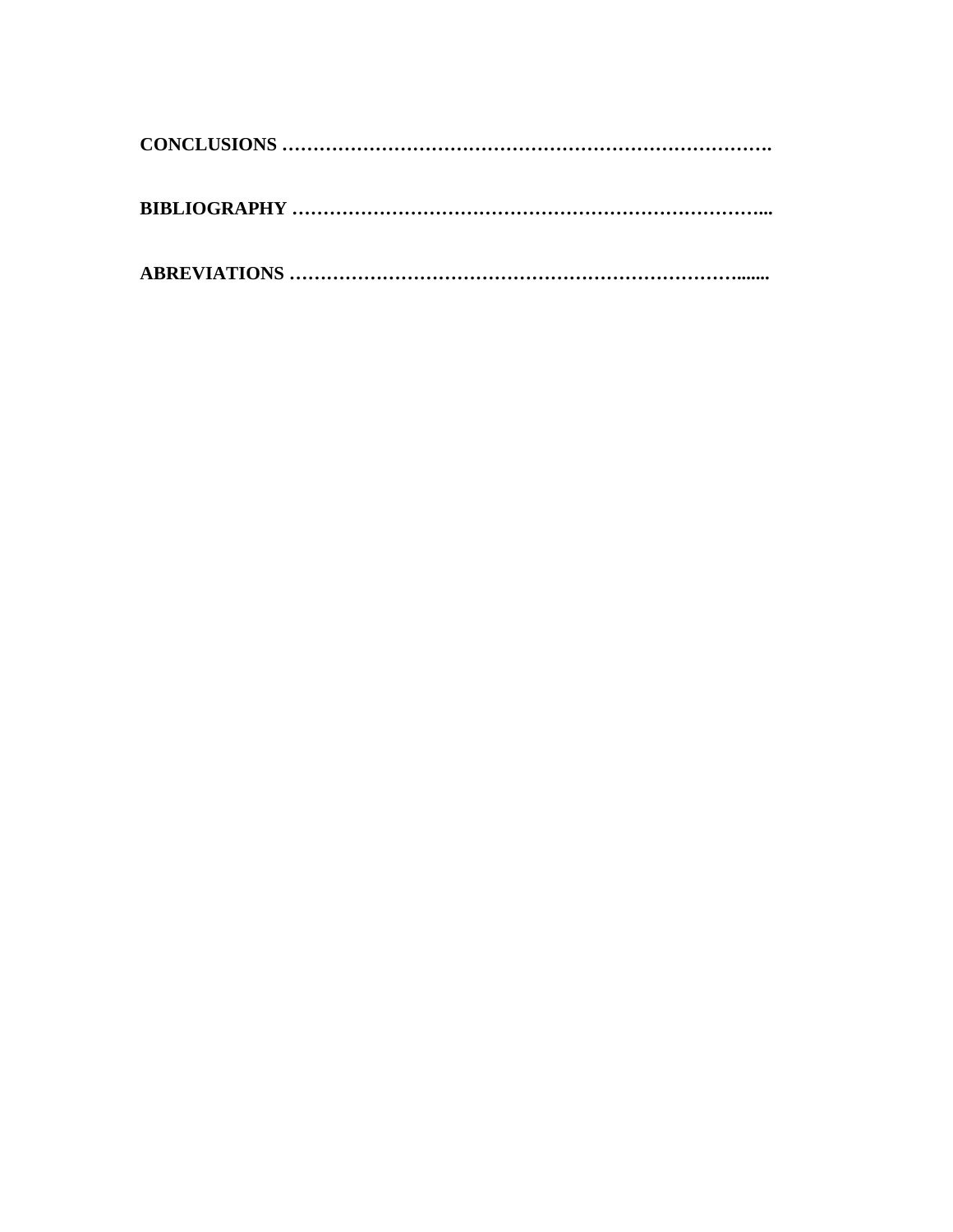### **INTRODUCTION ------------------------**

The traditional legislator in the Ukrainian Church is something of a mystery hidden deeply in the recesses of the fontes cognoscendi of Liturgy. Since hardly any positive laws identifying him exist prior to the Oriental Code, it is necessary to examine and scrutinize extant liturgical acta to learn who, according to custom, is the authority in liturgical matters.

Our first step in this proposed project is to gain a concrete idea of a liturgical legislator. But let us begin by defining liturgy as understood in this dissertation.

The definition of Liturgy has an interesting historical development, elements of which are contained in the modern definition. According to the profane use of the ancient Greek language it denotes an office or function or public ministerium for the people. $<sup>2</sup>$  $<sup>2</sup>$  $<sup>2</sup>$  In the canonical books of the Old and New Testaments the terms designates</sup> sacred public functions of priest and Levites legally delegated to offer sacrifices in the temple to honor God and for the welfare of the people.<sup>[3](#page-8-1)</sup> In the primitive Church of Christ it signifies the sacrifice of Christ, the sacrifice of the Divine Liturgy and especially designates celebration of the Eucharistic Sacrifice.<sup>[4](#page-8-2)</sup> Hence, this concept of the Liturgy is basic in both the Occidental and Oriental Churches.

The Roman Church, on the one hand, defines liturgy in the broad sense. "Sacred Liturgy", in the words of Pope Pius XII, "is the public worship which our Redeemer as head of the Church renders to the Father as well as the worship which the community of the faithful renders to its Founder and through Him to the Heavenly

<span id="page-8-0"></span><sup>&</sup>lt;sup>2</sup><br>II Corint. IX, 20; Philipp. II, 30. Cfr. A.Fortescue, <u>The Mass</u>, (London, 1930) p. 397 sq.<br>Exodus XXVIII, 39; Num. I, 50; IV, 3; Luke I, 23; Hebr. IX, 21.<br>Acts, XIII; S. Clement, I Corinth. Ch. XL, 255; XLI, 1; Justin

<span id="page-8-2"></span><span id="page-8-1"></span>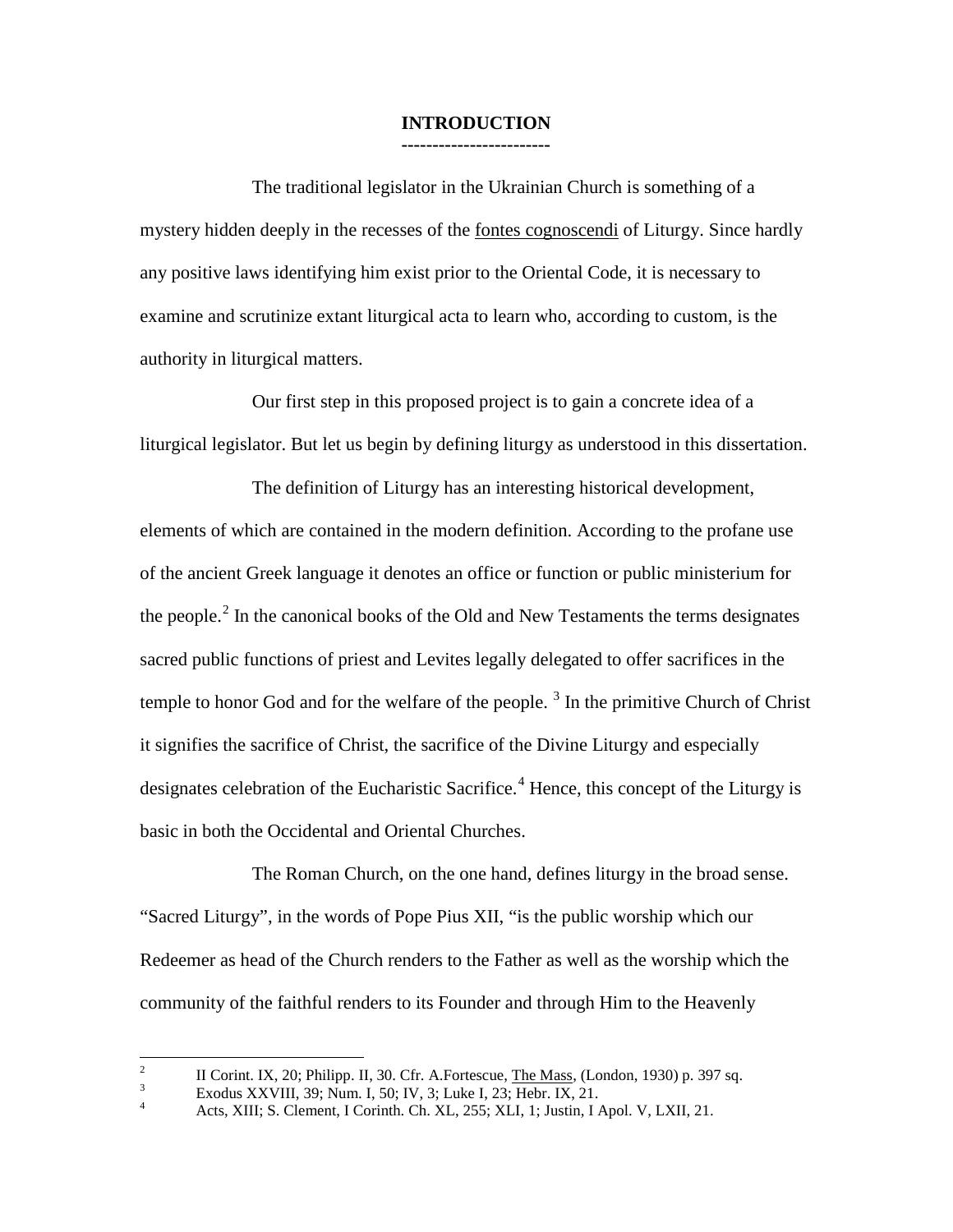Father. It is in short the worship rendered by the Mystical Body of Christ in the entirety of its head and members."[5](#page-9-0) This definition includes all sacred rites employed in the Church's official worship.

The Byzantine Church, on the other hand, using the same word, restricts its meaning to specific matter. For the Byzantines it is the celebration of the Mass itself as a form or ordo of that celebration, e.g. the Liturgy of St. Basil. In other words the Byzantine rite retains the primitive meaning that Liturgy signifies the celebration of the Eucharistic Sacrifice itself. It is in this sense that the concept of Liturgy is used in this dissertation and it has reference only to the expression of the Eucharistic Sacrifice, which consists of words, actions and things, whether they be animate or inanimate. Our working definition of Liturgy, therefore, includes both this intrinsic aspect of the Liturgy which is the worship rendered to Almighty God by the faithful and priest trough the Eucharistic Sacrifice. It does not, however, exclude the added circumstances of places and occasions of such worship, i.e., extrinsic Liturgy.

Exterior and communal worship, however, calls for control by some authority and for someone to conduct it. His identity is an historical enigma in the Ukrainian Church. Nevertheless we can deduce his identifying qualities of characteristics from present day canonical sources so that we are able to recognize him in the course of history. The best resource available is where he is already defined by positive law. Pope Pius XII's Motu Proprio, Cleri Sanctitati, states that the Holy See is the supreme liturgical legislator of the Catholic Church.<sup>[6](#page-9-1)</sup> This authority is invested in the Sacred

<span id="page-9-0"></span><sup>&</sup>lt;sup>5</sup> Pius XII, Ap. Ency., <u>Mediator Dei</u>, 20 Nov. 1947 – Papal Teachings: The Liturgy, comp. by the Monks of Solesmes and tr. by the Daughters of St. Paul (Boston, 1962), n. 521, p. 321.

<span id="page-9-1"></span><sup>6</sup> Pius XII, Litt. ap. Motu Proprio, Cleri Sanctitati, 3 junii, 1957, Acta Apostolicae Sedis (hereafter cited AAS), XLIX (1957), pp.433-603, canon 162.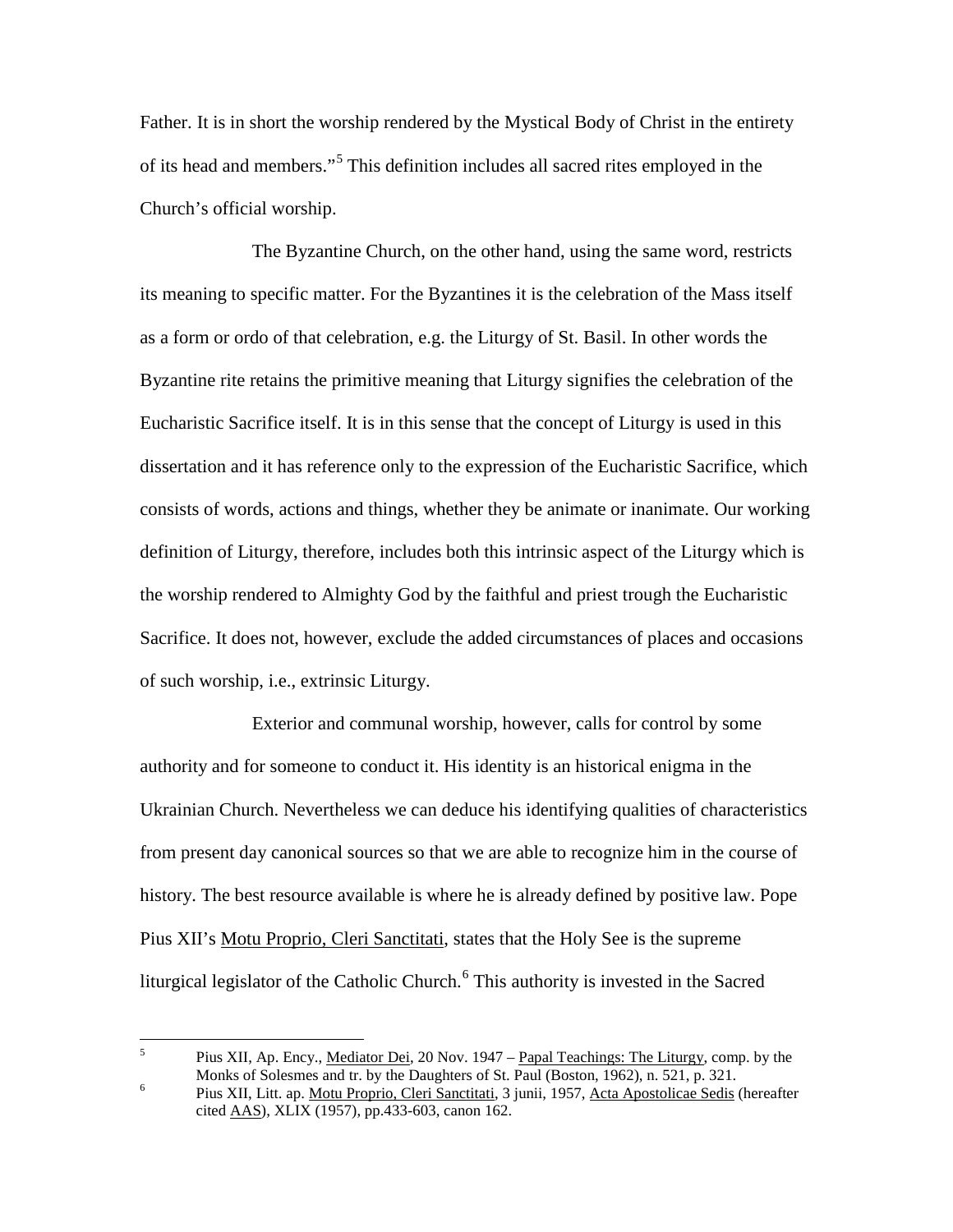Congregation for the Oriental Church which has the power to approve all liturgical books of the Eastern rites; to resolve questions in regard to liturgical texts and translations; to supervise and to decide all questions concerning rubrics and ceremonies of the Divine Liturgy, the Sacraments, sacramentals and the divine office.<sup>[7](#page-10-0)</sup>

From this canon, we can deduce three inherent powers in the concept of a liturgical legislator. The fact that he can resolve questions in regard to liturgical texts and translations, supervise and decide all questions concerning rubrics and ceremonies of the Divine Liturgy signals his capacity to interpret authentically liturgical laws. Since the same canon also states that the Holy See must approve all liturgical acta, it is obvious that nothing can be done without its approval.

Approval of laws presupposes someone's capability to make laws. This third power is basic and fundamental in our concept of a liturgical legislator. It is generally synonymous with the promulgator. The legislator may also posses the power of approbation of legislative proposals. If it does not, as evident in this canon, the legislator is then understood in the strict sense. In other words the one who approves proposals and the one who promulgates approved acta can be two separate persons, but not necessary.

A liturgical legislator, therefore, can be defined as that quality of a moral or physical person who enjoys the powers to approve legislative proposals, to promulgate the approved data and to interpret authentically the liturgical laws, which are the ordinances of ecclesiastical legislation regarding worship. It is this concept that we have in mind throughout this dissertation but not to the exclusion of one person enjoying the powers to both approve and to promulgate laws.

<span id="page-10-0"></span> $7^7$  Ibid., canon 195, par. 1, n. 2.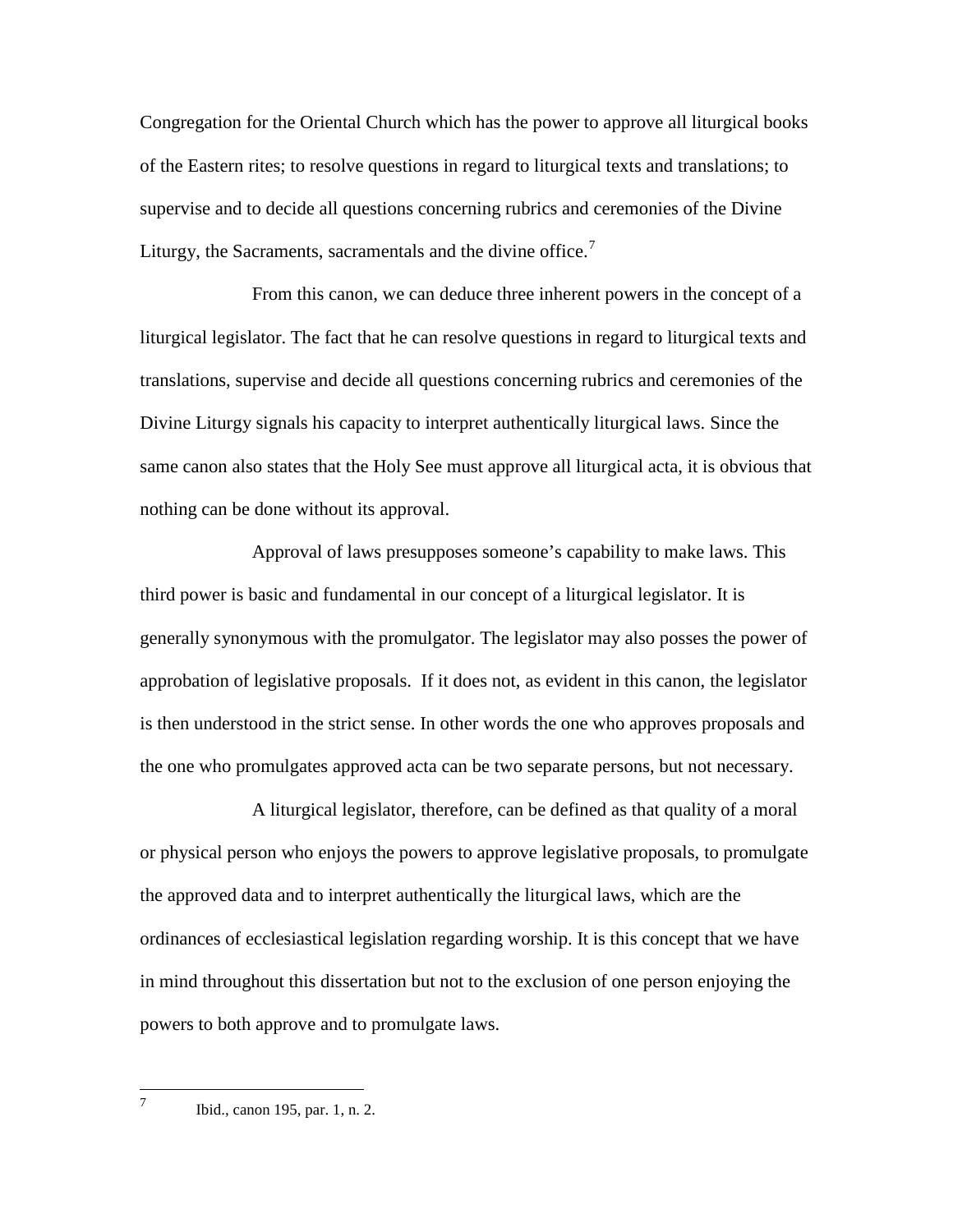A liturgical authority, however, is one who enjoys the power of jurisdiction over matters liturgical. It is a broader concept than a legislator. In fact it includes not only the Liturgy.

The scope of this study is to identify such a liturgical authority in the Ukrainian Church by evaluating extant liturgical acts and historical references pertaining to either intrinsic or extrinsic aspects of divine worship.

The Ukrainian Church, known throughout history by other titles, is identified with the ancient name of Rus and also with the Latin designate, Ruthenia, but never with what is known today as Russia. We shall, therefore, restrict our investigation to the Church whose metropolitan see is located in Kiev and those dioceses subservient to it, or if independent, found within the Ukrainian territory.<sup>[8](#page-11-0)</sup>

To facilitate the study of this problem our dissertation will consist of three sections. Part I will be an attempt to examine the remote and proximate roots of the liturgical authority inherited by the Ukrainian Church, namely the primitive and Byzantine Churches respectively. In the second part we shall attempt to establish the authority in the Ukrainian Church. This section will be conveniently divided into two periods: the acceptance of Christianity to reunion (988-1596) and from the Union of Brest to the present day. The final section will demonstrate the Holy See's attitude toward the traditional liturgical legislator in the Ukrainian Church and vice versa.

<span id="page-11-0"></span> <sup>8</sup> D. Holovecky, Ius Particulare Ruthenorum, Fonti, Codificazione Canonica Orientale, (XVI Fascicoli; Rome: Typografia Poliglotta Vaticana, 1930-1937), Serie I, Fascicolo XI, p. Ii sq. (hereafter cited Fonti).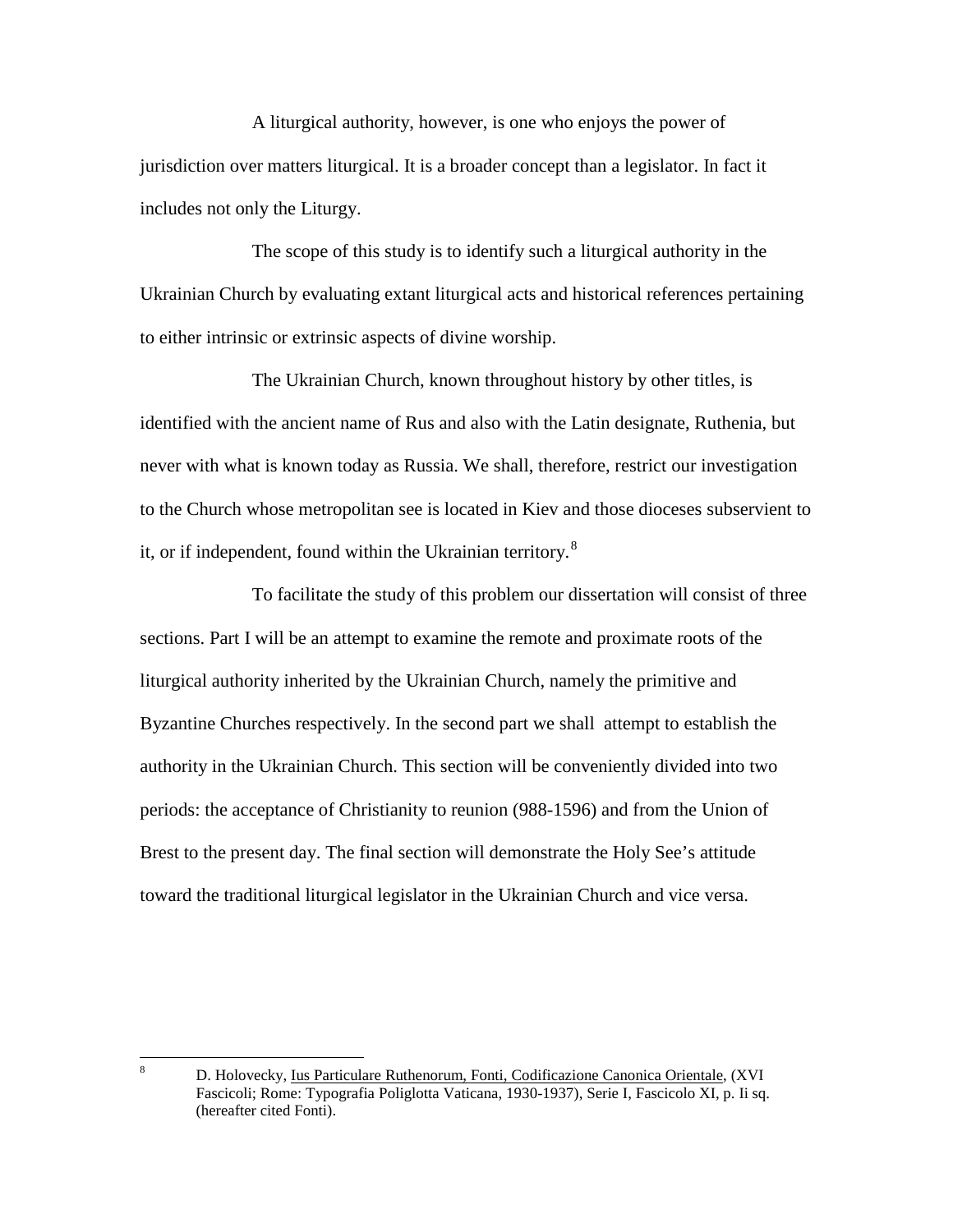### **PART I**

# **THE TRADITIONAL ROOTS OF THE LITURGICAL LEGISLATOR IN THE UKRAINIAN CHURCH**

It is our intention in this dissertation t demonstrate traditional liturgical legislator of the Ukrainian Church and to learn also whether his status is consistent with that inherited from the Byzantine Church. In other words, is the traditional legislator of the Ukrainian Church identified among the successors of those commissioned by Christ? To answer this question it is necessary to begin our study at the very root of tradition with Christ Himself and pursue the customary legislator through the course of history of the primitive and Byzantine Churches. Part I, therefore, will be divided into two chapters. The first will identify the authority whom Christ commissioned as the liturgical legislator. Therein the authority of the primitive Church will be briefly summarized. The second chapter will cursorily examine the extant acta pertaining to the Byzantine liturgy to see whether the threat of those commissioned by Our Lord continues.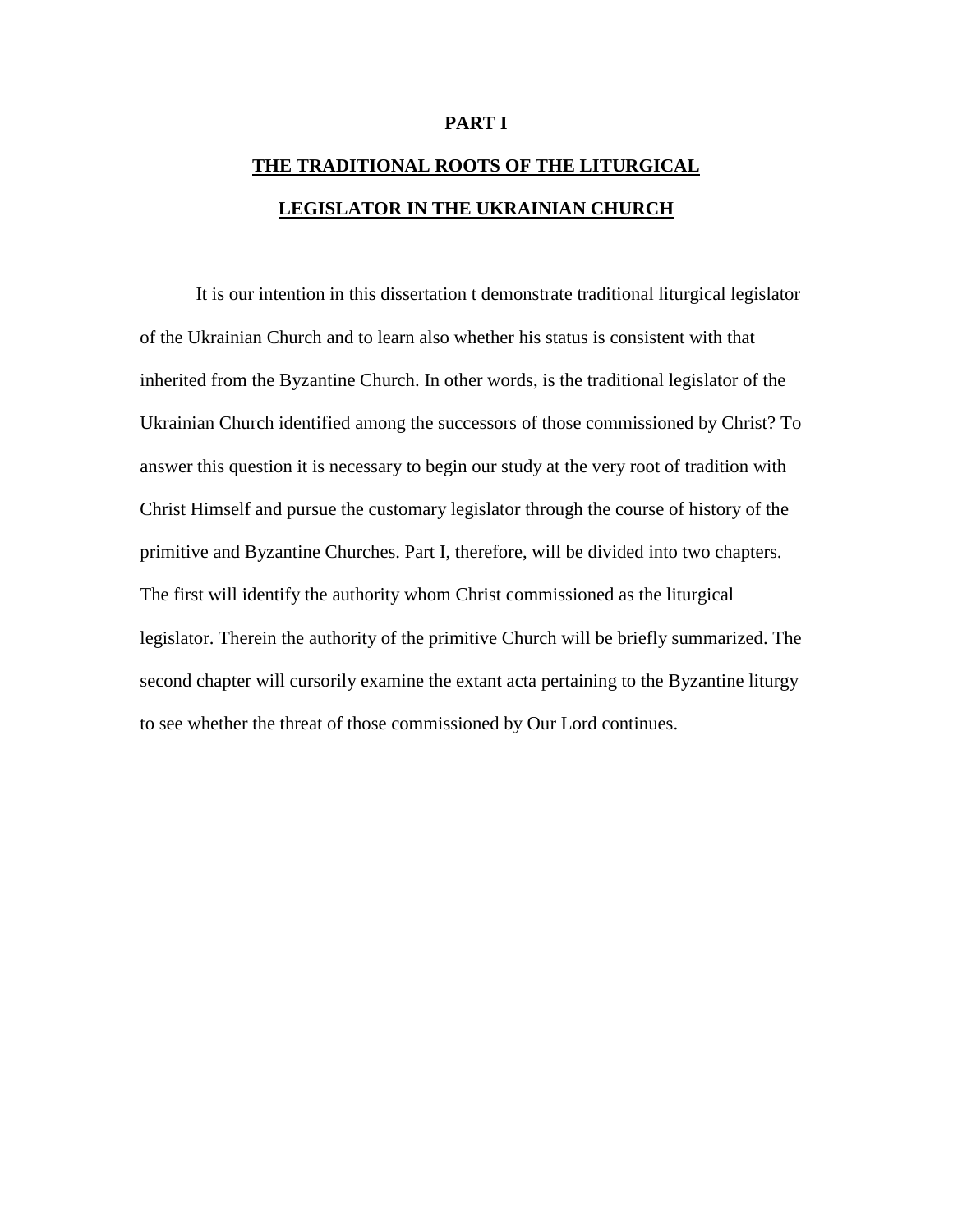## **CHAPTER I**

# **THE LITURGICAL AUTHORITY IN THE PRIMITIVE CHURCH**

### A. The Apostles as Liturgical Authorities

Christ, the supreme legislator of liturgical law, determined the essentials of divine worship.[9](#page-13-0) He Commissioned His Apostles to continue this legislative authority.<sup>[10](#page-13-1)</sup> Being itinerant herald of the Thuth, they adjusted and adapted to inherited foundations of divine cult to local circumstances as is ememplified in the Acts of the Apostles and in the Epistles.<sup>[11](#page-13-2)</sup> This

<span id="page-13-0"></span><sup>&</sup>lt;sup>9</sup> Matt. XXVI, 17-30; Mark IV, 12-26; Luke XXII, 7-21; I Cor. XI, 23-25. Cfr. Philippus Oppenheim, Institutiones Systematico-Historicas in Sacram Liturgiam, 4 vols., Vol. II: Tractatus de Jure Liturgico (Turin, 1939), p.24sq.; c. Callawaert, Liturgicae Institutiones, Vol. I: De Liturgia Universim (ed. 3, Brugis, 1933) p.18; J. A. Jungmann, The Early Liturgy, tr. F.A. Brunner (Liturgical Studies; Notre Dame Studies; Indiana, 1959) p.21, I. H. Dalmais The Eastern Liturgies, tr. Donald Attwater (Faith and Fact Books, N. III; London, 1960) p.33; A. Raes, Introductio in Liturgiam Orientalem (Romae, 1947, pp. 16-17; B. Stuart, The Development of Christians Worship (London, 1953) p.3; L. Eisenhor and J. Lechner, The Liturgy of the Roman Rite, tr. A. J. and E. F. Peeler (Freiburg, 1960) p.12; J. A. Henry The Mass and Holy Communion: Interritual Law ("The Catholic University of America Canon Law Studies", N.235; Washington, D.C., 1946) p.2; L. Duchesne, Christian Worship, tr. M. L. McClure (5<sup>th</sup> edit. Repr.; London, 1956) p.49. Christ gave His Church not only the essential elements and foundations of the Eucharistic sacrifice but practically issued every basic ordinance of Christian worship: baptism, penance, certain blessings, actions and exterior rites and prayers. M. Noirot, Liturgique (droit), Dictionnaire de Droit Canonique, vol. VI, (Paris, 1957), col. 535-594.

<span id="page-13-1"></span><sup>&</sup>lt;sup>10</sup> Our Lord gave the Apostles the power of teaching: Matt XXVIII, 18; XXVIII, 19; of feeding the flock of the faithful: Matt. XXVI, 30; Mark XIV, 26; and of the faithful; Matt. XXVI, 30; Mark XIV, 26; and of designating liturgical texts: Matt. XXVIII, 20; Luke, XXIV, 50. The Council of Trent says that the legislative authority which the Apostles had received from Christ was exercised in liturgical matters. Council of Trent, sess. 21, ch.2- II. Denzinger, C. Bannwart, J. Umberg, and C. Rahner, Enchiridion Symbolorum, Defenitionum et Declerationum de Rebus Fidei et Morum (30<sup>th</sup> ed.; Freiburg, 1954), n. 931.

<span id="page-13-2"></span><sup>11</sup> Acts II, 46; IV, 2, 21, 25, 42; XX, 7-12; I Cor. XI, 23; XIV, 16. Clement of Rome, one of the immediate disciples of the Apostles, mentions in his letter to the Corinthians (I Cor. XLIV; XLVII) written about ad 96, that the Apostles at the behest of Christ made certain prescriptions concerning the circumstances of the celebration of Christian worship. Cfr. D. Bouix, Tractatus de Jure Liturgico (Parisiis, 1853).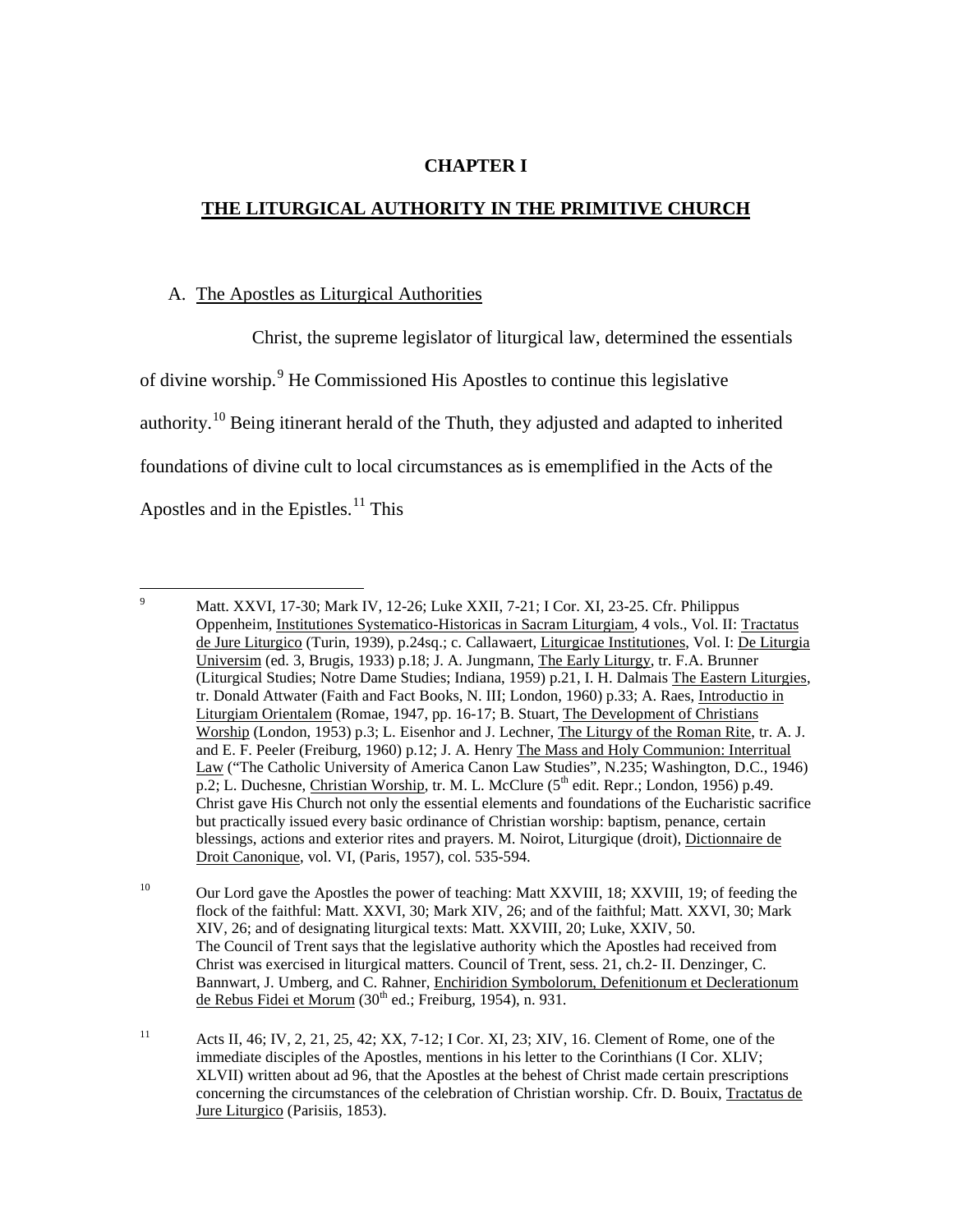authority was subsequently entrusted to their successor, who modified the celebration of the Eucharist Meal, the essentials excepted, according to local customs whenever they labored. $12$ 

## B. The Bishop's as Liturgical Successors of the Apostles

In the primitive Church, the Bishop, as successor to the Apostles, appears as an authority in liturgical matters if not de facto, then, at least, de iure. Our contention that the local bishop was some kind of liturgical authority, though he did not initiate liturgical laws, is drawn from the writings of Clement of Rome  $(c. 91-104)$ ,  $^{13}$  $^{13}$  $^{13}$  and, especially, of Ignatius of Antioch who formulated the over-simplified principle that "nothing can be done without the bishop."<sup>[14](#page-14-2)</sup>

The Ignatian concept can also be inferred from the collections of liturgical regulations,<sup>[15](#page-14-3)</sup> in which the existent norms of conducting divine worship were not, strictly speaking, formally promulgated laws, but rather customs inherited from the apostolic

<span id="page-14-0"></span><sup>&</sup>lt;sup>12</sup> Cfr. A. Michielis, "L'Eveque" Dictionnaire Apologetique, vol. I, col. 1780-1786 (Paris, 1911); A.G. Martimort, "La Legislation Lirurgique", L'Eglise en Prière, Introduction à la Liturgie (Tournai, 1961) p.65.

<span id="page-14-1"></span><sup>&</sup>lt;sup>13</sup> Clement of Rome, I Corinthians, XL – XLI and XLIV. Cfr. I. Lebreton and J. Zeiller, The History of the Primitive Church, tr. Ernst C. Messenger, (New York, 1949), pp.410-415.

<span id="page-14-3"></span><span id="page-14-2"></span><sup>&</sup>lt;sup>14</sup> Eph. V, 1-5; VII, 1-2; Trall. VII, 1-2; ad Phil. III; etc.<br><sup>15</sup> Cfr. J. H. Srawley, <u>The Early History of the Liturgy</u> (2<sup>nd</sup> ed. rev., Cambridge 1957), p. 21; Duchesne op. cit., p. 525; Dalmais, op. cit., p. 45; Jungmann, The Early Liturgy, p. 54; Oppenheim, op. cit., pp. 12-13 Gregory Dix, The Shape of the Liturgy ( 2ed. repr.; London, 1960), p. 33-34; Noirot, art. Cit., col. 538, n.2.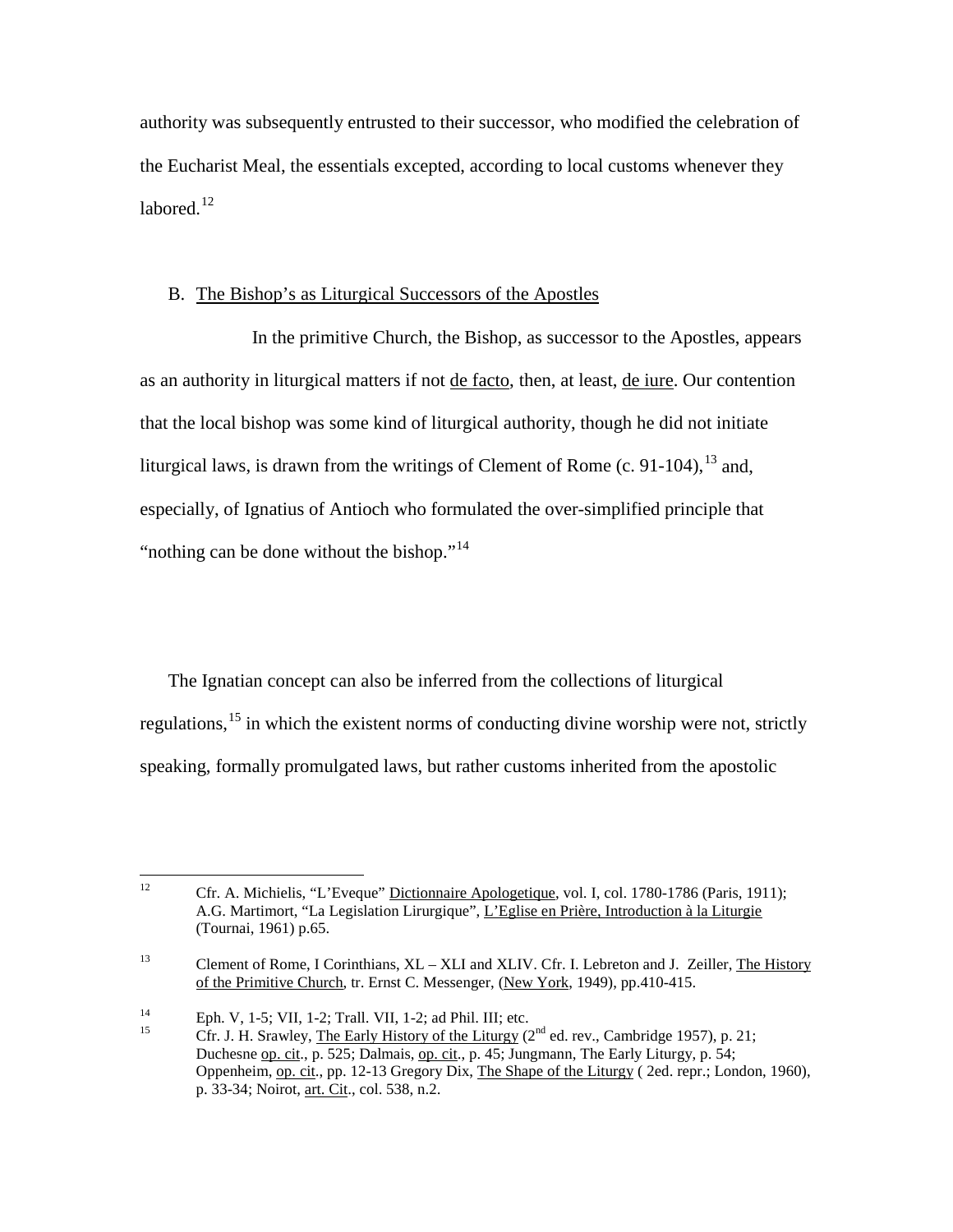period.<sup>[16](#page-15-0)</sup> These liturgical customs as examples or norms were contained in various ways in the church orders: Didache, Traditio Apostolorum or Didascalia, which demonstrate that the bishop possessed some kind of authority to improve the Liturgy or that he was the established authority over worship.<sup>[17](#page-15-1)</sup>

# C. The Metropolitan as a Liturgical Authority

It is also probable that the liturgical authority followed the evolution of Episcopal administration. As the bishop's jurisdiction in the first two centuries expanded to embrace other churches in his city, there was, under his guidance, an exchange of liturgical practices which were assimilated into a local rite.<sup>[18](#page-15-2)</sup>

At the conclusion of the second and in the opening of the following century, the Church was beginning to model, consciously or unconsciously, its episcopacy after the civil pattern of the local government.<sup>[19](#page-15-3)</sup> Individual bishops claimed the power of presiding over several jurisdictions.<sup>[20](#page-15-4)</sup> The canons of the Council of Nicea

<span id="page-15-0"></span><sup>&</sup>lt;sup>16</sup> F. F. Warren collected all that is known about the Liturgy and the ritual of the Ante-Nicene Church. These liturgical customs of the Church ware restated as examples or norms in various ways. Thus he drew his material from the following sources: Sacred Scripture; ecclesiastical writings prior to 325 A.D.; scanty surviving liturgical monuments; etc. F. F. Warren, The Liturgy of the Ante-Nicene Church (London, 1897).

<span id="page-15-1"></span><sup>17</sup> Noirot, <u>art. cit</u>., col. 538, n.2; Oppenheim, <u>op. cit</u>., pp. 12-13. The Ignatian concept of the episcopacy, sc., to do nothing without the bishop, was now applied to the higher office. Let not the bishop do anything without his metropolitan.- Apostolic Canons canon IX; Antioch, Canon 34; Laodicea, , canon 57 cfr. Eusebius, Historia Eclesiastica, II. VI, 1,2; G. Dix op. cit., pp. 8,33; J.A. Jungmann, The Early Liturgy, p. 201.

<span id="page-15-2"></span><sup>&</sup>lt;sup>18</sup> Oppenheim, op. cit., pp. 22 and 28; Dix; op. cit., p. 6; Placidus de Meester, "Grecques" (Liturgies)", Dictionnaire d'Archeologie Christienne et de Liturgie, (Paris, 1925), Vol, col. 1595- 1596; (hereafter cited "Liturgies").

<span id="page-15-3"></span><sup>&</sup>lt;sup>19</sup> A. K. G. Allen, Christian Institutions (Edinburg, 1898) p. 107.

<span id="page-15-4"></span><sup>&</sup>lt;sup>20</sup> F. X. Wernz – P. Vidal, Jus Canonicum ad Codicis Normam Exactam, 7 vols in 8, (3rd. Ed. 1943), Vol. II, n.517; A. S. Popek, The Right and Obligations of Metropolitans. ("The Catholic University of America Canon Law Studies". N. 260; Washington, D. C., 1947) pp. 15-20.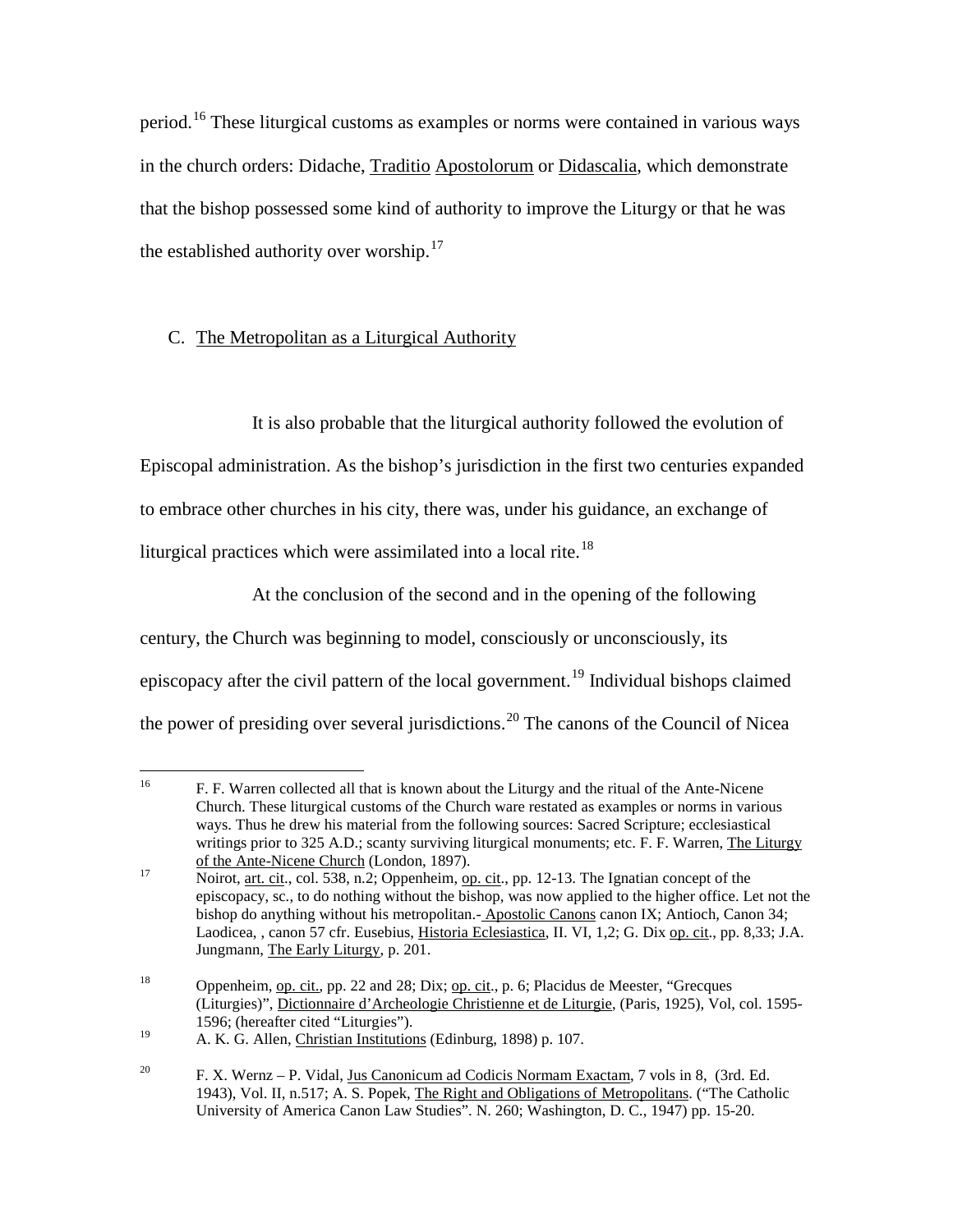(381) already show that in the Oriental Church the metropolitan institution was a highly developed organization embracing several episcopal sees.<sup>[21](#page-16-0)</sup> This new system gave rise to the desire for the comparison and exchange of traditions between the churches for their mutual enrichment on a scale unknown before.<sup>[22](#page-16-1)</sup> The churches dependent upon the metropolitan church generally followed the form and method of conducting the liturgy as exercised in the metropolitan church.<sup>[23](#page-16-2)</sup> Such a practice by bishops sometimes on their own authority of in regional councils can explain a diversity of rites which arose in the Church. $^{24}$  $^{24}$  $^{24}$ 

During the fourth century, the Church began to penetrate more deeply into the meaning of divine revelation. The phrasing of all the Eucharistic prayers, as a result, had to undergo ceaseless liturgical revision carried on in every local church. But they had to be examined for heresy by the local bishop to prevent the spread of heretical doctrine.<sup>[25](#page-16-4)</sup> Eventually, Freedom in composing texts and ceremonies as well as liturgical authority of local bishops was somewhat restricted on the metropolitan level. Thus the Liturgies of the metropolitan churches became the norm for the churches of lesser

<span id="page-16-0"></span> $^{21}$  Canons 4-7.

 $\overline{a}$ 

<span id="page-16-4"></span> $25$  This was what happened in the case not only of liturgical titularies of certain metropolitans sees as St. Basil of Caesarea, but also reflected the heresies of that day. Paul Samostenus, bishop of Antioch, about the year 260, denying the divinity of Christ, substituted His own heretical and erroneous compositions for the doctrinally sound hymns of orthodox Christians. The Arians, in their denial of the divinity nature of Christ, replaced in the divine worship their own erroneous

<span id="page-16-1"></span><sup>&</sup>lt;sup>22</sup> G. Dix, <u>op. cit</u>., p.8

<span id="page-16-3"></span><span id="page-16-2"></span>

<sup>&</sup>lt;sup>23</sup> P. Oppenheim, <u>op. cit</u>., p.22 <br><sup>24</sup> In metropolitan districs, provincial councils liturgically legistated to bring about some kind of uniformity – Bouix, op. cit. p. 167 sq. Regional assemblies which eventually influenced the Byzantine rite are the Councils of Ancyra (314); Neccaesarea (315); Gangre (350); and Laodicea (363). The legislation of these councils which deremined liturgical accidentals can be found in J. Brightman, Eastern and Western Liturgies, Vol.I. Eastern Liturgies (Oxford, 1896) Appendix M pp. 519-521; and N, pp. 521-526.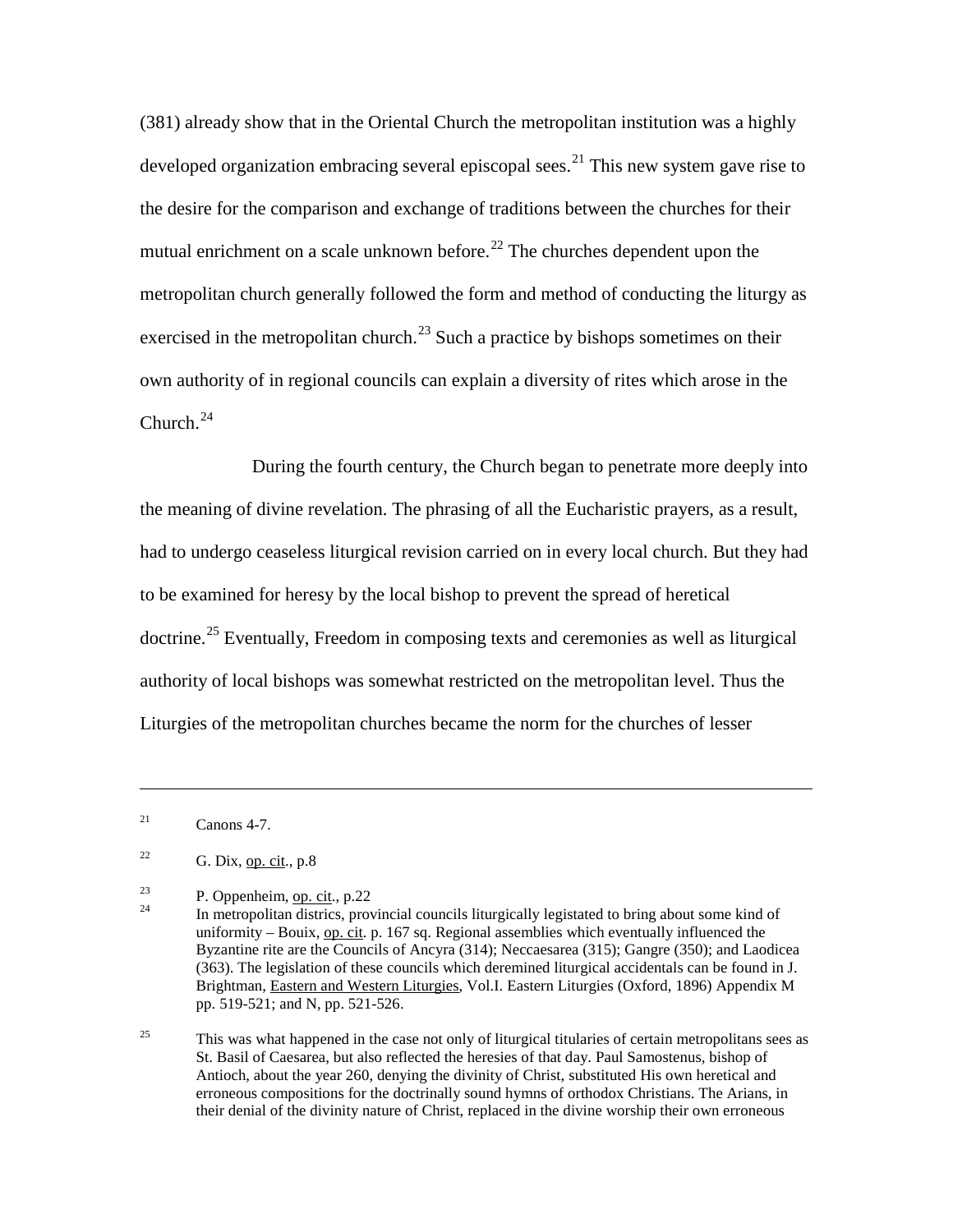importance or solidified into types, thereby avoiding the contradiction of orthodoxy teaching through heretical expressions in liturgical formulae.<sup>[26](#page-17-0)</sup>

The final phase of the development of liturgical jurisdiction was remotely occasioned by Diocletian's division of the Roman Empire.<sup>[27](#page-17-1)</sup> The ecclesiastical head in the civil diocese was a Metropolitan or a Patriarch who ruled several or more provinces.<sup>[28](#page-17-2)</sup> Under his direction familial rites finally evolved.<sup>[29](#page-17-3)</sup>

### D. Analysis and Conclusions

The Apostles and their successors, the bishops, de jure enjoyed authority over divine cult but de facto did not exercise that jurisdiction in all possible ramifications of liturgical practice. A fortiori, they were liturgical authorities in their own territories according to the commission received from Our Lord. In practice, however, the extent of the bishops' liturgical legislative authority was not clearly defined, since one cannot say that there were so called "liturgical laws". They were inherited customs so religiously observed that they became practically norms. The Apostles and their successors did adapt the Eucharistic essentials, instituted by Christ to local customs. This fact does not rule the

 $\overline{a}$ 

<span id="page-17-0"></span><sup>. /.</sup> doxology that they might spread their errors. The Eutychians denied two natures in Christ and so changed the rites and words of commixtio after fractio in the Liturgy in such words as express their errors. The Armenians expressed in liturgical practices their heretical teaching by not pouring any water into the wine during Mass, their reason being that the mixture signified two natures in Christ, which they denied. P. Oppenheim, op. cit., pp. 28-29.

 $^{26}$  Ibid., p. 22.

<span id="page-17-2"></span><span id="page-17-1"></span><sup>27</sup> S. Runciman, <u>Byzantine Civilization</u> (New York, 1961) p.162; Duchesne, op. cit., p. 24.<br>28 T. Kane, The Jurisdiction of the Patriarchs of the Major Sees in Antiquity and in the Middle Ages. ("The Catholic University of America Canon Law Studies", N. 260; Washington, D. C., 19490) p. XI.

<span id="page-17-3"></span><sup>&</sup>lt;sup>29</sup> Apostolic Canons, Canon 24, Adrian Fortescue, The Uniate Eastern Church (London, 1923) p. 12; G. Dix, op. cit., pp. 8 and 264.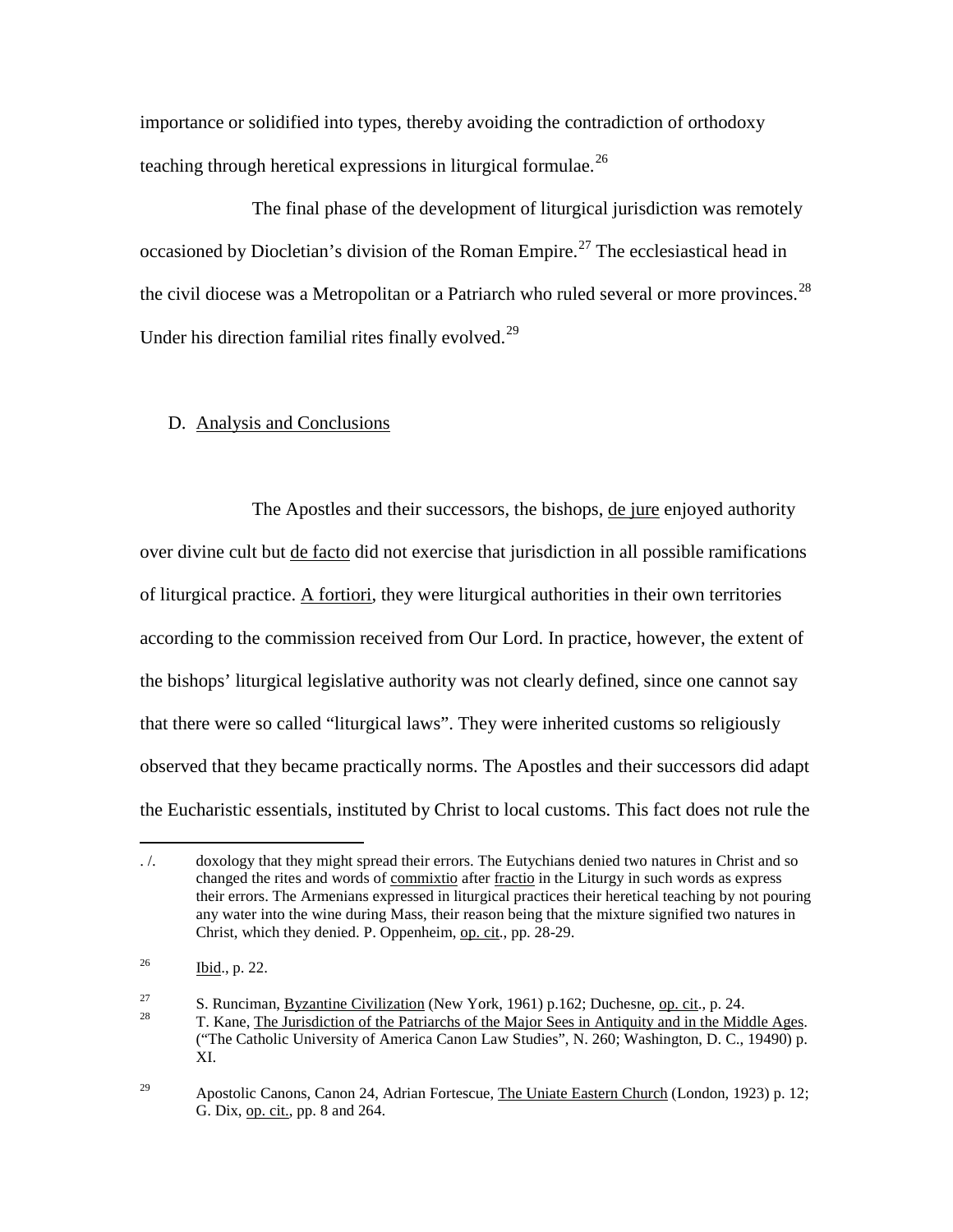opposing fact that innovations were introduced into the Liturgy by some lesser individuals as collective persons.

From our historical evidence we know that each Christian community expressed the Eucharistic Sacrifice according to its own personality. As the community expanded, there was an assimilation of local customs. The ecclesiastical authority asserted is liturgical power by intervening in the liturgical expression when the current customs were violated, as for example, the liturgical practice of the Arians, who expressed heretical doctrine in erroneous doxologies. By condemning such liturgical expression he implicitly approved the custom violated. He, thereby, implicitly demonstrated liturgical authority by his implicit approval.

In conclusion, this period of primitive Christianity reflects that the liturgical authority was invested de jure in the successors of the Apostles as oversees of traditional customs. It seems that they asserted their authority to correct liturgical abuses but not necessarily to impose any innovations.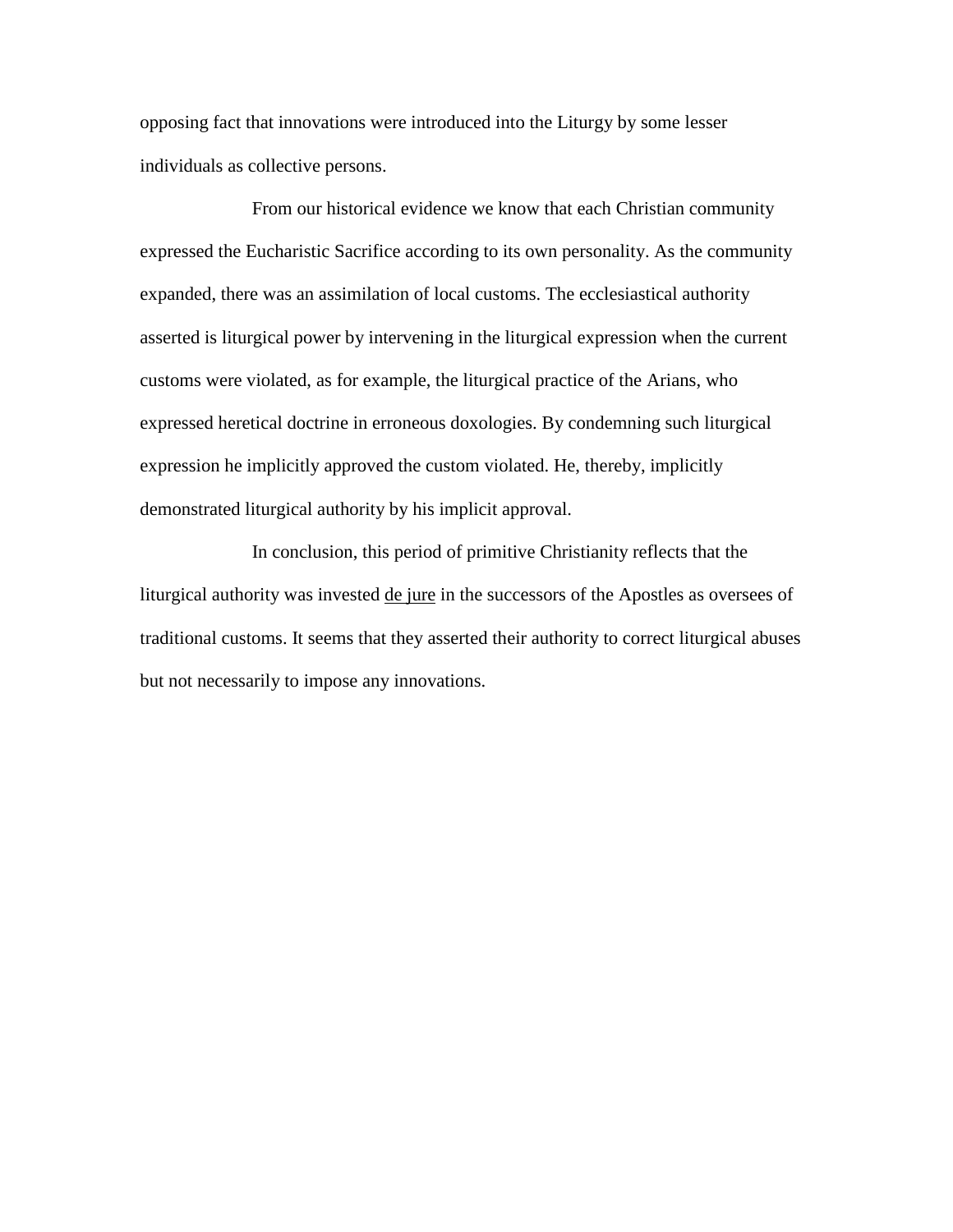### **CHAPTER II**

# **THE LITURGICAL AUTHORITY IN THE CHURCH OF CONSTANTINOPLE**

### A. Introduction

The liturgical authority inherited by the Ukrainian Church from its remote source, the primitive and ante-Nicene Churches, at least de jure seems to be the local bishop or the highest ranking member of the local hierarchy. This deduction was not to be found so explicitly in the fonts cognoscendi which make no distinction between liturgical and ordinary jurisdiction.

The problem, now at hand, is to investigate the proximate source of the Ukrainian liturgical authority, namely the Byzantine Church. From its extant liturgical acts we wish to learn whether the concepts of the liturgical authority, inherited from the primitive Church was perpetuated or whether the Patriarch of Constantinople activated his de jure jurisdiction, namely one who formally promulgates liturgical laws which bind subjective in some obligatory manner, or explicitly approves them, of officially interprets them.

### B. Liturgical Authority in the Byzantine Church

Although the Imperial City had acquired by inheritance from Pontus and Syria and almost ready made liturgical ritual, nevertheless, it did not cease from further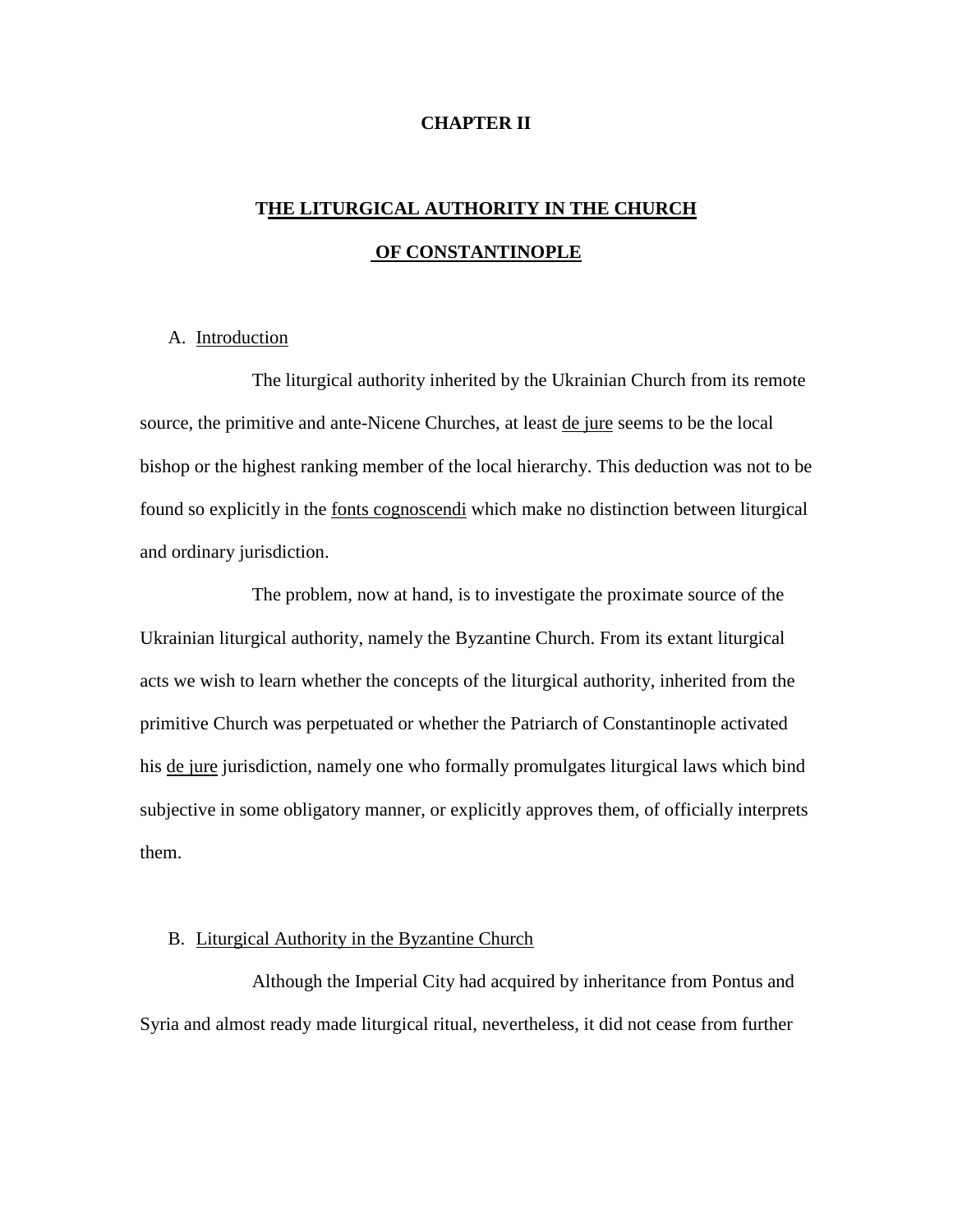developing its own characteristic rite.<sup>[30](#page-20-0)</sup> Furthermore, the quasi marriage of Church and State helped to bring about a familial liturgical rite in the sixth century.<sup>[31](#page-20-1)</sup> By the thirteenth century it had become so powerful that it over extended itself and subsequently conquered the venerable patriarchates of Antioch and Alexandria.<sup>[32](#page-20-2)</sup>

The liturgical authority of the Byzantine Church was intimately interwoven in the universal jurisdiction of ecclesiastical legislators. As a result it was over-shadowed. However, liturgical acta do exist and do indicate that someone was responsible for their existence. These shall be categorized and followed by an analysis of the data presented.

### 1. The Emperor as Liturgical Authority

Between the fifth and tenth centuries the supreme civil ruler frequently considered himself competent also in ecclesiastical matters.<sup>[33](#page-20-3)</sup> His place in the Church was neither as a priest nor as a layman but has been compared with that of a deacon in the Liturgy to give him ecclesiastical stature.<sup>[34](#page-20-4)</sup>

The superiority of the Emperor in regulating divine cult was only a theoretical justification. For he as the Christian 'Autocrator' is the heir of the idea of a universal Emperor, and at the same time he is the representative of Christianity, which is

<span id="page-20-0"></span><sup>&</sup>lt;sup>30</sup> P. De Meester, "Les Origines et les Developments du Texte Grec de la Liturgie de S. Jean Chrysostome," Xrysostomika (Rome, 1908); p. 250. (Hereafter cited "Les Origenes").

<span id="page-20-1"></span> $31$  G. Dix, op. cit., p. 9.

<span id="page-20-3"></span><span id="page-20-2"></span> $\frac{32}{33}$  Ibid., p. 8.<br>A.G. Martimort, <u>art. cit</u>., p. 65; Bouix, <u>op. cit</u>., pp. 82-83.

<span id="page-20-4"></span> $34$  E. Benz, The Eastern Orthodox Church. Its Thought and Life, trans. R. and C. Winston, (New York, 1963), p. 166.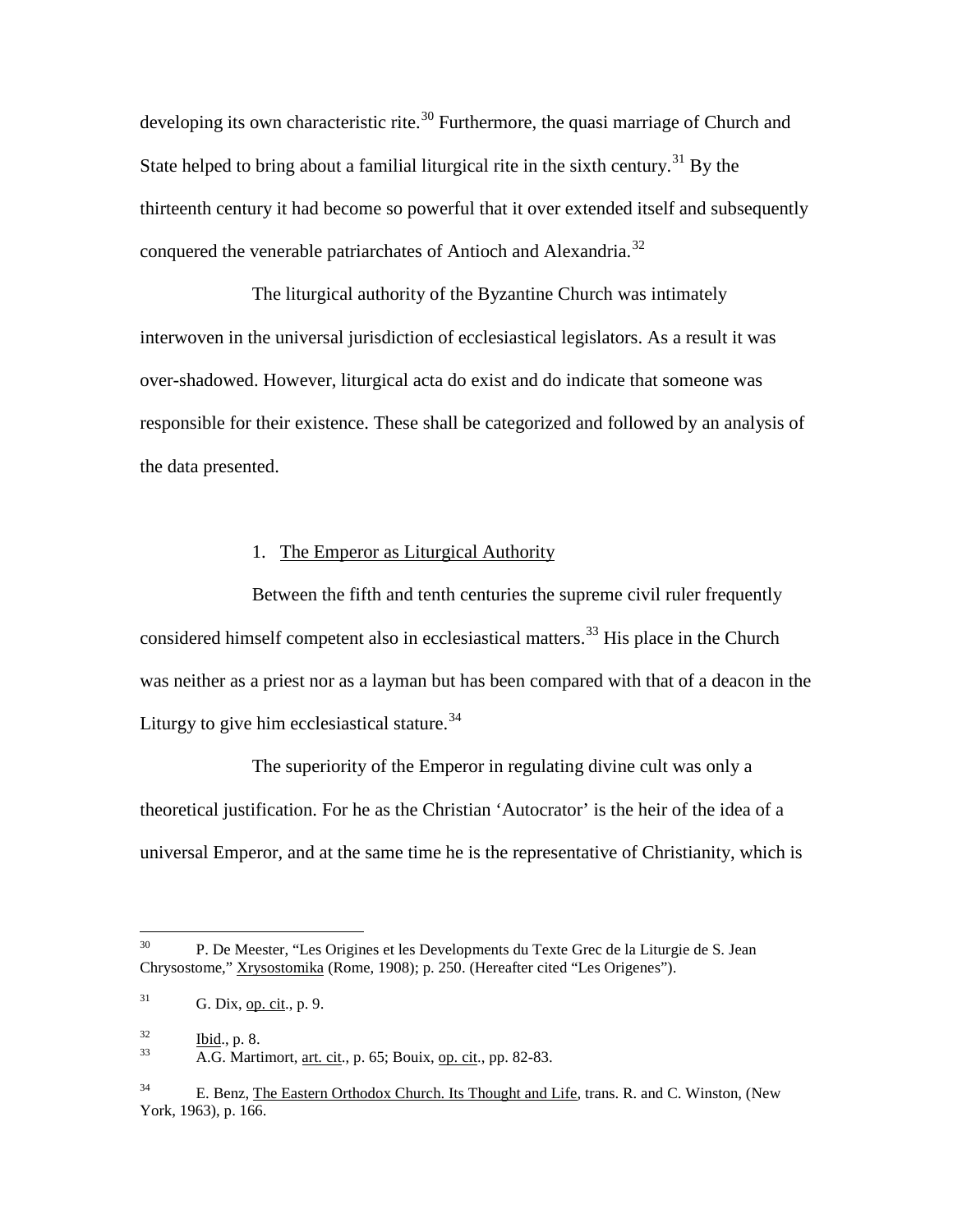also conceived as universal.<sup>[35](#page-21-0)</sup> Balsamon states that "the Emperor is subject neither to the laws nor to the canons<sup>"[36](#page-21-1)</sup> which allowed him to ordain or change certain matters pertaining to worship.  $37$  He was in supreme control of all the outward ordering of church affairs and regulated the disposition of benefices and the election of bishops, metropolitans and patriarchs.<sup>[38](#page-21-3)</sup> Martimort claims that the basis of such authority is derived from the consent of the hierarchy or because of the complexity of that society where the Church and States were intimately interwoven.<sup>[39](#page-21-4)</sup>

The Emperor's interest in liturgical matters was various. He not only introduced prayers and formulated prescriptions but also issued disciplinary laws concerning divine cult.

Theodosius II (408-450), after a celestial apparition in 446, prescribed that the Trisagion be introduced into the liturgy. $40$ 

Justinian I (527-565) in his Novellae legislated by an imperial ordinance of 564, that all the prayers of the Mass must be said in a loud voice.<sup>[41](#page-21-6)</sup> It is alleged that he

<span id="page-21-0"></span><sup>&</sup>lt;sup>35</sup> W. Ensslin, "The Emperor and Imperial Administration", Byzantium, edit. By N.H. Baynes and H. Moss (Oxford, 1961) p. 273.

<span id="page-21-1"></span><sup>36</sup> Balsamon, "In Canonem XVI Concilii Carthaginensis", P.G. CXXXVIII, col. 94.

<span id="page-21-2"></span> $37$  Oppenheim, op. cit., p. 27.

<span id="page-21-3"></span> $38$  G. Dix, <u>op. cit.</u>, pp. 21-22.

<span id="page-21-5"></span><span id="page-21-4"></span>

 $A.$ G. Martimort, <u>art. cit</u>., p. 65.<br>
40 St. John Damascene, De Fide Orthodoxa, L.III, n. X – P.G. t. XCVI, col. 1022; I. Ziade, "Orientale Messe", Dictionasire Theologie Catholique, vol. XI² col. 1469.

<span id="page-21-6"></span><sup>41</sup> Nov· CXXXVIII, 6; Moscus, P.G. t.XCII, col. 3081; J. Pargoire, L'Eglise Byzantine de 527 a 847, (Paris, 1905), p. 100.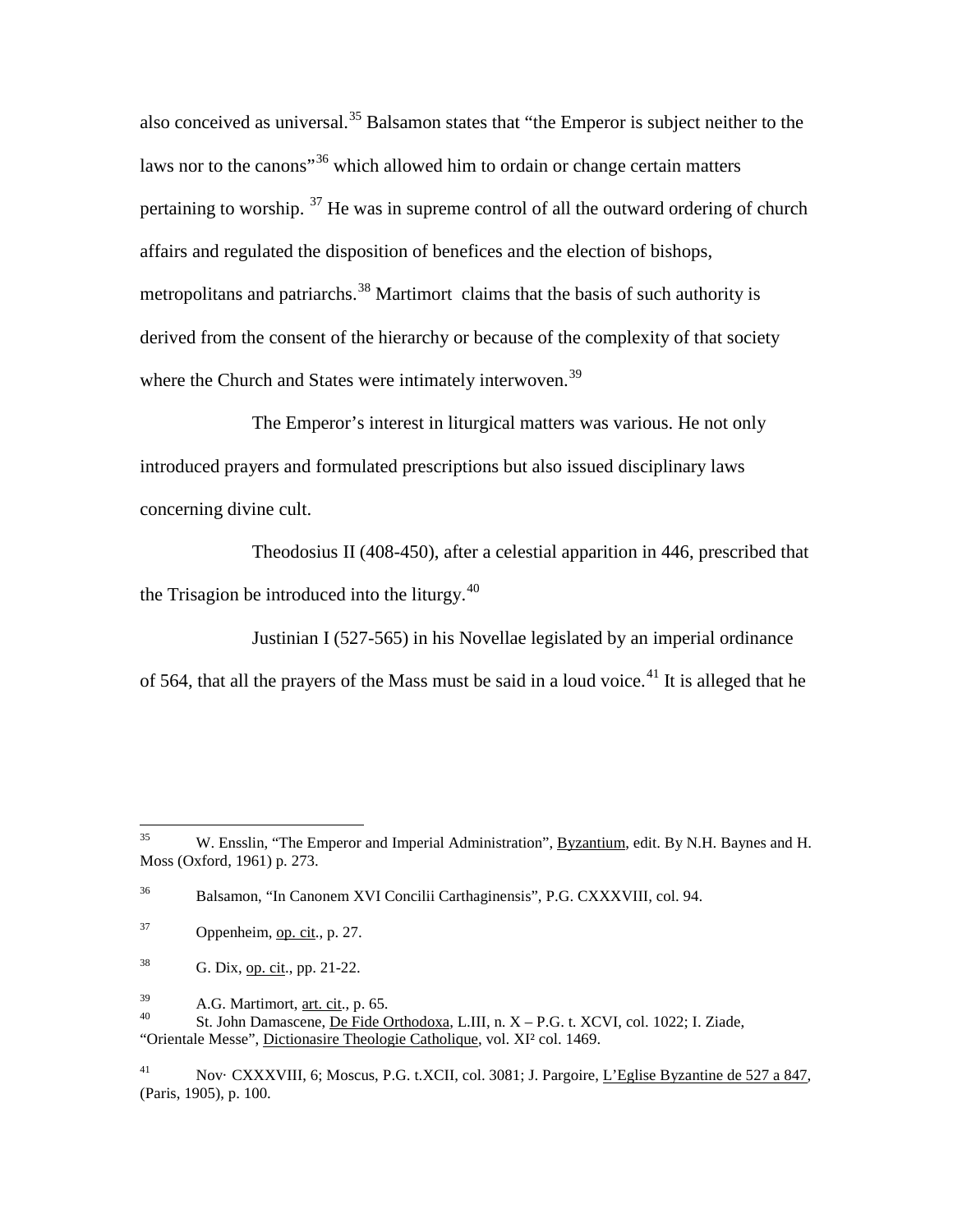also composed the Monogenes between 535-36 and/or it was at least introduced by him in the Divine Liturgy.<sup>[42](#page-22-0)</sup> The recitation of the Creed was also made a law by him.<sup>[43](#page-22-1)</sup>

# 2. The Patriarch as Liturgical Authority

Inferior to the Emperor in civil matters, but representing God on earth and to whom was entrusted the government of the world, was the ecumenical Patriarch.<sup>44</sup> In this universal office the Patriarch administered liturgical matters. He issued liturgical prescriptions, gave response to liturgical inquiries and even introduced new feasts.<sup>[45](#page-22-3)</sup>

## a) As issuer of intrinsic liturgical matter

Timothy I (511-518) prescribed that the Nicene Creed be recited at all

Masses and that the Trisagion be sung at all liturgical function with the addition, "have

mercy on us".  $46$ 

Patriarch Sergius I (610-638) instituted the singing of the hymn of

thanksgiving (Da ispolniatsia) after Holy Communion.<sup>[47](#page-22-5)</sup>

<span id="page-22-4"></span>46 V. Grumel, Les Registes des Actes du Patriarcat de Constantinople, (Paris, 1932), Vol. I (3 fascicules) n. 205; Pargoire, op. cit., p. 101; Duchesne, op. cit., p. 79.

<span id="page-22-5"></span>47 Chronicon Paschale, P.G. XCII, 1001; P. De Heester, "Les Origenes …" p. 351.

<span id="page-22-0"></span> <sup>42</sup> P. De Meester, "Les Origenes…", p. 321.

<span id="page-22-2"></span><span id="page-22-1"></span><sup>&</sup>lt;sup>43</sup> I. Ziade, <u>art. cit</u>., col. 1471.<br><sup>44</sup> E. Herman, "Appunti sul Diritto Metropolico nella Chiesa Bizantina", <u>Orientalia Christiana</u> Periodica, Vol. XIII (1947), n.  $3 - 4$ , p. 523. The Patriarch of Constantinople was restricted to his spiritual functions, whose task was to safeguard purity and supervise the modes of divine worship. In the sixth and seventh century, the Epanagoge, the imperial code of law, stated explicitly that the Patriarch was to stand without fear before the Emperor for the truth and defense of the holy teachings. The Patriarch was assured spiritual, if not political, freedom and autonomy. He did not enjoy independent authority as did Roman Pope. – E. Benz, op. cit., pp. 166-167.

<span id="page-22-3"></span><sup>45</sup> G. De Vries, "La Sede ed il Patriarcato Cattolici d'Oriente", Orientalia Christiana Periodica, vol. XXVII, (1961), p. 323.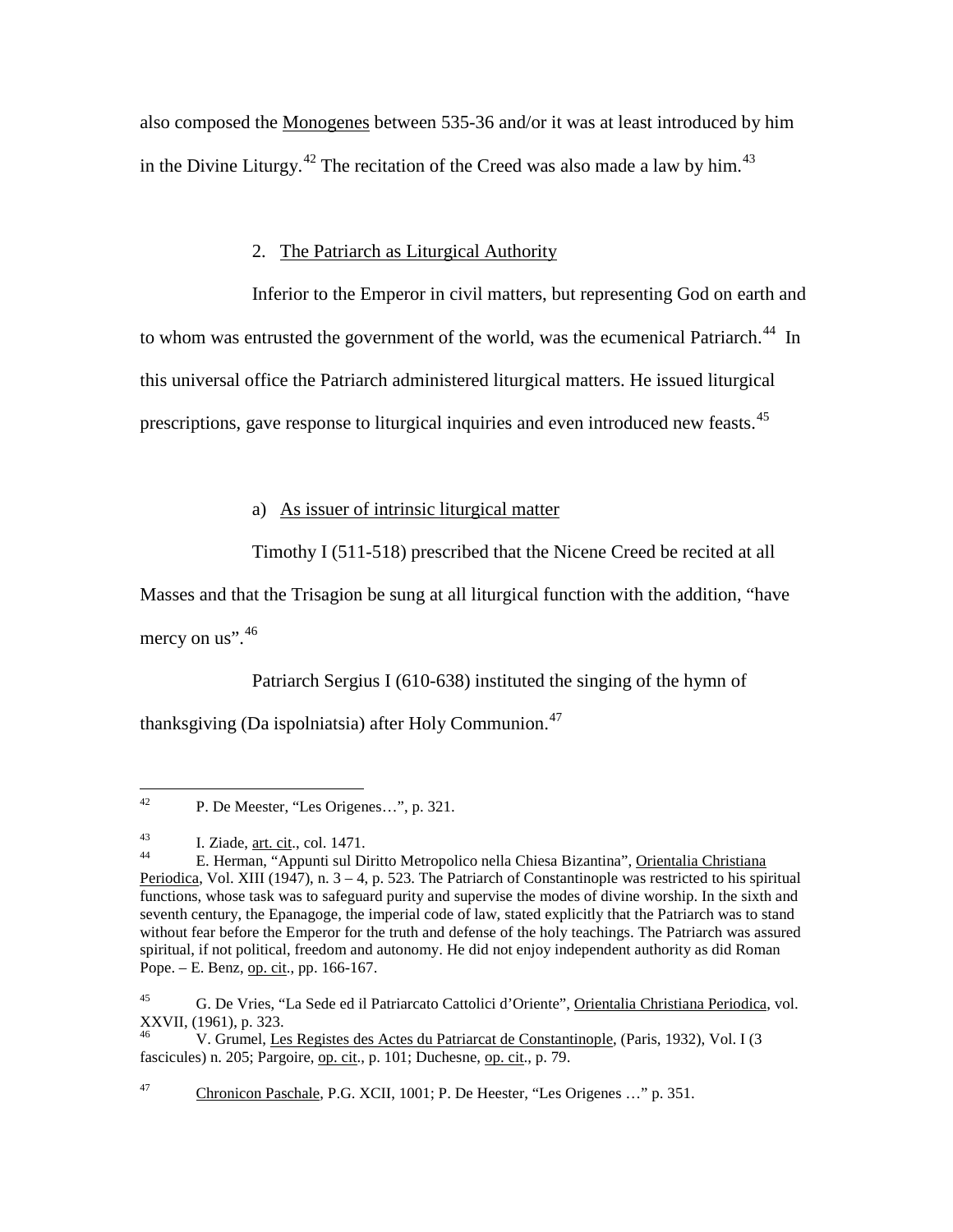Eutychius (577-582) ordered all churches to substitute the troparia used on Holy Thursday with those which he composed and sent to them.<sup>[48](#page-23-0)</sup> He also sent a circular to the bishops prescribing the removal from their texts the formula "who was crucified for us", used by the Monophysites in the Trisagion.<sup>[49](#page-23-1)</sup>

St. Nicephorus I (806-815) variegated legislation concerning divine cult. He defined how often and when the Mass of St. Basil was to be held and also the Liturgy of the Presanctified which, incidentally, he attributed to Pope St. Gregory the Great.<sup>[50](#page-23-2)</sup> He also prescribed that this Liturgy be used three times a week in Lent, which superseded the provision of the Synod of Trullo.<sup>[51](#page-23-3)</sup> Furthermore he legislated the use of the antimension, without which the priest should no perform the Liturgy.<sup>[52](#page-23-4)</sup> Aqua calida was made necessary to celebrate the Liturgy except in extreme necessity.<sup>[53](#page-23-5)</sup>

Cosmas I (1075-1081) issued instructions for the rite of proscomedia<sup>[54](#page-23-6)</sup> and rules for the Liturgy of the Presanctified.<sup>[55](#page-23-7)</sup>

Nicholas Grammaticus (1084-1111) indicated the rites and prayers for the prosphora and determined the celebrants of proscomedia. He also gave his interpretation concerning the form of the anhetz which could be round or square.<sup>[56](#page-23-8)</sup>

<span id="page-23-2"></span>

<span id="page-23-6"></span>54 Grumel, op. cit., n. 918.

<span id="page-23-8"></span><span id="page-23-7"></span> $rac{55}{56}$  Ibid., n. 992.

<span id="page-23-0"></span> $48$  V. Grumel, op. cit., n. 261.

<span id="page-23-1"></span><sup>&</sup>lt;sup>49</sup> Ibid., n. 262 and 263.<br><sup>50</sup> D. Holovecky, <u>Fonti</u> IX, 565.

<span id="page-23-3"></span><sup>51</sup> Ibid.

<span id="page-23-4"></span> $^{52}$  Ibid., IX, 15.

<span id="page-23-5"></span><sup>53</sup> Ibid., IX, 614.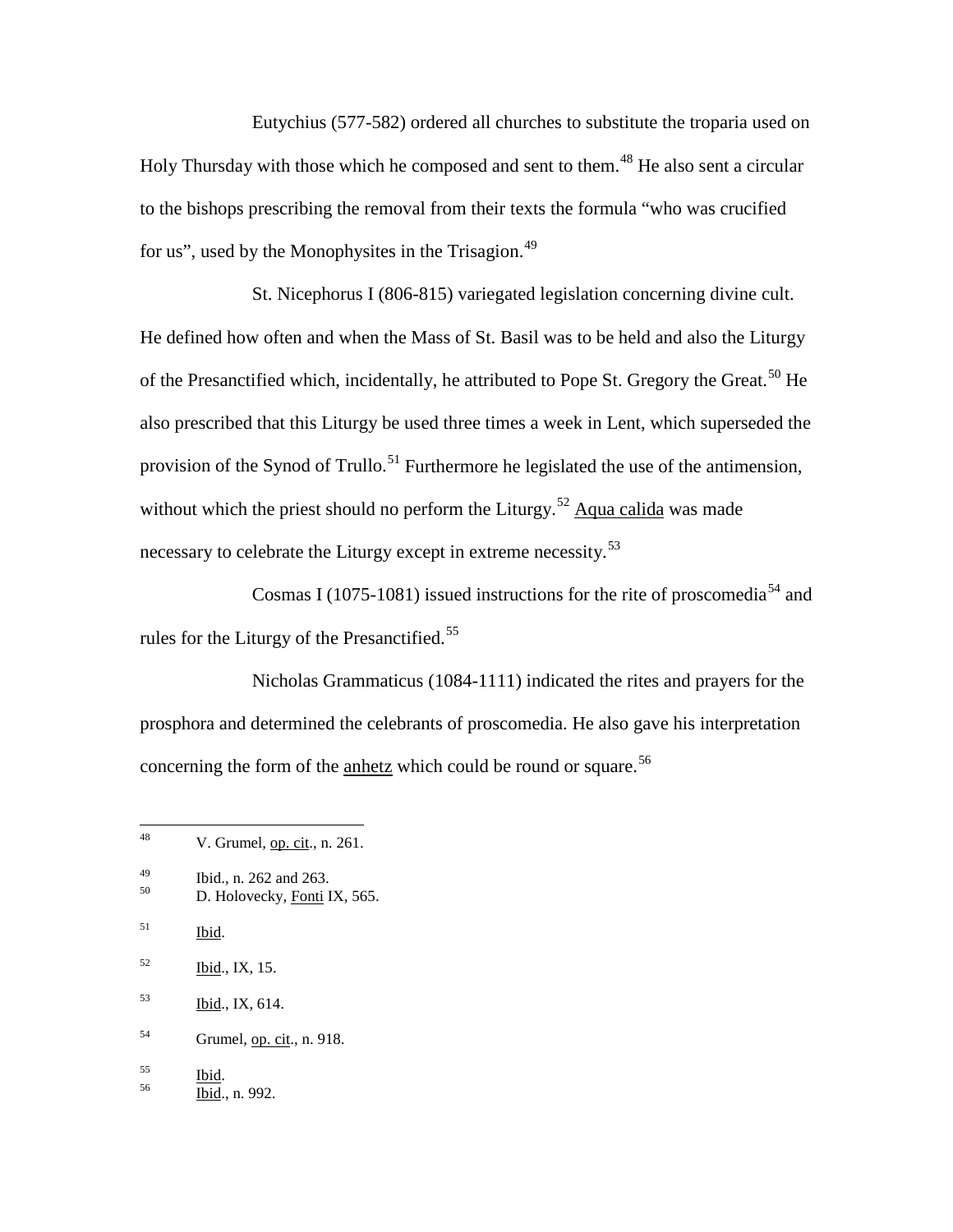Philotheus (1356-1376) issued and ordo<sup>57</sup>, which played the greatest role in the final development of the Byzantine Liturgy.<sup>[58](#page-24-1)</sup> According to Krasnoseltzev, this Patriarch was forced to prepare it because certain individual were introducing new customs in to the ritual of the Mass. His Diataxis did not obtain the desired uniformity immediately, which is evident in manuscripts showing that rubrics had been edited outside of his influence.<sup>[59](#page-24-2)</sup> Later these were inserted in the text of Masses. Thus Philotheus' primitive edition underwent several changes.<sup>[60](#page-24-3)</sup>

The provision of Philotheus were published in two parts: how a deacon must conduct himself while participating in the Liturgy, matins and vespers; secondly, what rites were to be observed in the Mass.

Furthermore, Patriarch Philotheus modified and fixed some liturgical practices. Among other things he instructed the positing of a particle representing the Blessed Virgin on the right of the ahnets and others on the left to commemorate the saints and still others underneath it.<sup>[61](#page-24-4)</sup> The position of the deacon during the execution of the antiphons is indicated for the first time.<sup>[62](#page-24-5)</sup> After the Gospel, while the priest is reciting the prayers, the deacon is directed to recite the great litany, observing the movements of the

<span id="page-24-0"></span> $57$  J. Goar, Euchologion sive Rituale Graecorum, (photo-offset, Graz, 1960), pp. 1-11.

<span id="page-24-1"></span><sup>58</sup> P. De Meester, "Les Origenes … ", pp. 289-290.

<span id="page-24-2"></span><sup>59</sup> Krasnaseltzev, Materialij dlia istorii liturgii av. Joana Zlatoustago, (Kazan, 1889), p. 81.

<span id="page-24-4"></span><span id="page-24-3"></span> $\frac{60}{61}$  Ibid., p. 4.<br>Krasnaseltzev, <u>op. cit</u>., p. 43 sq.

<span id="page-24-5"></span> $\frac{62}{2}$  Ibid., p. 50; P. De Meester, "Les Origenes ..", p. 329.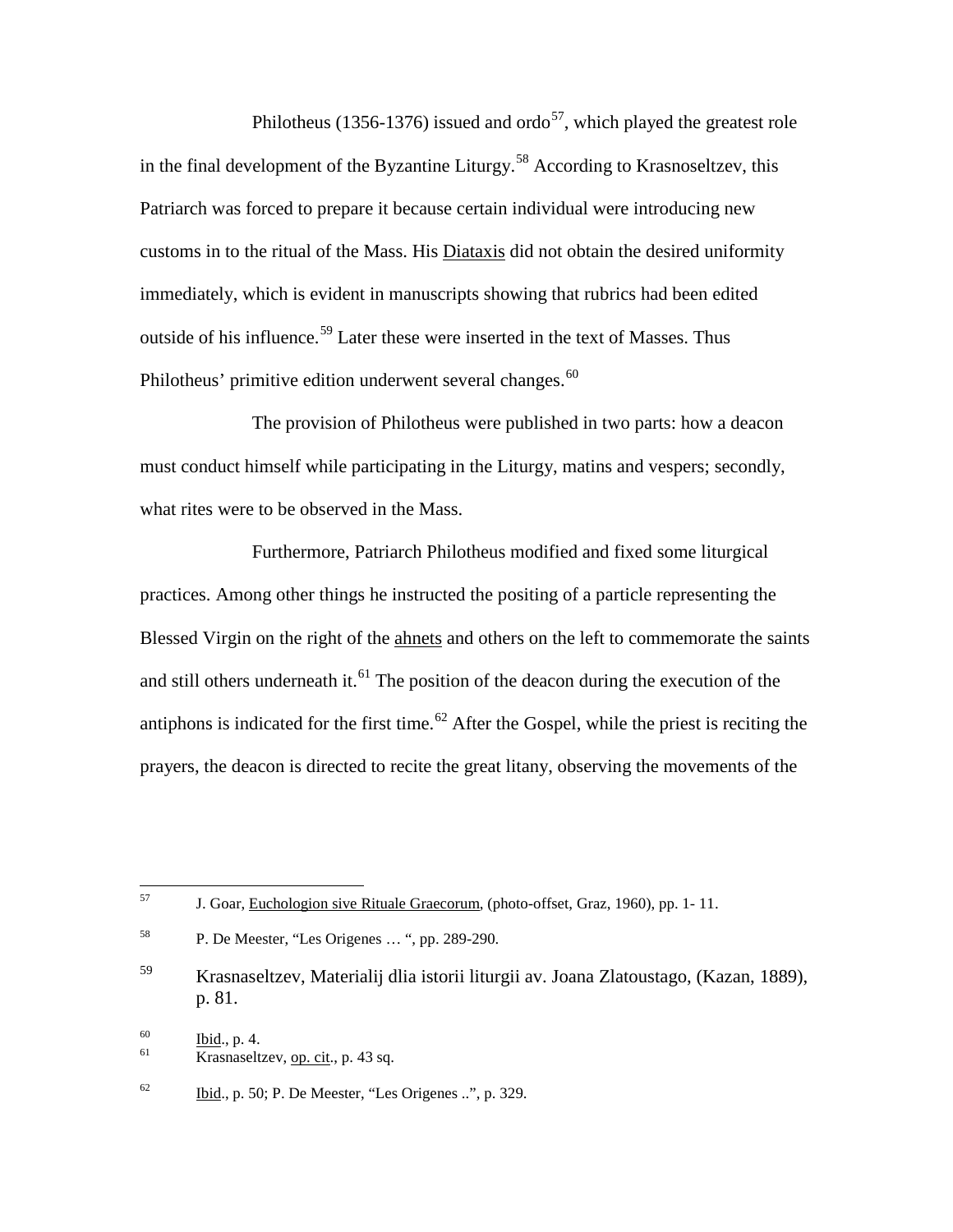priest. Having noticed that the priest terminated the prayer, the deacon discontinues the litany and introduces the eophoneses of the priest.<sup>[63](#page-25-0)</sup>

### b) As provider of extrinsic liturgical regulations

Nectarius (381-397) suppressed the penitentiary and allowed the faithful to participate in the mysteries, each one following his own conscience.  $64$ 

Anatole (446-449) issued an encyclical to fix the data of Easter.<sup>[65](#page-25-2)</sup>

Nicephorus I (806-815) formulated a collection of disciplinary canons concerning worship, morals and the monastic life.<sup>[66](#page-25-3)</sup>

Photius (858-8[67](#page-25-4)) ordered that a priest celebrate but once a day.<sup>67</sup> He also ruled that those who take possession of sacred objects which touch the altar or employ them for profane usages must be deposed. $68$ 

Nicholas III (Grammaticus) (1084-1111) ruled that a monk cannot read from the ambon unless he is constituted a lector. Priest must preach ever Saturday and Sunday on themes from the Old and New Testaments, the examples of the saints and the final end. $69$ 

<span id="page-25-0"></span> $63$  Krasnaseltzev, <u>op. cit</u>., p. 58, 107.<br>V. Grumel, op. cit., n.9.

<span id="page-25-1"></span>

<span id="page-25-2"></span> $165$  Ibid., n. 138.

<span id="page-25-3"></span><sup>66</sup> Ibid., n. 405, 406, 407.

<span id="page-25-4"></span><sup>67</sup> Ibid., n. 467.

<span id="page-25-5"></span><sup>68</sup> Ibid., n. 468.

<span id="page-25-6"></span><sup>69</sup> Ibid., n. 985; J. Oudot, Patriarchatus Constiantinopolitani Acta Selecta Fonti, (Serie II, fascicolo III.) (Roma, 1941), n. 2; Cummings, op. cit., p. 970.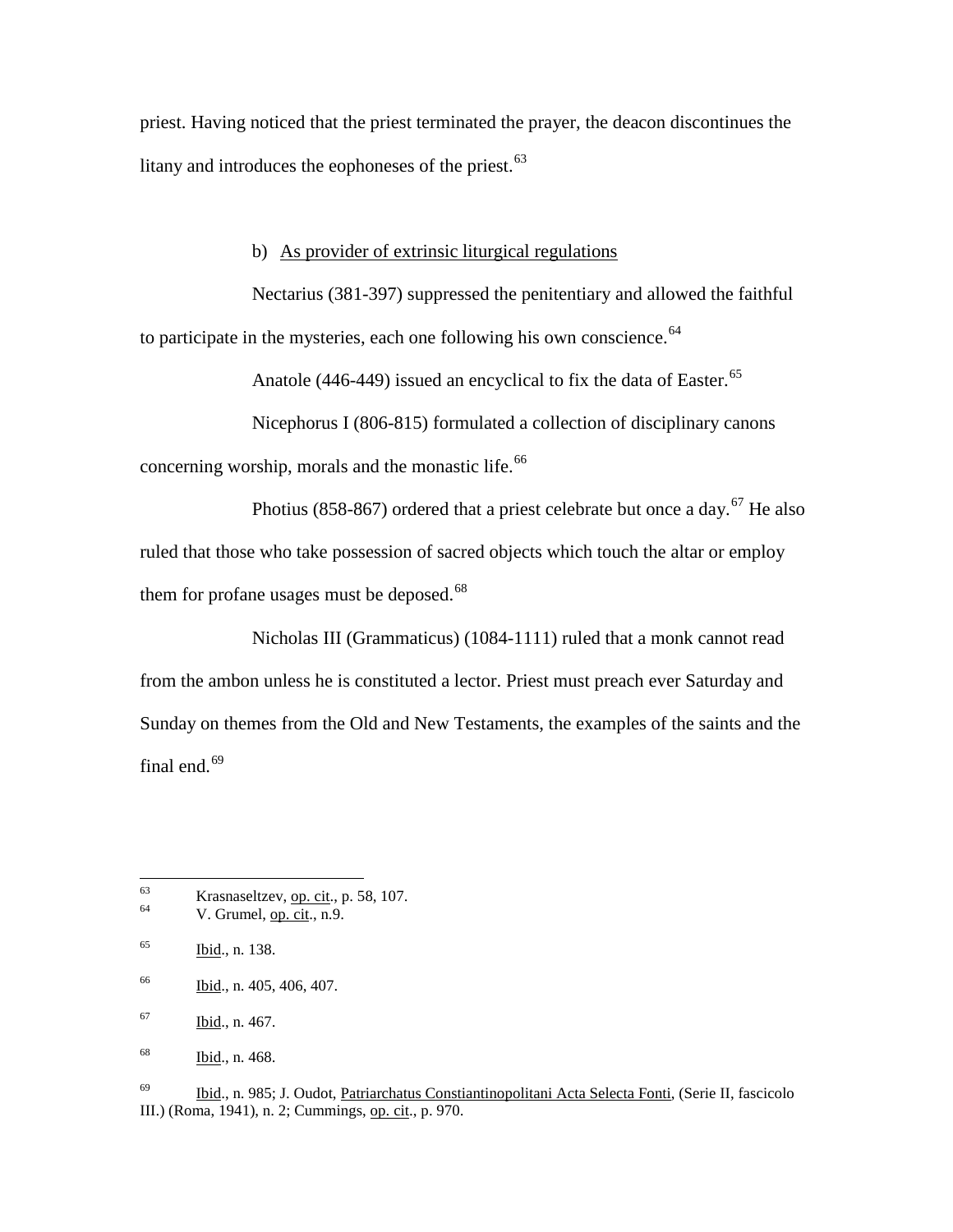## c) As giver of canonical responses to questions on liturgical matters

Germain (715-730) relates a canonical decision stipulating that it is forbidden for a priest to celebrate in a church in which Mass has not been celebrated for over forty days without first blessing it.<sup>[70](#page-26-0)</sup>

Anthony the Studite (974-979) gave a response to a question as to how to celebrate the feast of Annunciation when it fell during the days of Lent and Holy Week.<sup>[71](#page-26-1)</sup>

Nicholas III (1084-1111) instructed a bishop to allow any priest to celebrate Mass providing that the priest had embraced a life worthy of doing so.<sup>[72](#page-26-2)</sup> He also responded to monks that a monk can approach the altar to light candles.<sup>[73](#page-26-3)</sup> The fragments of the prosphora used in the oblation must be consumed before leaving the church.<sup>[74](#page-26-4)</sup> Those forbidden to receive Holy Communion cannot partake of the prosphora offered.<sup>[75](#page-26-5)</sup>

He also gave canonical responses on various canonical-liturgical subjects. The bishop cannot celebrate without priest and deacons. Those who are excluded from Communion must not receive the prosphora.<sup>[76](#page-26-6)</sup>

John XI (1275-1282) replied to questions posed by the bishop of Saraj. The Liturgy ought not be celebrated on Holy Friday.<sup>[77](#page-26-7)</sup> The bishop should read the Gospel

- <span id="page-26-3"></span> $\frac{73}{161}$ , n. 982.
- <span id="page-26-4"></span> $\frac{74}{75}$  Ibid., n. 983; Oudot, <u>Fonti</u>, n. 11,5.<br>
Ibid., N. 11, 10; V. Grumel, op. cit., n. 984.
- <span id="page-26-5"></span>
- <span id="page-26-6"></span><sup>76</sup> Ibid., n. 982.
- <span id="page-26-7"></span> $^{77}$  Ibid., XVIII, 4.

<span id="page-26-0"></span> $70$  V. Grumel, op. cit., n. 337.

<span id="page-26-1"></span> $\frac{\text{Ibid.}}{\text{Ibid.}}$ , n. 779.

<span id="page-26-2"></span> $\frac{\text{Ibid.}}{\text{Ibid.}}$ , n. 972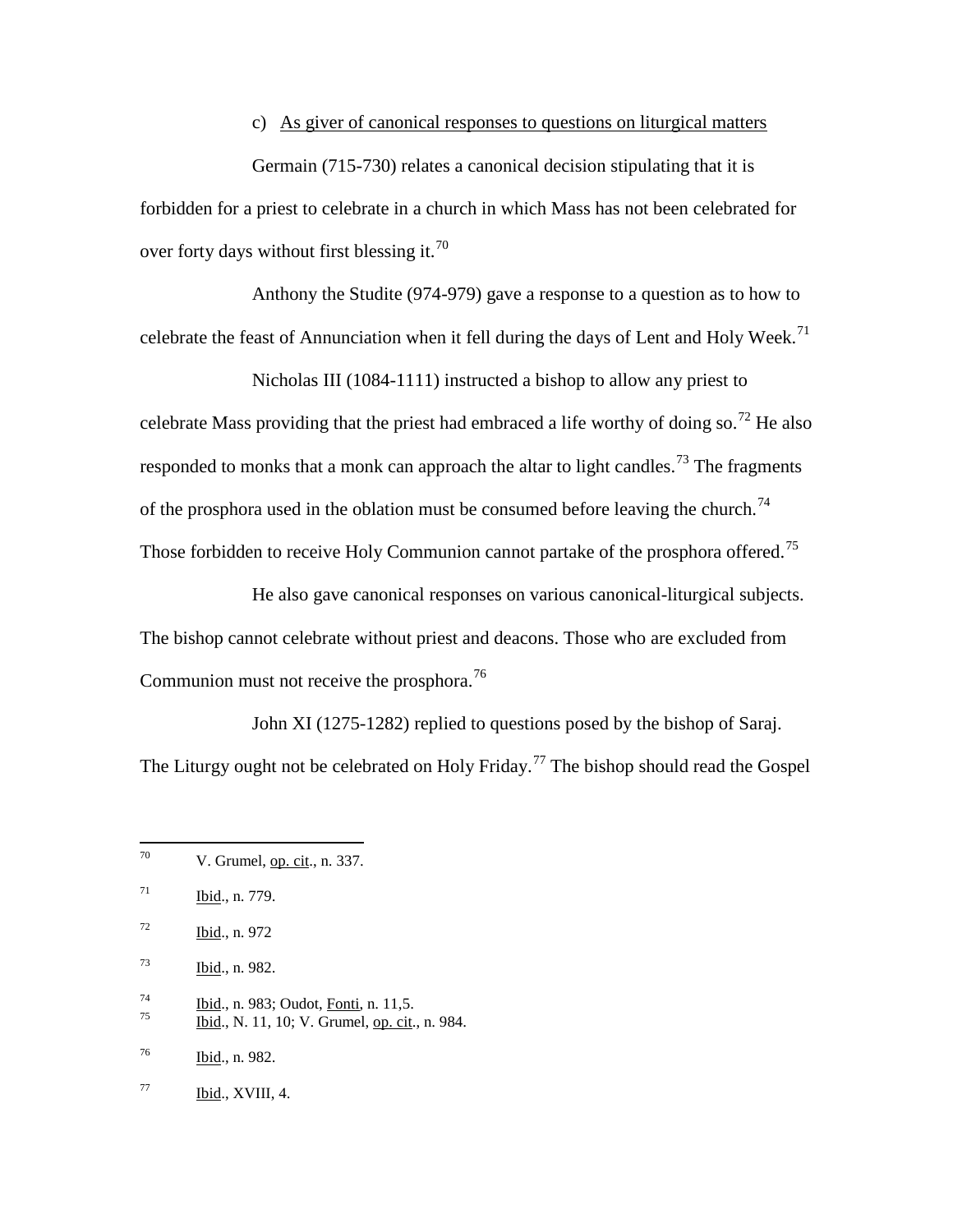in the Easter Liturgy.<sup>[78](#page-27-0)</sup> He can celebrate the Liturgy without a deacon.<sup>[79](#page-27-1)</sup> During concelebration only on of those concelebrating offers the Holy Gifts.<sup>[80](#page-27-2)</sup> In times of necessity the juice from pressed grapes can be used instead of wine in the celebration of the Divine Liturgy. $81$ 

### d) As introducer of new feasts

Sergius (610-638) on the anniversary of the deposition of the precious vestment of the Virgin into the Blachernes, instituted that day as a principal feast of Constantinople.<sup>[82](#page-27-4)</sup>

## 3. The Patriarch with his Permanent synod as Liturgical Legislator

The Patriarch needs oftentimes the cooperation of several legislative organs to exercise his power. One of these in the synodus endomousa or permanent synod.<sup>[83](#page-27-5)</sup> Sometimes the Patriarch needed advice to enact ordinances for the patriarchate or to solve difficulties referred to him. This assembly of permanently established bishops in Constantinople was originally constituted as a board of advisors. It seems that in the first millennium the synod acted as a body of consultors and in this capacity legislated liturgically.

<span id="page-27-0"></span> $^{78}$  Ibid., XVIII, 2.

<span id="page-27-1"></span> $^{79}$  Ibid., XVIII, 7, 8.

<span id="page-27-2"></span> $80$  Ibid., XVIII, 5

<span id="page-27-3"></span> $rac{81}{82}$  Ibid., XVIII, 2.<br>Ibid., n. 279.

<span id="page-27-4"></span>

<span id="page-27-5"></span><sup>&</sup>lt;sup>83</sup> The endomousa is a permanently established synod by the patriarch which is to aid him in transaction matters of important and in the deciding of questions which concern patriarchate. – MP Cleri Sanctitati; canon 288.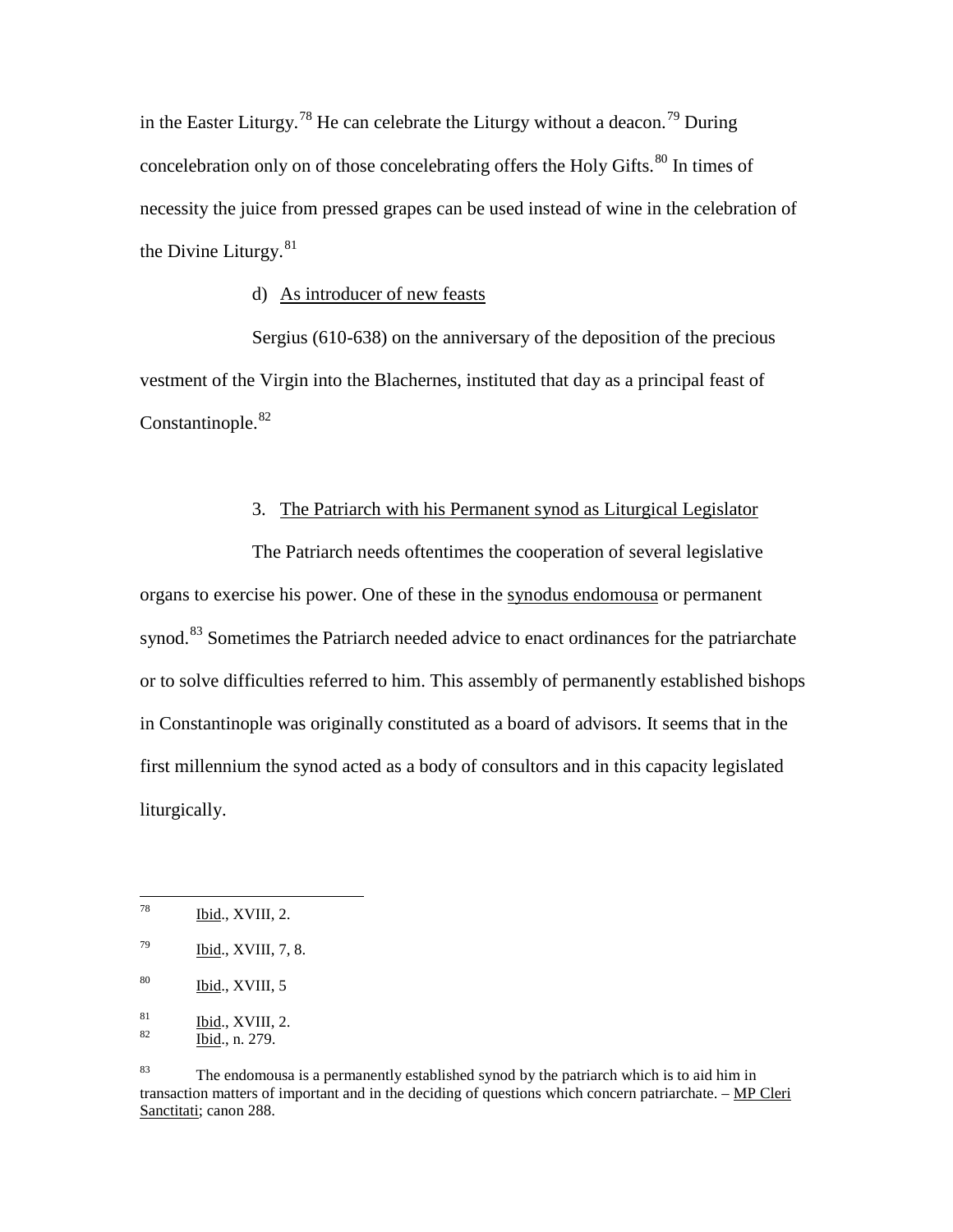St. John Chrysostom (398-404) together with the synod issued a synodal act establishing at Constantinople the feast of the Nativity of our Lord no December 25.<sup>[84](#page-28-0)</sup>

Methodius (843-847) and his endomousa instituted the feast of re-establishment the images on the first Sunday of Lent.<sup>[85](#page-28-1)</sup>

A synodal canonical response issued during reign of Nicholas the Mystic (901-925) stated that a priest who receives the monastic garb can continue to celebrate the Holy Liturgy.[86](#page-28-2)

Germain (1222-1240) expressed a synodal decision permitting, adjacent to the Emperor's tent whenever pitched, another ten tin which the Holy Sacrifice can be celebrated.[87](#page-28-3) He also responded to interested parties of a certain deceased Michael Xeros that a liturgical celebration should not be offered for an unworthy deceased.<sup>[88](#page-28-4)</sup>

## 4. The Patriarch with a Council of Bishops as Liturgical Legislator

Another organ that legislated was the Patriarch meeting with an assembly of bishops.<sup>[89](#page-28-5)</sup>

Photius (858-867), united with 130 bishops, repeated the law of the sixth council forbidding priests to celebrating inn domestic orations under pain of exclusion

<span id="page-28-0"></span> $84$  V. Grumel, <u>op. cit.</u>, n. 33.

<span id="page-28-1"></span> $\frac{\text{Ibid.}}{\text{Ibid.}}$ , n. 418.

<span id="page-28-2"></span><sup>86</sup> Ibid., n. 731.

<span id="page-28-4"></span><span id="page-28-3"></span> $\frac{87}{88}$  Outod, <u>Fonti</u>, n. 12.<br>Ibid., XIII.

<span id="page-28-5"></span><sup>&</sup>lt;sup>89</sup> Cfr. Victor Pospishil, Code of Oriental Canon Law: The Law on Persone, (Ford City, Pa., 1960), pp. 145-146.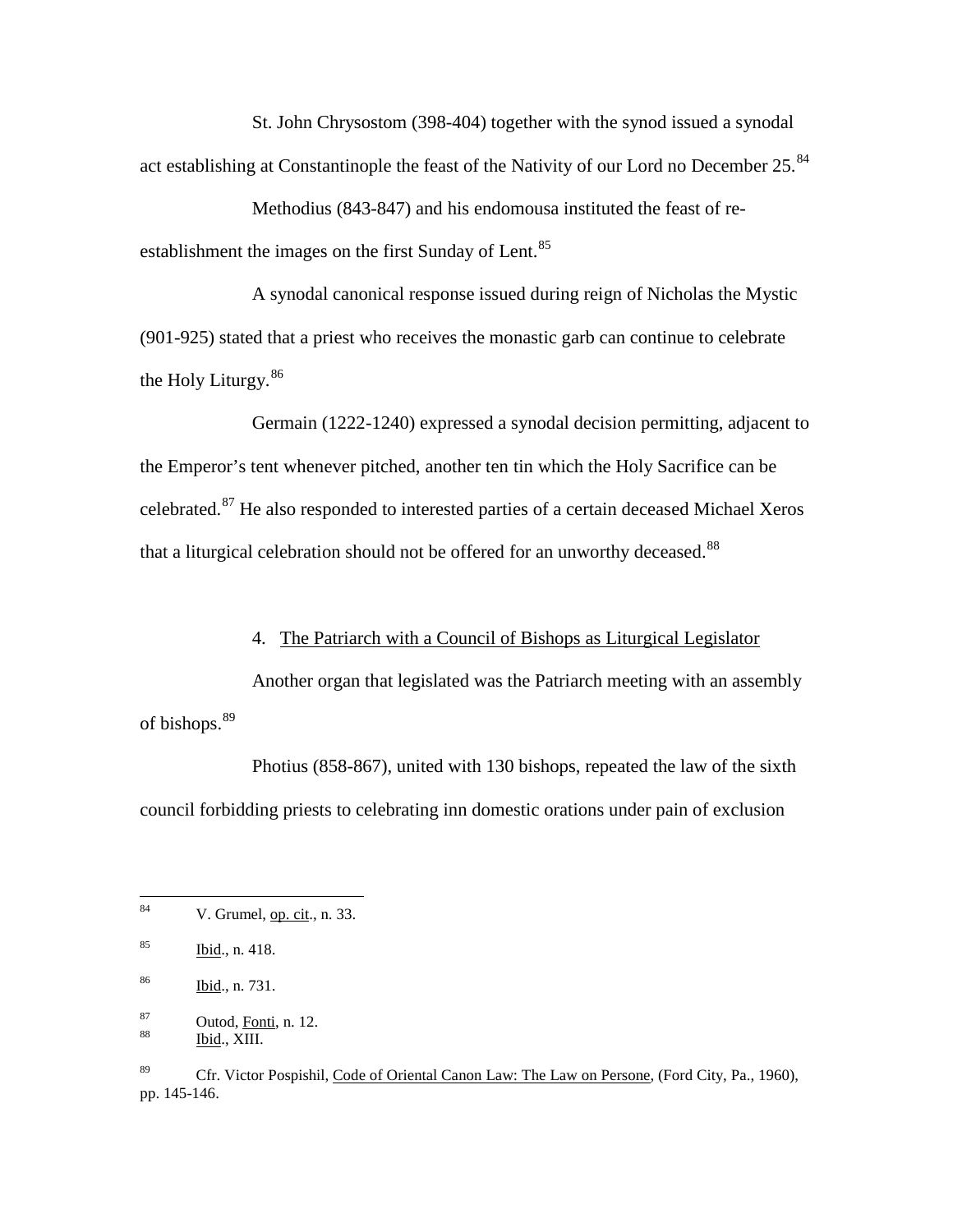from the clergy. If one goes contrary to the will of the bishops, those culpable will be deposed and the faithful excommunicated.<sup>[90](#page-29-0)</sup>

Alexis the Studite (1025-1043) together with 22 metropolitans and 9 archbishops forbade priest from using abandoned chapels for marriage or baptisms except for Mass and only on a feast day after having received the permission of the bishop.<sup>[91](#page-29-1)</sup>

### 5. Oecumenical Councils as Promulgator of Liturgical Canons.

After the rise of the patriarchate of Constantinople there was one Council, the Council of Trullo or Quinnisextum (691), which directly legislated in liturgical matters. The second Council of Nicea (787), however treated matters concerning images and thus indirectly touched on Liturgy. $92$ 

At the Council of Trullo the assembled conclave of bishops basically laid down the constitution of the Byzantine Church<sup>[93](#page-29-3)</sup> and defined the Patriarch as "enjoying" equal privileges with the Throne of Rome and ecclesiastical matters shall be magnified like the latter."<sup>[94](#page-29-4)</sup> Above all it succeeded in codifying the tradition of the Byzantine Church and fixed its institution. <sup>[95](#page-29-5)</sup> Thus the legislative tendency of the Church of Constantinople was directed toward establishing it s own supremacy in all questions of

<span id="page-29-3"></span> $^{93}$  Pargoire, <u>op. cit., p. 199 sq.;</u> S. Runcimian, <u>op. cit., p. 89</u>.

<span id="page-29-0"></span><sup>90</sup> V. Grumel, <u>op. cit</u>., n. 468.

<span id="page-29-1"></span>Ibid., n. 835.

<span id="page-29-2"></span> $^{92}$  E. Benz, op. cit., pp. 3, 8-10.

<span id="page-29-5"></span><span id="page-29-4"></span> $^{94}$  Canon 36 – Agapius and Nicodemus, The Rudder, (Pedalion), tr. D. Cummings (Chicago, 1957), p. 33 (hereafter cited D. Cummings, op. cit.<br>Dalmais, op. cit., p. 19.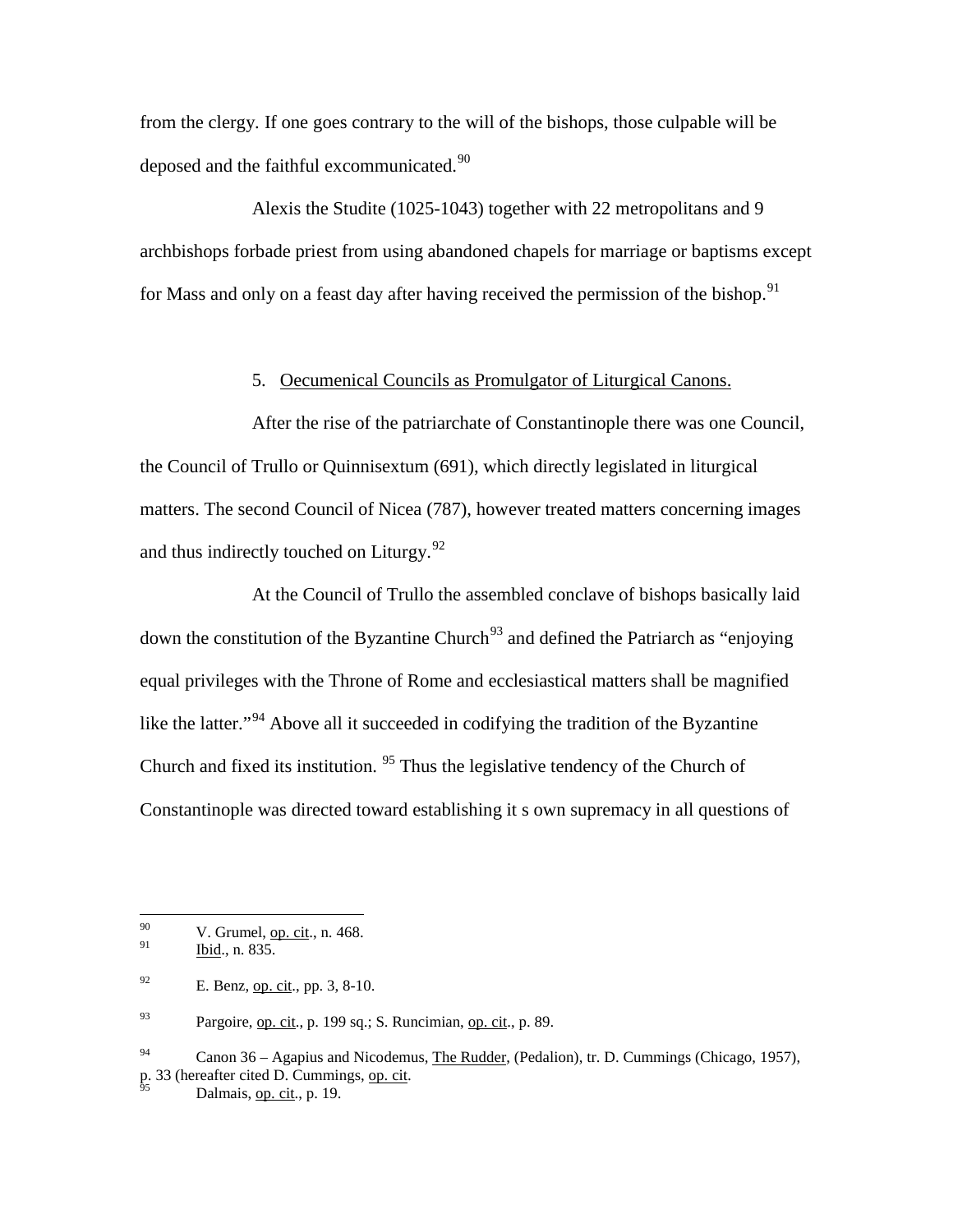ecclesiastical discipline.<sup>96</sup> It also initiated an attempt to strive for divergencies in ritual between the Church of Constantinople and that of Rome.<sup>[97](#page-30-1)</sup>

In the field of Liturgy, in particular, the Council of Trullo formulated liturgical decrees to meet the demands prompted by new circumstances and to rectify prevalent abuses. It directed that festal services be held and Communion be reserved throughout Easter week.<sup>[98](#page-30-2)</sup> It prescribed that Holy Communion be received in the hand and not in vessels which were constructed for such a person.<sup>[99](#page-30-3)</sup> The laity were prohibited from communicating themselves when a bishop, presbyter or deacon was present.<sup>[100](#page-30-4)</sup> The Eucharist ought not be placed in the mouth of the dead.<sup>[101](#page-30-5)</sup>

Furthermore, the Council ordains that the Pre-sanctified Liturgy be used in place of the ordinary Liturgy on all days in Lent except on Saturday, Sundays and the Annunciation.<sup>[102](#page-30-6)</sup> It forbids the celebration of the Liturgy in oratories or private houses without the permission of bishop.<sup>[103](#page-30-7)</sup> It also condemns the custom of Armenians of conducting the Liturgy with wine alone, without combining it with water in accordance with the tradition of the Church.<sup>[104](#page-30-8)</sup> The offering of grapes at the sacrificial altar is to be

- <span id="page-30-3"></span> $^{99}$  Canon 101 – cfr. Cummings, <u>op. cit</u>., pp. 408-409.<br>
Canon 58 – cfr. Cummings, <u>op. cit</u>., p. 356.
- <span id="page-30-4"></span>
- <span id="page-30-5"></span> $101$  Canon 83 – cfr. Cummings, op. cit., p. 387-388.
- <span id="page-30-6"></span> $102$  Canon 52 – cfr. Cummings, op. cit., p. 351-353.
- <span id="page-30-7"></span><sup>103</sup> Canon 69 – cfr. Cummings. <u>op. cit</u>., p. 372-373.
- <span id="page-30-8"></span><sup>104</sup> Canon 32 – cfr. Cummings. op. cit., p. 326-329.

<span id="page-30-0"></span> <sup>96</sup> E. Wellesz, A History of Byzantine Music and Hymnography, (2nd rev. ed.; Oxford, 1961), pp. 132-133.

<span id="page-30-1"></span> $\frac{1}{1}$  Ibid., p. 133.

<span id="page-30-2"></span><sup>&</sup>lt;sup>98</sup> Canon 66 – cfr. Cummings, <u>op. cit</u>., pp. 365-371.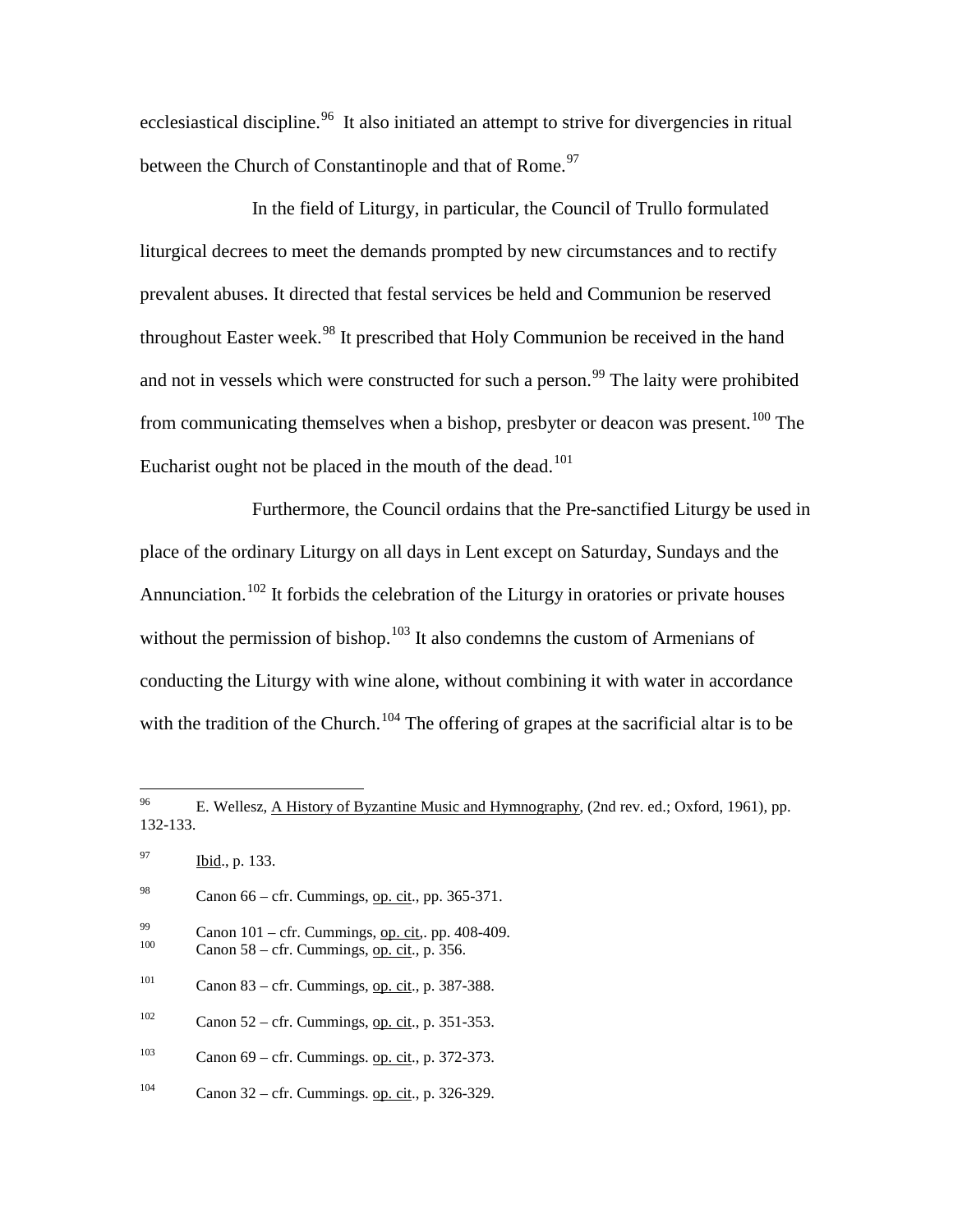considered as fruits and not as a bloodless sacrifice.<sup>[105](#page-31-0)</sup> The celebration of the agape is prohibited in churches at all times.<sup>[106](#page-31-1)</sup>

The council likewise considers the sanctuary as the exclusive territory of clergies only.<sup>[107](#page-31-2)</sup> It prohibits every layman from entering the holy of holies except the Emperor to offer gifts to his Creator and to partake Holy Communion.<sup>[108](#page-31-3)</sup> Nuns, however, can enter the bema in order to light a taper or candle and to sweep it.<sup>[109](#page-31-4)</sup> Women are forbidden to teach in churches or chanting in a choir of their own or along with men.<sup>[110](#page-31-5)</sup>

### 6. Liturgical acts of bishops and others

John, bishop of Citrus, answered among other questions of Constantine Cabasilas, Metropolitan of Dyrrhac, two separate queries concerning the necessary use of the antimension.<sup>[111](#page-31-6)</sup> Theodore Studite solved such difficulties that neither monks nor nuns but only priests are ministers of Holy Communion.<sup>[112](#page-31-7)</sup>

Peter Chartophylax in one of his response stated that one prosphora can be used for Mass.<sup>[113](#page-31-8)</sup> A priest can say but one Liturgy.<sup>[114](#page-31-9)</sup>

<span id="page-31-1"></span><span id="page-31-0"></span><sup>&</sup>lt;sup>105</sup> Canon 28 – cfr. Cummings. <u>op. cit</u>., p. 322-323.<br>Canon 74 – cfr. Cummings, <u>op. cit.,</u> pp. 377-379.

<span id="page-31-2"></span> $107$  Canon 76 – cfr. Cummings, op. cit., pp. 381.382.

<span id="page-31-3"></span><sup>&</sup>lt;sup>108</sup> Canon 69 – cfr. Cummings, <u>op. cit.,</u> pp. 372-373.

<span id="page-31-4"></span><sup>&</sup>lt;sup>109</sup> Canon 15 – cfr. Cummings, <u>op. cit.,</u> pp. 309.

<span id="page-31-5"></span><sup>&</sup>lt;sup>110</sup> Canon 70 – cfr. Cummings, op. cit., pp. 373-375

<span id="page-31-6"></span><sup>111</sup> E. Herman, Textus selecti ex operibus commentatorum byzantinorum iuris ecclesiastici, Fonti (Roma, 1932) serie II, fascicolo V, n. 473.<br>
<sup>112</sup> Ibid., n. 351.<br>
<sup>113</sup> Ibid., n. 366.<br>
<sup>114</sup> Ibid., n. 367.

<span id="page-31-7"></span>

<span id="page-31-9"></span><span id="page-31-8"></span>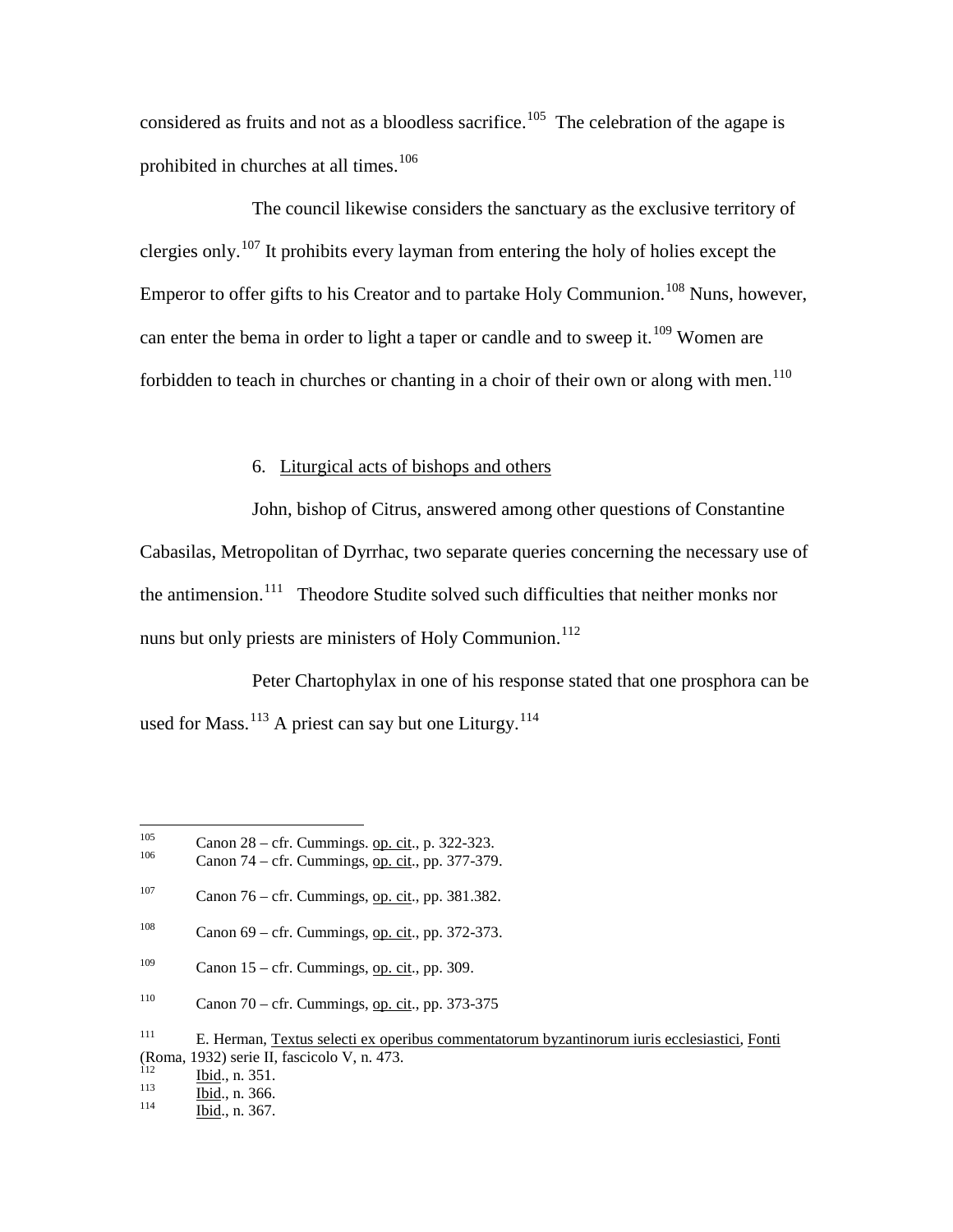Theodore Balsamon commented on liturgical language<sup>[115](#page-32-0)</sup> and frequent reception of Holy Communion providing that no impediment existed.<sup>[116](#page-32-1)</sup> The Presanctified Liturgy should be said everyday during Lent except Saturdays and Sundays and also the feast of the Annunciation.<sup>[117](#page-32-2)</sup>

Matthew Blastares considers the third hour after the sunrise as the appropriate hour for the celebration of the Liturgy, with the exception of certain feasts when it is celebrated immediately after vespers.<sup>118</sup> He also comments in his Syntagma on he necessity of the antimension for offering the Holy Liturgy.<sup>[119](#page-32-4)</sup>

### C. Analysis and Conclusions

The I Council of Constantinople (381) elevated the suffragan diocese of Constantinople to the rank of a patriarchate. Prior to and even after this elevation, Byzantium accepted its liturgical practice from such religious centers as Cappadocia and Antioch, wherefrom it also received some of its bishops. Those customs, acknowledge as positive laws at that time, were expressed in the writings of the Cappadocian Fathers and in the Apostolic Constitution

After the patriarchal institution, liturgical acts were made to clarify old practices in the light of new circumstances. They were issued by the Patriarch alone, or together with the Permanent Synod or together with a conference of bishops. Liturgical acts were also made by the Council Fathers who restated apostolic tradition or rectified abuses which have arisen from new circumstances.

<span id="page-32-0"></span><sup>115</sup> **Ibid.**, n. 395.<br>
117 **Ibid.**, n. 398.<br>
118 **Ibid.**, n. 415.<br>
119 **Ibid.**, n. 484.

<span id="page-32-1"></span>

<span id="page-32-3"></span><span id="page-32-2"></span>

<span id="page-32-4"></span>Ibid., n. 486.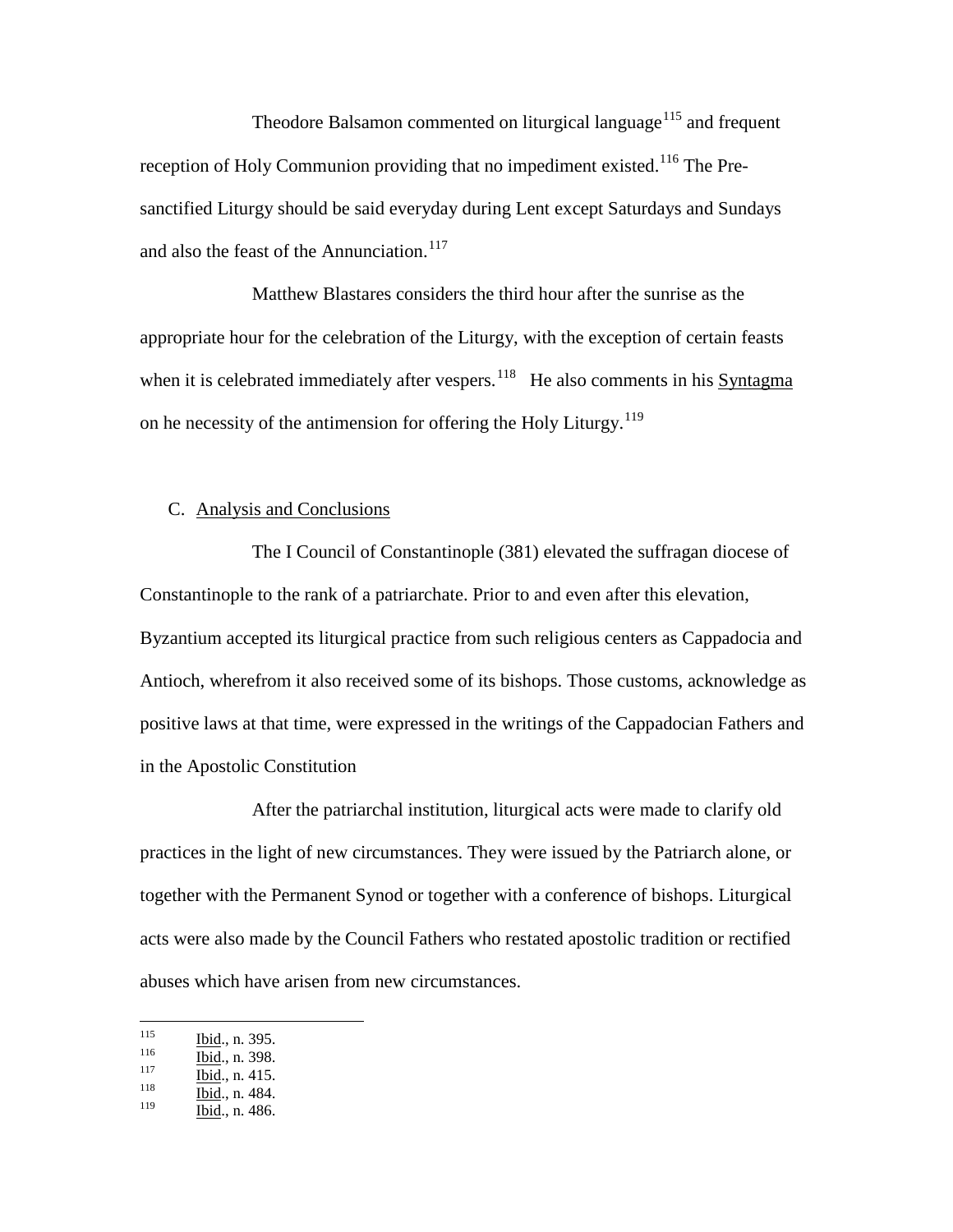Examining the extant patriarchal decrees, which are the only sources upon which our conclusions are based, we find that they deal with the Liturgy intrinsically and extrinsically and/or disciplinary. Comparing those with the extant joint decrees of the Pariarch and the permanent synod or conference of bishops as well as those of lesser personalities than the Patriarch, the acts of the latter are only classified in the extrinsic liturgical category, i.e., dealing with the added circumstances of time or phase of the Divine Liturgy. Not one of these acts deal with the internal structure of the Divine Liturgy itself or can be identified as liturgical expressions of the Eucharistic Sacrifice.

Again, to compare the patriarchal acts with those of oecumenical or provincial councils, we learn that the canons are disciplinary and are primarily concerned with the distribution of Holy Communion. Though they deal with the Eucharistic Sacrifice in the broad sense, they do not promulgate any regulations concerning the internal structure of the Liturgy, namely, the expression of the Eucharistic Sacrifice itself.

From among those who were responsible for any kind of liturgical acts, the authority of the Patriarch seems to be far more extensive than any of the others. Fro he not only issued regulae concerning the extrinsic Liturgy but also issued formulae which dealt with the intrinsic liturgy in both the broad and strict sense.

This comparison between the acts of the various moral or physical persons does not offer any indication who may be a liturgical legislator but merely demonstrates that all of them do enjoy some kind of liturgical authority. Other approaches have to be employed to identify the kind of liturgical power they enjoy.

One such approach is to analyze the legal concept denoting an authority's acts. Those acts emanating from Councils, whether they be oecumenical or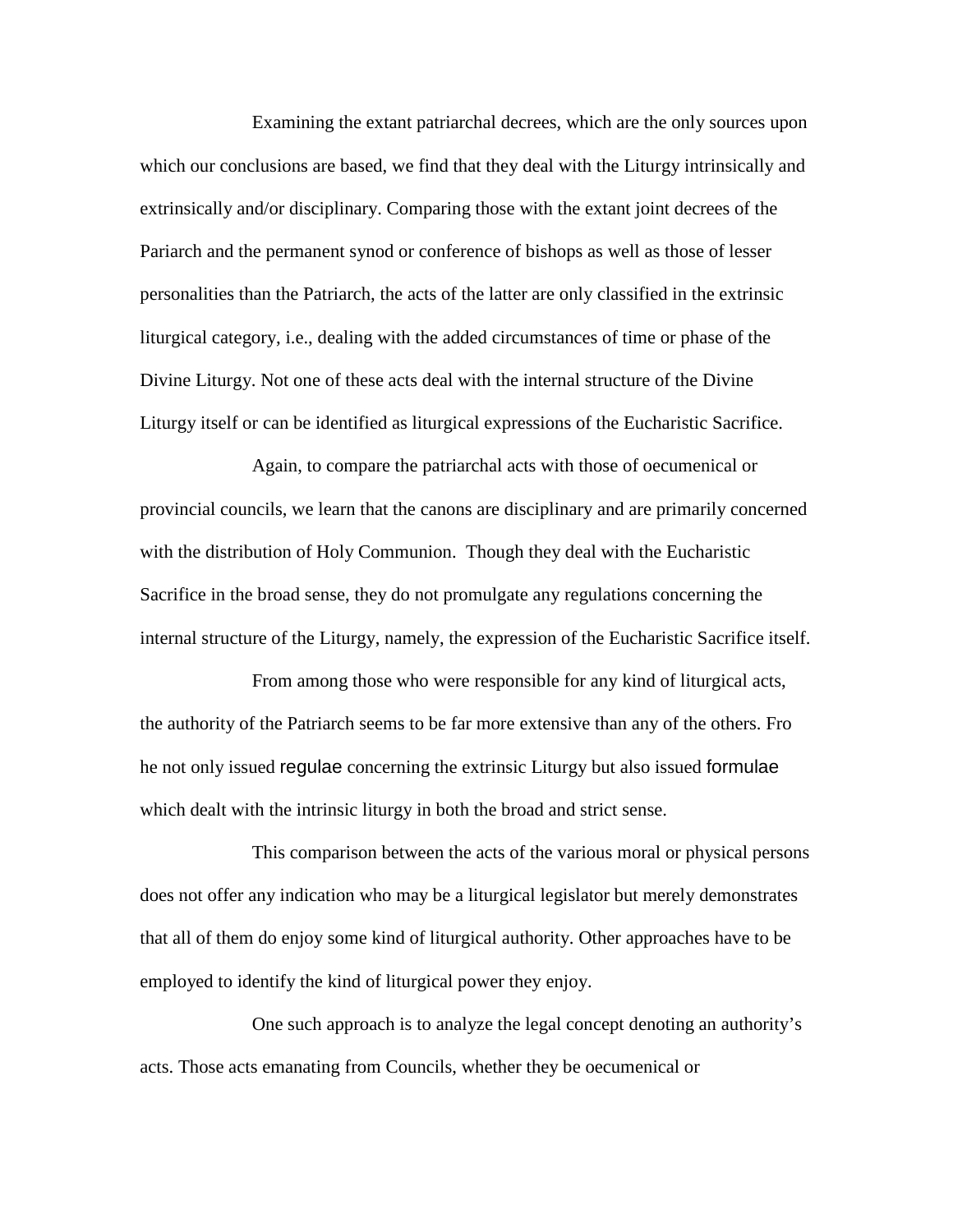provincial, votes and decision called canons.<sup>[120](#page-34-0)</sup> They are improperly called definitions inasmuch as their specific purpose is to correct by redefining, as in our case,  $^{121}$  $^{121}$  $^{121}$  abuses. Those who fail to keep such canons are made liable to penance, though no penalty is specified. Councils, however, do give regional bishops permission to fix a proper and suitable penalty.<sup>[122](#page-34-2)</sup> Judging the liturgical canons of any council against such a concept, their authors, the Counciliar Fathers as an assembly body, are true liturgical legislators because their acta fulfill the requirements of legislating a law. Photius, confirm this fact when he says that canons are promulgated by the consensus of the synod or council of the bishops. $^{123}$  $^{123}$  $^{123}$ 

Patriarch with his permanent synod of bishops or with any convention of bishops are the actions of a legislator. Furthermore, Patriarchs are obliged to have a permanently established synod which is to aid them in transacting matters of importance and in deciding questions which concern the patriarchate.<sup>[124](#page-34-4)</sup> For the synod or endomousa involves itself only in affairs of the patriarchate by giving either their advice or their consent. It was never a mere advisory board. Its acts were ordinance for the patriarchate. Since the liturgical acts of a permanent synod together with the patriarch, therefore, can be considered canons or laws, their authors undoubtedly are liturgical legislators.

There yet remain for analysis the liturgical acts of a Patriarch. If they are considered as decrees, then such a concept has many meanings. Decrees may be,

<span id="page-34-0"></span><sup>&</sup>lt;sup>120</sup> D. Cummings, op. cit., p. liv. Acts of a provincial council must be examined and sanctioned by and oecumenical council to be called canon.

<span id="page-34-1"></span> $121$  Ibid., footnote 1.

<span id="page-34-2"></span> $122$  Ibid., liv.

<span id="page-34-4"></span><span id="page-34-3"></span>

 $\frac{123}{124}$  Title I, c. 4.<br>V. Pospishil, <u>op. cit</u>., pp. 145-146.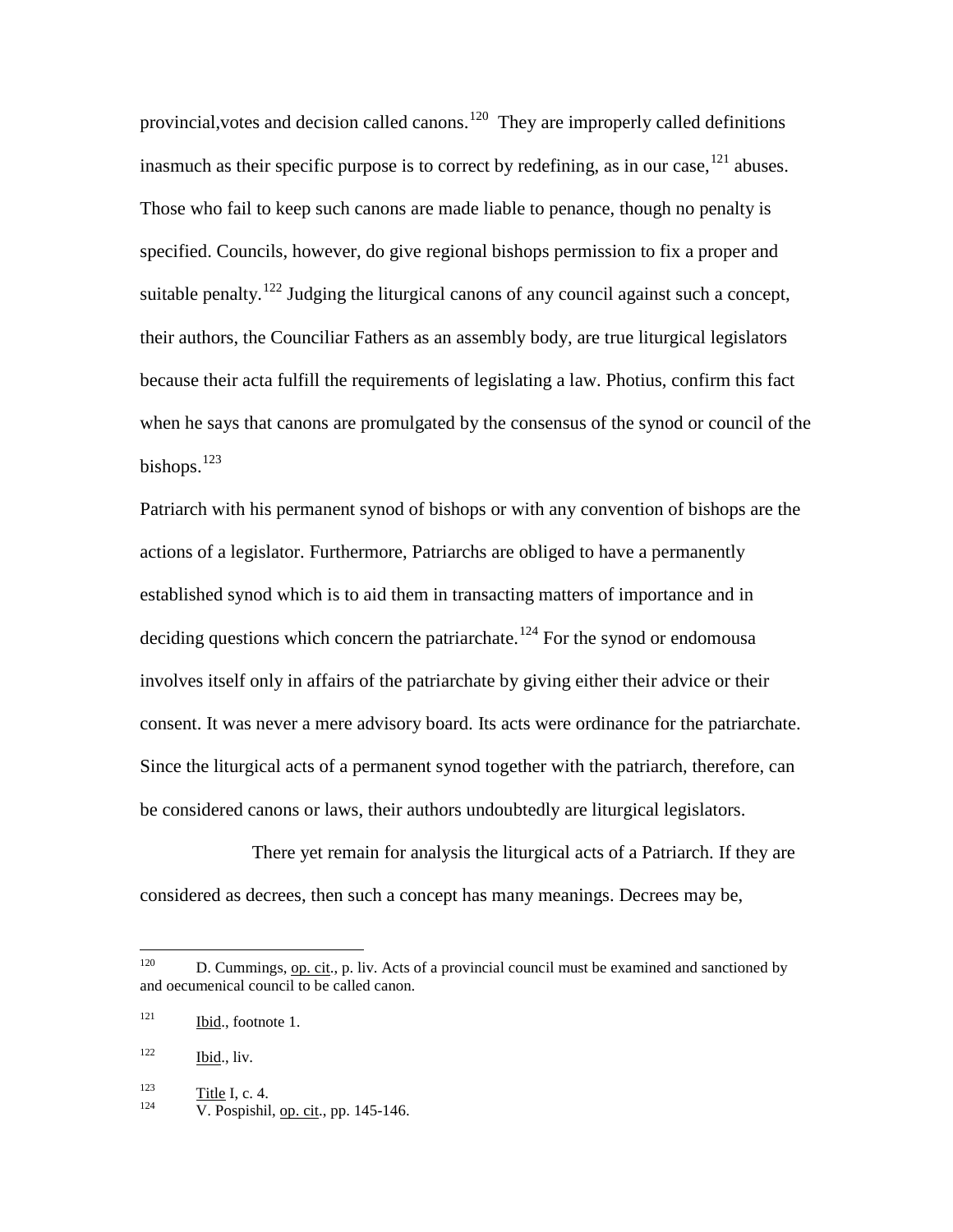generally speaking, the acts of a patriarch which are given without any intention to advise or answer someone. Their purpose is vague. More purposeful but still an enigma is the third category of liturgical acts which are response given to queries. Such can be called, in the broad sense, decretal epistles, i.e., decisions given for the purpose of giving advice to one seeking it. The latter do reflect more authority than the former inasmuch as they resolve a particular liturgical doubt or solve and individual's liturgical problem.<sup>[125](#page-35-0)</sup>

Since such acts are those of an authority, it is necessary, therefore, to analyze the concept of an authority. In the canonical sense, it is the analysis of the powers of those involved in liturgical acts. Basically and generally, such acts belong to a bishop or his delegate.

Every ordinary has a right to govern his respective diocese in spiritual and temporal matters. The object of its exercise extends to teaching and to the governing of his subjects and to the administration of ecclesiastical property. This power is best described in the manner in which the episcopal power is exercised, i.e., employing legislative, judicial, and coercive power which has a twofold aspect; that of punishment and that of administration.<sup>[126](#page-35-1)</sup>

Since a residential bishop can make any law for his diocese provided it is not contrary to the common law of the Church, his subjects are bound by it at the moment of its promulgation. Ther is no evidence that a Patriarch alone issued any of the decrees with a sanction intended. St. Gregory of Nyssa confirms our deduction that a bishop is

<span id="page-35-1"></span><span id="page-35-0"></span><sup>125</sup> D. Cummings, op. cit., p. liv-lv.<br>
126 MP Cleri Sanctitati, 399, par. 1; cfr. J.A. Abbo and J.D. Hannan, The Sacred Canons, Vol. I (2nd rev. ed., New York, 1960), p. 362.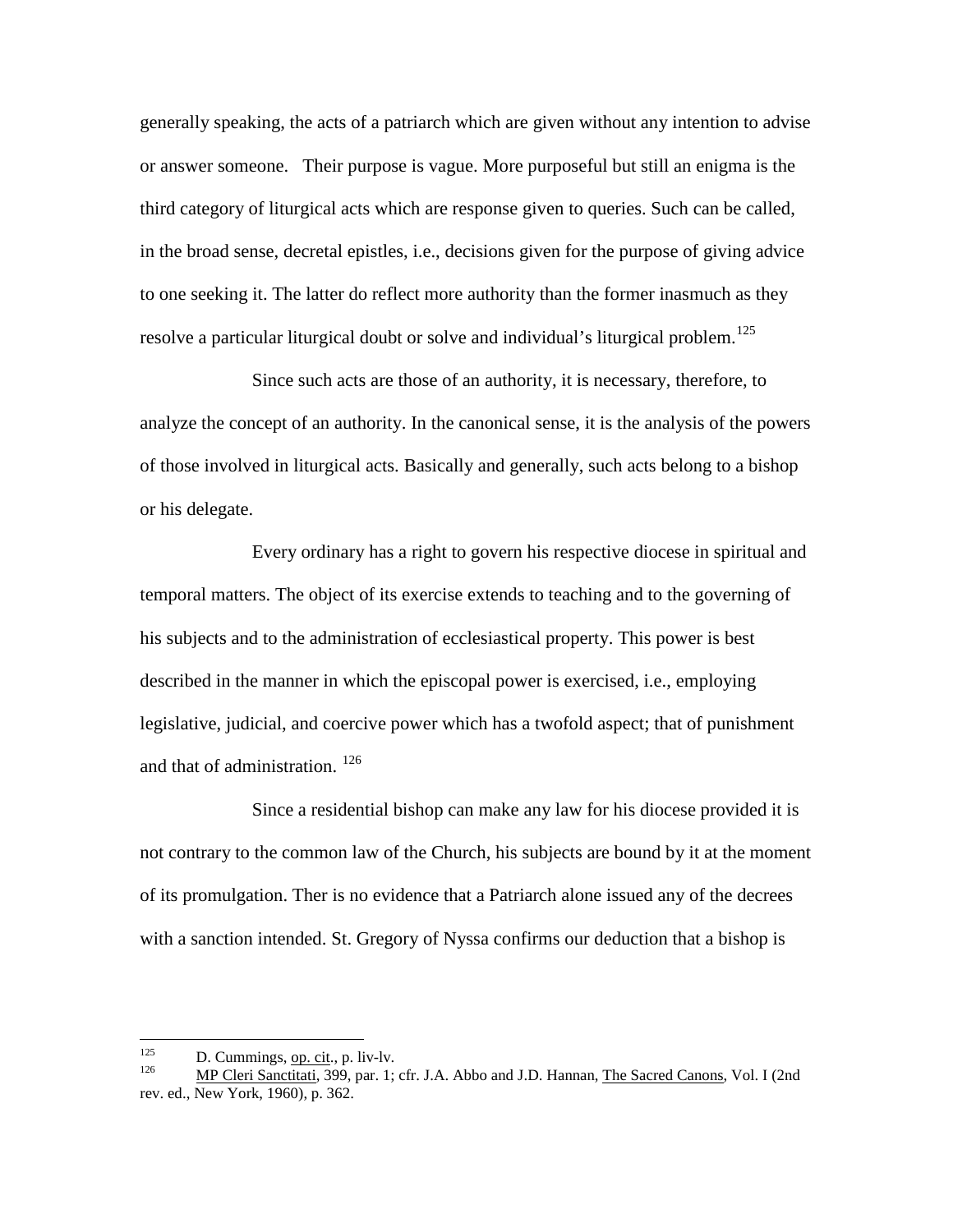not a legislator when he states an opinion; it does not have the authority of the canons.<sup>[127](#page-36-0)</sup> It does not deny that when he is speaking out of the contents of conciliar or synodical canons, his words are authoritative. There remains but one interpretation of a patriarch's liturgical authority and that is the fact that he is the supervisor of ecclesiastical discipline.<sup>[128](#page-36-1)</sup> Without the endomousa, it seems to this writer that his liturgical acts were effective only in his own diocese. There as a local bishop he was empowered to begin new liturgical rites or alter those already in existence so long as they were not contrary to any legitimate custom. Such is our understanding of the liturgical authority invested in a patriarch or any other local bishop in the Byzantine Church.

The Emperor, however, because of this unique relationship with the church participated in either the legislative or administrative aspects of divine cult.

In conclusion, therefore, the liturgical legislators in the Byzantine Church are a council of bishops and the endomousa. A patriarch alone and any residential bishop or anyone who shares in his episcopal power, is merely a liturgical authority in the administrative sense.

<span id="page-36-1"></span><span id="page-36-0"></span><sup>&</sup>lt;sup>127</sup> St. Gregory of Nyssa, canon VI - D. Cummings, pp. 876-877.<br><sup>128</sup> MP Cleri Sanctitati, canon 400, par. 3.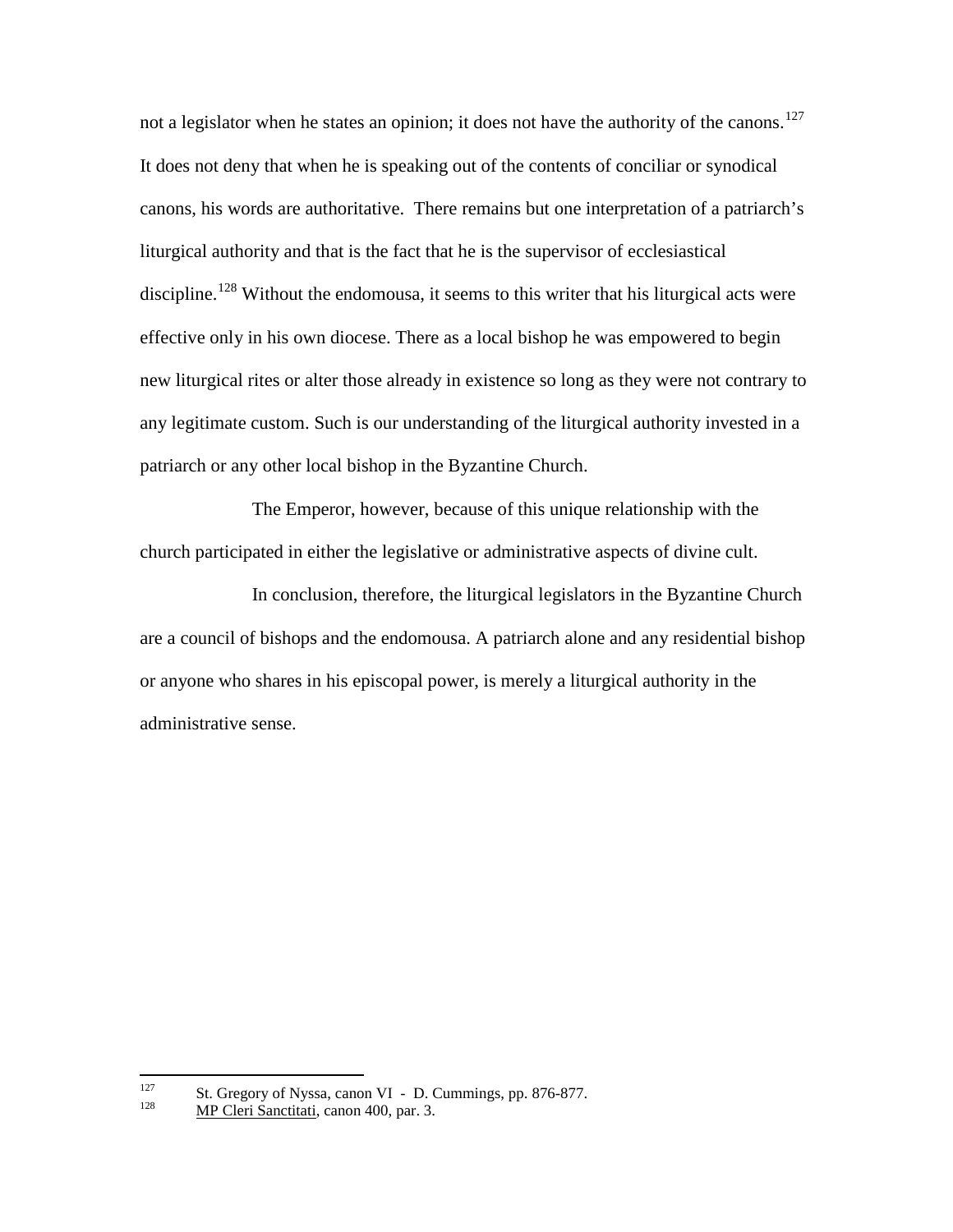# **PART II**

# **THE TRADITIONAL LITURGICAL AUTHORITY**

**----------------------------------------------------------------**

#### **IN THE UKRAINIAN CHURCH -----------------------------------------**

In the preceding chapter it has been established from objective evidence that the liturgical legislator in the Byzantine Church was the oecumenical or provincial councils. The patriarch together with his endomousa enjoyed similar status. The patriarch merely exercised administrative control over the text and ceremonies of the Divine Liturgy. The problem now arise: how did this liturgical authority extend to the Ukrainians, who accepting Christianity as the state religion adopted the Byzantine rite? The celebrated liturgist, Adrian Fortescue, formulates the principle that "whoever uses a certain rite is to obey the Patriarch of the city where that rite has its original home"<sup>[129](#page-37-0)</sup>

To resolve the stated problem it will be necessary to divide this chapter into two parts. The first will deal with the Liturgy during that period of the Ruthenian Church which, for practical purposes, begins with the acceptance of Christianity and terminates with the Union of Brest in 1596. The other will continue from the reunion with Rome and extend to the present day. In the first epoch our concern embraces the Church of Rus whether it is Catholic or Orthodox; but in the second, it is limited to the Catholic Church only.

<span id="page-37-0"></span><sup>&</sup>lt;sup>129</sup> A. Fortescue, The Uniate Eastern Churches, p. 14.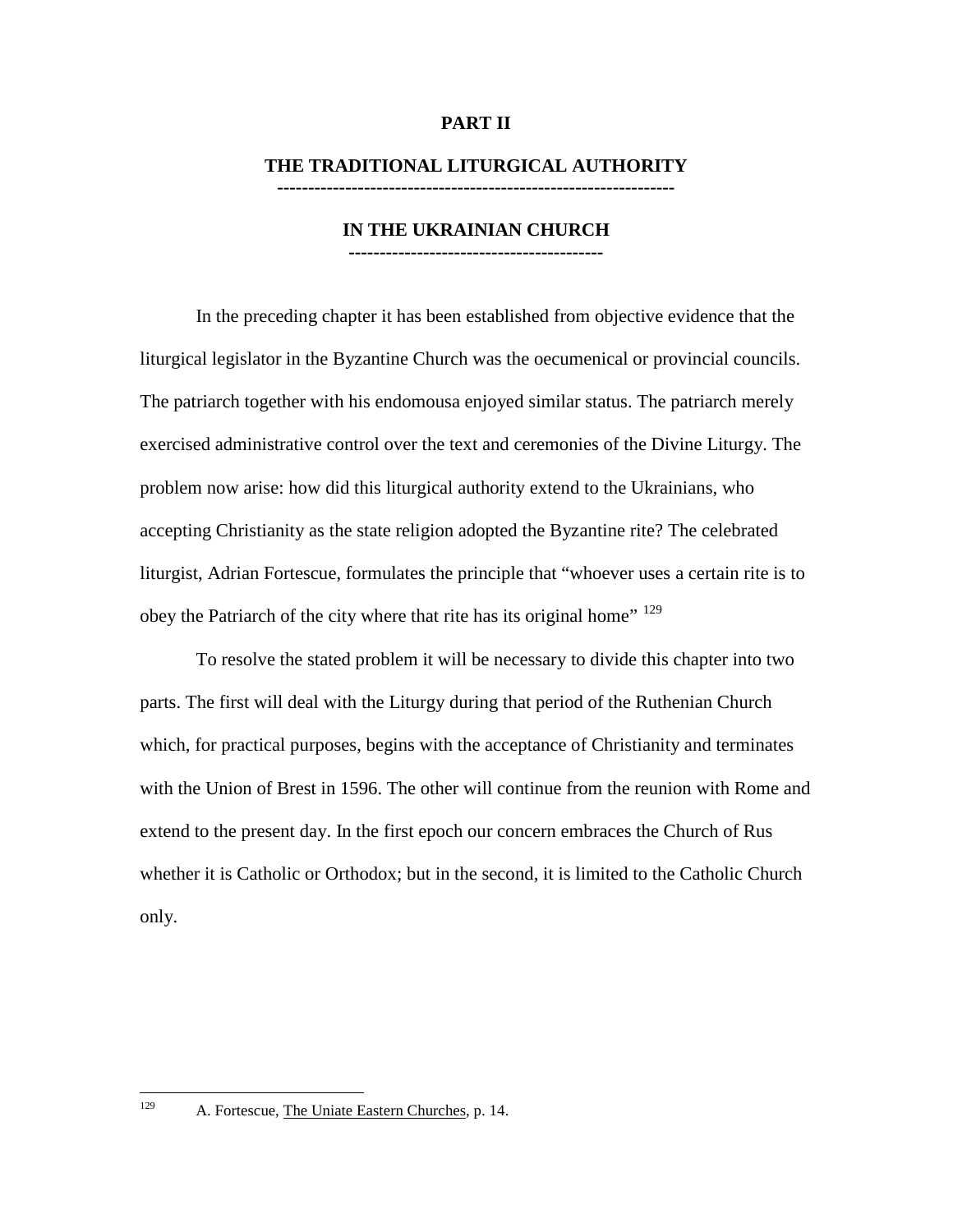# **CHAPTER III**

#### **THE LITURGICAL AUTHORITY IN THE EARLY CHURCH OF RUS ------------------------------------------------------------------------------------------**

#### A. Introduction

The resolution of the problem as to whether the Patriarch of Constantinople and the patriarch synod exercised any liturgical authority over the Church of Rus demands the unraveling of a more basic difficulty. Firstly it is necessary to establish whether the hierarchical system of the Kievan Church was subservient to Byzantium. We shall than examine our sparse sources to uncover any evidence whether the early Ukrainian Church acted in liturgical matters dependently on or independently of the Patriarch. These will be considered in the light of the pre-Mongolian invasions, when there was open communication with Constantinople, and during the period of the Mongolian occupation.

Finally, any existing liturgical acta will be analyzed to draw conclusions which may identify the powers of the traditional liturgical authority in the early period.

Before undertaking this investigation, it is necessary that we present a brief historical synopsis of the acceptance of Christianity by the Kievan princes, which is fundamental to this study.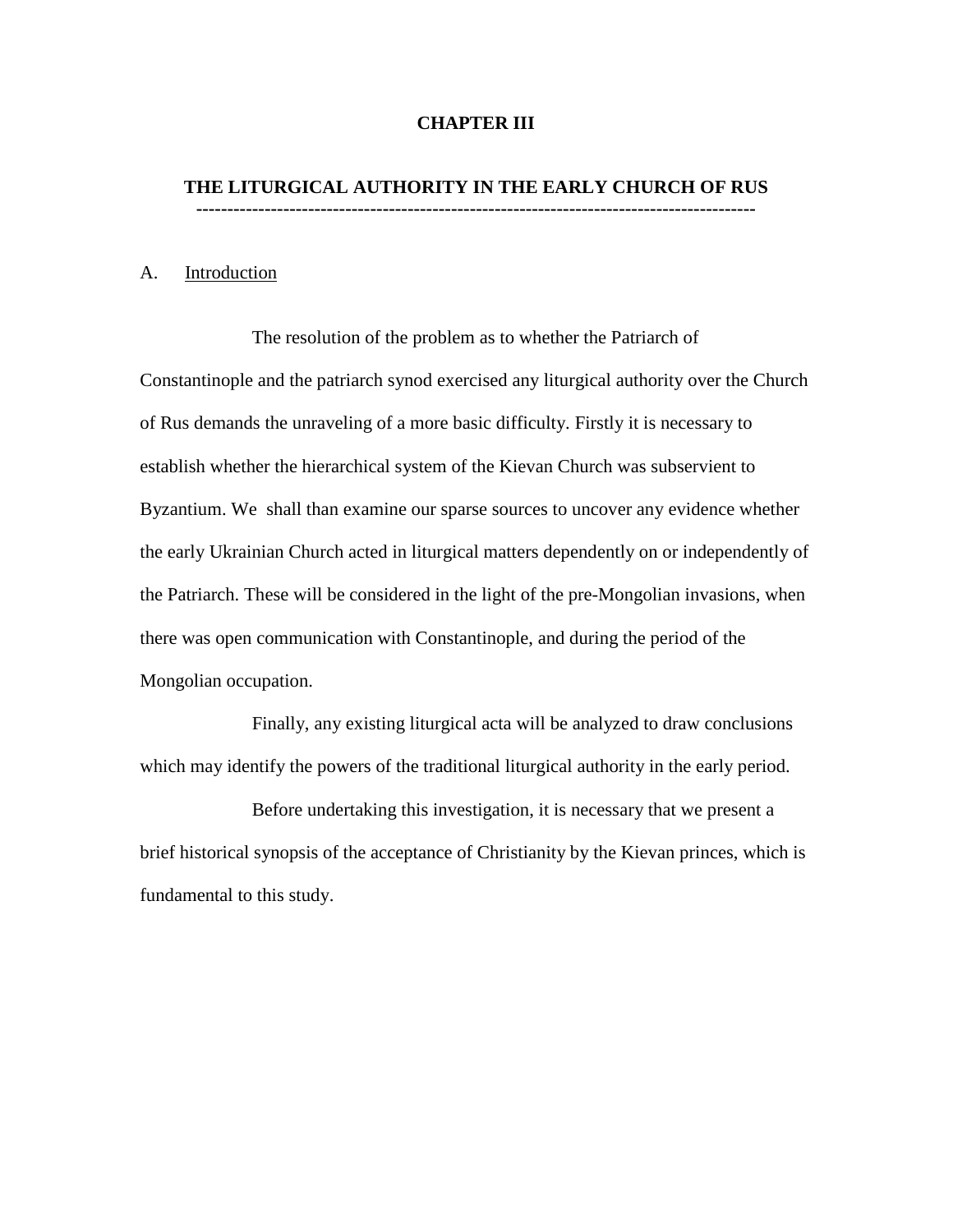# B. The Pre-Mongolian Period (988-1240)

# 1. The Baptism of the Ukraine (988)

Christianity was introduced several times into the Ukraine by both the Latin and Byzantine Churches.<sup>[130](#page-39-0)</sup> In such attempt of the respective rites, missionaries failed to gain recognition.<sup>[131](#page-39-1)</sup> Only with the baptism of Prince Vladimir in 988 was there success in converting the nation.<sup>[132](#page-39-2)</sup> It is not our purpose to solve the problem of whence Christianity cam into the Ukraine. There are many excellent manuals dealing with this problem.<sup>[133](#page-39-3)</sup> Nevertheless the consensus of scientific opinions is basic to our study. The greater majority of modern scholars of church history agree that Constantinople was not the sources of Christianity in Kiev.<sup>[134](#page-39-4)</sup> In the opinion of this writer one of the best supported theories, historically and philologically, identifies Ochrid in Macedonia as the immediate source of the Byzantine-Ukrainian rite.<sup>[135](#page-39-5)</sup> This conclusion is signified because it gives us

<span id="page-39-4"></span><sup>134</sup> I. Nazarko, op. cit., p. 104.

<span id="page-39-0"></span> <sup>130</sup> Iraneus Nazarko, Sviatij Volodomyr Velykij: Volodar I Krystytl' Rusy-Ukrainy (Rome: Basilian Fathers, 1954), pp. 23-44, especially pp. 42-43 in which the author gives a summary of Christianity in Rus prior to Vladimir; Mykola Chubatij, Istoriia Ukrains' koi Tserkvy (Herschberg, 1946), p. 9 sq. (hereafter cited Istoriia); Stephen Tomaschiwsky, Istoriia Tserkvy Na Ukrainy (Reprint of Vstup do Istorii na Ukrainy. Zapysky C.C. B.B., t. IV, 1-2 Zhovkva, 1932) (Philadelphia: America) pp. 5-64; Gregory Luznytsky, Ukrainian Church between East and West (Philadelphia: Providence Association, 1954), p. 54; George Vernadsky, "The Status of the Russian Chruch during the First Half-Century Following Vladimir's Conversion", The Slavonic and East European Review vol. XX (1941) pp. 298 sq.

<span id="page-39-1"></span> $\frac{131}{131}$  I. Nazarko, <u>op. cit.,</u> pp. 27-42.

<span id="page-39-2"></span> $132$  S. Tomaschiwsky, op. cit., pp. 75-76.

<span id="page-39-3"></span><sup>&</sup>lt;sup>133</sup> I. Nazarko, <u>op. cit.,</u> pp. 103-105. The author cites three theories stating how Christianity came to Kiev. He lists the proponents of each theory and cites the manuals of each in the footnotes. Vernadsky, art. cit. gives a fourth.

<span id="page-39-5"></span><sup>135</sup> Ibid., pp. 104-105. It was N. Pryselkov, Ocherkki pro Tserkovno-Politicheskoi ictorii Kievskoi Rusi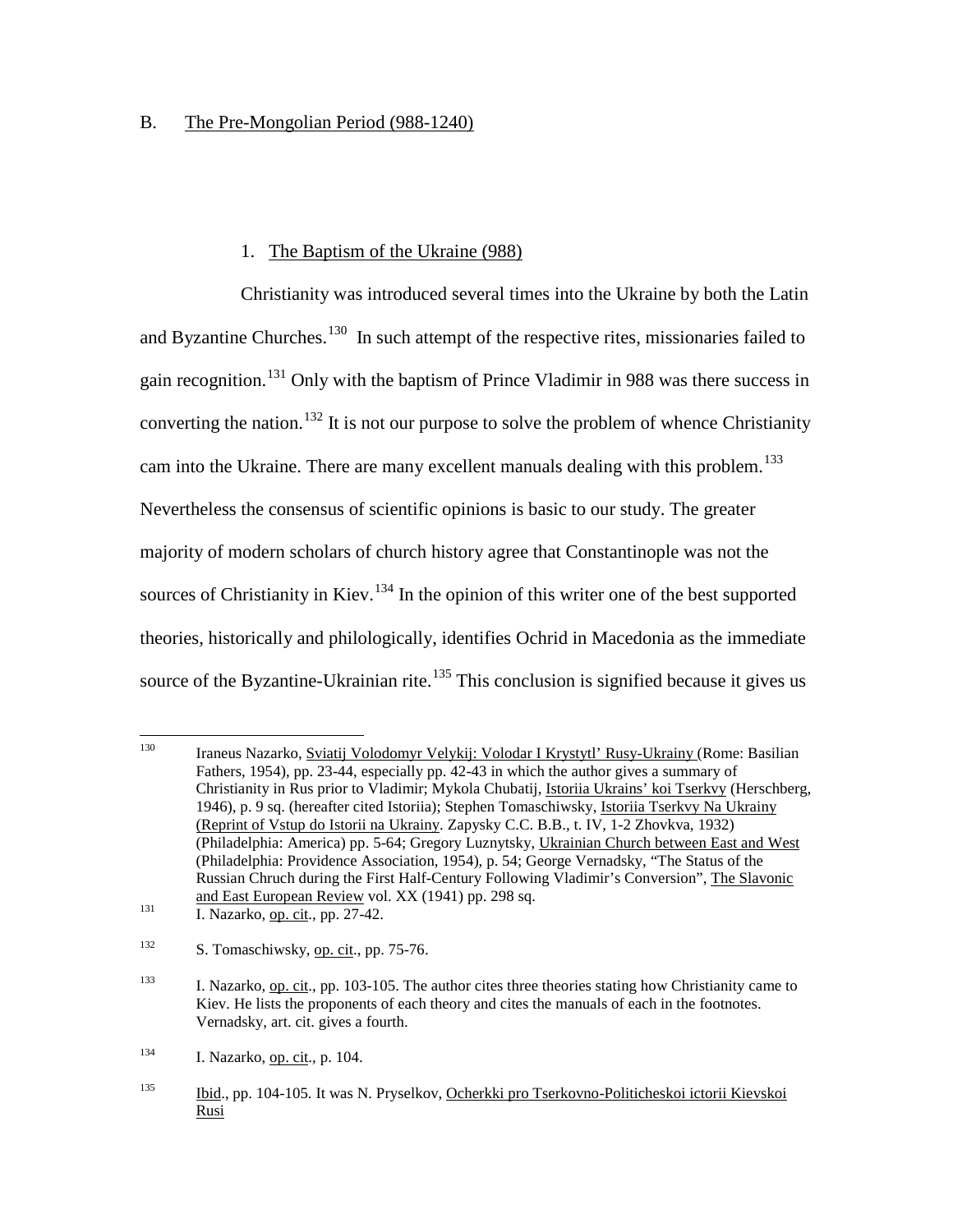our first clue into the kind of ecclesiastical authority that governed the Church in Rus, namely, that it was not subservient directly to the Patriarch of Constantinople.

# 2. The Hierarchy in the Kievan Church

Since the documents of the early Kievan ecclesiastical organization are not clear, theories concerning the origin of the first hierarchical head have developed.<sup>[136](#page-40-0)</sup> Practically all modern scholars, using the findings of the latest scientific research, agree that the first episcopal chief in Kiev was an independent archbishop.<sup>[137](#page-40-1)</sup> It seems to us that the original hierarchy was neither Greek nor subservient to the Byzantine Patriarch.<sup>[138](#page-40-2)</sup> Hence it was not one of the metropolitan dioceses of the Byzantine Patriarchate but rather an autonomous authority patterned after its maternal church.<sup>[139](#page-40-3)</sup> In the sources, however, there is no mention of where the archiepiscopal seat was located.<sup>[140](#page-40-4)</sup>

 $\overline{a}$ 

<span id="page-40-0"></span><sup>./. (</sup>St. Petersburg, 1913) who first proposed this theory and Tomaschiwsky, op. cit., who developed it. Theophil Kostruba, Nazysy Z Tserkovnoi Istorii Ukrainy X-XIII- oho stolittia (Toronto, Basilian Press, 1955) p. 35. (hereafter cited Nazysy).

<sup>&</sup>lt;sup>136</sup> It is difficult to ascertain what kind of dependence the Kievan Church had on Constantinople. The Povest (Chronicle) makes no mention of the ecclesiastic organization of Rus during the fifty years following the year 988. – H. Paszkiewicz, The Origin of Russia (London, 1954) p. 45; A. M. Ammann, Storia della Chiesa Russa (Torino, 1948) p. 20 sq.

<span id="page-40-2"></span><span id="page-40-1"></span><sup>137</sup> I. Nazarko, op. cit., pp. 116-131; T. Kostruba, Narysy, pp. 2-4 S. Tomaschiwsky, op. cit. p. 78; G. Vernadsky, art. cit., pp. 304 and 309. E. Golubinsky, Istoriia Russ koi Tzerkvi 2 vols. (2nd ed., Moskva, 1901) t. I, 1, p. 264 sq. This historian holds that he was archbishop but from Constantinople.

<sup>138</sup> I. Nazarko, op. cit., p. 118; S. Tomaschiwsky, op. cit., p. 78; T. Kostruba, Narysy, p. 36.

<span id="page-40-3"></span><sup>139</sup> I. Nazarko, op. cit., p. 117.

<span id="page-40-4"></span> $^{140}$  G. Vernadsky, <u>art. cit</u>., p. 294.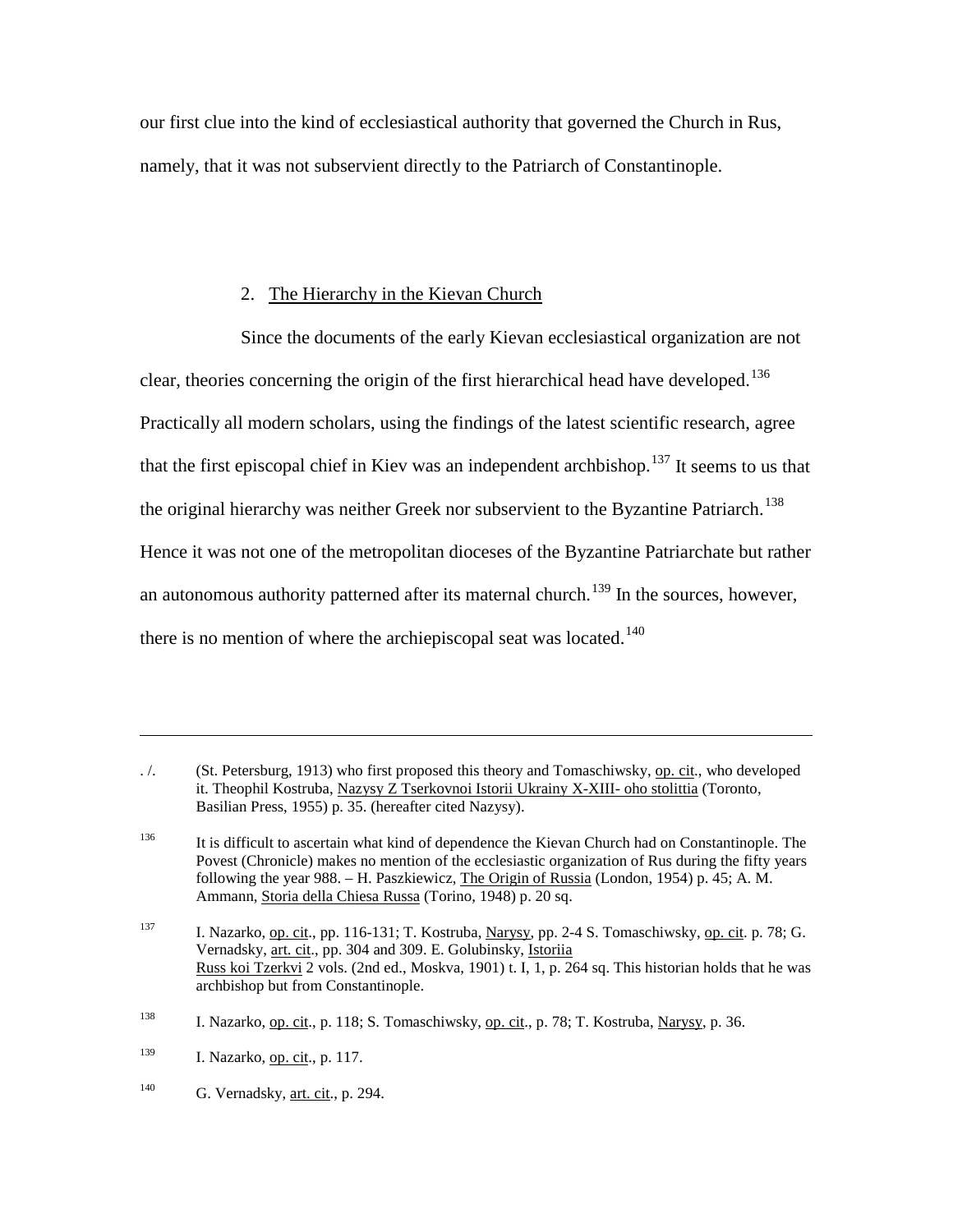The position of the autocephalous archbishop in the Kievan Church was a peculiar one. It differed substantially from that of a Metropolitan. According to the Byzantine hierarchical system, there were two classes of archbishops.<sup>[141](#page-41-0)</sup> The greater majority of them was directly subordinated to the Patriarch of Constantinople. Their position was equal to that of an ordinary metropolitan. There were, however, a number of archbishops who enjoyed even wider authority and were recognized as being independent. His power was practically equal to that of the Patriarch. It follows, therefore, that the supreme hierarch of Kiev enjoyed the same ecclesiastical authority as the head of the Church of Constantinople.<sup>[142](#page-41-1)</sup>

There were five such periods of independent in the early Kievan Church. The first archbishop to sit upon the episcopal throne was autonomous. He probably was not a Greek but a Slav consecrated in Ochrid.<sup>[143](#page-41-2)</sup> His name was Archbishop John (1008-1020).

Enjoying approximately thirty years of autocephaly, the Church of Rus passed over into submission to Constantinople.<sup>[144](#page-41-3)</sup> After Vladimir's death in 1015 an internecine struggle took place among his sons. Yaroslav (1019-1054), through a compromise, obtained control of Kiev.<sup>[145](#page-41-4)</sup> But to insure protection he addressed himself to Constantinople not only for political support but also to obtain a head for his Church.<sup>[146](#page-41-5)</sup>

<span id="page-41-2"></span><span id="page-41-1"></span><span id="page-41-0"></span> <sup>141</sup> Victor Pospishil, The Code of Oriental Law, vol. 1: The Law on Persons (Philadelphia, 1960), pp. 151-156.<br>
E. Golubinsky, <u>op. cit</u>., Vol. I, 1 pp. 264-265. <sup>143</sup> Theophil Kostruba, "<u>Kyivs'kii nytropolyt Ivan</u>" <u>Kalendar Ukrainc'koi Rodyny</u> (Toronto, 1950), pp. 60-63; S Tomaschiwsky, <u>op. cit</u>., p. 82; G Vernadsky, <u>art. cit</u>., p. 303 aq.<br>S. Tomaschiwsky, op. cit., pp. 93-94.  $145$  Ibid., p. 94; E. Vernadsky, art. cit., p. 310.

<span id="page-41-5"></span><span id="page-41-4"></span><span id="page-41-3"></span> $\frac{146}{146}$  Ibid., p. 311; S. Tomaschiwsky, op. cit., p. 95.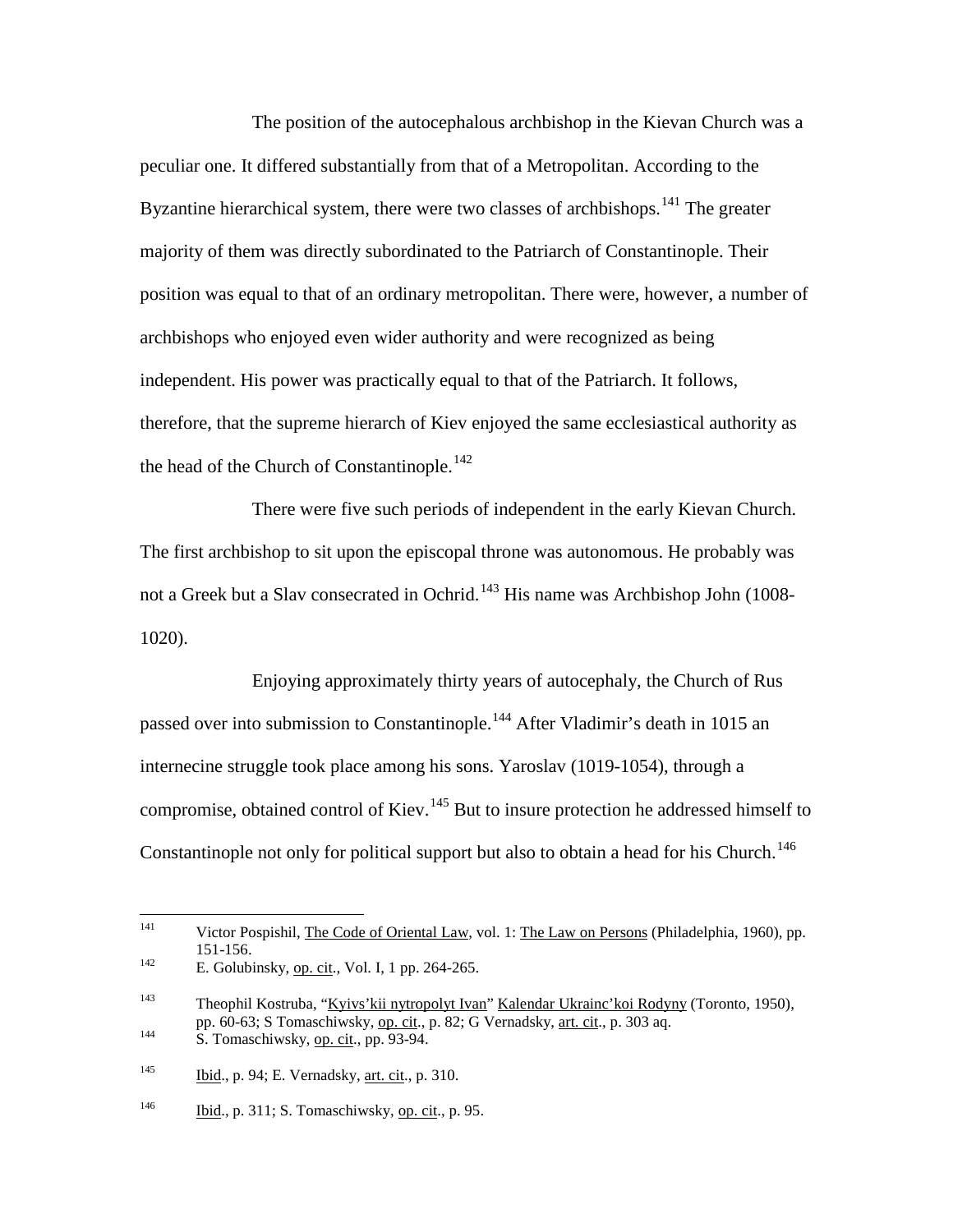In so doing he surrendered the independence of the Ukrainian Church which became one of approximately seventy metropolitans subject to the Byzantine Patriarch.

From 1037 the Kievan Metropolitans were, for all practical purpose, appointed by the Byzantine Emperor and consecrated by the Patriarch.<sup>[147](#page-42-0)</sup> Only in three cases did the council of Kievan bishops elect their own head prior to the Mongolian invasions. The metropolitan see thereby returned to at least a temporary independent hierarchy and Church.<sup>[148](#page-42-1)</sup>

The first time that autonomy was declared was prompted by a political blunder on the part of the ruling Byzantine Metropolitan. In 1051 the first Greek primate in Kiev, Teompt (1039-1051), whose installation terminated the original independent of the Kievan Church,<sup>[149](#page-42-2)</sup> was rumored to have betrayed the Kievans under Yaroslav<sup>150</sup>, who unsuccessfully attempted to attack Constantinople. As a result, Yaroslav called the first synod of bishops in the Ukrainian Church to replace the Byzantine Metropolitan. It was held in Kiev in 1051. The Prince declared the Church independent and completely autonomous from the Patriarch of Constantinople.<sup>[151](#page-42-4)</sup> To head the Church the assembled bishops chose Illarion (1051-1054) as Metropolitan.<sup>[152](#page-42-5)</sup>

<span id="page-42-4"></span>151 **Ibid.** 

 $\overline{a}$ 

<span id="page-42-5"></span><sup>152</sup> Ibid.

<span id="page-42-0"></span> $147$  Ibid., p. 96.

<span id="page-42-1"></span><sup>&</sup>lt;sup>148</sup> G. Luznytsky, <u>op. cit</u>., p. 48.

<span id="page-42-2"></span>G. Vernadsky, art. cit., p. 303, 310; E. Golubinsky, op. cit., I. 1, p. 929.

<span id="page-42-3"></span><sup>&</sup>lt;sup>150</sup> Ibid., p. 54; S. Tomaschiwsky, op. cit., p. 100.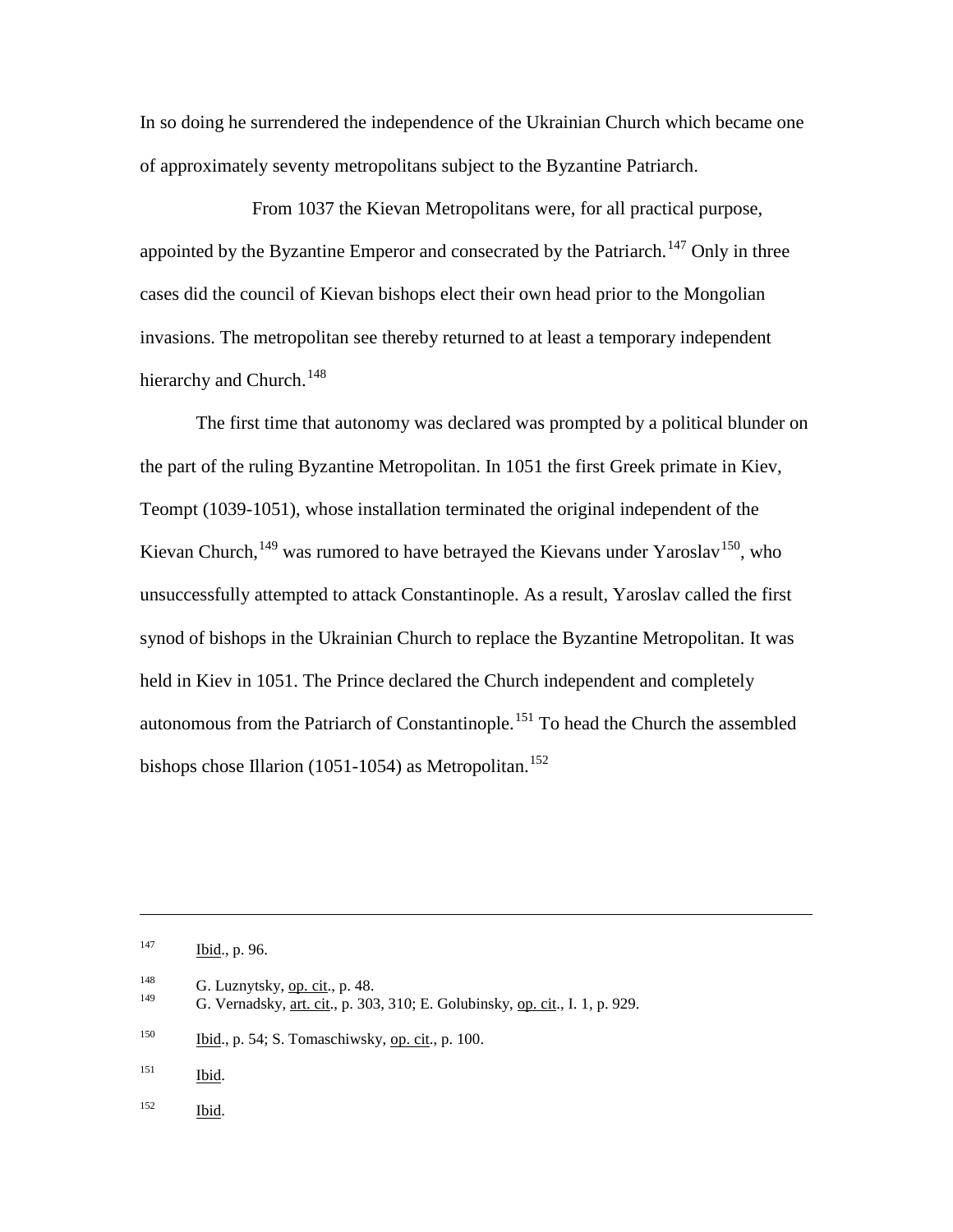The third occupant, though disputed, was Ephrem (1090-1097) who acted as an independent archbishop after an interchange of Byzantine Metropolitans.<sup>[153](#page-43-0)</sup> Nicholas (1098-1101) succeeded him.<sup>[154](#page-43-1)</sup> The fourth period of an autonomous hierarchy in the history of the Ruthenian church was headed by Clement Smoliatich (1147-1155) during the reign of Prince Iziaslav.<sup>[155](#page-43-2)</sup> He summoned to Kiev a synod of bishops and appealed to them to settle the question as to whether the Ukrainian Church had a right to establish its own head.<sup>[156](#page-43-3)</sup> The majority of those assembled agreed and selected Clement Smoliatich as their primate.

Excluding these brief isolated periods of ecclesiastical autonomy prior to the Mongolian invasions, the Kievan Church was subservient to Byzantium, who by appointing its own bishops to the metropolitan throne, overly controlled at least until the fifteenth century,  $157$  the ecclesiastical life of the provincial see.  $158$  It accepted from Constantinople rites and ordines which, with the exception of pre-liturgical preparations for entering the church, vesting and confecting the prosthesis, showed general uniformity.<sup>[159](#page-43-6)</sup> Even when Constantinople had adopted the practice, especially with regard

<span id="page-43-3"></span> $^{156}$  S. Tomaschiwsky, op. cit., p. 152.

<span id="page-43-0"></span> $153$  Ibid., pp. 140-142.

<span id="page-43-1"></span><sup>&</sup>lt;sup>154</sup> G. Luznitsky, <u>op. cit., p. 184</u>.

<span id="page-43-2"></span><sup>&</sup>lt;sup>155</sup> S. Tomaschiwsky, <u>op. cit</u>., p. 155; T. Kostruba, <u>Narysy,</u> pp. 59-60; E. Golubinsky, <u>op. cit.,</u> T. 1, p. 41.

<span id="page-43-4"></span><sup>157</sup> Mykola (Nicholas) Chubatij, "Ukrainian Metropolitan Sees. Their Formation and Present Status". A Commemorative book of the Ukrainian Catholic Metropolitan See, USA (Philadelphia, pp. 293- 296).<br>
158 E. Golubinsky, op. cit., I. 1, p. 405.

<span id="page-43-5"></span>

<span id="page-43-6"></span><sup>159</sup> P. Alexis Petrovski, "Histoire de la redaction slave de la liturgie de S. Jean Chrysostome" Xrysostomika (Roma: Pustet, 1908) pp. 859-860.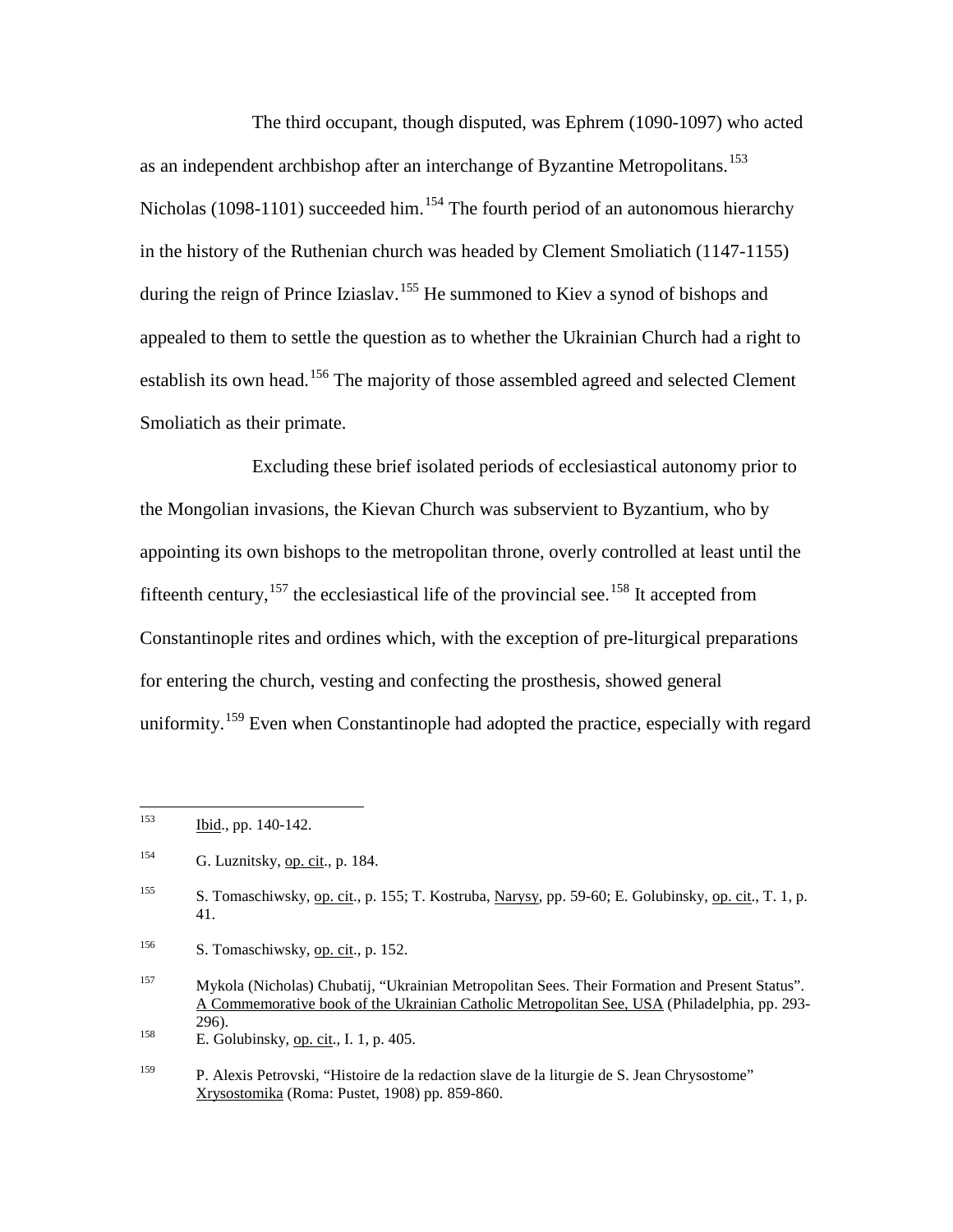to the divine services, of accepting rites and ordines used in Jerusalem, this assimilation also found its way into the Slay churches.<sup>[160](#page-44-0)</sup>

It must be mentioned that more uniformity of rites existed among the Slaves that among the Byzantines, which was due perhaps to the few translations from the Greek.<sup>[161](#page-44-1)</sup> Likewise, the manner in which the Liturgy was received, that is, as the inspired word of God with Apostles as its authors, accounted for the Slavic tenacity to maintain uniformity. $162$ 

## 3. Liturgical Acts of Autonomous Archbishops

John (1008-10200, who is considered as the first hierarchical head of the Ukrainian Church and also as the first independent archbishop, expressed his authority in the same manner as a Patriarch. He considered the royal martyrs, Boris, and Hleb, whom the future appointed Greek Metropolitans of Kiev refused to admit them as saints.<sup>[163](#page-44-3)</sup> In their honor he composed vigil services and also dedicated as Mass.<sup>[164](#page-44-4)</sup> Furthermore he ordered his priests and deacons to celebrate daily the Divine Liturgy on the tomb of those martyrs.<sup>[165](#page-44-5)</sup>

There are no liturgical acts connected with the short reign of the renowned preacher, Illarion, the second autocephalous Metropolitan of Kiev.

<span id="page-44-3"></span>

<span id="page-44-4"></span> $^{164}$  G. Vernadsky, op. cit., p. 294.

<span id="page-44-0"></span><sup>&</sup>lt;sup>160</sup> E. Golubinsky, <u>op. cit.,</u> I. 1, p. 495.

<span id="page-44-1"></span> $161$  Ibid., p. 405.

<span id="page-44-2"></span> $\frac{162}{\text{cit}}$ , p. 267; S. Tomaschiwsky, <u>op. cit</u>., pp. 92-94; G. Luznitsky, <u>op. cit</u>., p. 52; G. Vernadsky, <u>art.</u> cit., p. 294. <sup>163</sup> S. Tomaschiwsky, op. cit., p. 126.

<span id="page-44-5"></span><sup>165</sup> Makary Mitropolit Moskovsky, Istoriia Ruskoi Tserkvi, 4 vols. (3rd ed., St. Petersburg, 1889), Vol. II, p. 96.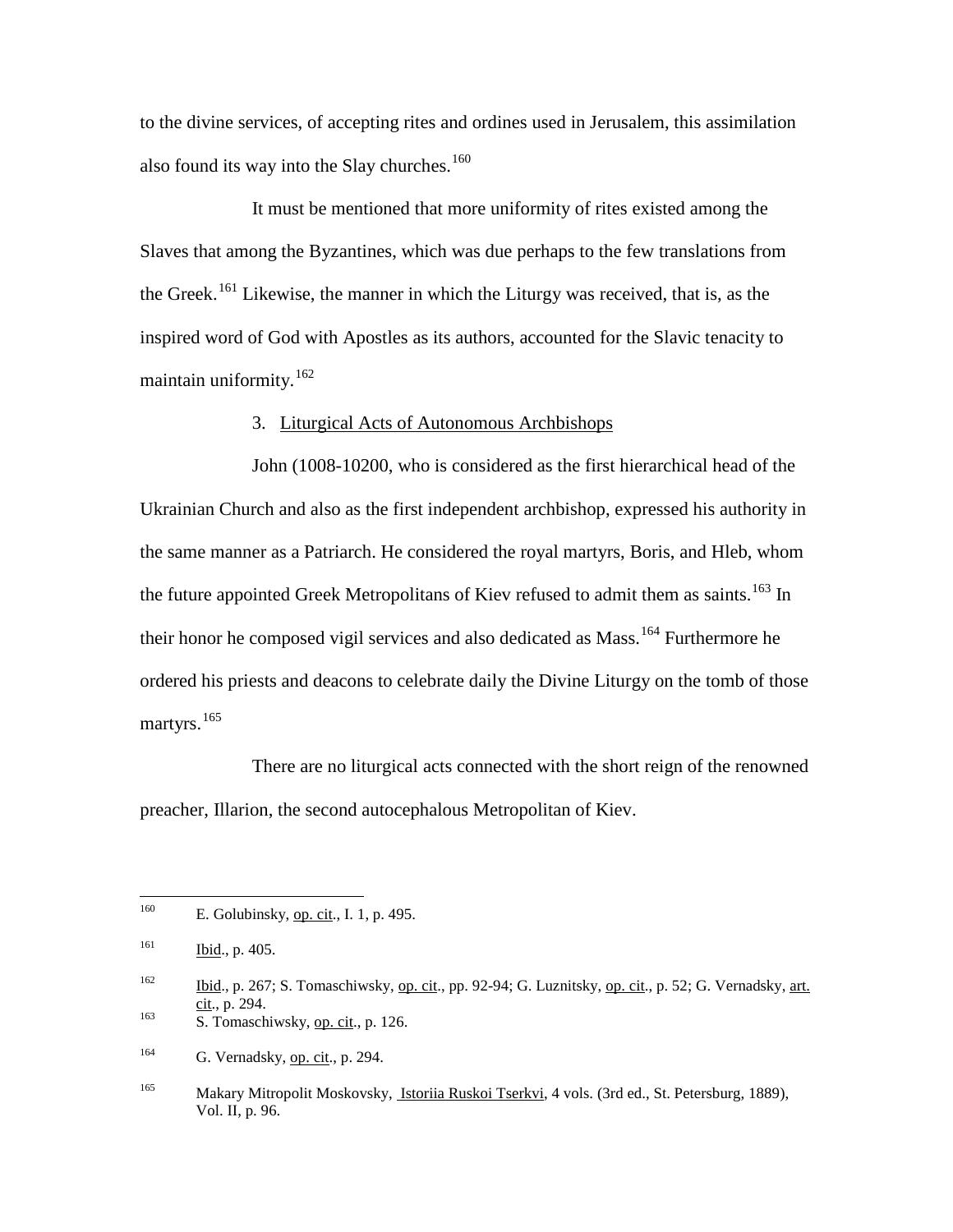The third independent archbishop, Ephrem (1090-1097) exercised authority equivalent to that of a Patriarch. He took the first step in canonizing Theodosius. He introduced the feast of the transfer of St. Nicholas' relics to Bari.<sup>[166](#page-45-0)</sup> which feast Pope Urban, in 1087, introduced into the Catholic Church and which feast the Church of Constantinople refused to recognize at that time. He allegedly composed variable parts of the Mass dedicated to St. Nicholas and determined that it be offered on May  $9.167$  $9.167$ 

Clement Smoliatich headed the fourth autonomous hierarchy in the history of the Church of Rus prior to the Mongolian invasions.<sup>[168](#page-45-2)</sup> He probably introduced divine services which succeeding Greek Metropolitan abolished.<sup>[169](#page-45-3)</sup>

It is necessary to mention here that independent archbishops of Novgorod also exhibited their liturgical authority. Their autocephaly began with Clement Smoliatich's most bitter opponent. Nicephont (1130-1156), a Greek appointed bishop of Novgorod, strongly opposed Clement's election to the see of Kiev.<sup>[170](#page-45-4)</sup> This local ordinary, who was subservient to the Kievan Metropolitan, was raised to the rank of an independent archbishop exempt from Kiev.<sup>[171](#page-45-5)</sup> He was not assigned a provincial

<span id="page-45-0"></span><sup>&</sup>lt;sup>166</sup> S. Tomaschiwsky, op. cit., p. 141.

<span id="page-45-1"></span><sup>&</sup>lt;sup>167</sup> Ibid., pp. 141-142. Of all the East, only Rus accepted the transfer of the relics of St. Nicholas as a feast day. Pope Urban (c. 1090) instituted this transfer as a holy day.

<span id="page-45-2"></span><sup>&</sup>lt;sup>168</sup> E. Golubinsky, <u>op. cit</u>., I. 1, p. 41.

<span id="page-45-3"></span><sup>&</sup>lt;sup>169</sup> S. Tomaschiwsky, op. cit., p. 153. It is unfortunate for our study that the author did not cite the source of this assertion. It is on his reputation as one of the foremost modern scholars that this statement is accepted.<br>
<sup>170</sup> Ibid., pp. 151-152.

<span id="page-45-4"></span>

<span id="page-45-5"></span> $171$  Ibid., pp. 157-158.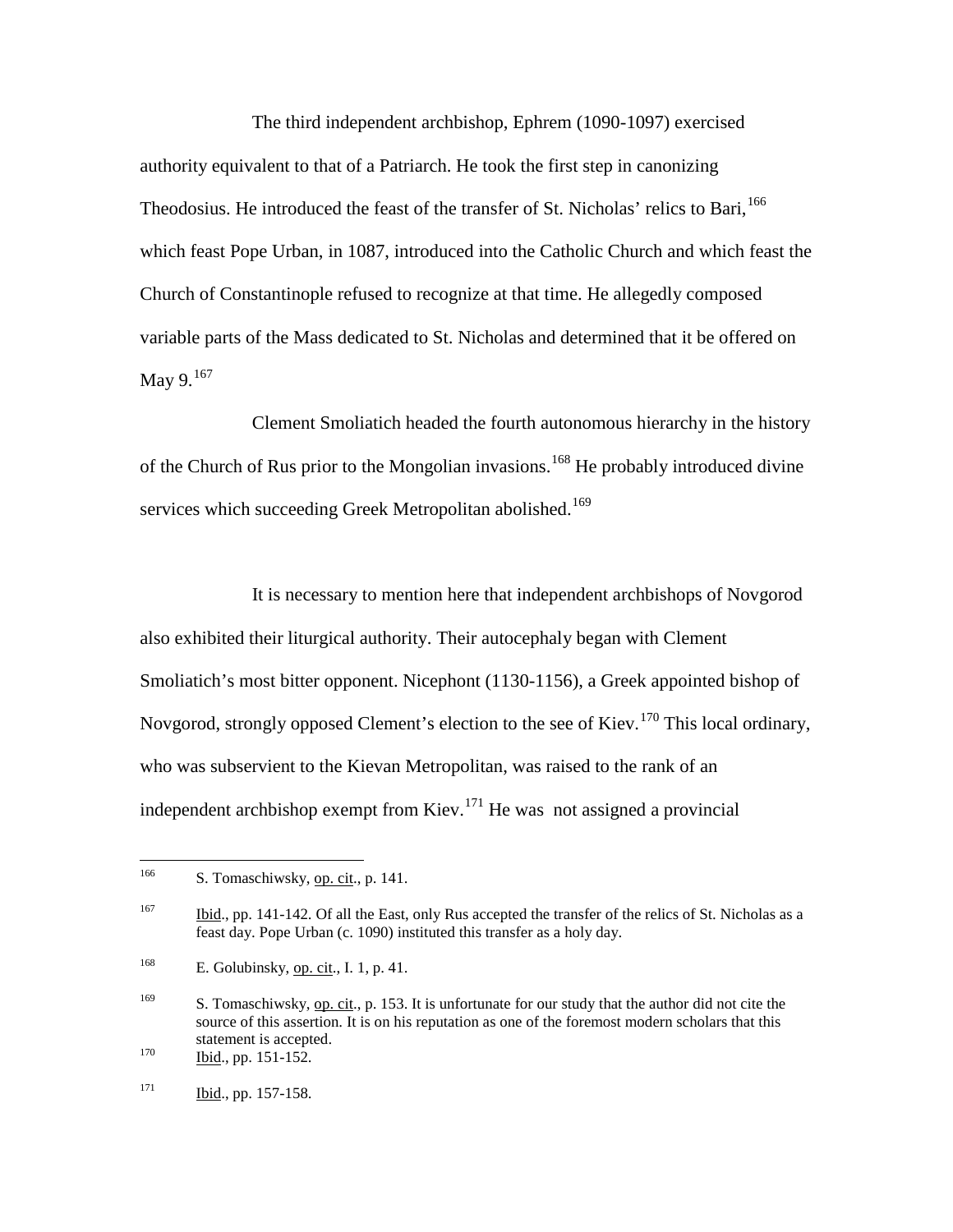metropolitan seat. This elevation was probably his reward for loyality to the Patriarch against Smoliatich's election.<sup>[172](#page-46-0)</sup>

Shortly after assuming his archiepiscopal dignity, Necephont resolved among other ecclesiastical difficulties local problems in matters of Liturgy.<sup>[173](#page-46-1)</sup> He showed his first hand knowledge of the liturgical customs of Constantinople<sup>[174](#page-46-2)</sup> in his replies to the queries of three ecclesiastics: Kyrik, Sabba and Elias.<sup>[175](#page-46-3)</sup>

Nicephont's outstanding replies were given to an inquisitive monk, Kyrik<sup>[176](#page-46-4)</sup> who sought a commentary on or an interpretation of certain liturgical difficulties he had encountered.<sup>[177](#page-46-5)</sup> Kyrik wanted to know whether the ileton which had sacred particles could be washed. The archbishop replied that the ileton but no the antimension can be.[178](#page-46-6) Nicephont gave accurate and detailed directions on how to break the Holy Bread and positing one particle in the chalice.<sup>[179](#page-46-7)</sup> He thoroughly described in the same reply what the left and right hands should do in the process. In his negative answer whether a priest should kiss the icon set aside for popular veneration, he offered a

<span id="page-46-0"></span> <sup>172</sup> Ibid., 158.

<span id="page-46-1"></span><sup>&</sup>lt;sup>173</sup> A. C. Pavlov and V. Beneshevich, Ruskaia Istoricheskaia Biblioteka, Vol. VI, Pamiatniki drevnerusskago Kanonicheskago Prava. Chast' pervaia Pamiatniki XI-XV (2nd ed. St. Petersburg, 1908) col. 22-62 (hereafter cited Pamiatniki).<br><sup>174</sup> Ibid., q. 10 and 20 of Kyrik; q. 4 of Sabba; and q. 23 of Elias.

<span id="page-46-2"></span>

<span id="page-46-3"></span><sup>&</sup>lt;sup>175</sup> C. Smirnov, Drevne-Russkij Duchovnik (Moscov, 1913), pp. 104-105. The author gives biographical data on Kyrik on pp. 104-105; Sabba, pp. 107; and Elias, p. 107-108.

<span id="page-46-4"></span><sup>&</sup>lt;sup>176</sup> Ibid., p. 110. Smirnov mentions that Kyrik sought liturgical information from Clement Smoliatich "as one who should know".

<span id="page-46-5"></span><sup>177</sup> A.C. Pavlov, Pamiatniki; Kyrik proposed 101 questions which are found on col. 22-51; Sabba, 24 on col. 51-57; and Elias, 28 on col. 58-62.

<span id="page-46-7"></span><span id="page-46-6"></span> $\frac{178}{179}$  Ibid., q. 64 on col. 40.

Ibid., q. 12 on col. 54.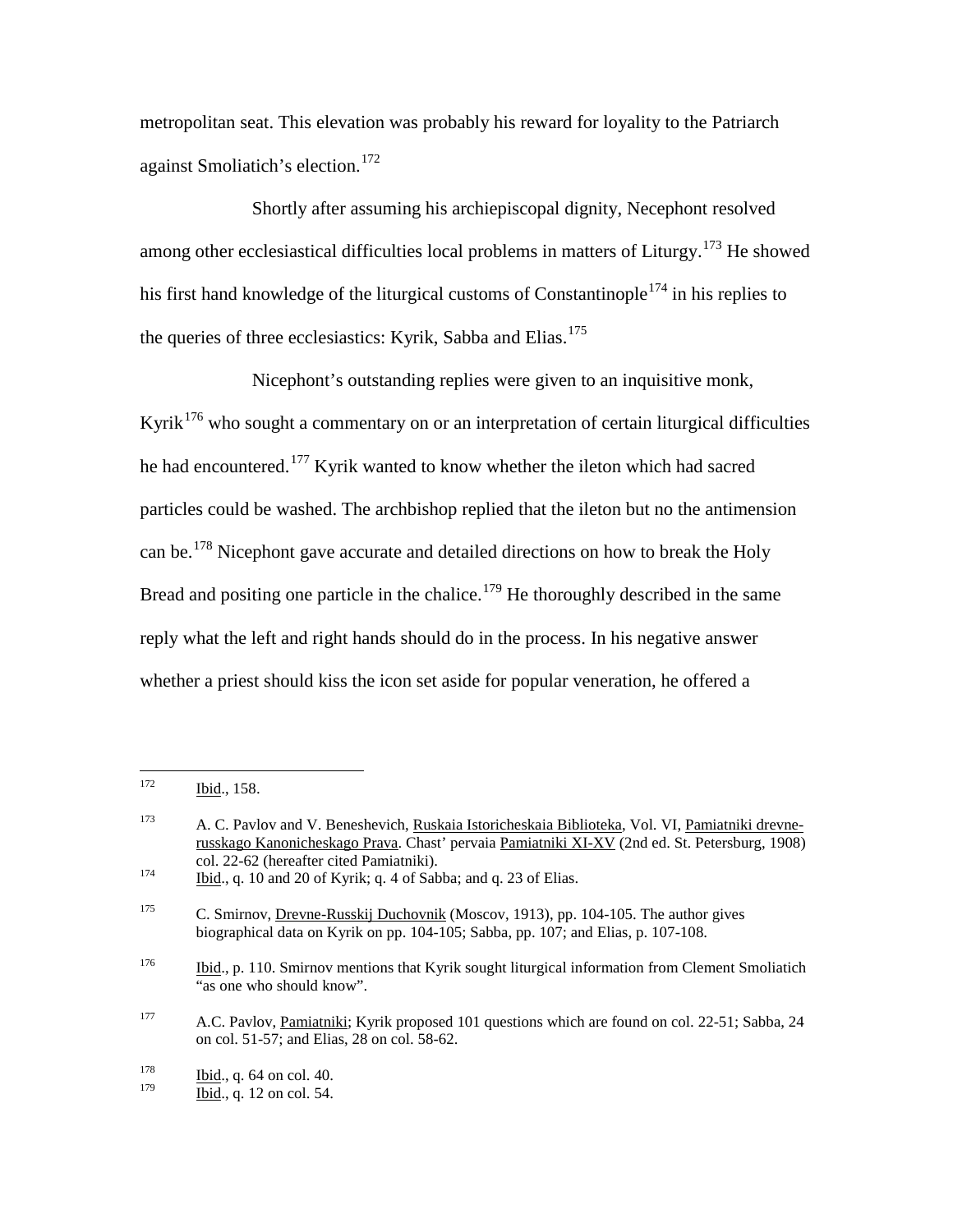mystical response that the priest should kiss the altar and gospel instead.<sup>[180](#page-47-0)</sup> He also settled the difficulty that a priest about to celebrate the Liturgy, who, prior to celebrating, did not participate in vespers or orthros, would not sin, even if he approached the altar without saying the preparatory prayers<sup>[181](#page-47-1)</sup>

Nicephont's successor, Elias (1130-1156), continued to act as a liturgical authority while archbishop of Novgorod. He advises what on should do if he forgets to pour wine and water into the chalice during proscomedia.<sup>[182](#page-47-2)</sup> As soon as this is learned, the priest should pour wine and water into the chalice and then proceed with the Mass. Another difficulty which he resolved involved the nibbling by a mouse of a host still on the prothesis.<sup>[183](#page-47-3)</sup> The priest, he explains, should cut off that part rather than prepare another host.

## C. Mongolian Occupation (1240-1586)

Until the Mongolian invasions (c. 1240) Byzantine appointed bishops overprotected the Kievan Church. With the exception of the brief intervals of autonomy enjoyed by the Church of Rus, it was subservient to the Patriarch of Constantinople.<sup>[184](#page-47-4)</sup> Communications between the Metropolitan seat and the Patriarch now began to deteriorate because of incursions into the Ukraine by the Tartars. Since Constantinople,

<span id="page-47-0"></span> $180$  Ibid., q. 13 on col. 55.

<span id="page-47-1"></span> $181$  Ibid., q. 8 on col. 53.

<span id="page-47-2"></span> $\frac{182}{183}$  Ibid., n. 4 on col. 75-77.<br>Ibid., n. 5, on col. 78.

<span id="page-47-3"></span>

<span id="page-47-4"></span><sup>&</sup>lt;sup>184</sup> E. Golubinsky, <u>op. cit</u>., I, 1. p. 259.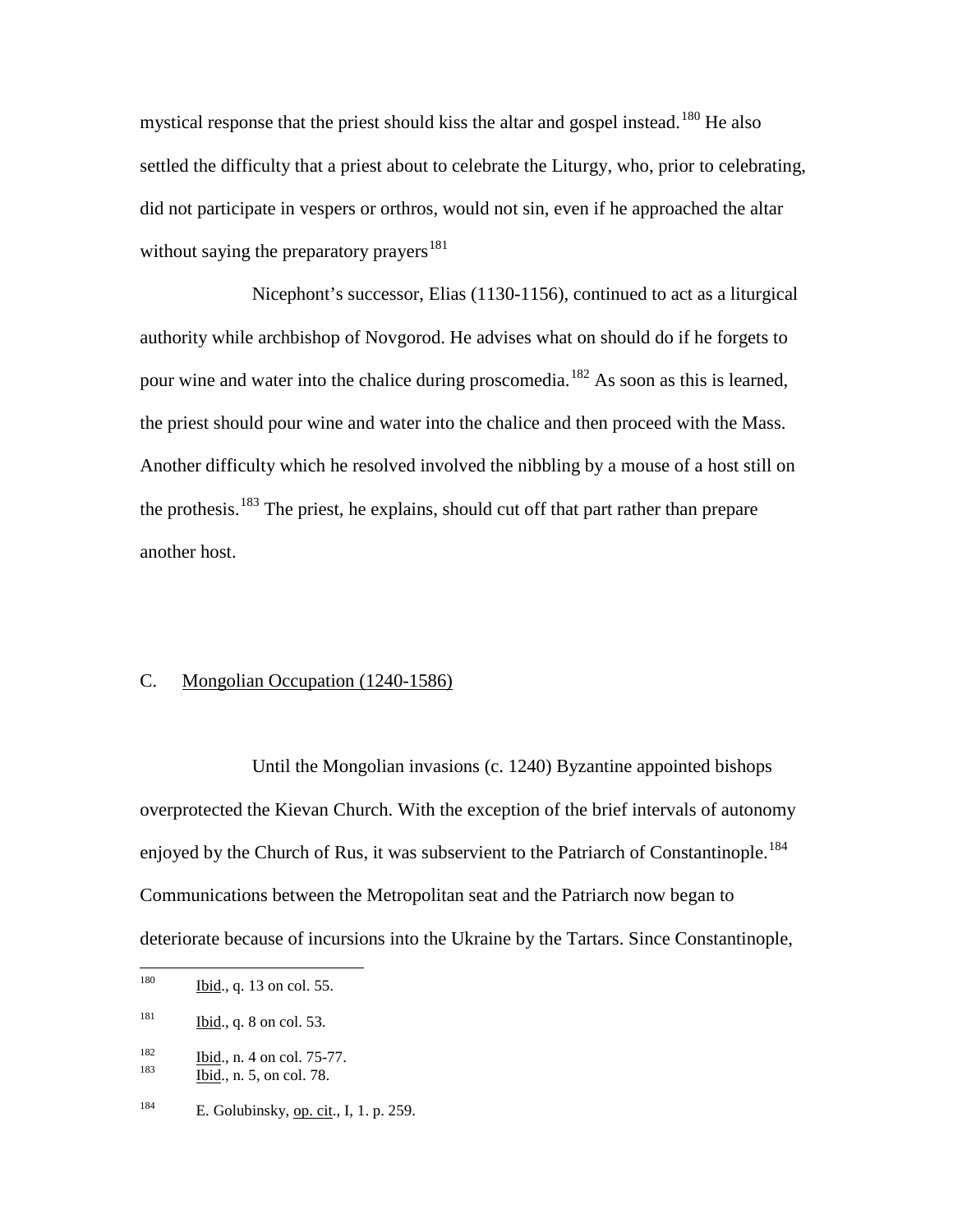though surrounded, was not captured until 1453, communications never fully broke down.

During this period there came into being liturgical acta which resulted from difficulties in the confection of priestly actions. Liturgical services were being held according to new customs, for which no separate prescriptions were made.<sup>[185](#page-48-0)</sup> For the resolution of doubts, differences and difficulties in conferring the sacraments, salutary directions were offered trough a synod of bishops and queries sent to recognized authorities. Each of these must be considered separately because each has a contribution of its own to make to our understanding of the liturgical authority of this period.<sup>[186](#page-48-1)</sup>

# 1. Synod of Vladimir (1274)

Metropolitan Cyril II (1224-1281) called a synod of his bishops at Vladimir in 1274<sup>[187](#page-48-2)</sup> to correct abuses prevailing in Kiev and particular in Novgorod. A deacon, for example, prepare the host for the sacred Liturgy, which office if completed by the priest. The Synod, citing precedence, ordered that priests, themselves, under threat of penalty, cut out the host and confect the proscomedia.<sup>[188](#page-48-3)</sup> It also stated that those persons having been baptized and confirmed may receive Holy Communion.<sup>[189](#page-48-4)</sup>

<span id="page-48-0"></span> $185$  Makary, op. cit., vol. IV, p. 285.

<span id="page-48-1"></span><sup>186</sup> Ibid., p. 286.

<span id="page-48-2"></span><sup>187</sup> A. C. Pavlov, <u>Eamiatniki</u>, col. 83-102; Julian Pelesz, Geschichte der Union der ruthenischen Kirche mit Rom (Wien, 1878), vol. I, p. 437.

<span id="page-48-3"></span> $\frac{188}{\text{A.C. Pavlov, Pamiatniki, n. 4, col. }96-97.}$ 

<span id="page-48-4"></span><sup>189</sup> Ibid., n. 2, col. 95.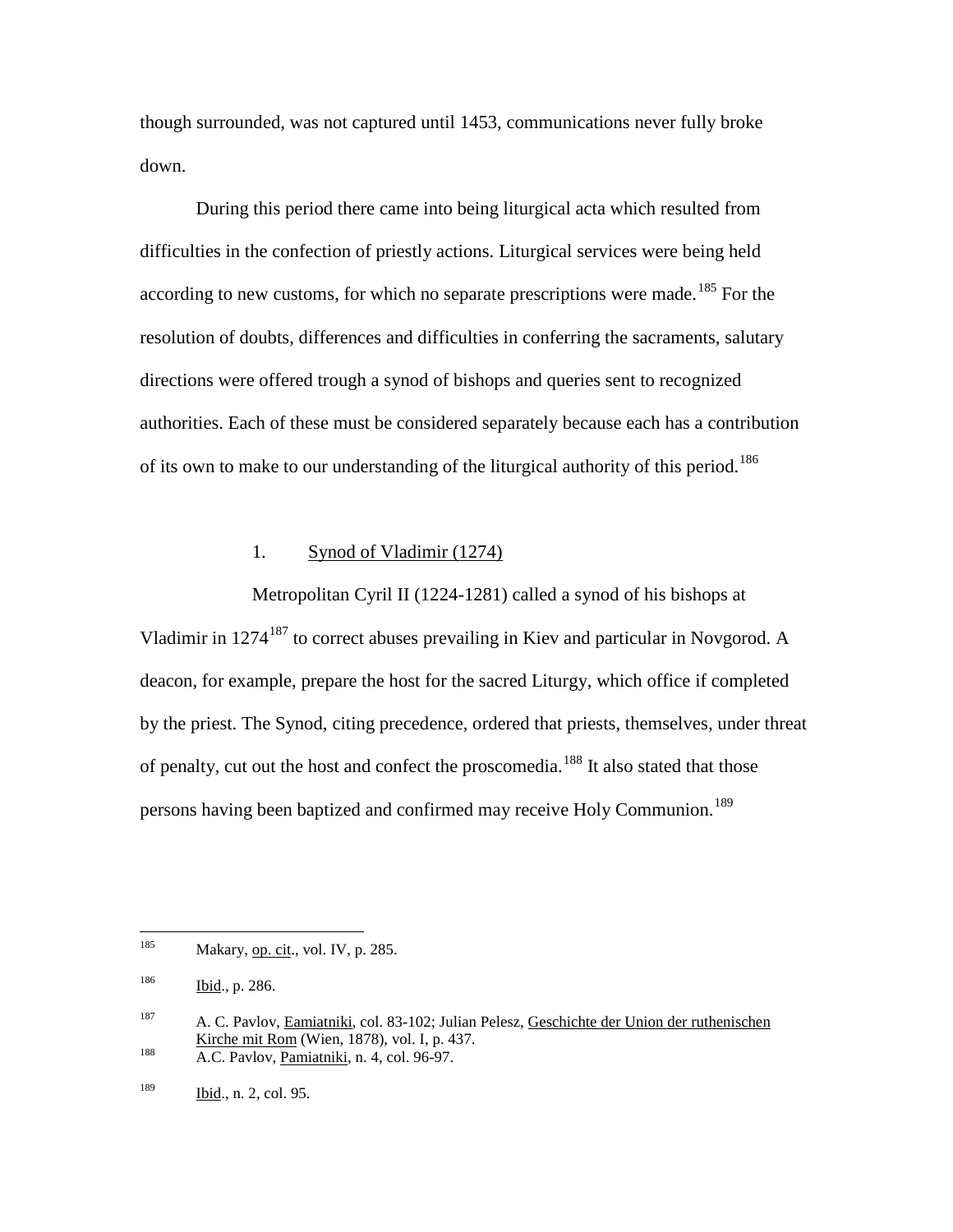Sacramentals such as blessing of fruit may not be conferred by clerics not as yet in sacerdotal orders.<sup>[190](#page-49-0)</sup>

# 2. Theognostus (1269-1291)

Theognostus, bishop of Sarajevo, presented to Constantinople in the same of the Metropolitan of Kiev,  $^{191}$  $^{191}$  $^{191}$  Maxim, (1283-1305), several liturgical problems concerning the absence of a deacon at a pontifical ceremony<sup>[192](#page-49-2)</sup> and ordinary Mass with celebrants only. In both cases the concelebrating priest chant the Liturgy at the altar.<sup>[193](#page-49-3)</sup> Again if a priest forgets to pour wine and water into the chalice, the Synod instructs that he do this when he discovered his omission and thence continue the Liturgy.<sup>[194](#page-49-4)</sup> On Wednesday and Friday preceding Lent, instead of the Mass of Chrysostom, the Hours with Vespers are prescribed.<sup>[195](#page-49-5)</sup> The Liturgy ought not be celebrated on Good Friday.<sup>[196](#page-49-6)</sup>

## 3. Cyprian (1390-1406)

The closing years of the fourteenth century introduced one of the few true liturgical revivals in the Ukrainian Church. It was spearheaded by a Bulgarian monk who later, as Metropolitan Cyprian, became the spiritual head of the three metropolitan sees of

<span id="page-49-0"></span> <sup>190</sup> Ibid., n. 6, col. 98.

<span id="page-49-1"></span> $191$  Ibid., q. 6, col. 132.

<span id="page-49-2"></span><sup>&</sup>lt;sup>192</sup> Ibid., q. 7, col. 132; q. 29, vol. 135. E. Herman and A. Wuyts, Textus Selecti Juris Ecclesiastici Russorum, Fonti, (Roma 1935) Serie II, fascicolo VII, n. 682.  $193$  Ibid., q. 11, col. 133-134: q. 3, col. 132.

<span id="page-49-4"></span><span id="page-49-3"></span><sup>194</sup> Ibid., q. 3, col. 132.

<span id="page-49-5"></span><sup>195</sup> Ibid., q. 11, col. 133-4.

<span id="page-49-6"></span><sup>196</sup> Ibid., q. 20, col. 135.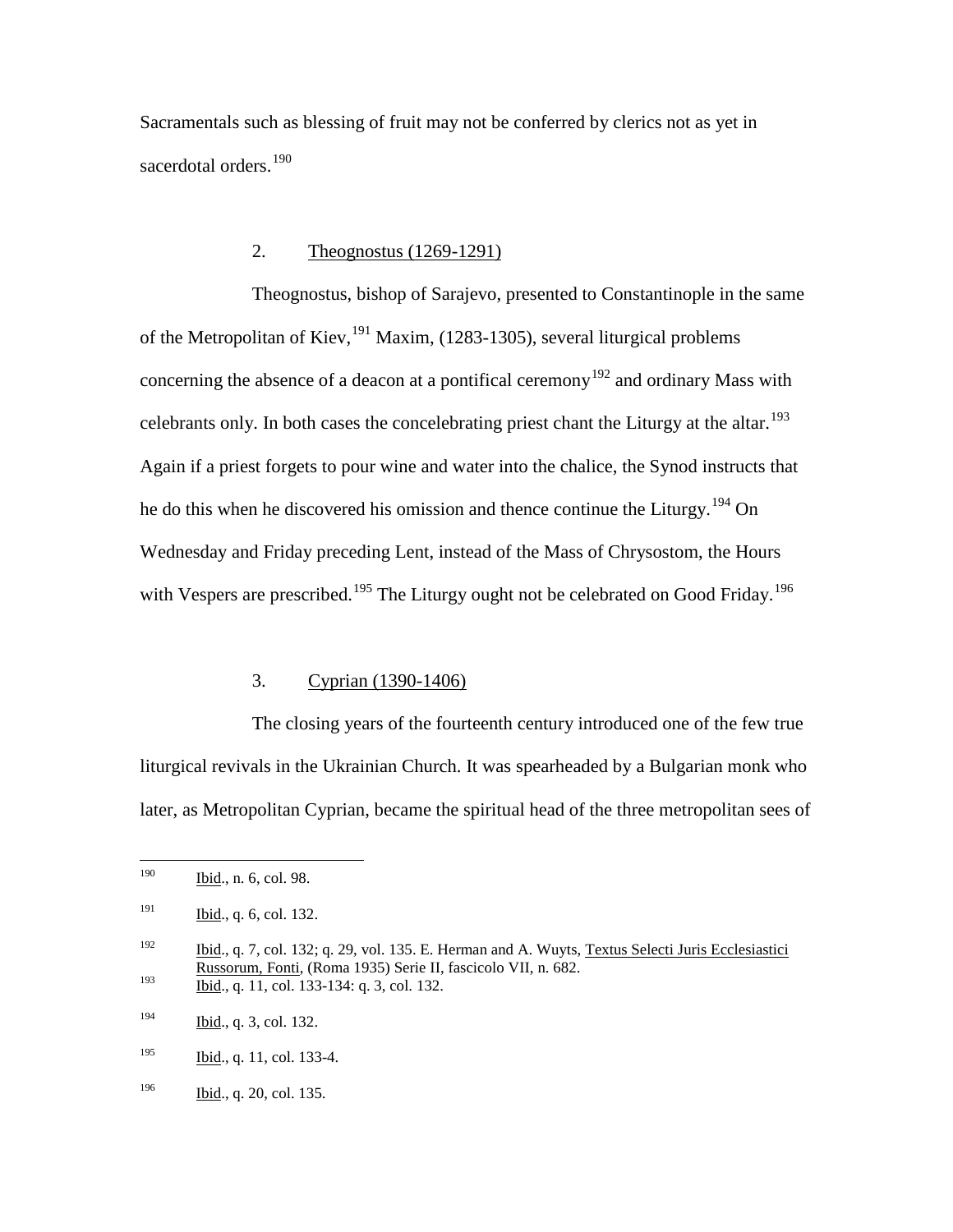$Rus<sup>197</sup>$  $Rus<sup>197</sup>$  $Rus<sup>197</sup>$  This renewal was prompted by his love for liturgical uniformity in the entire Church of Rus.<sup>[198](#page-50-1)</sup> It was also spurred by the Polish king's complaint that the Byzantine-Slav Church lacked law and order.<sup>[199](#page-50-2)</sup> Above all, however, an open conflict was raging between the old liturgical customs and the current typical in vogue in Constantinople which was making inroads into the Kievan Church.<sup>[200](#page-50-3)</sup>

To satisfy these demands which were probably preparatory for reunion,  $^{201}$  $^{201}$  $^{201}$ and to lead a liturgical reform, the learned Metropolitan was most capable since he experienced the new Byzantine Liturgy (according to the Jerusalem typical) in his training at Athos, where he had communicated with Greeks, Slavs, Arabs, etc.<sup>[202](#page-50-5)</sup> Cyprian, to institute his reform, looked to Constantinople where the Patriarch Philotheus had already introduced his Diataxis. <sup>[203](#page-50-6)</sup> This was later adopted in all branches of the Byzantine rite.<sup>[204](#page-50-7)</sup> Cyprian translated the ordo of Philotheus and introduced it into his

<span id="page-50-0"></span> 197 I. Mansvistov, Mitropolit Kiprian' v ego liturgicheskoi diciatelnosti (Moskva, 1882), p. 8, states there is much information about Cyprian in church history and monographs. In his work he historically evaluated Cyprian's liturgical contributions and compared it with the current rite in the East.  $198$  Ibid., p. 7.

<span id="page-50-2"></span><span id="page-50-1"></span><sup>&</sup>lt;sup>199</sup> G. Luznytsky, <u>op. cit</u>., pp. 150-151.

<span id="page-50-3"></span><sup>&</sup>lt;sup>200</sup> Ibid., p. 174; Makary, op. cit., Vol. IV, 1, p. 275. The Jerusalem typical adopted by the Greeks in the eleventh century was used on Mt. Athos in the thirteenth century. In 1319 a Serbian Archbishop, Nicodemus translated it into Slavonic from the Greek. It reached the Slavs in the fourteenth century. Cfr. Manvietov, op. cit., pp. 3-4; Petrovski, op. cit., p. 886.

<span id="page-50-5"></span><span id="page-50-4"></span><sup>&</sup>lt;sup>201</sup> Oscar Halecki, <u>From Florence to Brest</u> (1439-1596) (Roma, 1958) p. 24.<br>I. Mansvietov, op. cit., p. 2.

<span id="page-50-6"></span><sup>&</sup>lt;sup>203</sup> J. Goar, Euchologion sive Rituale Graecorum (photo-offset, Graz, 1960) p. 9, n. 3; E. Golubinsky, op. cit., Vol. II b, 1, p. 407.

<span id="page-50-7"></span><sup>204</sup> P. A. Raes, "Le Liturgicon Ruthene Depuis l'Union de Brest", Orientalia Christiana Periodica, vol. VIII, nos. 1-2, (Rome, 1942) p. 95.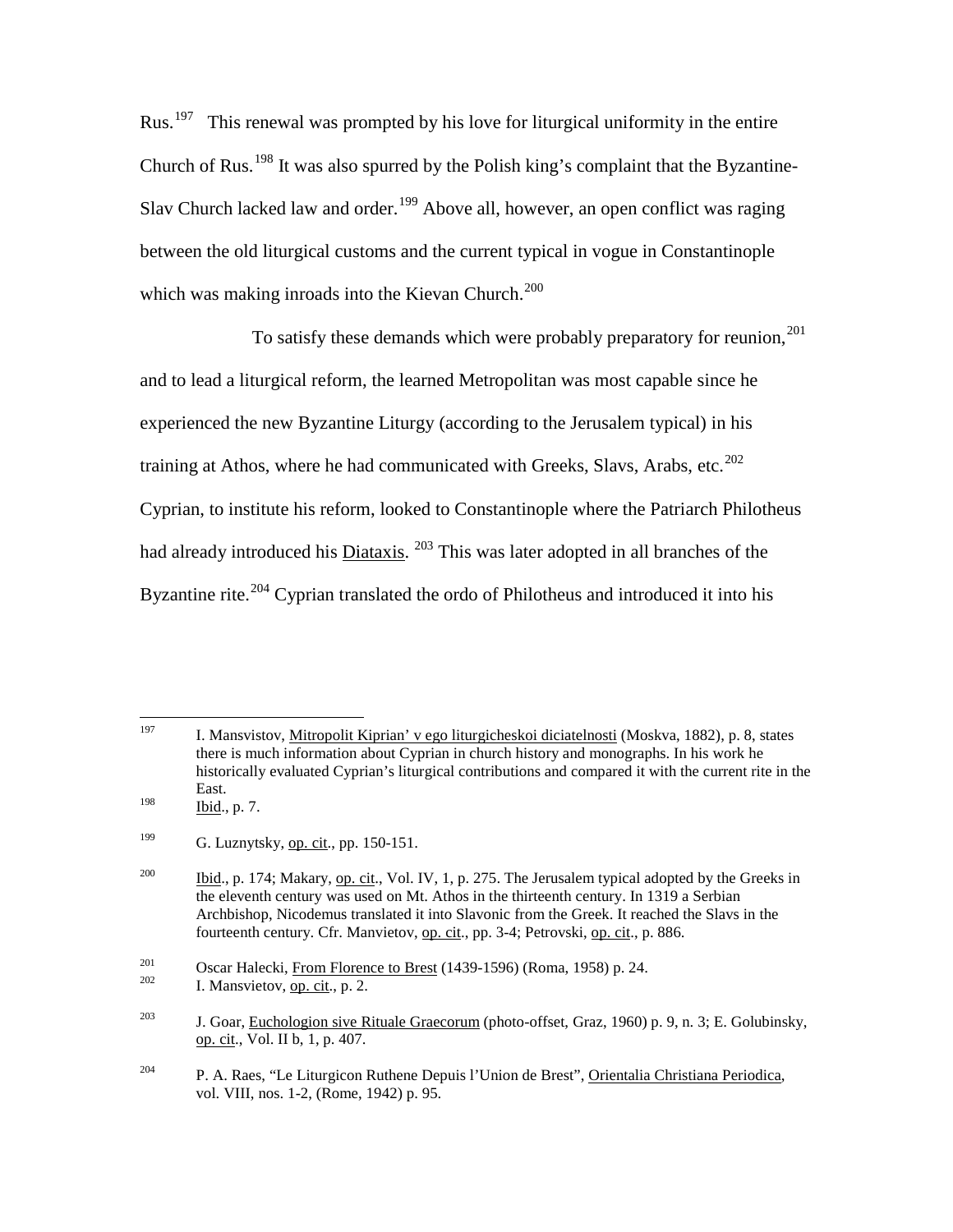Liturgikon.<sup>[205](#page-51-0)</sup> However it does not seem that the reform had been accepted everywhere;<sup>[206](#page-51-1)</sup> one reason being that it was not obligatory; another was for this, perhaps, is the fact that since it contained the most stringent measures for copiers, a fortiori, the Metropolitan undoubtedly intended that its prescriptions be religiously observed by those using it as a text. Accordingly Cyprian so stated in his euchologion;

> "If anyone wishes to copy this text, let him take care not do add or omit one word or punctuation mark or comma which are beneath the line in series, not to change any composition or interpolate from another text, nor again omit anything in the deacon's text and in the ecphonesis, nor in the prayers but rather to read, to study or to copy this carelessly he falls into sin and if anyone falls into it knowingly, it is worse than from ignorance."<sup>[207](#page-51-2)</sup>

Subsequent manuscripts of the euchologion give testimony that Cyprian's

reforms were uncontested.<sup>[208](#page-51-3)</sup> It did, however, eventually put an end to the use of

primitive liturgical manuscripts ascribed to their owners, Barlaam Chytynsky and

Anthony the Roman, even though Cyprian had no intention of suppressing those hand

written euchologia which only the advent of printing was able to do.<sup>[209](#page-51-4)</sup> Thus there existed

with his Liturgikon at least two editions of the old missal of the pre-Mongolian period,

<span id="page-51-0"></span><sup>&</sup>lt;sup>205</sup> I. Mansvietov, op. cit., p. 7; Krasnoseltzev in his book, Materialij dlia istorii chinonostigobanica liturgii sv. Joanna Zlatoustago (Kazan, 1889) compares in parallel columns the original and Cyril's translation.

<span id="page-51-2"></span><span id="page-51-1"></span><sup>&</sup>lt;sup>206</sup> A. Raes, <u>art. cit</u>., p. 95.<br><sup>207</sup> A. N. Popov, <u>Opicanie Slavianc'kich Rukopisei (otdil' tretij). Knigi Bohosluzhenniia</u> (chast' pervaia) (Moskva, 1869) p. 5 No. 344. The compiler cites the original text as it appears on p. 72 of Cyprian's euchologion.

<span id="page-51-4"></span><span id="page-51-3"></span><sup>&</sup>lt;sup>208</sup> P. A. Petrovski, <u>op. cit</u>., p. 890.

E. Golubinsky, op. cit., II b i , p. 405 sq.; Petrovski, op. cit., pp. 862-863. The Barlaam edition was used in the southern part of Rus and Anthony the Roman's, in the north. Though extant manuscripts belonging to the same eparchy, Novgorod and though one was separated from the other by a relatively short period of time, these two liturgies contain two different forms. Cfr. Descriptions in Opisanie, p. 1, No. 342 and p. 5, No. 343; Petrovski op. cit., p. 826-866 compares their differences until the advent of Cyprian, with Philotheus' edition and compares later the latter with the former two (pp. 886-915).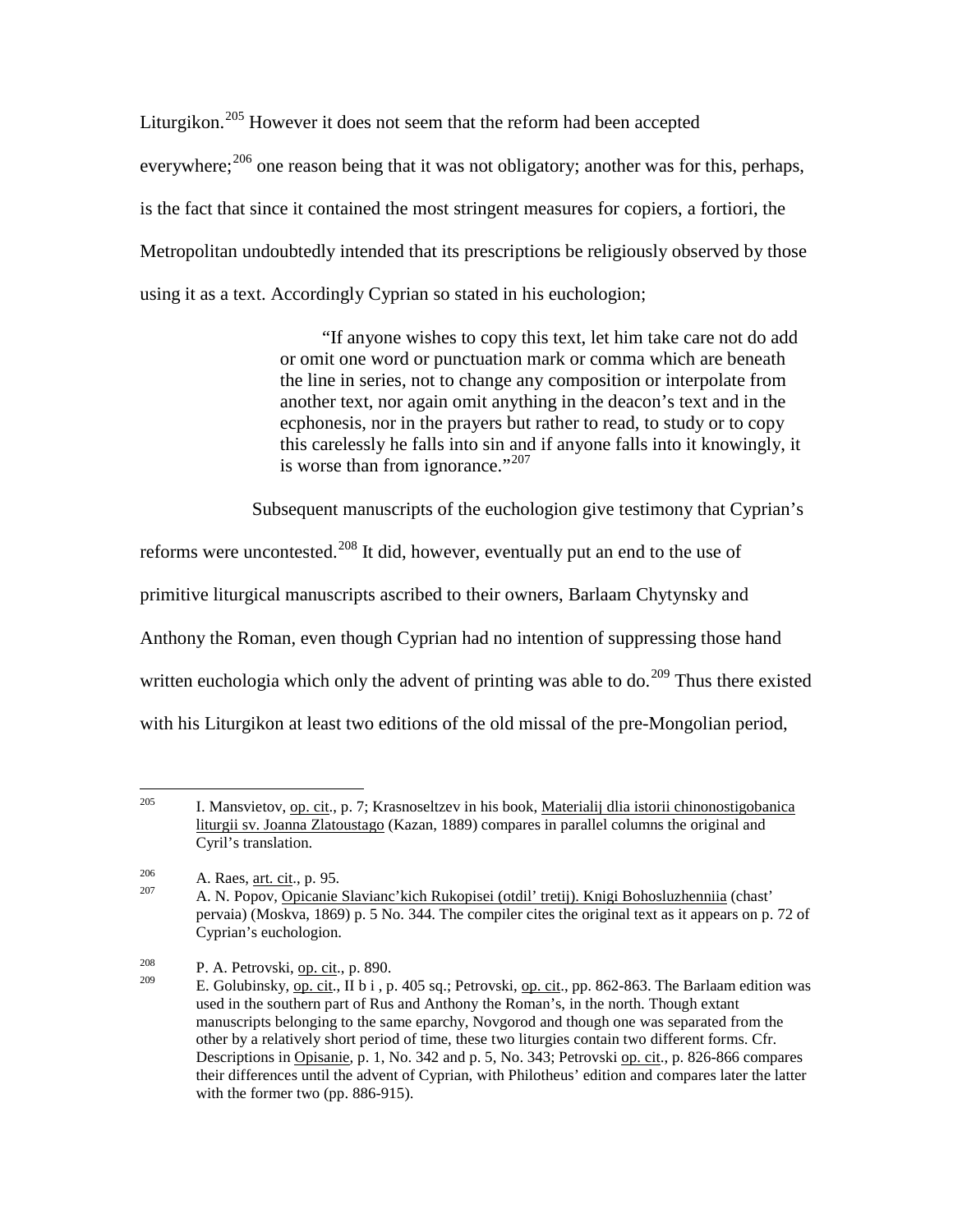which have accidental variants but enjoy this common characteristic that they represent the passage of the ancient liturgical practice of relative simplicity towards a new amplified pre-liturgical celebration, such as preparation for the Liturgy, vesting and proscomedia.<sup>[210](#page-52-0)</sup>

Cyprian's liturgical efforts portray him as a compiler.<sup>[211](#page-52-1)</sup> But in his three instructions to his charges in Novgorod and Pskov and a certain Abbot Anthony, who desires authoritative response, he appears principally as an interpreter of the old liturgical practices in the light of the new customs. He instructs the clergy of Novgorod<sup>[212](#page-52-2)</sup> (1395) in his reply by determining for them the time of celebrating the Masses of St. John Chrysostom and St. Basil. He answered that the Mass of St. John Chrysostom is to be said on the first Sunday of Lent or the Sunday of the Councils and Palm Sunday. The Liturgy of Basil is said on the other Sundays of Lent and on the Vigils of Christmas and Epiphany as also on his own feast. He further clarifies that no Liturgy is to be said on Wednesday and Friday of cheese-fare week. Instead, the Hours are said as on Good Friday.<sup>[213](#page-52-3)</sup> For the clergy of Novgorod he resolved another difficulty, namely, that, if a deacon is absent, a priest cannot function as deacon.<sup>[214](#page-52-4)</sup> Finally he advises the manner of chanting Sviatij Bozhe: the choir singe thrice with the Gloria and the priest sings the final verse. $^{215}$  $^{215}$  $^{215}$ 

<span id="page-52-0"></span> <sup>210</sup> P. A. Petrovski, op. cit., pp. 862-863; Cfr. P.M. Mandalà, La Protesi della Liturgia nel Rito Byzantino (Grottaferrata, 19350) pp. 98 and 107.<br>
I. Mansvietov, op. cit., p. 2.

<span id="page-52-2"></span><span id="page-52-1"></span><sup>212</sup> A. C. Pavlov, Pamiatniki, n. 29, col. 235-238.

<span id="page-52-3"></span> $\frac{\text{213}}{\text{214}}$  Ibid., col. 236.<br>Ibid., col. 236-37.

<span id="page-52-4"></span>

<span id="page-52-5"></span><sup>215</sup> Ibid., col. 237.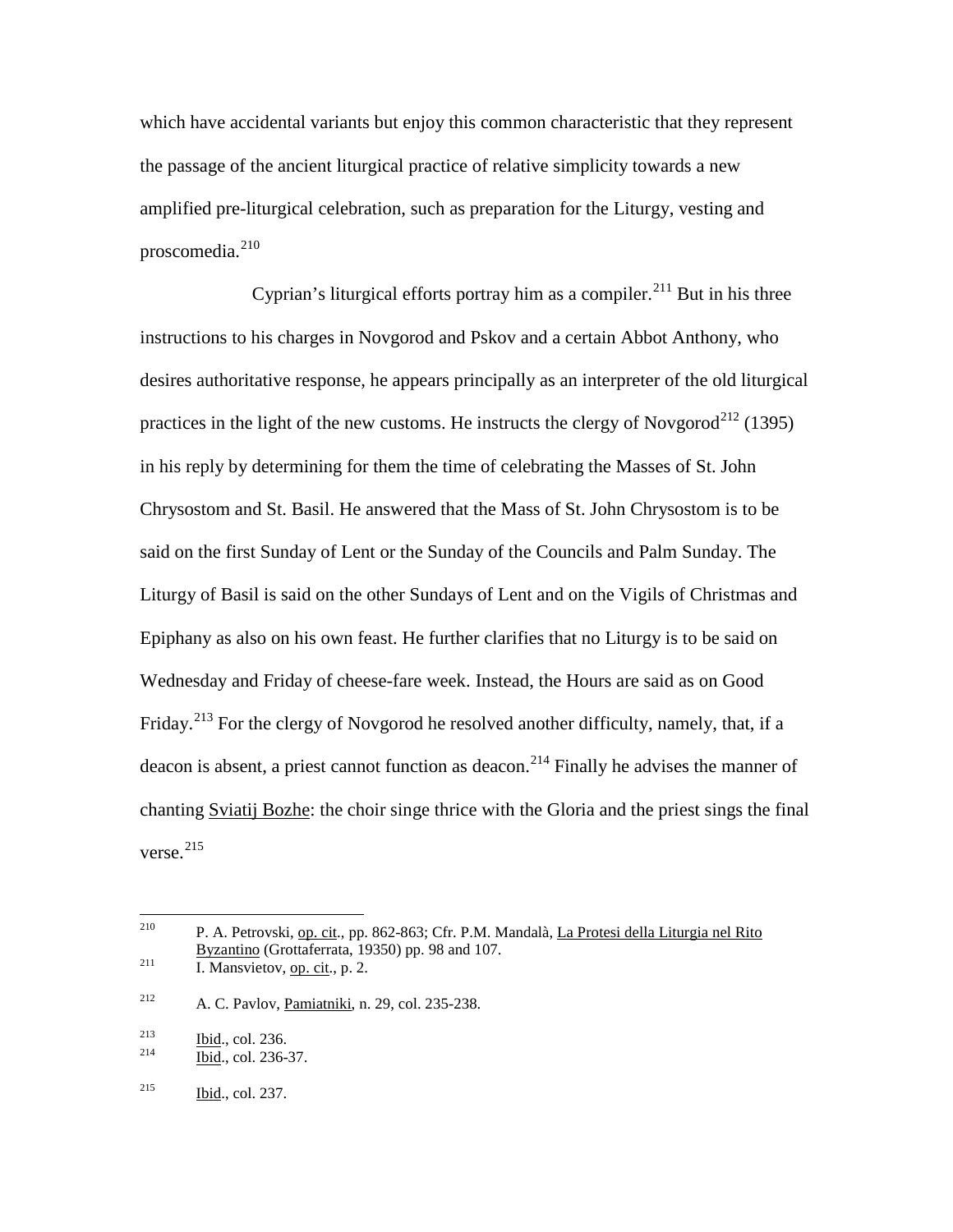To the clergy of Pskov, <sup>[216](#page-53-0)</sup> Metropolitan Cyprian sent, by way of a priest known as Chariton, ordines for the Liturgy of Chrysostom and Basil the Great.<sup>[217](#page-53-1)</sup> He also mentions that he translated how to commemorate the orthodox emperors and princes, both living and dead. He deemed it proper also to commemorate the Metropolitan, the child in baptism, and the betrothed in marriage,  $^{218}$  $^{218}$  $^{218}$  Questions, which Chariton presented, were also answered by Cyprian to order to resolve difficulties of the clergy of Pskov. Worthy to mention is that women, who once received Holy Communion after Mass at the deacon's door, were now encouraged to communicate at the royal doors at the appropriate time in the Liturgy. Those receiving Communion fold their hands on the breast. $^{219}$  $^{219}$  $^{219}$ 

Cyprian's third instruction dealing with liturgical discipline by way of replies to questions was made to Abbot Athanasius between  $1309-1405$ <sup>[220](#page-53-4)</sup> he counseled deacons to confect proscomedia. $^{221}$  $^{221}$  $^{221}$  He even considered it a grave sin to celebrate the Liturgy without wine and prescribed the manner in which monks, children and others were to prepare for Communion. But monks ought not receive Holy Communion from a secular priest except in necessity and when no monk is available. Both monks and laity

<span id="page-53-0"></span> <sup>216</sup> Ibid., col. 239-242.

<span id="page-53-1"></span> $217$  Ibid., col. 239

<span id="page-53-2"></span> $\frac{218}{100}$  Ibid., cfr. Mansvietov, op. cit., p. 132.

<span id="page-53-3"></span><sup>219</sup> Ibid., col. 240-241; cfr. Mansvietov, op. cit., p. 143.

<span id="page-53-4"></span><sup>&</sup>lt;sup>220</sup> Ibid., n. 32, col. 253-259; Cfr. Mansvietov, op. cit., p. 112 sq.

<span id="page-53-5"></span> $^{221}$  Ibid., col. 257.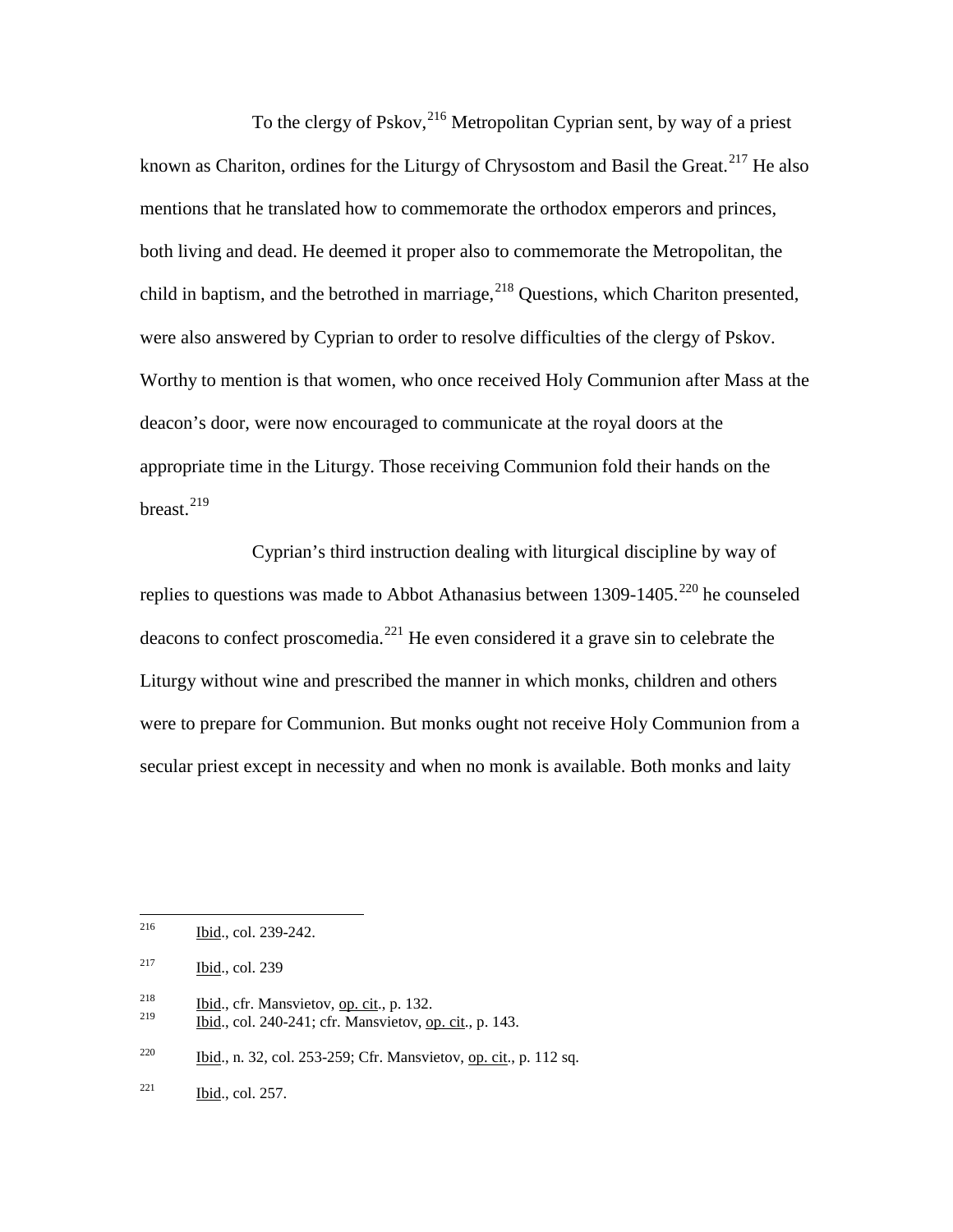can receive Holy Communion during the Presanctified Mass and during Lenten periods provided that the recipient is well disposed.<sup>[222](#page-54-0)</sup>

## D. Analysis and Conclusions

Though the evidence is rather sparse for the early centuries of Christianity in the Ukraine, some indicative conclusions concerning a liturgical authority can be drawn.

It has been asserted that whoever uses a certain rite is to obey the Patriarch of the city where that rite has its original home. Since the Kievan Church accepted the Byzantine Rite, it follows from this principle that the said Church was subject to the Patriarch of Constantinople. The contrary has been shown that the control of the rite depended upon the canonical status of the primate of the Kievan Church. If he was autonomous, he was, practically speaking, canonically equal and had no recourse to Constantinople. If he was dependent upon the Patriarch, it seems that in some measure the Metropolitan was restricted.

Beginning with the acceptance of Christianity as a state religion, the primates of Rus enjoyed five periods of autocephaly. Only during these periods were any liturgical acta independently introduced. In fact certain introductions made by the autonomous Metropolitans were considered invalid by succeeding patriarchal appointed Metropolitans. No historical indications were found that such a subservient archbishop acted similarly in liturgical matters as did the autonomous archbishop who canonized,

<span id="page-54-0"></span>

 $\frac{\text{Did}}{\text{Eid}}$ , col. 257-258; E. Herman and A. Wuyts, Fonti, n. 625.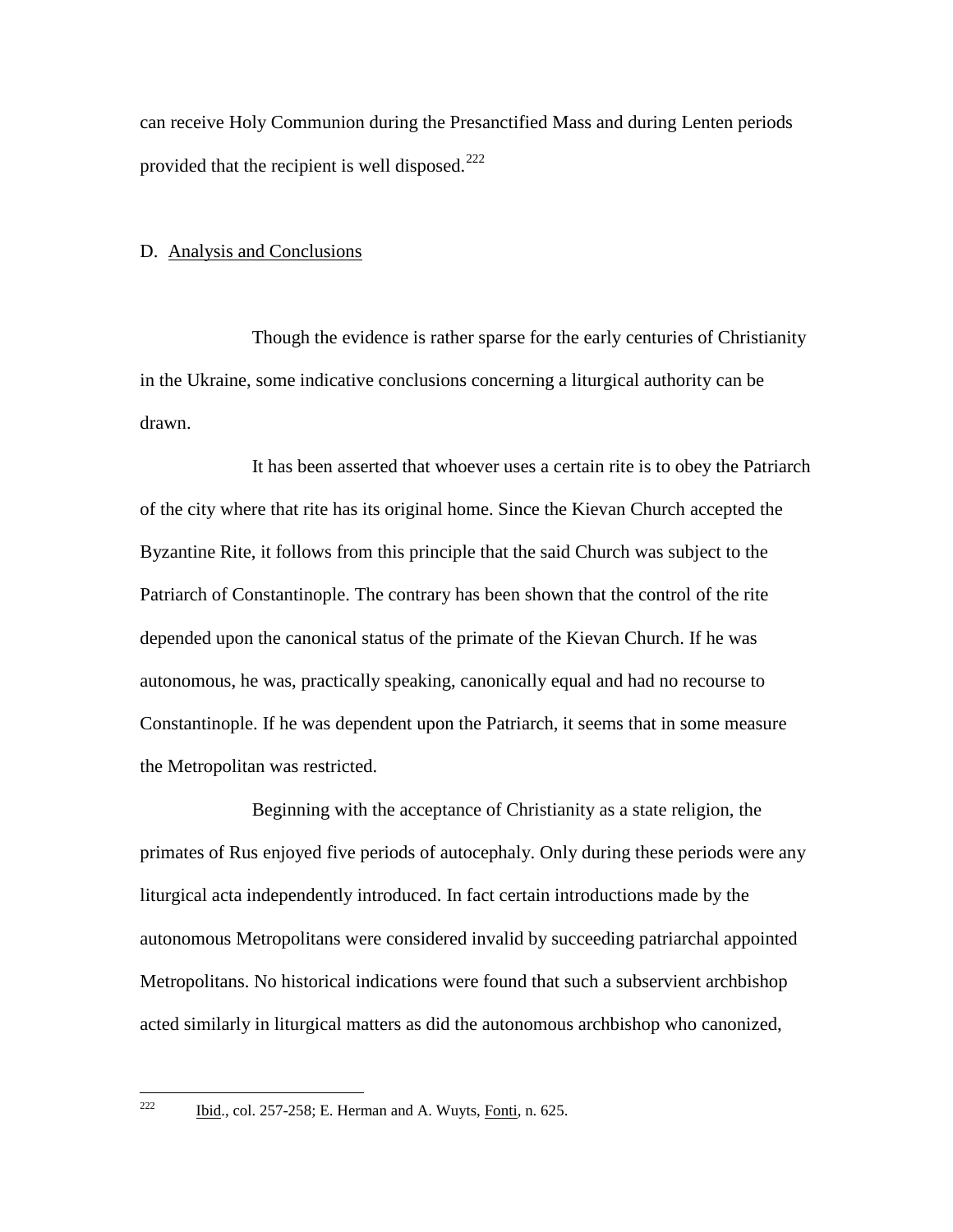introduced new feasts. Composed variable parts in the Liturgies dedicated to certain saints.

On their own authority, they did introduce something which did not exist previously in divine worship.

From this argument of silence, one can deduce that there exists a possible implication that the Kievan autocephalous archbishop did assume authority similar to that enjoyed by both the Patriarch either alone or together with his endomousa. However, there is no evidence that he is a liturgical legislator.

All the liturgical acts of Kievan Metropolitans, such as Cyprian, who in addition to conduction a liturgical revival, translated and introduced a newly compiled Liturgikon, satisfied doubts with his expert knowledge, filled in lacunae, and resolved difficulties, simply demonstrate that he fulfilled his task well as a liturgical authority, in the administrative sense only. The same can be said of Nicephant, Elias and the other archbishops, whether they are independent or dependent on Constantinople.

We should, however, bear in mind that Metropolitan Maxim did recognize the permanent synod in Constantinople as a liturgical legislator when he sent by way of Theognostus, among other canonical problems, liturgical difficulties for solution.

It ought not be overlooked that the Council of Vladimir did demonstrate its liturgical legislative authority. For it explicitly added sanctions to its ordinance indicating that its acts were canons.

In conclusion, therefore, the council of Ukrainian bishops and the endomousa of Constantinople continued the inherited tradition of being the liturgical legislator in the Kievan Church. Its metropolitan whether independent or on dependent on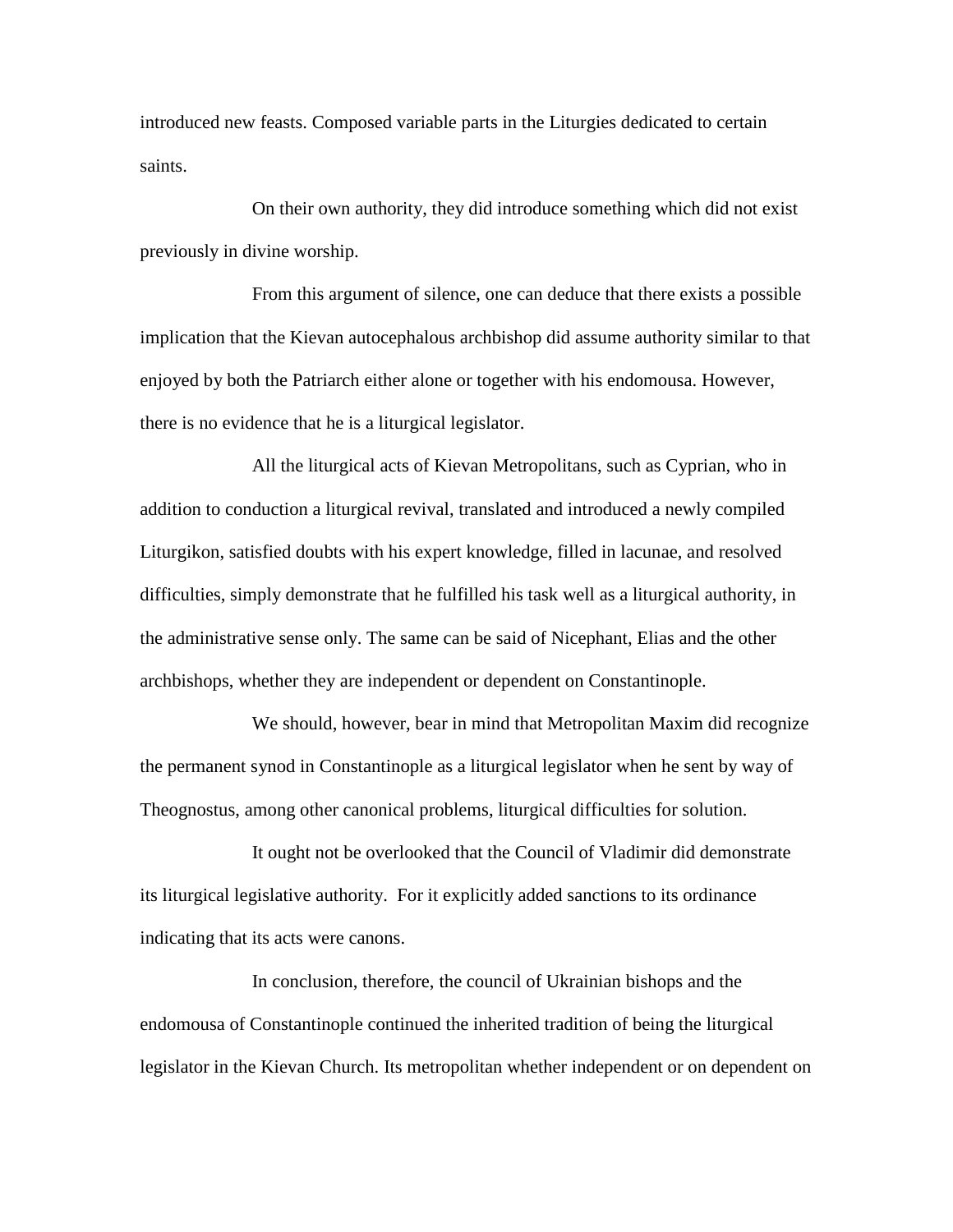Constantinople was but as liturgical authority who exercised his administrative power to oversee the Divine Liturgy.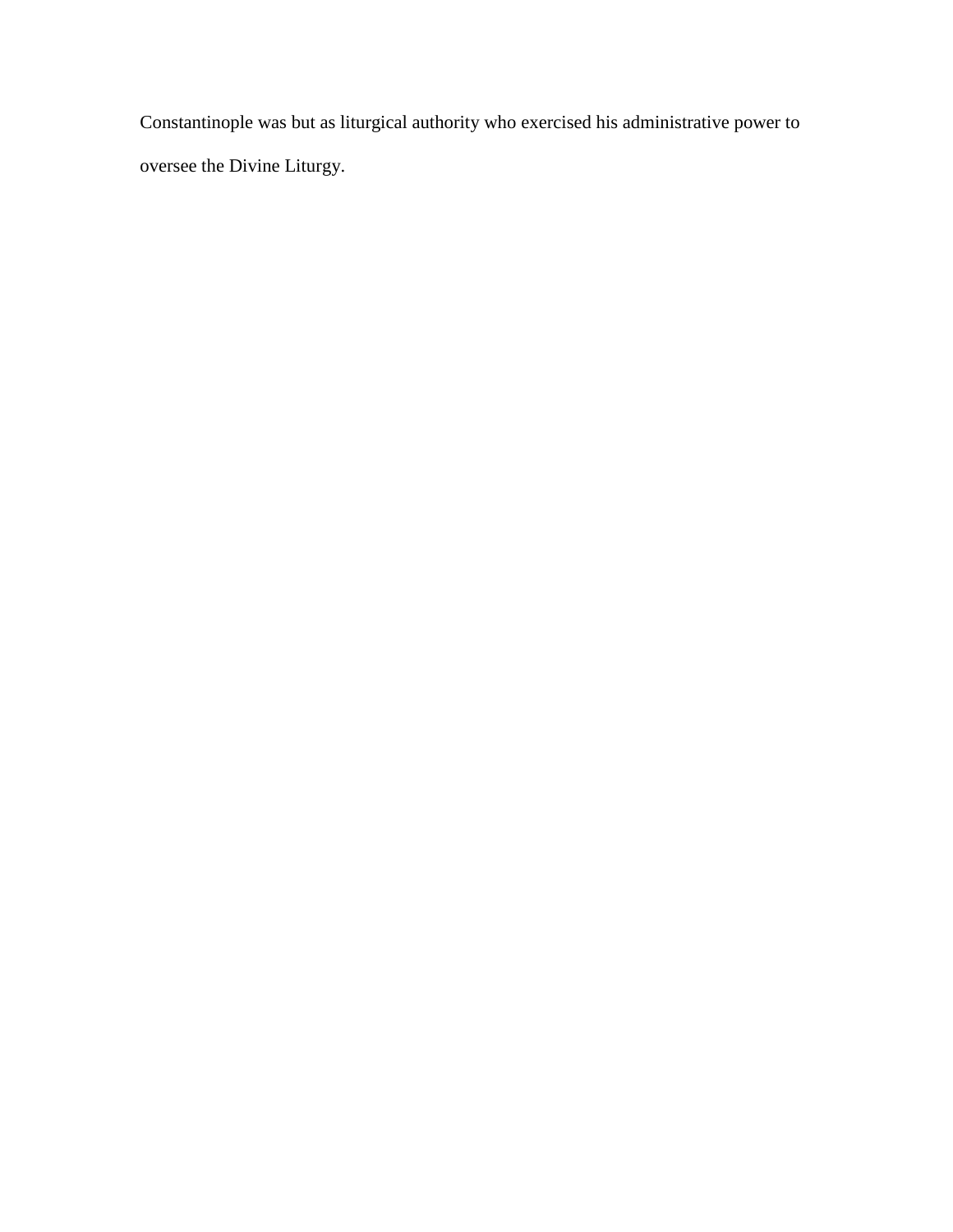# **CHAPTER IV**

#### **THE TRADITIONAL LITURGICAL AUTHORITY ------------------------------------------------------------------**

#### **AFTER THE UNION OF BREST ------------------------------------------**

# A. Introduction

Even though our evidence indicating a liturgical authority in the early Kievan Church is weak, it nevertheless uncovers an inherited tradition that a council of bishops and possible the permanent synod of Constantinople are legislators of liturgical acts. The Metropolitan of Kiev, whether independent of or dependent on Constantinople enjoys the same liturgical authority as the Byzantine Patriarch, namely, that he oversees both the extrinsic and intrinsic Liturgy.

We shall now pursue our study of the liturgical authority of the Ukrainian Church during a new era, i.e., after it reunited with Rome.<sup>[223](#page-57-0)</sup>

During the latter part of the fifteenth and the early sixteenth centuries, a strong desire to reunite with Rome was awakening in the Slav Orthodox Church.<sup>[224](#page-57-1)</sup> In the latter half of the sixteenth century strong overtures of reunion were made, but they met with obstacles. One of those was the instruction, Protest of Nobles, which pointed out the Ukrainian Church had been for six hundred years under the Patriarch of Constantinople and objected that it was inappropriate to accept Union without his permission at a local

<span id="page-57-0"></span><sup>&</sup>lt;sup>223</sup> One of the best treatises on the Ukrainian reunion with Rome is the work of Oscar Halecki. From Florence to Brest, (Rome, 1958).

<span id="page-57-1"></span> $\frac{224}{\text{Metropolitan Gregory, (volume, 1956)}}$ .<br>Metropolitan Gregory, for example, attended the Council of Constance (1414-1418) which concerned itself with reunion but it never did materialize.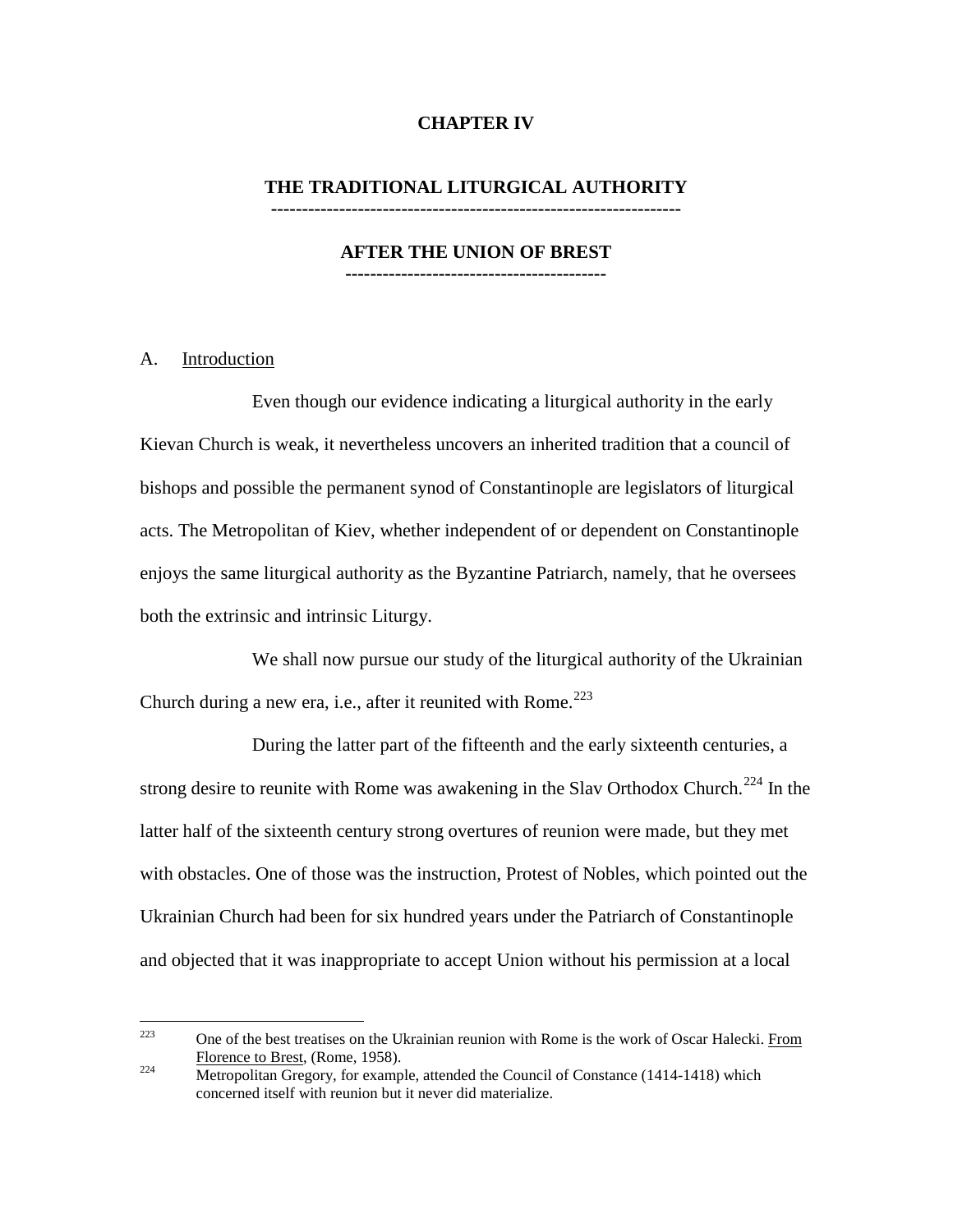particular synod.<sup>[225](#page-58-0)</sup> But eventually (in 1596) the Ruthenian bishops with their Metropolitan acknowledge the primacy of the Roman Pontiff.<sup>[226](#page-58-1)</sup> This Reunion at Brest ushered in occasions for determining more clearly the traditional legitimate liturgical authorities.

# B. The Liturgical Status about the Time of Reunion

Before entering this historical development, it is necessary to outline the liturgical status quo when the development of the Liturgy was arrested.<sup>[227](#page-58-2)</sup> The missals of this époque have but few if any variations. Printing helped to eradicate those already existing.<sup>[228](#page-58-3)</sup> Any subsequent changes in the Liturgy were not considered as addition or evolutionary developments but rather innovations. In the context of such change the true traditional liturgical authorities were brought forth.

Again, the Ruthenian Bishops before accepting reunion sought the following guarantees from the Holy See. They demanded that all matutinal, vesperal and nocturnal offices existed according to the custom and practice of the Oriental Church heretofore. Likewise the Liturgies of St. Basil and St. John Chrysostom, and the Mass of the Presanctified, as well as other rites or ceremonies of the Church which were then practiced, remain the same under obedience to the Supreme Pontiff and all this be satisfied in their own idiom. Furthermore, they requested that they ought no be compelled to accept any current Latin practices, such as the procession with the Holy Eucharist on

<span id="page-58-0"></span><sup>&</sup>lt;sup>225</sup> O. Halecki, op. cit., pp. 387-388.

<span id="page-58-2"></span><span id="page-58-1"></span><sup>&</sup>lt;sup>226</sup> Archiv Jugo-Zapadnoi, (Kiev, 1871) Part I, vol. I, pp. 510, 531.<br>P.A. Petrovski, <u>op. cit</u>., p. 915.

<span id="page-58-3"></span> $228$  Ibid.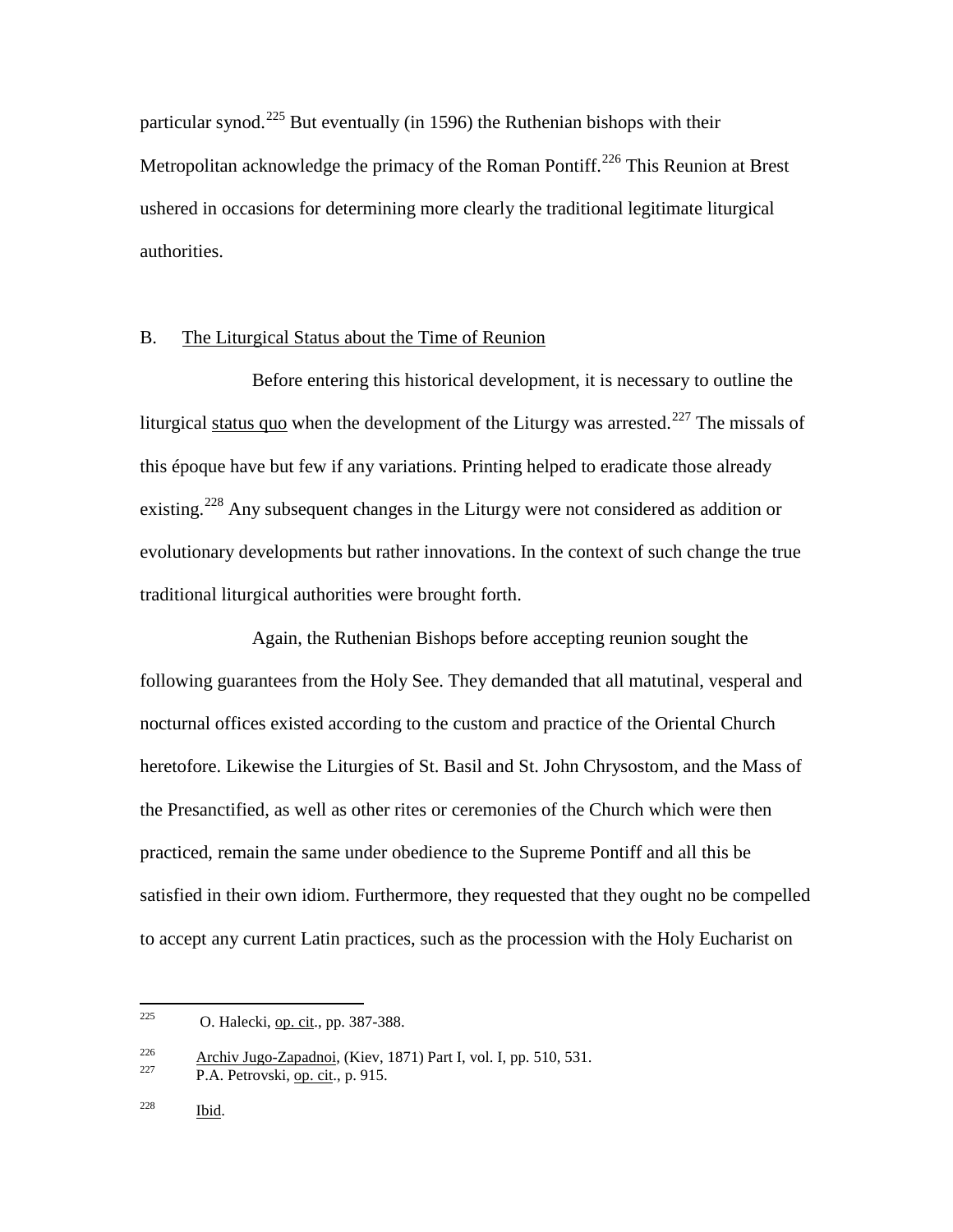the feast of Corpus Christi or be bound to perform such ceremonies before Easter as the blessing of fire.<sup>[229](#page-59-0)</sup> The theme was to conserve their own practices in all things.<sup>[230](#page-59-1)</sup> In fact the accent was to conserve even mirror differences in liturgical and traditional customs, not mentioned at all the Council of Florence, some of which, specifically Ukrainian, were listed in the thirty-two articles presented to the Synod of Brest as conditions for reunion.[231](#page-59-2)

Pope Clement VIII in the Bull of Union on December 23, 1595 confirmed the integrity of the current rite.<sup>[232](#page-59-3)</sup> The liturgical customs and practices were thereby frozen as the status quo. Any subsequent introductions into the Liturgy were not considered as additions or evolutionary development bur rather innovations, particulary those contrary to the priest of the rite.

Rome inviolably respected at all time the administration of the sacraments and all ceremonies of the Oriental Church as long as they did not express anything

<span id="page-59-0"></span><sup>&</sup>lt;sup>229</sup> G. Hofmann, Appendix III, <u>Orientalia Christiana Periodica</u>, Vol. III (1924-1925) pp. 142-158. Here can be found the complete text. cfr. Also N. Harasiewicz, Annales Ecclesias Ruthenae (Leopoli, 1862); A. Theiner, Vetera Monumenta Poloniae (Romae, 1863) v. III.

<span id="page-59-1"></span><sup>230</sup> … ac si quidem Sanctitas vestra administrationem sacramentum ritusque et caeremonias omnes orientalis Ecclesias integre inviolabiliter atque eo modo, quo tempore unionis illis utebamur, nobis conservare confirmareque pro se et successoribus suis nihil in hac parte innovationis unquam dignetur. – Ruthenian Bishops' letter dated June 22, 1595, sent to Pope Clement VIII- Hoffmann, art. cit., p. 141.<br>
G. Hofmann, <u>art. cit</u>., esp. nos. 4, 7, 8, 22, 23 and 24.

<span id="page-59-2"></span>

<span id="page-59-3"></span> $\ldots$  atque ad maiorem charitatis nostrae erga ipsos significationem omnes sacros ritus et caeremonias, quibus rutheni Episcopi et Clerus iuxta sanctorum Patrum Graecorum institute in Divinis Officiis et sacramentorum administrations allisve sacris functionibus utuntur, dummodo veritati et doctrinae Fidei Catholicas non adversentur et communionem cum Romana Ecclesia non excludant, eisdem ruthenis Episcopis et Clero ex Apostolica benignitate permittimus, concedimus et indulgemus, non obstantibus constitutionibus et ordinationibus Apostolices caeterisque contrariisque quibuscumque.-" Clement VIII, Const. Magnus Dominus, 23 dec. 1595, Welykyj, Acta Pontificum, I, n. 132, pp. 242-243.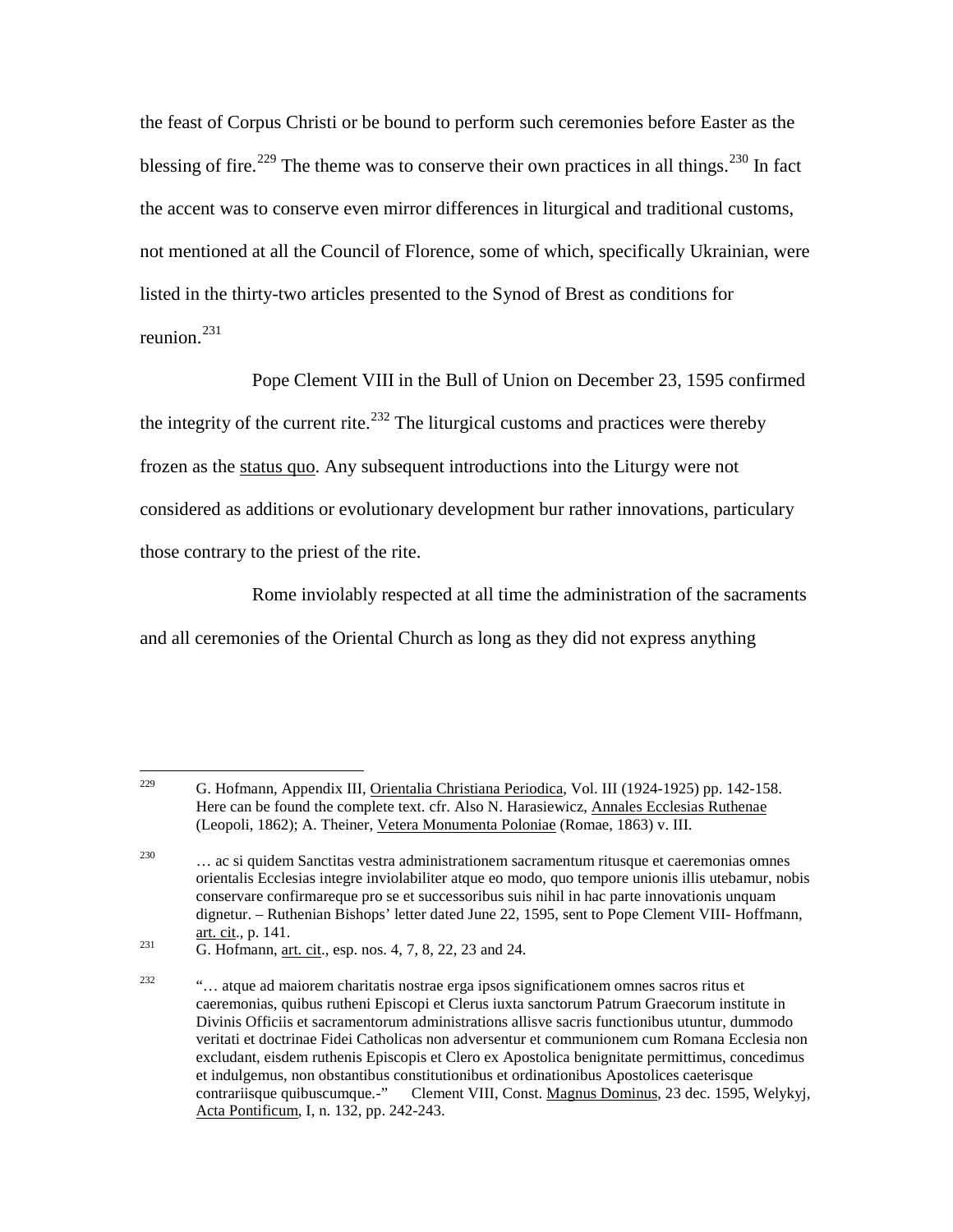contrary to faith or morals.  $233$  There is no evidence also that the Holy See requested the Ruthenians to accept any liturgical laws resulting from the recently held Council of Trent. The same traditional system of regulating divine cult was permitted to continue thereafter.

The good intentions of the Ruthenian Church to maintain the liturgical status quo existed only for a brief period. It was not long before the traditional rites and ceremonies succumbed to latinizations which conflicted with the basic condition laid down by the Fathers of reunion, namely, that the liturgical status quo be observed by the Ruthenians and respected by the Latins. The resulting confusion of rites generated much tension between those accepting adaptations to the Latin rite and those desiring purity of rite. In other words, the Ruthenian rite evolved no always according to good reason under the Latin influence and, on the other hand, ecclesiastical authorities were not lacking who tried to impede the development and to return to the pristine form.<sup>[234](#page-60-1)</sup>

The object of this section, therefore, is to isolate those innovations, to identify thereupon those responsible for any liturgical modifications, and finally, to determine their competency to act in such a capacity. But first it is expedient that the factors or causes underlying innovations be presented to gain a proper perspective of the evolution of a defined liturgical legislator from one accepted by custom.

#### C. Cause of Innovations

The factors responsible for the introduction of hybridism's into the Greek-Ruthenian rite are many. They can be reduced to and classified in the following six categories; 1)

<span id="page-60-0"></span><sup>&</sup>lt;sup>233</sup> Johanne Praszko, <u>De Ecclesia</u> Ruthena Catholica sede metropolitana vacante 1655-1665 (Rome, 1944); esp. Appendix – "Vicissitudines ritus byzantino – slavici sasc. XVII in Ecclesia Ruthena Catholica". <sup>234</sup> M. Solowij, De Reformatione Liturgica Heraclii Libowsky (Analecta OSBM Series II, sectio I,

<span id="page-60-1"></span>vol. II: Romae, 1950), p. 13.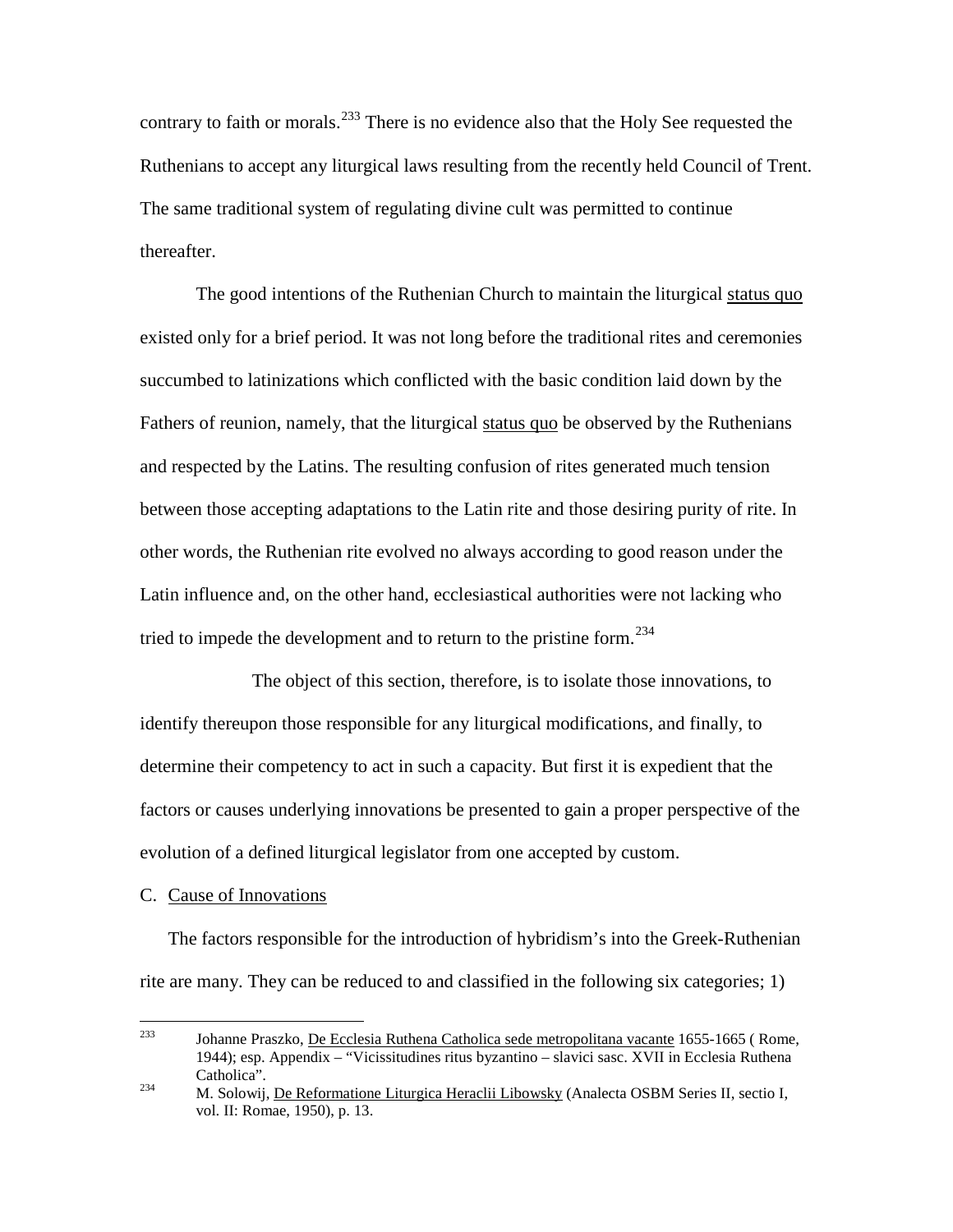political circumstances; 2) cultural pressures; 3) education in Latin schools; 4) ineffective liturgical authority; 5) intolerance and 6) derision by Latin Catholics. Let us now consider briefly each of these influencing persons which prompted both physical and moral persons to effect changes in the Liturgy to approximate the Latin rite as much as possible in order that the Orientals may be identified as Catholics.<sup>[235](#page-61-0)</sup>

# 1. Political Circumstances

The political circumstances in which the unite Church found itself did not fail to exert their pressure on the "strange" Catholic rite. The Ruthenians, deprived of their own political independence from the XIVth century were subjected to the Polo-Lithuanian kingdom, whose Latin rite dominated the practice of political life. All aspects of politics, whether trough membership in the legislating houses, tribunals, courts, or officers, were very much closed to Oriental Catholics.<sup>[236](#page-61-1)</sup>

## 2. Cultural Pressures

Occidental cultures especially grew and began to attract Ukrainian nobility and bourgeoisie.  $^{237}$  $^{237}$  $^{237}$  Likewise very active social relations were entered into by a common social life which encouraged mixed marriages. The superiority of culture and the exemplary order, lacking in the Ruthenian Church, pleased it and served as an example to it.<sup>[238](#page-61-3)</sup>

<span id="page-61-1"></span><span id="page-61-0"></span><sup>&</sup>lt;sup>235</sup> J. Praszko, op. cit., p. 282 sq. 236 J. Bocian, "De Modificationibus in textu slavico-liturgiae S. Joannis Chrysostomi apud Ruthanos subintroductis. Xrysostomika (Roma: Pustet, 1908), p. 933.

<span id="page-61-2"></span><sup>&</sup>lt;sup>237</sup> J. Praszko, <u>op. cit</u>., p. 284.

<span id="page-61-3"></span> $238$  J. Bocian, op. cit., p. 933.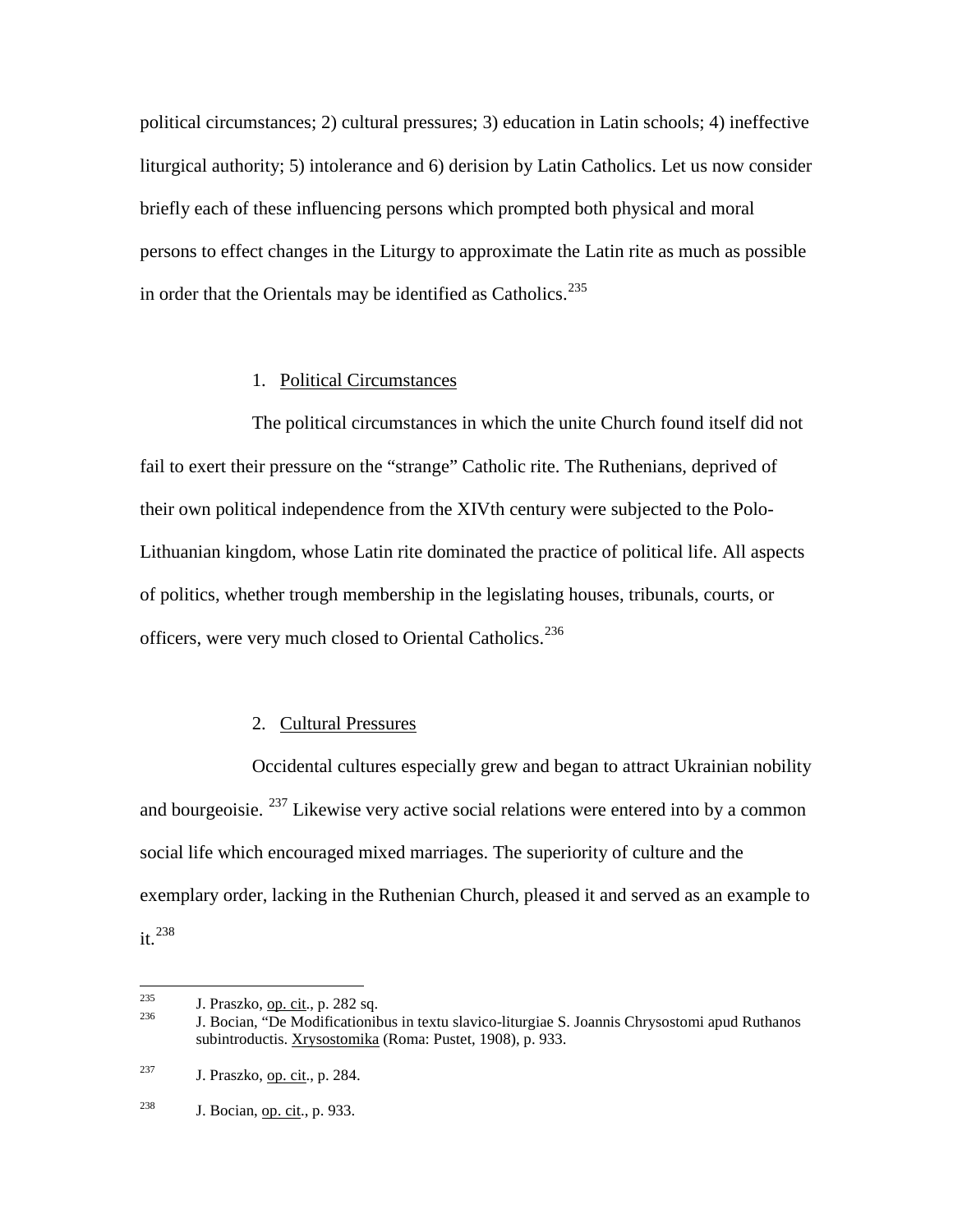Likewise, Latin influence on Ruthenians appeared not only in literature, architecture and art, but also in religious questions. With the founding of the Kievan Academy in the seventeenth century by Peter Moghila, the regeneration of theological literature and liturgy was accomplished under the influence of occidental theology.<sup>[239](#page-62-0)</sup>

# 3. Education

The attempt to rebuild the newly acquired faith through education could not escape from the prevalent Latin bias that Catholic and Latin concepts are convertible.<sup>[240](#page-62-1)</sup> Schools conducted by Latin religious orders make sincere attempts to strengthen the faith among the converts. Certain teachers in these schools tried to persuade their Ruthenian students that they were not able to be identified with the true Catholic faith and true unity of the Church except by adopting Latin practices.<sup>[241](#page-62-2)</sup>

The neophyte Catholics likewise did not have their own seminaries throughout the entire seventeenth century. Various pontifical seminaries, in which secular priests and monks obtained theological knowledge and sacerdotal formation and were indoctrinated with love for the Holy See, were not able to impart a thorough knowledge of and instill a profound love for the Byzantine rite.<sup>[242](#page-62-3)</sup> In the midst of such good faith and in spite of human prudence abuses crept in.

Latinizations not only made its mark on the Ruthenian Catholics via the school system but also on the dissidents. This is quite evident in the liturgical books

<span id="page-62-0"></span> $239$  J. Praszko, <u>op. cit</u>., p. 282.

<span id="page-62-1"></span><sup>240</sup> Ibid., pp. 283-285.

<span id="page-62-3"></span><span id="page-62-2"></span> $\frac{241}{242}$  Ibid., pp, 289-299.<br>
<u>Ibid., pp. 296-297; J. Bocian, op. cit., pp. 942.</u>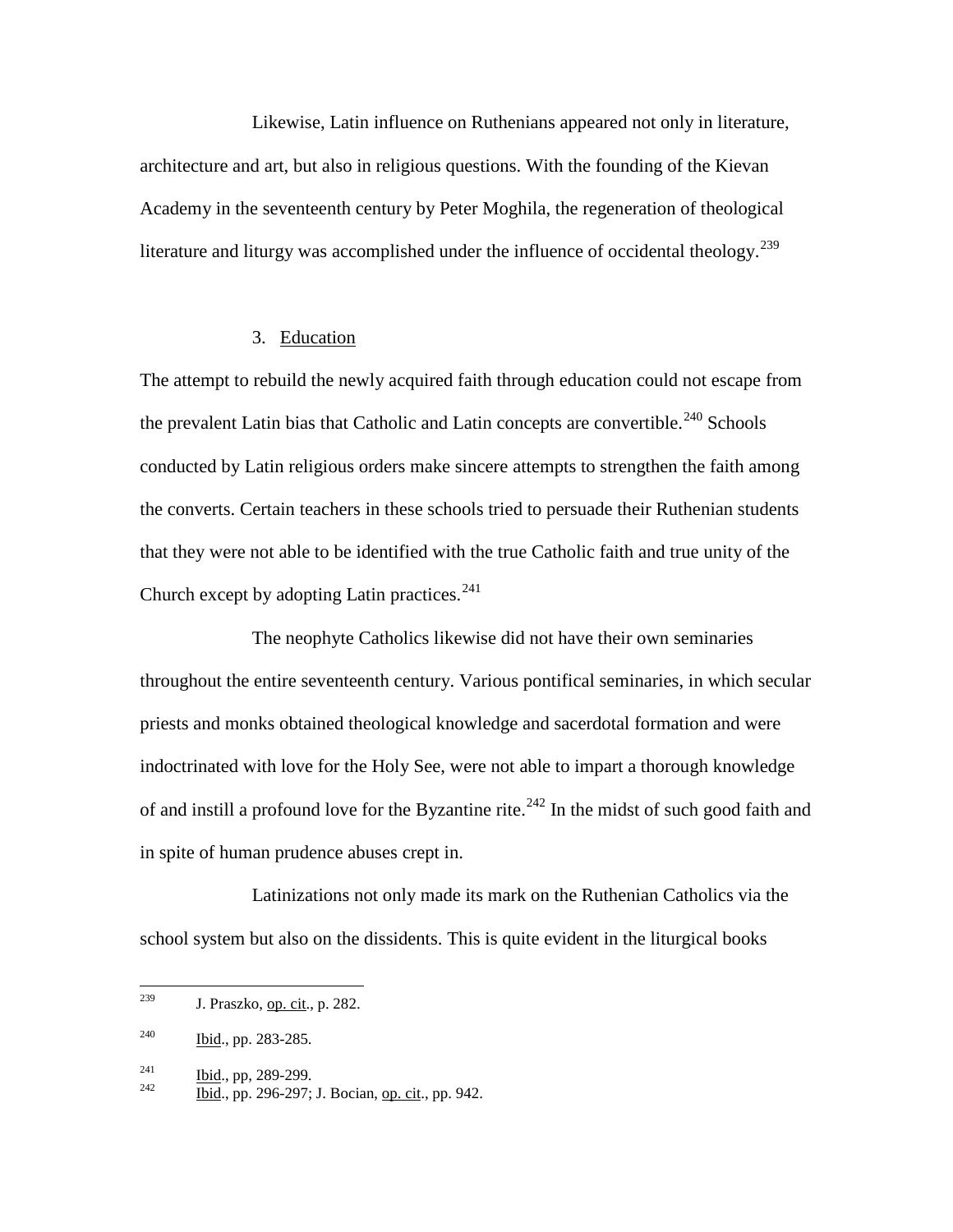edited by Peter Moghila and in the practices observed at the Kievan Academy. Liturgical changes were made by him to express western theology.<sup>[243](#page-63-0)</sup>

# 4. Intolerance

Latin intolerance had a profound effect not only upon the Eastern Catholics Churches but also on the dissident ones.<sup>[244](#page-63-1)</sup> It manifested itself in the form of objections against the customs, traditions and practices of the Ruthenians. The leading protagonist of the seventeenth century was Cassianus Sakowicz, who was perhaps influenced by a fifteenth century writer, John Sacranus, rector of the Academy of Cracow. [245](#page-63-2) Sacranus had collected his objections in a book entitled Elucidarius errorum ritus Ruthenici. This book served as a basis for Sackowicz's work subtitled, "The declaration of errors and superstitions which are found in the Graeco-Ruthenian Disunited Church both in articles of faith and in the administration of sacraments and in their rites and ceremonies".<sup>[246](#page-63-3)</sup> Its content, as we shall see later, was responsible for not a few liturgical innovations.

# 5. Derision

The Ukrainians were not able to practice their liturgical rites without suffering derision from their fellow Catholics. Praszko demonstrates how Latin ridicule influenced both the Euchologion edited by Peter Moghila for the dissidents and the Liturgikon edited by Metropolitan Zochowsky in  $1692.<sup>247</sup>$  $1692.<sup>247</sup>$  $1692.<sup>247</sup>$ 

<span id="page-63-0"></span><sup>&</sup>lt;sup>243</sup> J. Praszko, <u>op. cit</u>., pp. 247, 295.

<span id="page-63-1"></span> $\frac{244}{245}$  Ibid., p. 285.<br>Ibid., p. 285.

<span id="page-63-2"></span>

<span id="page-63-3"></span> $\frac{246}{247}$  Ibid., pp. 283-284.<br>Ibid., pp. 285-296.

<span id="page-63-4"></span>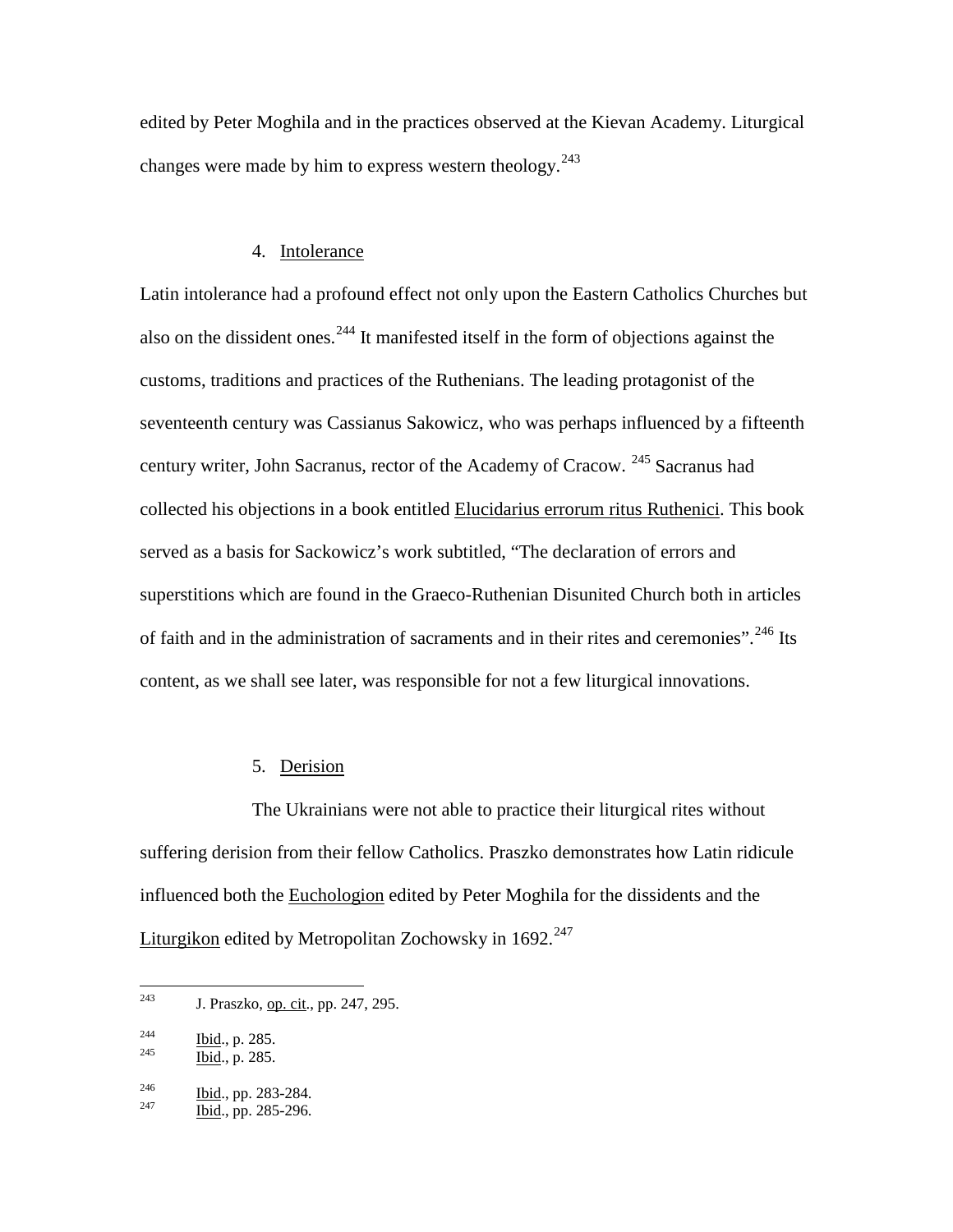# 6. Ineffective Liturgical Authority

The basic objection against liturgical innovation into the Byzantine rite was the lack of a well defined authority.<sup>[248](#page-64-0)</sup> Heraclius Lisowsky (1784-1806-1809), one of the greatest advocate of liturgical purity complained in one of his letters to the Holy See that the Kievan Metropolitans were more than culpable for the changes, because the Synod of Zamost entrusted to them the task of composing the typical edition of liturgical books, and receiving for them the approbation of the Holy See; this they neglected the to fulfill.<sup>[249](#page-64-1)</sup> Modifications which are illegitimately introduced in the Ruthenian rite were also due to "the indifference and neglect of bishop".<sup>[250](#page-64-2)</sup>

The holy See is not without fault. The vacancy of the Metropolitan see for ten years after the death of Metropolitan Sieleva (/ - 1655) who tried to maintain the liturgical status quo gave the innovators a golden opportunity to introduce latinisms.<sup>[251](#page-64-3)</sup>

Ineffective authority, therefore, encouraged the Ukrainian Catholics to strive unconsciously for a rite that might be better distinguished from the dissidents and at the same time be proper and characteristic of them.<sup>[252](#page-64-4)</sup>

# D. Innovations and Their Modifications

 $\overline{a}$ 

<span id="page-64-0"></span><sup>&</sup>lt;sup>248</sup> M. Solovij, <u>op. cit.,</u> p. 14; A. Raes, <u>art. cit.</u>, p. 104; J. Praszko, op. cit., p. 301.

<span id="page-64-1"></span><sup>&</sup>lt;sup>249</sup> H. Lisowsky ad S. Congr., de Prop. Fide, 22 febr. 1786, ASV, Arch. Nunz. Vars. T. 70 p. 302; ex die 28 dec. 1786, APP <u>Scritt. Ref. Congr. General</u>. Vol. 876, p. 353-4.<br><sup>250</sup> H. Lisowsky ad S. Congr. De Prop. Fide, 22 Feb. 1786 – ASV. Arch. Nunz. Vars. V. 70, p. 302.

<span id="page-64-2"></span>

<span id="page-64-3"></span><sup>&</sup>lt;sup>251</sup> A. Raes art. cti., p. 126; J. Praszko, op. cit., p. 257.

<span id="page-64-4"></span><sup>&</sup>lt;sup>252</sup> M. Solovij, <u>op. cit</u>., p. 66.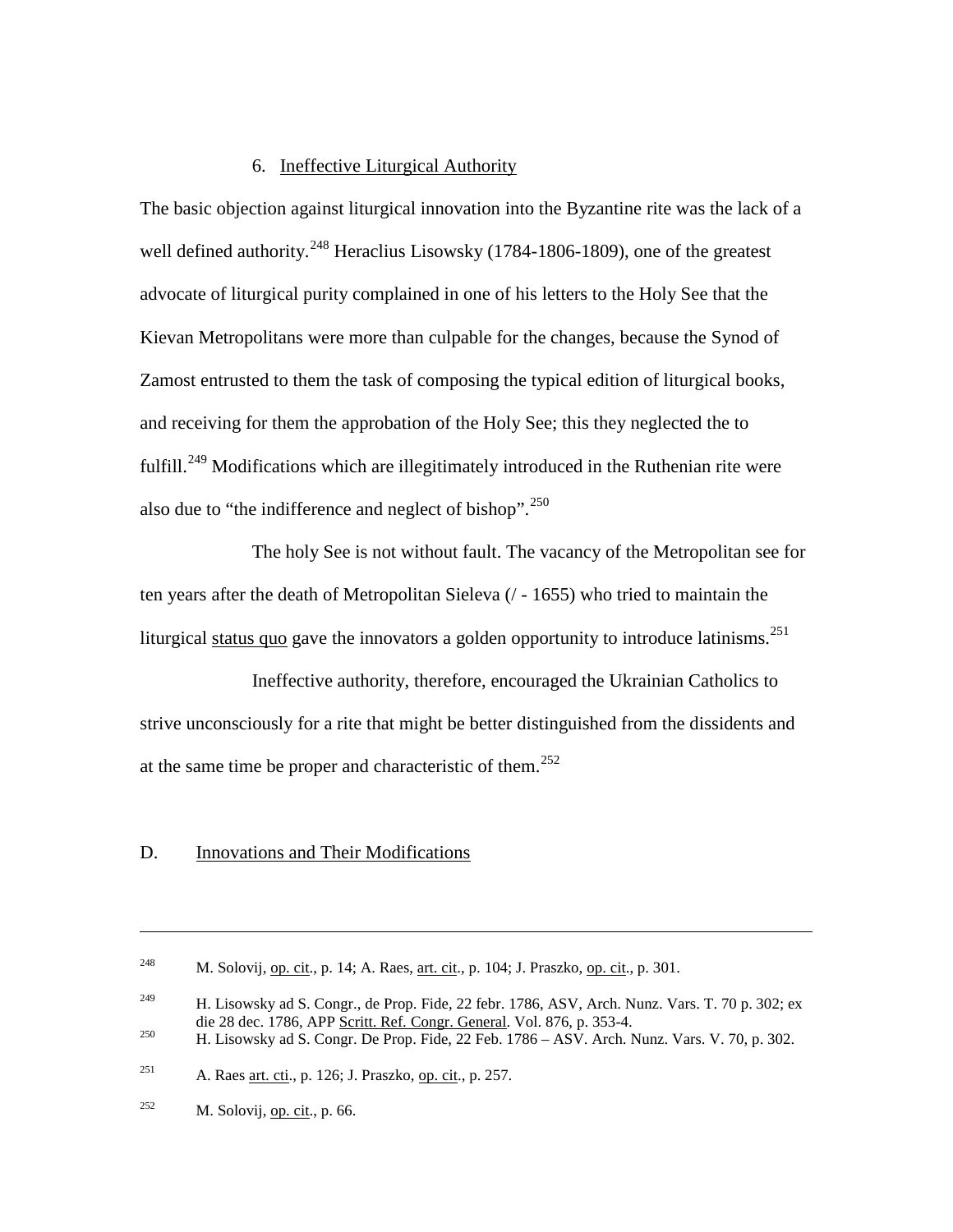Innovations in divine worship were introduced shortly after the reunion at Brest in 1596. Since then there were two ecclesiastical forces which gave birth to modifications of sacred rites. From 1600-1750 one group made adaptations to the Latin rite whenever possible; the other, from 1750-1941, violently reacted in order to expurgate them that a purity of rite might be attained. $^{253}$  $^{253}$  $^{253}$  To each of those groups belong either physical or moral persons who played a key role in modifying the Ruthenian Liturgy. In the classification of physical persons are included priests, bishops and metropolitans; in that of moral persons, monasteries, capitula, synods and publishing houses.

The consideration of these persons responsible for changes will help us to uncover and distinguish the traditional or legitimate liturgical legislator from the illegitimate one.

# 1. Monasteries

The Ruthenian monasteries were the principal germinators of hybridisms in the Ruthenian Liturgy. Monks who were educated in Latin seminaries or were of occidental extraction, as we have already pointed out, introduced modifications which caused disorganization in liturgical administration.<sup>[254](#page-65-1)</sup>

There was not an enormous but yet a significant number of complaints was sent to the Holy See protesting monastic innovations. Bishop Jacob Sousza (1652- 1685) of Cholm informed Rome either by letter or personally. In one of his Memoriali he wrote that "the religious are vehemently destroying these ceremonies and are introducing

<span id="page-65-1"></span><span id="page-65-0"></span> $253$  Those who worked for purity of rite in the seventeenth century were Jacob Sonsza and Peter Kaminsky; in the eighteenth, Heraclius Lisowsky; in the nineteenth, Semasko, Luzynsky, Wojceekyp, Popiel, Terlecki, and Naumowyc; in the twentieth, A. Sheptitsky and others.<br>M. Solowij, op. cit., p. 65.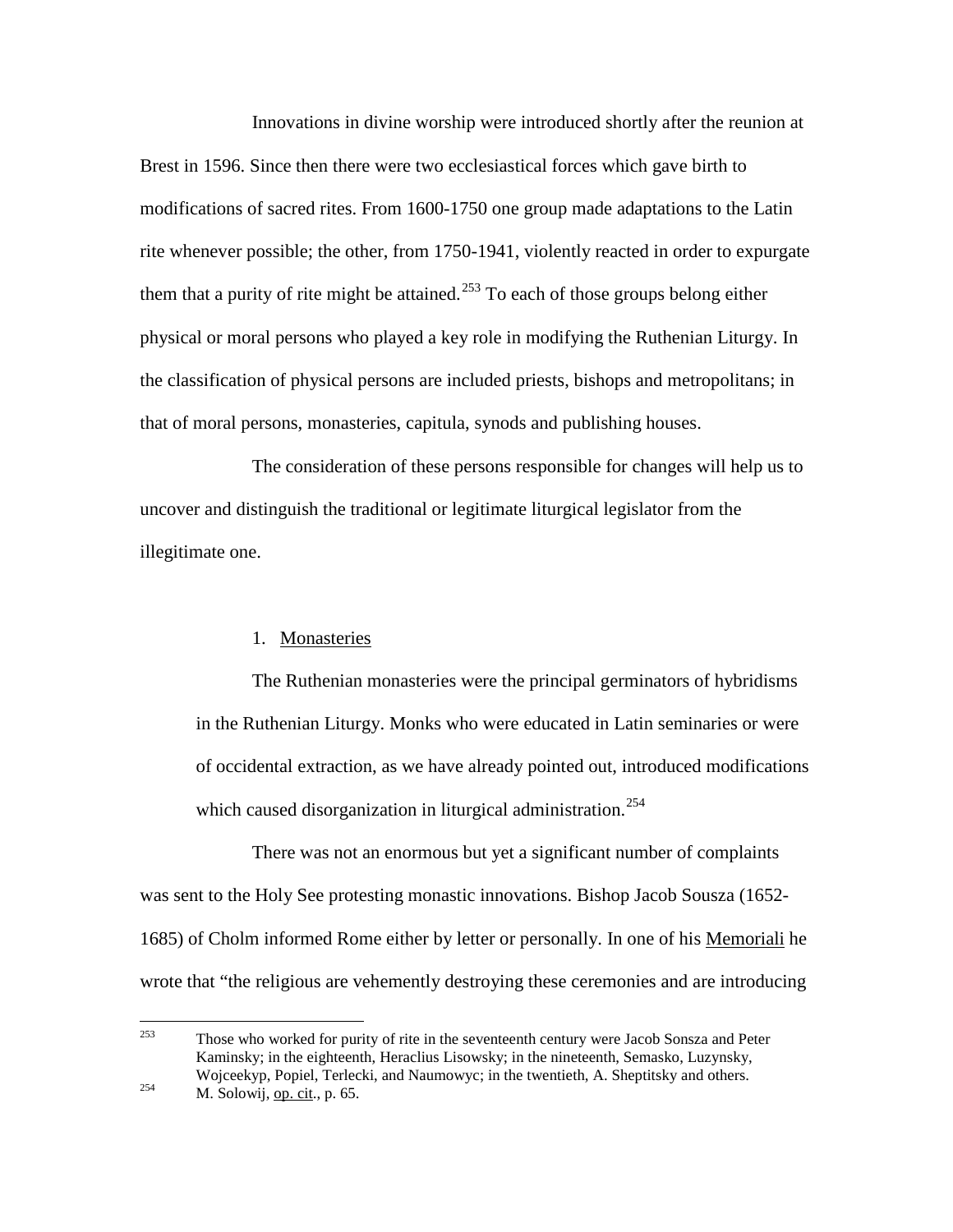novelties which scandalize both those separated and those united".<sup>[255](#page-66-0)</sup> On another occasion he remarked that "in the change of the ancient Greek rites and in the accommodation to the Roman rite and in Celebration of the divine offices our religious innovate many things, in which they disagree among themselves, change some rites which there is no necessity of changing, and neglect, reject or invert others."<sup>[256](#page-66-1)</sup> When Sousza visited Rome in june, 1664, concerning matters of the entire Ruthenian Church, he wished to obtain explicit prohibition from the Sacred Congregation of the Propagation of Faith for monks to introduce various novelties and Latin practices into the Byzantine-Slav rite.<sup>[257](#page-66-2)</sup> He also reported to his fellow bishops at the capitulum held at Brest in March, 1667, that monks omitted so many things and invented so many others that as a result the ceremonies are considered neither Greek ceremonies nor Latin but something unto themselves; that they accommodated Latin ceremonies to the Greek, notwithstanding the distinction between Greeks and Latins which existed in ceremonies.<sup>[258](#page-66-3)</sup> Even the Polish king, John Sobielski,<sup>[259](#page-66-4)</sup> appealed to the Holy See and to the Cardinal-protector of Poland and of the Ruthenian Church that monks be forbidden to introduce any novelties into the rite because this impede the conversion of the dissidents.<sup>[260](#page-66-5)</sup> A similar letter dated April 1, 1685 was written by Ukrainian Catholic

<span id="page-66-0"></span> <sup>255</sup> Memoriale III-mo Secretario S. Congr. De Prop. F. Ab Episcopo Cholmensis unito, APF, Scritto Riff. e.o. Vol. 2 p. 145; Vasyl Schurat, U oboroni Potiievcii Uniji (Lov, 1929), pp. 88-89.  $\overline{\text{Memoriale III-mo}}$ , Vol. II, 44.

<span id="page-66-2"></span><span id="page-66-1"></span> $257$  Praszko, <u>op. cit</u>., p. 262.

<span id="page-66-3"></span><sup>258</sup> Archeograficheskii Sbornik documentov otnosiiasoichsia k istorii Severo-Zapadnoi drevnich aktov, vol. XII, (Vilna, 1900), p. 262 (hereafter cited Archeograficeskii Sbornik.)

<span id="page-66-4"></span> $\frac{259}{259}$  The king had a right to file a complaint. For it was the custom of the time that his approval was necessary to make ecclesiastical matters official. For this reason his letter had weight to rectify the current situation.

<span id="page-66-5"></span><sup>&</sup>lt;sup>260</sup> Litt. regias ad Papas 13 apr. 1685 – A. Theiner, Vetera Monumenta Poloniae, vol. III, n. 715, p. 696.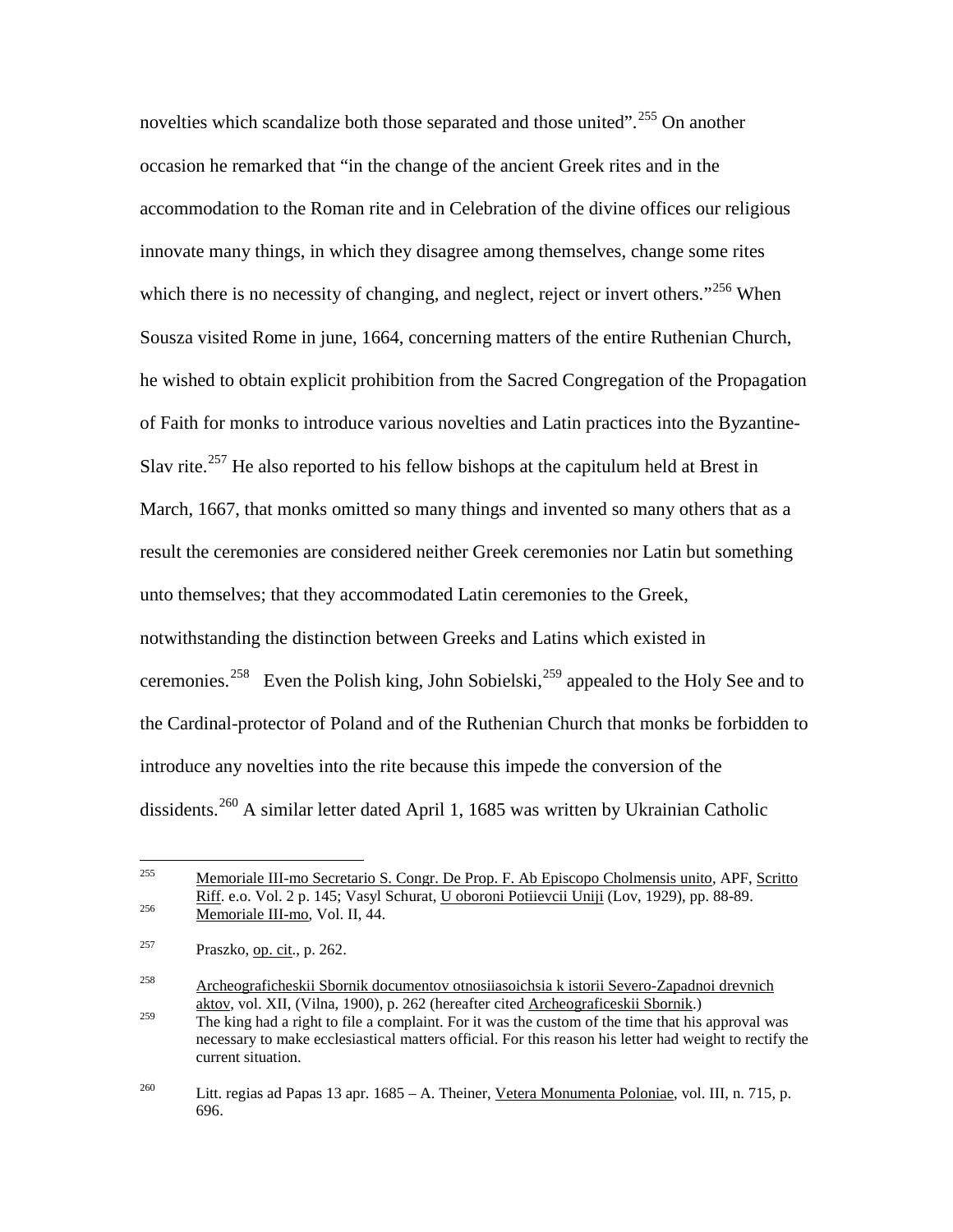bishops together with the Metropolitan about the same time to the Pope and to the Congregation of the Propagation of Faith.<sup>[261](#page-67-0)</sup>

One of the greatest enthusiasts for latinizations, who as early as 1625 led the movement of accommodating the Byzantine-Slav rite to the Roman was Cassianus Sakowicz.<sup>[262](#page-67-1)</sup> This monk, who later became archimandrite of the Dubna Monastery, initiated liturgical changes whose vestiges remain to the present day. He was perhaps the first to introduce the celebration of the low or read Mass in the image of the Latin rite, obtaining also that several Masses could be said each day.<sup>[263](#page-67-2)</sup> This low Mass became the opening wedge for all innovations in practicing the celebration of the Liturgy out of devotion. He also set the rule that all ceremonies subject to derision by Latins, according to his opinion had to be abandoned and accommodated to the respective Latin ceremonies.<sup>[264](#page-67-3)</sup> Those liturgical prayers and rites lacking in the Ruthenian Liturgies had been translated from corresponding Latin texts.<sup>[265](#page-67-4)</sup> Cassianus did not pour hot water (zeon) into the chalice before Holy Communion; nor did he close the royal doors during the Liturgy. He used bells at appropriate and determined moments. He also avoided the use of the sponges to cleanse the paten and chalice.<sup>[266](#page-67-5)</sup>

<span id="page-67-0"></span><sup>261</sup> A. Theiner, <u>op. cit.,</u> t. III, n. 715, p. 695.

 $\overline{a}$ 

<span id="page-67-2"></span><span id="page-67-1"></span><sup>&</sup>lt;sup>262</sup> Praszko, <u>op. cit</u>., p. 250.<br>
Cassianus Sakowicz, Perspectiva (Cracoviae, 1642), p. 28, 30; J. Praszko, op. cit., pp. 252-253.

<span id="page-67-3"></span> $^{264}$  Ibid., p. 250.

<span id="page-67-5"></span><span id="page-67-4"></span><sup>&</sup>lt;sup>265</sup> C. Sakowicz, Perspectiva, pp. 42, 61; S. Praszko, <u>op. cit</u>., p. 250.<br>
C. Sakowicz, Perspectiva, p. 33; S. Praszko, p. 252.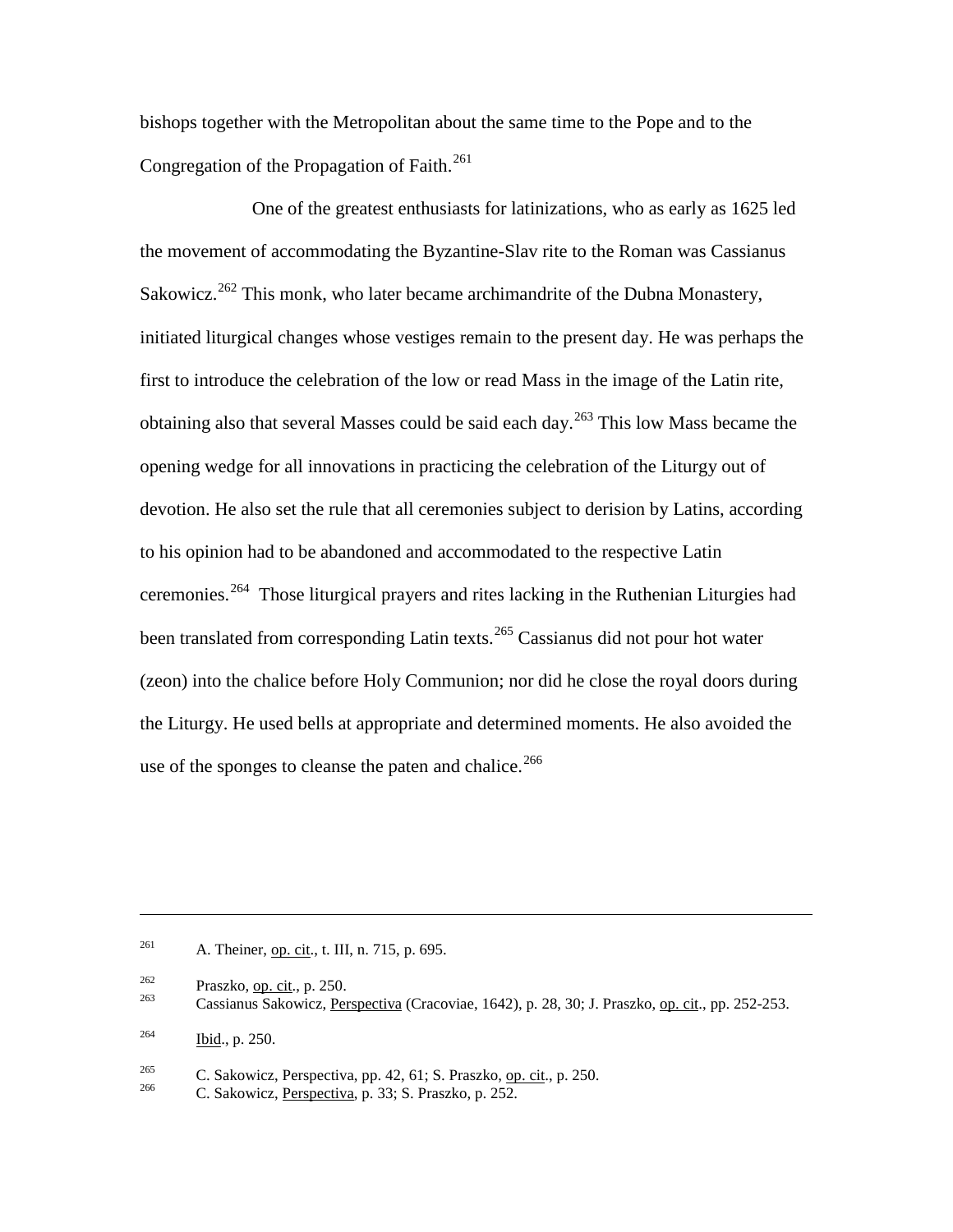Likewise, accommodations to the Latin rite were made by monks who entered the Basilian Order from the Latin rite.<sup>[267](#page-68-0)</sup> They made no serious effort to accommodate themselves to the Byzantine rite. Moreover they were promoters of change when they became superiors.  $268$ 

# 2. Priests

The Basilian monks were not alone in modifying liturgical customs. At this time (1650-1700), in every diocese different ceremonies were observed. Each and every priest celebrated in his own way. In transferring from one diocese to another one had to learn the local rites; what must be added and what must be omitted.<sup>[269](#page-68-2)</sup>

H. Lisowsky (1734-1809), the liturgical purist, who as Archbishop of Polotsk, attributed the greatest culpability to the introduction of illegitimate innovations on the audacity of individuals whether they be monks or priests. He also held that changes introduced neither by legitimate authority nor confirmed by immemorial custom but by the temerity of private persons had slowly crept into the Ukrainian Church.<sup>[270](#page-68-3)</sup>

<span id="page-68-0"></span> $^{267}$  J. Praszko, op. cit., p. 300.

<span id="page-68-1"></span><sup>&</sup>lt;sup>268</sup> V. Schurat, op. cit., pp. 92, 97. The following make no serious attempt to accommodate themselves to the Byzantine-Slav rite. Procopius Chmielevsky, a Pole, archimandrite of Dubna and Dermana, episcopal administrator and later bishop of Peremysl (1652-1664) was considered a foreigner by the Ruthenian bishops. Benedict Terlecky, provincial of the Basilains (1656-1661), a Pole, began novitiate in the Jesuit Order. Because of ill health, he was dismissed and entered the Basilian novitiate at Cholm. Though holding doctoral degrees in both philosophy and theology he did not know the Church-Slavonic language; in fact, he wrote the text of the Liturgy in Latin letters. John Malechovsky, bishop of Peremysl (1669-1692) a Pole, held the Byzantine rite in contempt. Stephen Martyskewicz a consultor and later protoarchimandrinte of the Basilians, (1676-1686) one of the principle promoters of changes into the rite, desired to obtain from S.C. Prop. De Fide the privilege of celebrating in the Latin rite.

<span id="page-68-2"></span> $^{269}$  Ibid., pp. 88-89.

<span id="page-68-3"></span><sup>&</sup>lt;sup>270</sup> Epist., 28 dec. 1786 ad Congr. Prop. De F. Archivum S. Congregationis de Prop. Fide, Scritt. Refer. Congreg. Gener. Vol. 876, p. 353, i.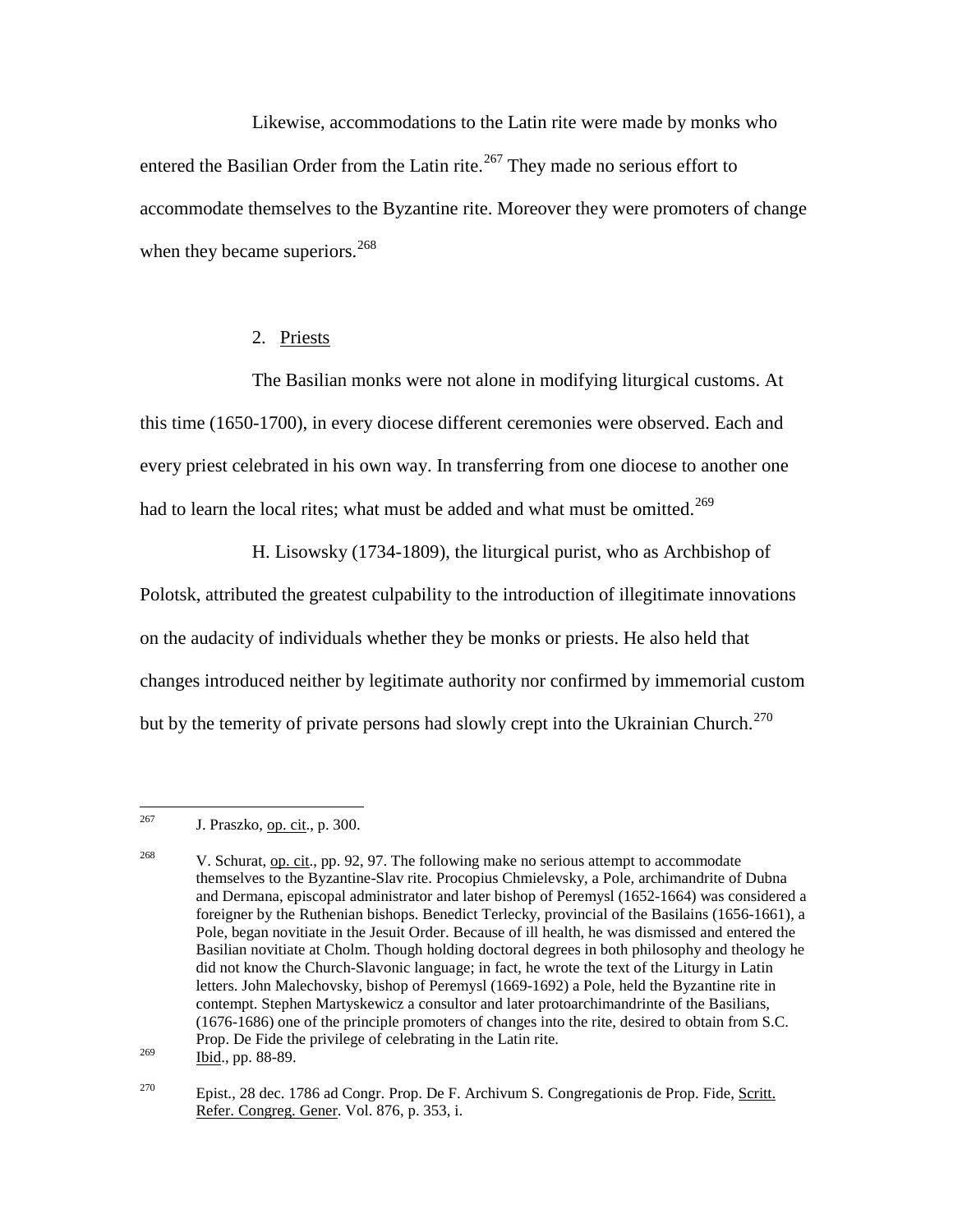# 3. Bishops

Bishops also introduced modifications or innovations into the Byzantine rite. Some Ruthenian prelates initiated the use of Latin episcopal dress to avoid wearing the monastic garb. $^{271}$  $^{271}$  $^{271}$ 

The bishop of Vladimir, Joseph Mokasy Bakovetsky (1632-52) introduced the procession with the Blessed Sacrament.<sup>[272](#page-69-1)</sup> While the celebrant was making the procession around the church with the Blessed Sacrament, bell rang and accompanying priests carry the Gospel and hand crosses.<sup>[273](#page-69-2)</sup>

The bishops of Vladimir and Pinsk, according to the Archbishop of Polotsk, Jacob Sousza, decided liturgical acts as it was pleasing to them.<sup>[274](#page-69-3)</sup>

The Archbishop of Polotsk, Jacob Sousza, prescribed the commemoration of the Holy Father both in the Liturgy and divine offices.  $275$ 

## 4. Metropolitans

Anthony Sieleva (1642-1655) was the first to recite the symbol of faith using the *Filioque*.<sup>[276](#page-69-5)</sup> His successor as the Metropolitan of Kiev, Gregory Kolenda (1666-

<span id="page-69-0"></span><sup>271</sup> C. Sakowics, <u>Perspective</u>, p. 87; praszko, p. 254.

<span id="page-69-2"></span><sup>273</sup> Ibid.

<span id="page-69-3"></span><sup>274</sup> V. Schurat, <u>op. cit</u>., pp. 88-36.

<span id="page-69-5"></span><span id="page-69-4"></span><sup>275</sup> J. Bocian, op. cit., pp. 935-36.<br>
Ibid., p. 935.

<span id="page-69-1"></span> $272$  Ibid., p. 42.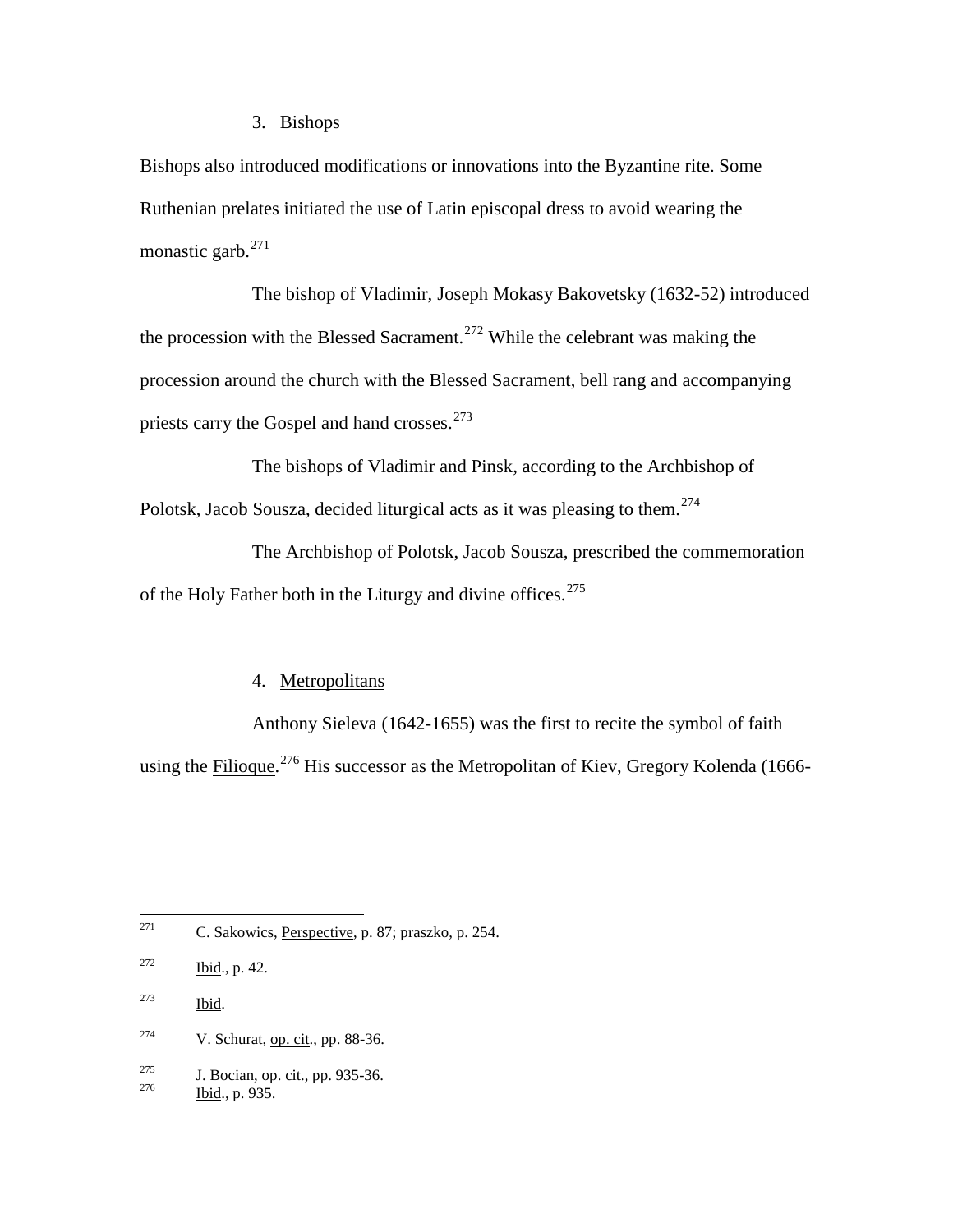1674) ordered his vicar general, Jacob Sousza, that the Symbol be read with the Filioque in all churches. $277$ 

Metropolitan Zochowsky (1674-1693) vigorously maintained and continued the practice of the low Mass.<sup>[278](#page-70-1)</sup> In 1692, he compiled and promulgated the first Catholic missal, the Liturgikon, published at Vilna<sup>[279](#page-70-2)</sup> by Leo Mamanys. It contained all necessary prescriptions for a low Mass.

Metropolitan Athanasius Sheptitsky (1715-1746) made the first insertion of rubrics for a private Mass in the Liturgikon printed under his care in Unev in 1733.<sup>[280](#page-70-3)</sup> In his pastoral letter dated May 3, 1738, relative to the correction of ecclesiastical books, he abolished the rubric of acts of faith and sorrow before Holy Communion.<sup>[281](#page-70-4)</sup>

# 5. Capitula

Liturgical modifications were issued by another authority. Those monastic chapters, which assembled to compose the constitutions of the Basilian Order, also determined liturgical laws<sup>[282](#page-70-5)</sup> in other words, provincial synods took the form of monastic chapters between the year 1617 and the Synod of Zamost in  $1720.^{283}$  $1720.^{283}$  $1720.^{283}$  documents are not explicit as to whether bishops were obliged to attend the chapters or not. There was no

<span id="page-70-0"></span> $277$  Ibid.,

<span id="page-70-1"></span><sup>&</sup>lt;sup>278</sup> J. Bocian, <u>op. cit</u>., pp. 967-68.

<span id="page-70-2"></span> $\frac{\text{Ibid.}}{\text{Ibid.}}$ , p. 967.

<span id="page-70-4"></span><span id="page-70-3"></span>

 $\frac{280}{281}$  Ibid., p. 959.<br>1. Bocian, op. cit., p. 959.

<span id="page-70-5"></span><sup>&</sup>lt;sup>282</sup> Meletius N. Wojnar, De Capitulis Basilianorum (Analecta OSBM Series II, Section I, Vol. III: Romae, 1954) pp. 7.

<span id="page-70-6"></span> $^{283}$  Ibid., pp. IX-X.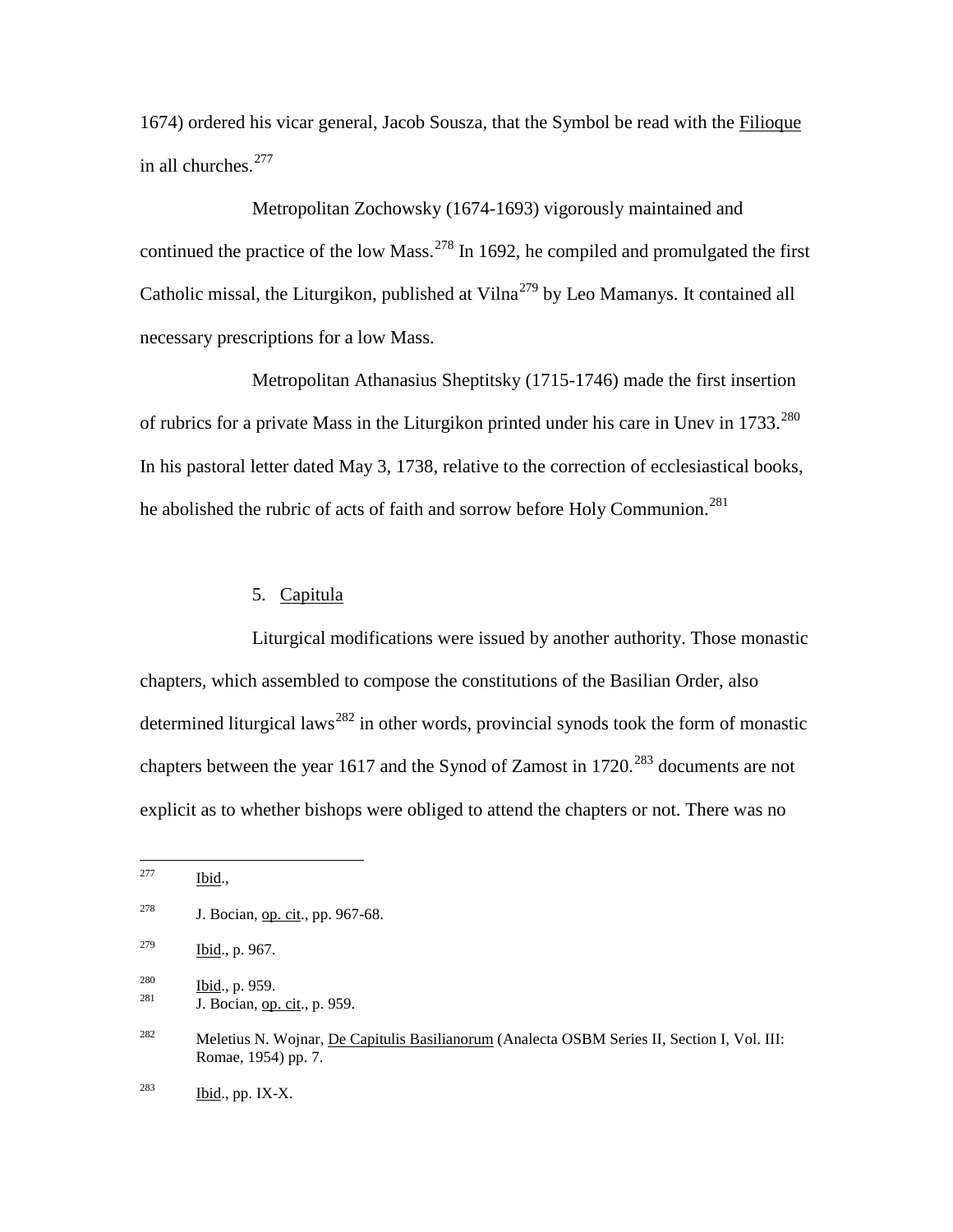doubt the presence of the Metropolitan.<sup>[284](#page-71-0)</sup> Wojnar examining the statutes of the Novgorod Chapter, resolve the difficulty by stating a bishop had a twofold right to vote at the general chapters: because of his episcopal dignity and because of his religious profession. [285](#page-71-1) Consequently the monastic chapters in the first period served as both metropolitan and provincial councils and general monastic chapters. After the Synod of Zamost they were purely monastic capitula.<sup>[286](#page-71-2)</sup>

Bishops, according to Wojnar, were obliged to attend these capitula. The Bull of Pope Urban VIII, Sacrosanactum Apostolatus (12 March 1625), seems to have been satisfied if the bishops met every four years, which coincided with the capitular sessions.<sup>[287](#page-71-3)</sup>

One can also gather from the title of the acts of the chapter held at Minsk in 1690 that bishops were obliged to attend these gatherings every four years.<sup>[288](#page-71-4)</sup>

It behooves us, therefore, to consider those capitula which dealt with liturgical problems.

# a) Lavrysiv. June 6, 1621

At this capitulum a commission was set up to describe the manner of celebrating the divine office and of observing rites and ceremonies according to common practices in the Ruthenian Church.<sup>[289](#page-71-5)</sup> An instruction was also given to Archimandrite

<span id="page-71-1"></span><span id="page-71-0"></span> $rac{284}{285}$  Ibid., pp. 60-61.

Ibid.

<span id="page-71-2"></span> $^{286}$  Ibid., pp. IX-X.

<span id="page-71-3"></span> $^{287}$  Ibid., De Martinis, op. cit., v. I p. 45.

<span id="page-71-4"></span> $\frac{288}{289}$  M. Wojnar, <u>op. cit., p. 61.</u>

<span id="page-71-5"></span><sup>289</sup> Archeograficheski Zbornik, Vol. XIII, p. 20.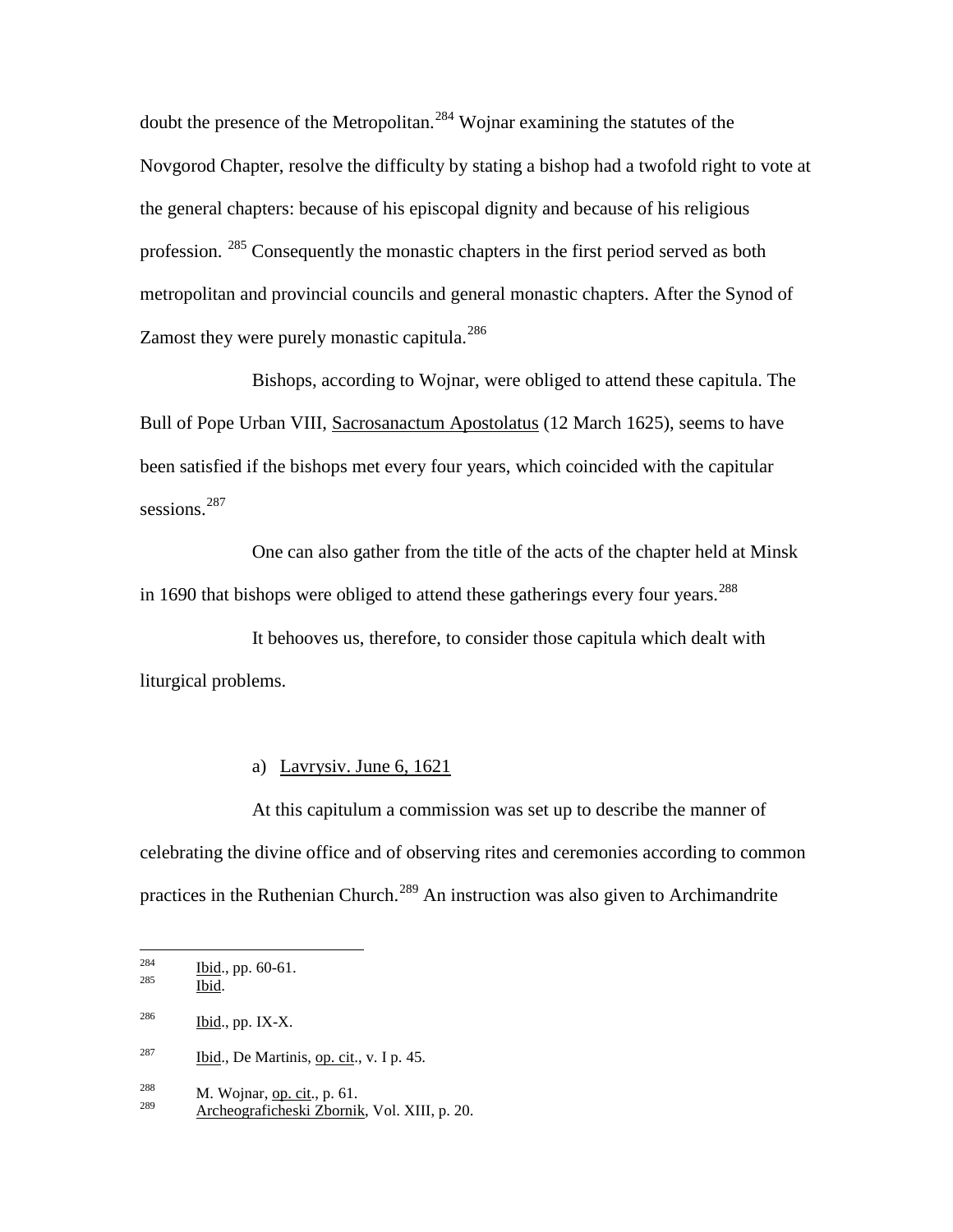John Dubovyc to visit all monasteries every year and thereby bring about uniformity in rites and ceremonies. The monks at the monastery at Suprasyl were admonished not to omit any ceremonies which were of ancient vintage.<sup>[290](#page-72-0)</sup> It also forbade the practice of the low or read Mass.<sup>[291](#page-72-1)</sup>

### b) Vilna. June 12-19, 1650

The innovations of Cassianus Sakowicz were discussed. It was forbidden by this chapter to introduce any foreign elements and superfluous ceremonies into the low Mass, which was already approved, while the Metropolitan A. Sieleva presided.<sup>[292](#page-72-2)</sup> Many abuses introduced by unlettered monks and taken directly from the Roman Missal were condemned. Superiors and visitatores were ordered to eradicate those changes and to restore the ceremonies of the ancient rite. If this admonition went by unheeded, those guilty were to be punished with severe penalties. $293$ 

### c) Zyrovicz. December 19-27, 1661

This capitulum decided that all priests commemorate the Pope in a loud voice during the Great Entrance in the Liturgy and also in other offices.<sup>[294](#page-72-4)</sup> The greatest change was the adoption or sanction of the low Mass without the assistance of the deacon. Choral singing and incensations were permitted to fall into disuse. The feast of the Immaculate

 $\overline{a}$ 

<span id="page-72-0"></span> $290$  Ibid., pp. 25-26.

<span id="page-72-1"></span> $291$  Ibid., p. 26.

<span id="page-72-3"></span><span id="page-72-2"></span> $rac{292}{293}$  Ibid., p. 48. Ibid., p. 48.

<span id="page-72-4"></span><sup>&</sup>lt;sup>294</sup> Until this time the Metropolitan alone commemorated the Pope in the Liturgy. Latins, not cognizant of this practice, objected that the Ruthenian clergy lack loyalty toward the Holy Father and even accused them of schism. Metropolitan Jacob Sousza, as we have seen, was the first to initiate this practice.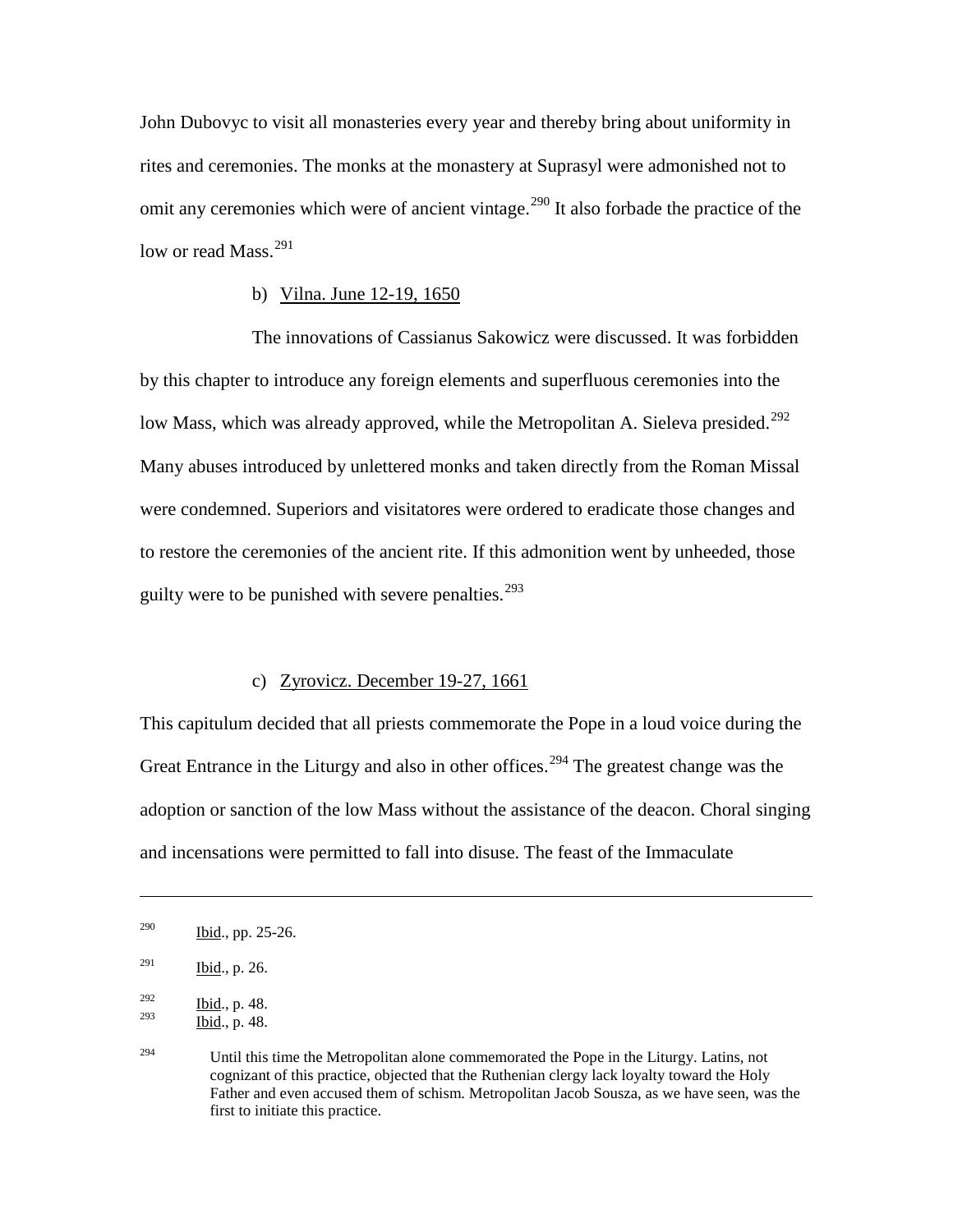Conception of the Blessed Virgin Mary, or rather the conception of St. Ann, was recommended to be celebrated with an octava.<sup>[295](#page-73-0)</sup>

### d) Vilna, September 9, 1667

Metropolitan Kolenda proposed the following propositions that were approved. There must be uniformity in the Liturgy and other divine offices; the corrected texts before publishing must have the approbation of the synod of bishops in order to be valid; the text used for the present time is to be the Liturgikon published by Leo Mamonyc in 1617 in Vilna. The Filioque must be used in the text of the Creed; the words in consecrating the chalice are to be: se jest krov and not sya jest krov as said up to this time. The "Forty Hours devotion" is to be instituted.<sup>[296](#page-73-1)</sup>

## 6. Synods

### a) Synod of Zamost (1720)

Metropolitan Kiska (1714-1720), as overseer of all dioceses, saw the necessity of convoking a provincial synod.<sup>[297](#page-73-2)</sup> He took cognizance of the fact that the province of Kiev was Catholic but that the internal organization had not as yet sufficiently evolved, which defect a provincial synod could correct.<sup>[298](#page-73-3)</sup> The matter to be treated at the synod was restricted to five topics, one of which was liturgical matters. Uniformity in celebrating Mass, administrating the Sacraments and pontifical practices

<span id="page-73-0"></span> <sup>295</sup> Archeograficheski Zbornik, vol. XII, p. 96.

<span id="page-73-1"></span> $\frac{296}{297}$  Ibid., p. 71.

<span id="page-73-3"></span><span id="page-73-2"></span><sup>297</sup> Johannes Bilanych, Synodus Zamostiana (Analecta OSBM Series II, Sectio I, Vol. XI; Romae, 1960), p. 7.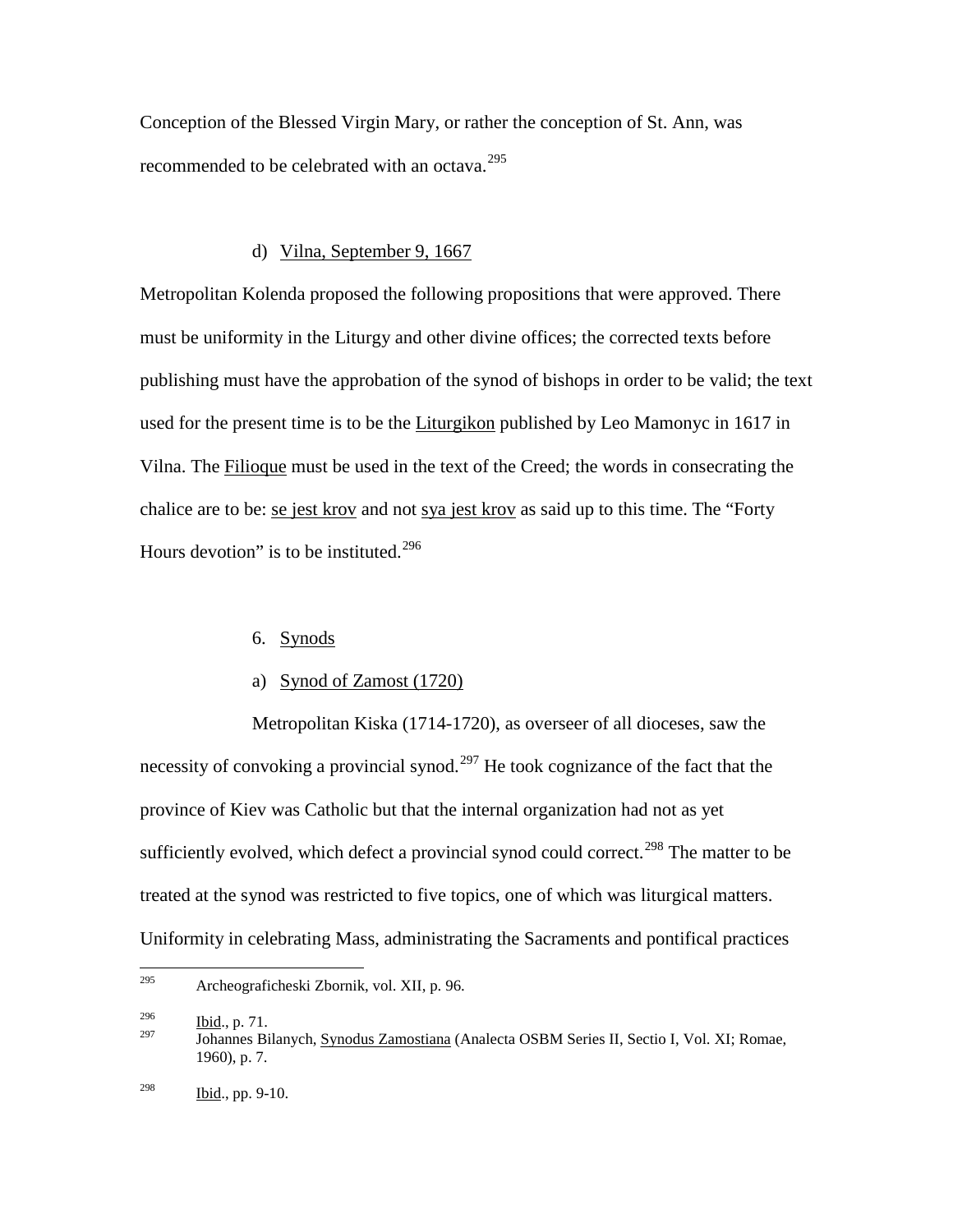was sought.<sup>[299](#page-74-0)</sup> The reason for this objective was that in the recently converted dioceses of Peremysl, Lviv and Lutsk editions of liturgical books were in use from the time of the schism, wherein the Oriental Patriarchs were commemorated, rubrics concerning acqua calida, use of sponges, and other pre-reunion practices were prescribed.<sup>[300](#page-74-1)</sup> To obtain uniformity, the Liturgikon of Zochowsky had to be in practice everywhere or a new one had to be produced.<sup>[301](#page-74-2)</sup> It was a victory of the Latinized Catholics of the north over the recently united Catholics of the south.

The Synod decreed that the Metropolitan is pastor of his suffragans and takes care of his province. He has the obligation of executing the decrees of the Synod.<sup>[302](#page-74-3)</sup>

It further legislated that the Eucharistic matter is bread of wheat and wine of grapes, the form being, "Sie jest tilo moie" anad "Sia jest krov moia".<sup>[303](#page-74-4)</sup> It determined that the small hosts surrounding the large host should also be consecrated by the priest.<sup>[304](#page-74-5)</sup> Children should not receive Holy Communion.<sup>[305](#page-74-6)</sup> The reserved Species should be renewed every eight to fifteen days.<sup>[306](#page-74-7)</sup> It gives instructions for distributing Holy

<span id="page-74-4"></span> $303$  SPRZ, Tit. III, par. 3, n. 1.

<span id="page-74-7"></span><span id="page-74-6"></span>

<span id="page-74-0"></span> $^{299}$  Ibid., p. 21.

<span id="page-74-1"></span><sup>300</sup> Synodus Provincial Ruthenorum habita in civitate Zamosciae anno 1720 (Romae, 1724), Tit. III De Sacramentis, pp. 61-62 (hereafter cited SPRZ).<br>
J. Bilanych, <u>op. cit</u>., pp. 21-22.

<span id="page-74-3"></span><span id="page-74-2"></span> $302$  SPRZ, Tit. V.

<span id="page-74-5"></span><sup>&</sup>lt;sup>304</sup> Ibid., Tit. III, par. 4, n. 2. These small hosts were not consecrated during the Liturgy, prior to the 8th century. They were however placed in the chalice of consecrated wine.

 $\frac{\text{Ibid.}}{\text{Ibid.}}$ , n. 3.<br><sup>306</sup> Ibid., n. 4. The practice until this time was that a large host was consecrated on Holy Thursday and served as the reserved Species for the sick.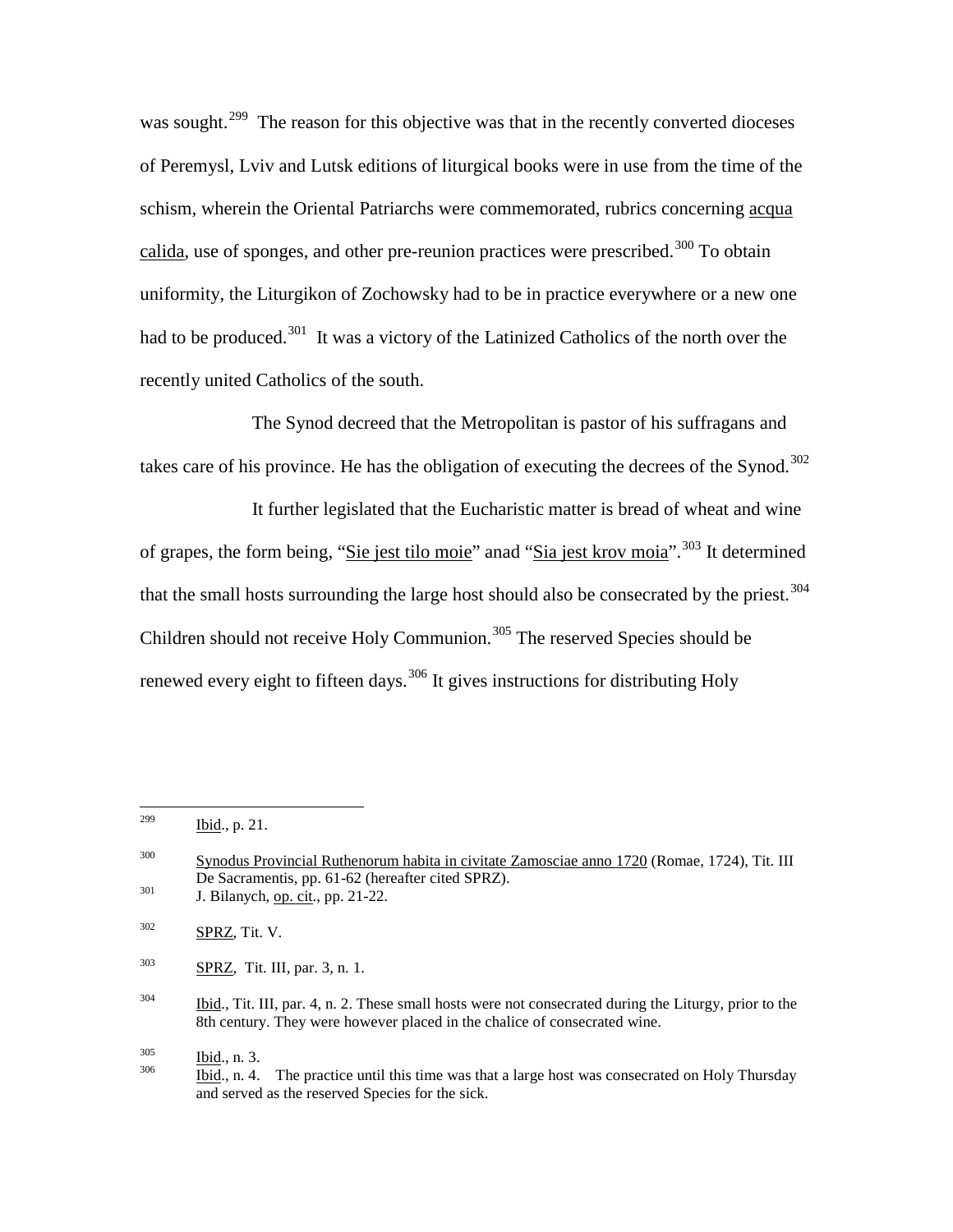Communion to the sick.<sup>[307](#page-75-0)</sup> The spoon by which the Eucharist is administered to the faithful and pyxes must be silver or gold instead of wood.<sup>[308](#page-75-1)</sup>

Furthermore, the Synod affirms that the Eucharist can be legitimately confected over azyme as well as fermented bread, provided that one's own rite is observed.<sup>[309](#page-75-2)</sup> Mass can be celebrated in private homes for a just reason.<sup>[310](#page-75-3)</sup> It determines the number of altar cloths, which are to be linen. Between the second and the third cloth is placed the antimension; $3^{11}$  the use of the sponge is forbidden while the use of aqua calida is permitted for a grave reason.<sup>[312](#page-75-5)</sup> There are to be no prostrations by the faithful during the great entrance.<sup>[313](#page-75-6)</sup> Those celebrating the Mass must observe the rubrics and fast from midnight. [314](#page-75-7)

The Synod also decided that on the vigila of Christmas and Epiphany, Holy Thursday and Holy Saturday, according to the rite, Mass with vespers could be celebrated in the evening.<sup>[315](#page-75-8)</sup> Otherwise Mass would have to begin before noon.

The Synod of Zamost, in order to remove confusion in celebrating the divine office, ordered that a typical edition of liturgical books be confected by the

<span id="page-75-8"></span><span id="page-75-7"></span><span id="page-75-6"></span><span id="page-75-5"></span><span id="page-75-4"></span><span id="page-75-3"></span><span id="page-75-2"></span><span id="page-75-1"></span><span id="page-75-0"></span> <sup>307</sup> Ibid., n. 5. <sup>308</sup> Ibid., n. 6.  $\frac{309}{1}$  Ibid., Tit. III, par. 5, n. 1.  $310$  Ibid., n. 2.  $311$  Ibid., n. 5.  $\frac{312}{313}$  Ibid., n. 6-7.<br>Ibid., n. 8. <sup>314</sup> Ibid., n. 10. <sup>315</sup> Ibid., n. 12.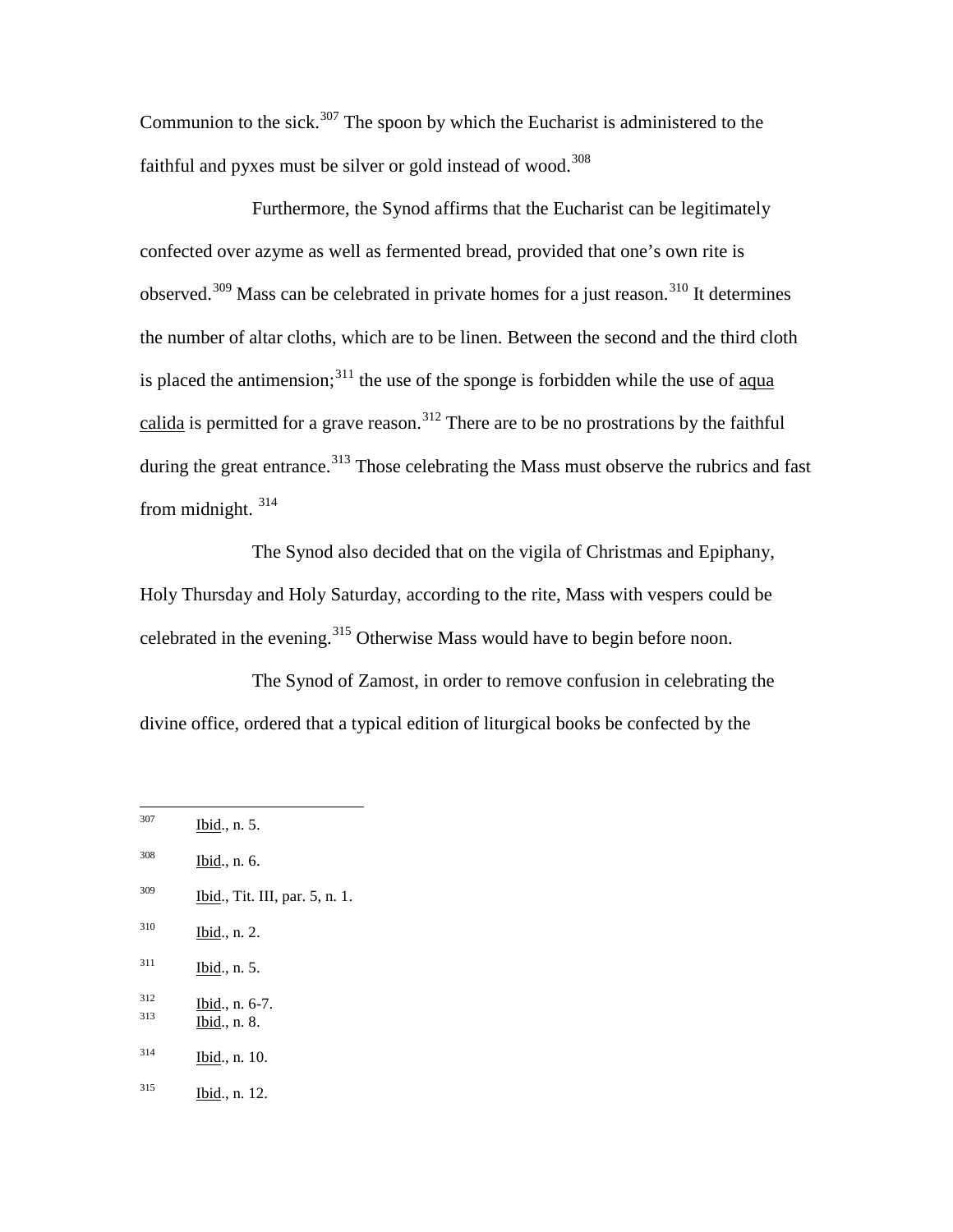Metropolitan and be printed with the approval of the Holy See.<sup>[316](#page-76-0)</sup> All texts thereafter which did not Conform to this edition could not be approved by ordinaries.<sup>[317](#page-76-1)</sup> Thus the Synod wished to introduce uniformity and exclude innovations which crept in.

The Synod also decreed that during the proscomedia the priest and not the deacon would pour the wine and water into the chalice.<sup>[318](#page-76-2)</sup> This rite was to take place before the Great Entrance during winter.<sup>[319](#page-76-3)</sup>

The Creed, whether recited or printed, must always include the

Filioque. [320](#page-76-4)

# b) Synod of Lviv (1891)

Although this Synod made a serious attempt to approximate the typical Liturgikon of Benedict XIV, and used the text of Goar as a basis, it prescribed new rubrics.<sup>[321](#page-76-5)</sup> First, it abandoned the practice of vesting with phelonion only after the proscomedia.  $322$  The Synod prescribed six vestments for the diaconal garb: the amice, sticharion or alb, the cincture and epimanikia, the dalmatic and orarion.<sup>[323](#page-76-7)</sup>

<span id="page-76-0"></span><sup>&</sup>lt;sup>316</sup> Ibid., Tit. III, p. 59, 61-62. The project of a typical edition collapsed with the transfer of the Apostolic Nuntio Garampi from Warsaw to Vienna on Warsaw to Vienna on May 8, 1776.; cfr. Solovij, op. cit., p. 18. Never in the history of the publishing of a Liturgikon was it over submitted to the Holy See for approval. The first such text was the Roman edition, prepared by a commission appointed by the Holy See and promulgated by the Secretary of the Oriental Congregation in  $\frac{1941}{\text{Bid.}, \, \text{p. 73}}$ 

<span id="page-76-1"></span>

<span id="page-76-2"></span> $\frac{1}{318}$ Ibid., p. 73.

<span id="page-76-3"></span> $319$  Ibid., p. 56.

<span id="page-76-4"></span><sup>320</sup> Ibid., p. 56.

<span id="page-76-5"></span> $321$  Acta et Decreta Synodi Provincialis Ruthenorum Galiciae habitae Leopoli anno 1891. (Lvov, 1896) in Ukrainian, Tit. V, p. 153 (hereafter cited Synodus Leopoli).<br>
Ibid., p. 157.

<span id="page-76-7"></span><span id="page-76-6"></span> $\frac{16}{323}$  Ibid., p. 158.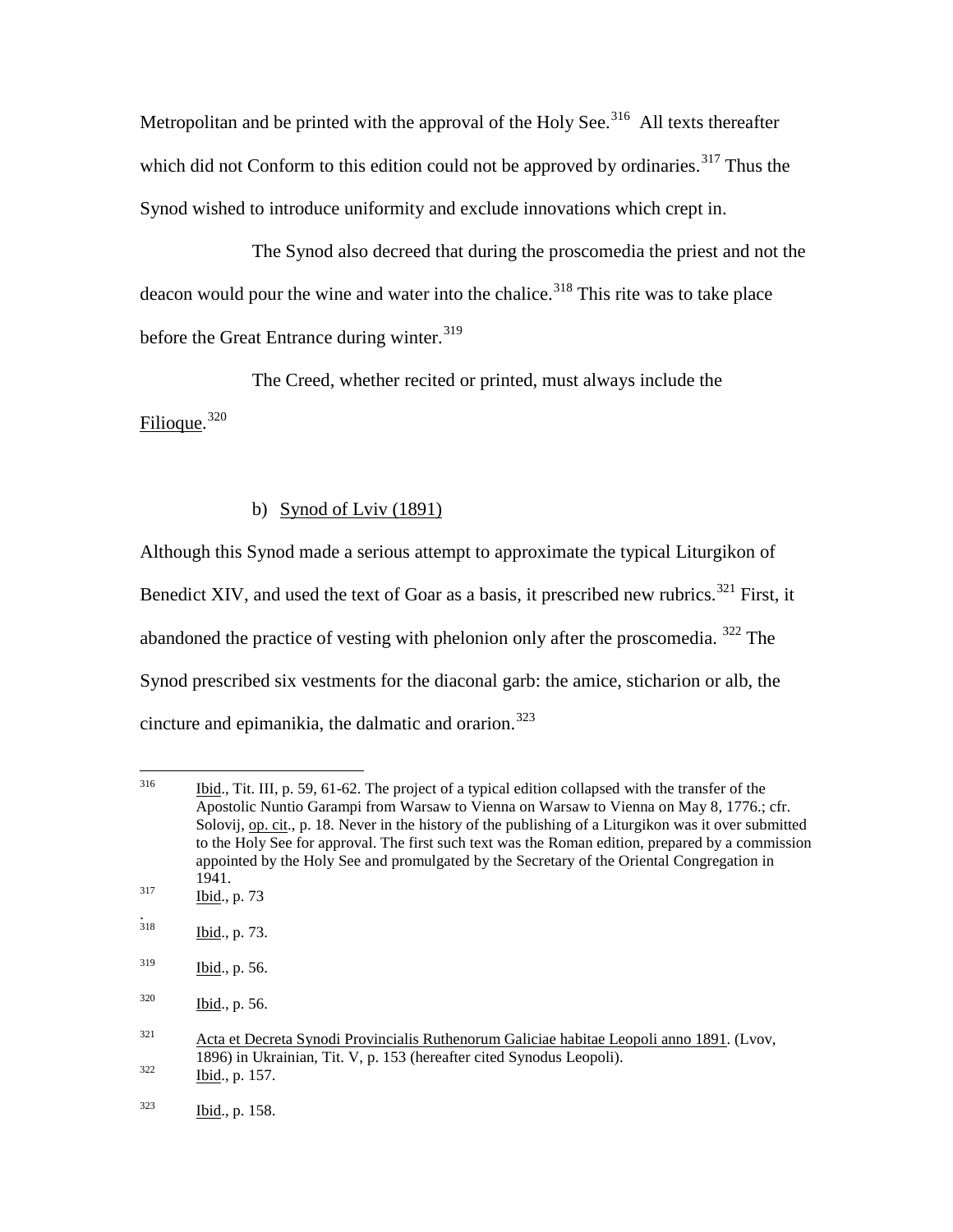The first particle of the third prosphora, once cut in honor of the angels and the Cross, is extracted to commemorate the Cross only. The formula in placing a particle for the intention of the living is omitted. The Synod further ordains that the deacon, at the end of the proscomedia and while incensing the altar, omits the tropar  $324$ 

The Synod prescribes that the priest and concelebrants recite in a low voice what the deacon chants.<sup>[325](#page-77-1)</sup> Each prayer which precedes a doxology in a litany is to be said after it rather than before.<sup>[326](#page-77-2)</sup> The celebrant During the litany of the catechumens, raises the Gospel, kisses it and sets it to his right or before him in the middle of the altar.[327](#page-77-3)

The Synod also determined that another version of the Cherubic Hymn be used which follows more faithfully the original Greek.<sup>[328](#page-77-4)</sup> It further prescribes the sounding of the bells at the Sanctus and each of the consecration.<sup>[329](#page-77-5)</sup>

### 7. Liturgika

A final source informing us about a possible liturgical authority is the Liturgikon. In its historical development definite innovations are seen from one edition to another. These presuppose some person or person who authorized the text. In other words, such a person, acting in such a capacity, can be identified as a liturgical legislator.

 $\overline{a}$ 

<span id="page-77-0"></span> $\frac{324}{1}$  Ibid., p. 158-159.

<span id="page-77-1"></span> $325$  Ibid., p. 163.

<span id="page-77-2"></span> $\frac{326}{327}$  Ibid., p. 163-164<br>Ibid., p. 168.

<span id="page-77-3"></span>

<span id="page-77-4"></span> $328$  Ibid., p. 169.

<span id="page-77-5"></span> $\frac{329}{1 \text{bid.}}$ , pp. 173-174.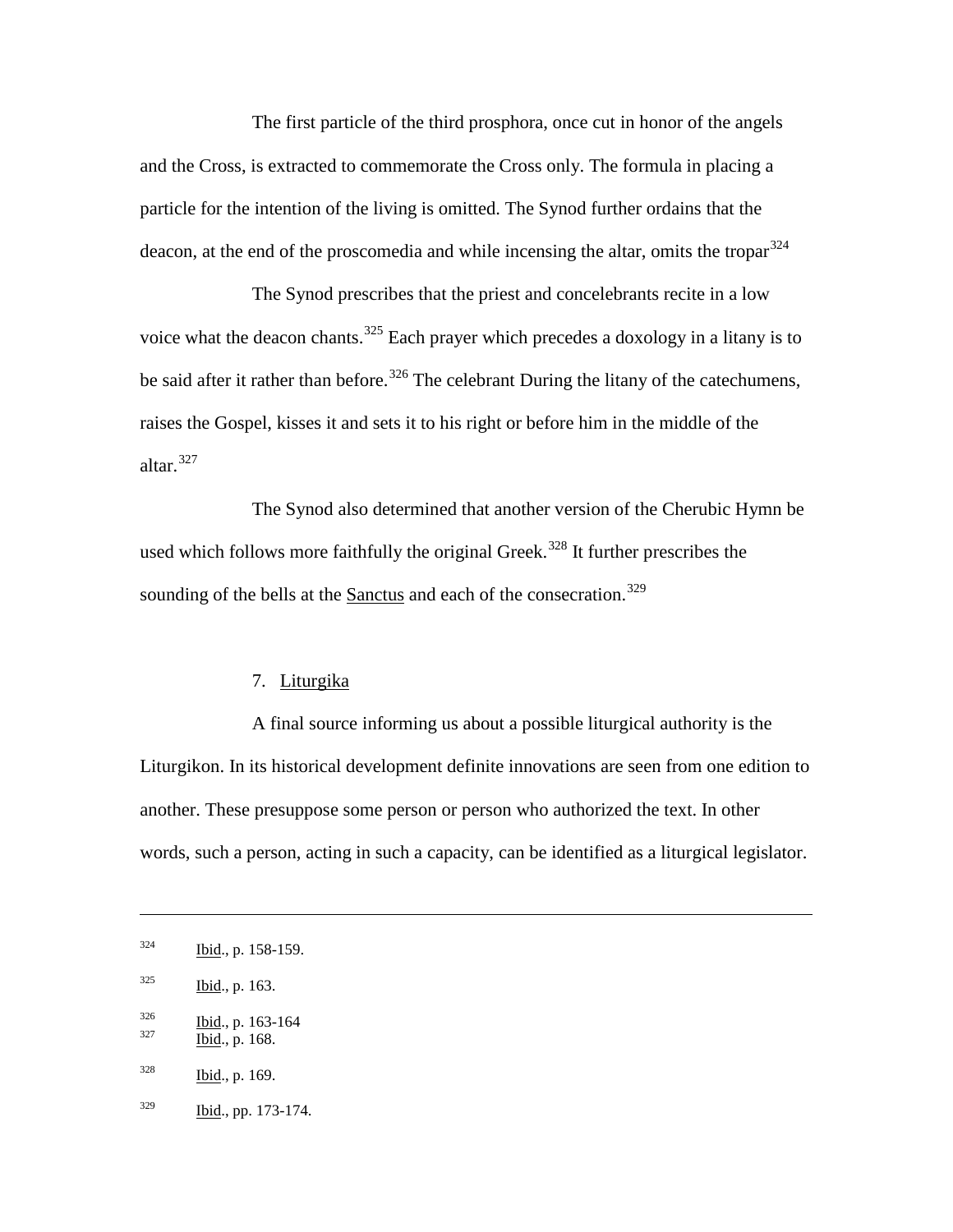It is our intention, however, to restrict ourselves to some outstanding liturgika used by Catholics to present some significant innovations introduced into missals.<sup>[330](#page-78-0)</sup>

The oldest editions of liturgical books lack the approval of an ecclesiastical superior.<sup>[331](#page-78-1)</sup> All editions until the last quarter of the sixteenth century have no trace of either ecclesiastical blessing or approval.<sup>[332](#page-78-2)</sup> The first mention of an approbation in the Ukrainian Catholic Church is made by Metropolitan Anthony Sieleva (1642-1655) who granted his priests permission to use the edition published by Leo Mamonyc in Vilna in  $1617$ <sup>[333](#page-78-3)</sup> It is certain therefore that Uniates used liturgical books

<span id="page-78-1"></span><sup>331</sup> Andreas Iscak "De Editione Librorum Liturgicorum in Ritu Byzantino slavico", Acta Conventus Velebradensis VII (1937) p. 102. In Ruthenian Liturgika, there is no evidence of ecclesiastical approval from 1519-1577. In 1580 some editions of the Stauropegia of Lvov, at the order of Metropolitan Gennadius sought the approval (blessing) of the Patriarch of Constantinople, with whose blessing the typography was established. During the reign of Jeremias Tessarovsky, bishop of Lvov, the benediction of the Patriarch was received. However ever Kiev called for the approval of the Patriarch which practice continued there until 1641 when Metropolitan Peter Moghila broke relations

<span id="page-78-2"></span>. /. with Constantinople and said approval is an eparchial power. (Iscak, op. cit., p. 105). He however had approval for his previous two editions.

 $. /$ .

The Kievan or Moghilian family of Liturgika was in use in the Catholic Church for a short period. It succeeded the Gedeon Balaban edition (1604) and was used in the dioceses of Lvov and Peremysl who joined the Church in the later half of the

<span id="page-78-0"></span><sup>&</sup>lt;sup>330</sup> Bishop Bocian holds that the following liturgika were edited according to the prescriptions of the Synod of Zamost. Metropolitan Leo Kiska (1714-1729) published the first one at Suprasyl in 1727. Another was published undr the care of Athanasius Szeptitsky (1729-17460 in the monastery at Unev in 1753 and 1740; and all the others given for the use of Ruthenian Catholics were published as follows: Pocaiv, 1755, Suprasyl 1758, 1763; Lviv 1759; Pocaiv 1765, 1778, 1791; Lviv 1808; Peremysl 1840; Lviv 1842, 1866, 1905. – Bocian, op. cit., p. 949. See also I. Tylowskyj, Orientamenti Liturgici del Monastero di Pocaiv durante l'Unione (1712-1831) (a doctoral dissertation presented at the Pontifical Oriental Institute, 1960) pp. 72-123.

<span id="page-78-3"></span>

 $\frac{\text{Ibid.}}{\text{J. Bocian, op. cit.}}$ , p. 944. The Vilna edition of the Missal belongs to one of two families of Liturgika used by the Ruthenians Catholics after the Union of Brest. The other which came after is the Kievan or Moghilian Liturgikon. The Vilna family followed the Venetian editions or the first Slav printed Liturgikon under the sponsorship of the Serbian Dukes, Bogidari and Vukovic in used principally by those united to Rome in the dioceses located in the Poland-Lithuanian kingdom. The Vilna edition of 1617, printed by Leo Mamonyc was the first Catholic edition, according to S. Praszko (op. cit. p. 246).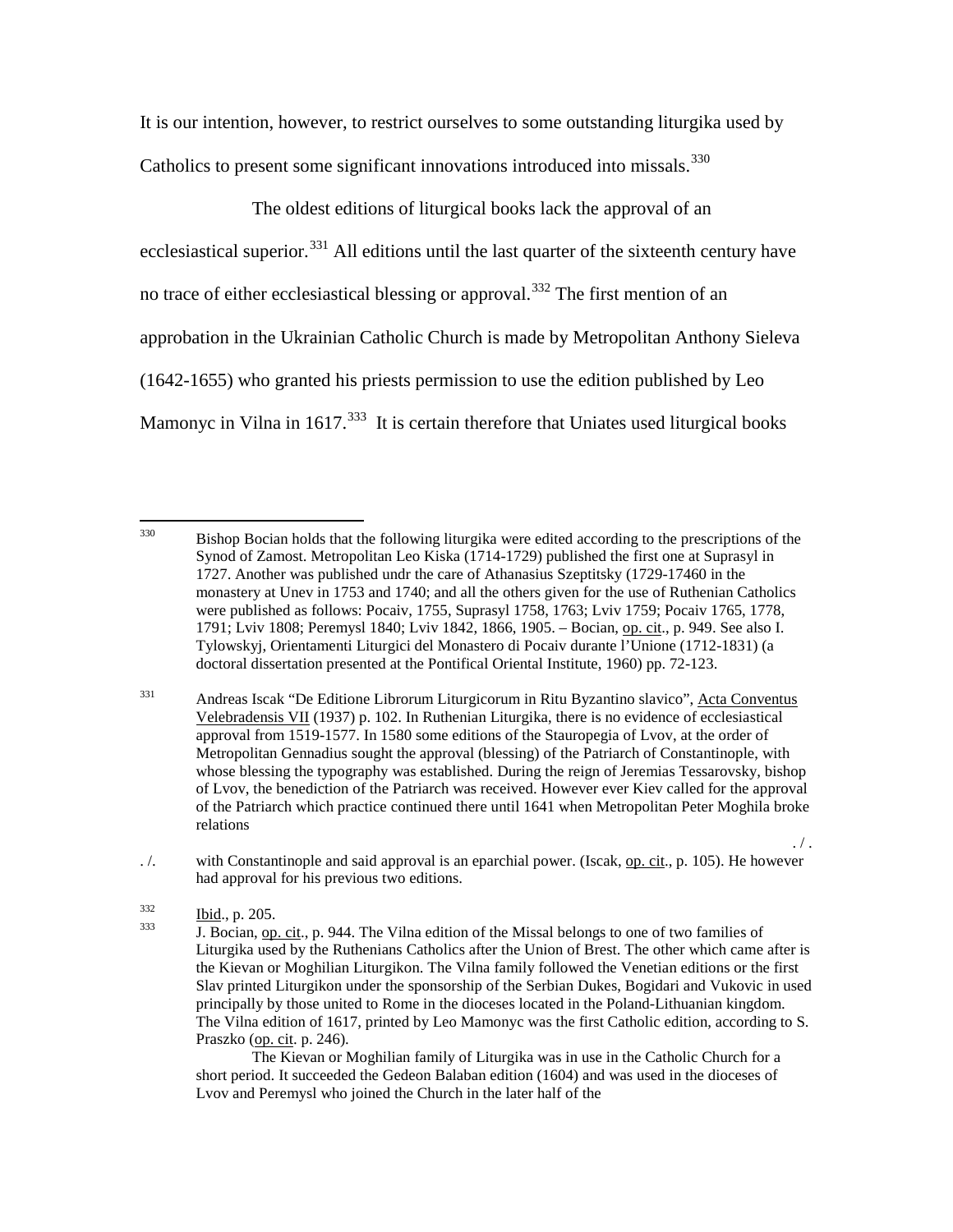edited by dissidents. Praszko, however, stated that the Catholics had their own Euchologion in 1617, of which there is no extent copy.  $334$ 

# a) Zachowsky's Liturgikon of 1692

This was the first Catholic edition of the Liturgikon compiled and published by a Metropolitan. It was the result of a conference of bishops and monks held at Warsaw on March 25, 1683 to set up a commission for liturgical books.<sup>[335](#page-79-1)</sup> The commission failed to produce anything. In 1687 Metropolitan Zochowsky (1674-1693) decided on his own to issue and edition. He was advised, however, by the Nunzio in Warsaw, Msgr. Pallavicino, that the text be submitted for approval to the Sacred Congregation of the Propagation of Faith.<sup>[336](#page-79-2)</sup> Archbishop Zochowsky fearing that this would involve too much time and delay, published his Liturgikon in 1692.<sup>[337](#page-79-3)</sup>

<span id="page-79-0"></span> $\overline{a}$ . /. seventeenth century. As dissidents and Catholics, the two dioceses used it until the Synod of Zamost when the conflict of which of the two families would be used by the Catholics.

<sup>&</sup>lt;sup>334</sup> Padre Raes maintains no such Liturgikon was ever published. –A. Raes, <u>art. cit</u>., p. 96. J. Praszko holds the contrary opinion. To support his thesis he cites from the Perspectiva of Sackowicz and the Levhos of Peter Moghila, who speak of about such a missal. Praszko holds that the 1617 Vilna edition opened the way to local practices by introducing rites without complete rubrics. Besides enjoying brevity, it contained a few short instructions, one of which was entitled "An instruction to priests for the correct celebration of the liturgy". It states e.g., that the priest must pay attention before, during and after the liturgy; what is the matter and form of the liturgy; and what can happen during the liturgy. It also contains general rules from the Roman missal, as though from a manual of moral theology. Certain of these laws are directly translated from the Latin, others from the decisions of the synods of the Fathers. What is taken from the Latin rites is adapted to the existing circumstances of the Byzantine rite. There are such prescriptions as using the sponges and aqua calida. –J. Praszko, op. cit., pp. 246-247.

<span id="page-79-1"></span><sup>335</sup> J. Praszko, op. cit., p. 275.

<span id="page-79-2"></span><sup>336</sup> Litterae Nuntii Opizii Pallavicino ad Secretarium S. Congr. de Prop. F., 5 Maii 1688 APF Scritt. Rif. nei Congressi MPR, vol. 2, pp. 270-273; A. Welykyj, Epistolae Metropolitanarum Kiovensium Catholicorum, Vol. III (Analecta OSBM, Series II, Section III), n. 48.

<span id="page-79-3"></span> $\frac{\text{Ibid.}}{\text{Ibid.}}$ , pp. 276-277.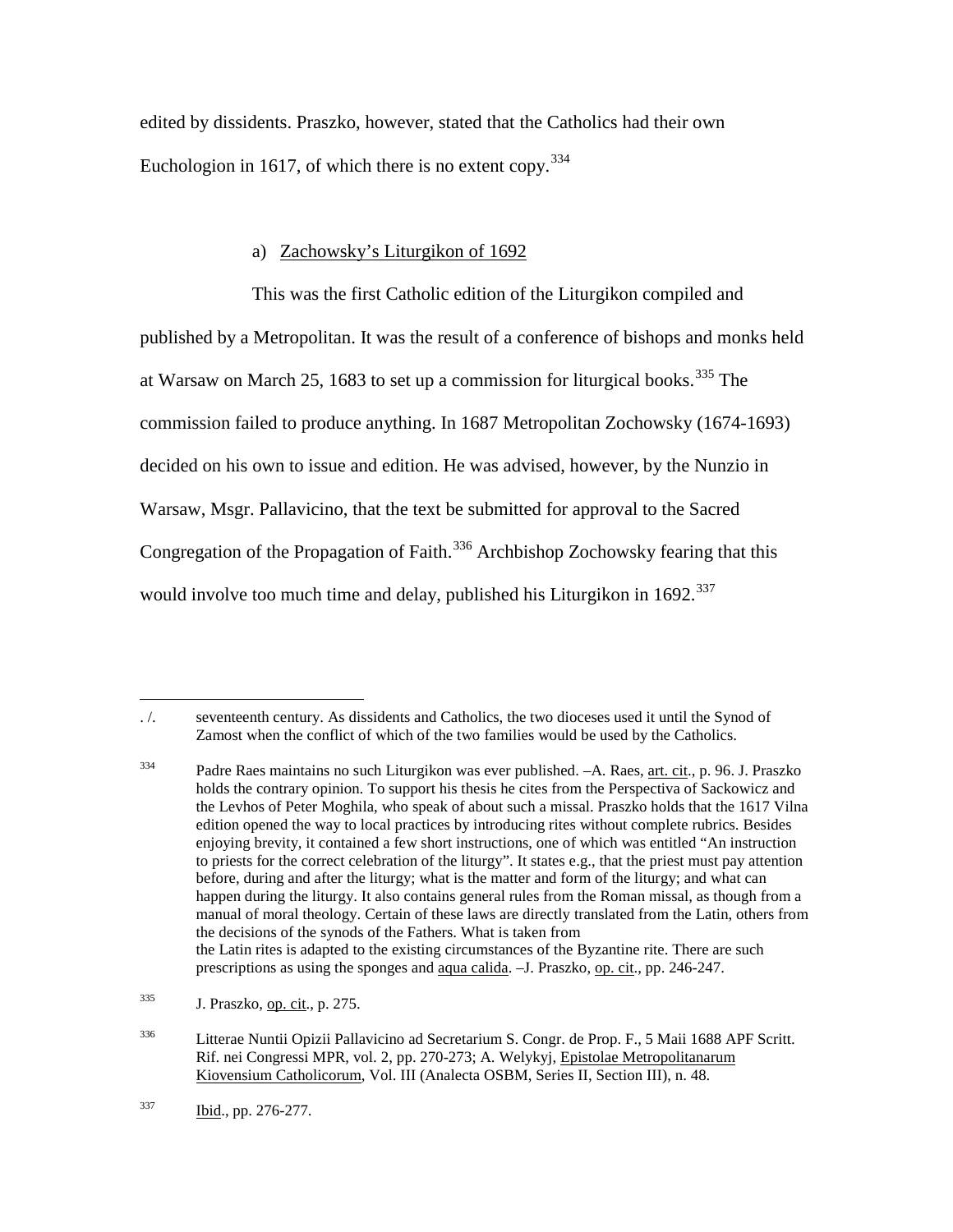Being the first Catholic edition of the Liturgikon, it incorporate not only the current innovations but also included new changes to avoid derision by the Latins. It is the first complete missal, containing provisions for the entire year: troparia and kondakia of the respective day or saint; the prokimena and Epistles; the Gospels, preceded by and alleluia; and the kinonikia.<sup>[338](#page-80-0)</sup> This is the first time that a Ruthenian assembled in one book what the priest, celebrating alone, had to seek in separate books. $339$ 

This missal also contains new liturgical practices. It prescribes that the priest put on an amice. He girds himself with the cincture before taking the epitrahil. The phelonion is accepted only after confecting the proscomedia. In the liturgy itself, an inclination of the head is requested during the words "and the Word became flesh" which occur in the Unigenitum and the Creed ( which included the "Fillioque"). There is an annotation of intention to be fixed before consecration. The formula of the commemoration was expanded to include the army and benefactors. The Holy Father is commemorated thrice inn the Liturgy. The hands are to be washed before the fraction, and the Sacred Species are consumed at the altar and not at the proskomedenik.<sup>[340](#page-80-2)</sup>

The Liturgikon also prescribes, for the aliturgical days of Lent, the Mass be offered either in honor of the Cross or for the Blessed Virgin or for the eternal repose of the dead.  $341$ 

<span id="page-80-0"></span><sup>338</sup> J. Bocian, op. cit., pp. 947-48; A. Raes, <u>art. cit.,</u> pp. 100-102.

<span id="page-80-2"></span><span id="page-80-1"></span><sup>&</sup>lt;sup>339</sup> This Liturgikon was based on that edition published in Greek at Grottaferrata in 1683.<br> **J. Praszko, op. cit., p. 280; A. Raes, <u>art. cit</u>., p. 101.** 

<span id="page-80-3"></span><sup>341</sup> J. Praszko, op. cit., p. 289.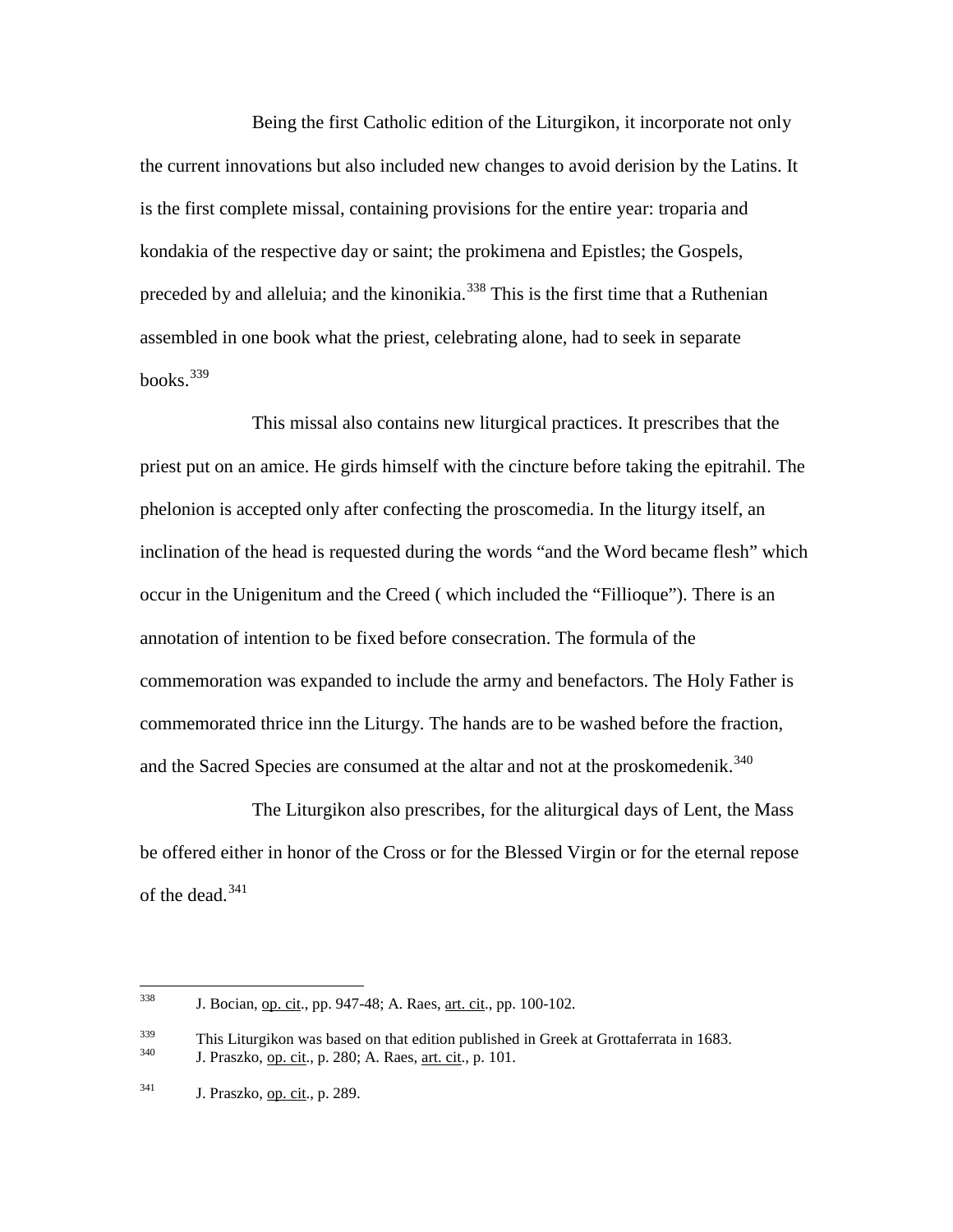The Metropolitan also describes the method of making the procession with the Blessed Sacrament, its exposition in the tomb during Holy Week, the use of the monstrance, humoral veil and other accessories taken from the Latin rite. Herein is also found the use of black vestments.<sup>[342](#page-81-0)</sup>

### b) The Suprasyl Missal ( 1733)

This seems to be the first Euchologian that appeared after the Synod of Zamost. It violated the Synod's command to submit the text to the Holy See for approval.

Herein appeared the ordo of celebrating a low Mass in which some elements are found that are taken out of the Roman Missal. The priest, for example, must stand now at the right side of the altar, now at the left or in the middle, and the missal is transferred from one side of the altar to the other. Genuflexion is to be made after each consecration.[343](#page-81-1)

### c) The Unev Euchologion, 1740

Liturgical prescriptions are now becoming more detailed. There is an instruction for extending and joining hands. Figures indicating the position of hands are inserted with certain prayers.

Another significant change is the reading of the ecphonesis before the antiphonal prayers and after the litany.<sup>[344](#page-81-2)</sup>

### d) The Pocaiv Liturgikon, 1744

This missal gives additional rubrics in imitating of the low Mass of the Latins. The priest must say the litany of peace before the missal while it is one the right

<span id="page-81-2"></span><span id="page-81-1"></span>

<span id="page-81-0"></span> $\frac{342}{343}$  Ibid.<br>
A. Raes, <u>art. cit</u>., p. 104.<br>
J. Bocian, op. cit., pp. 956-7.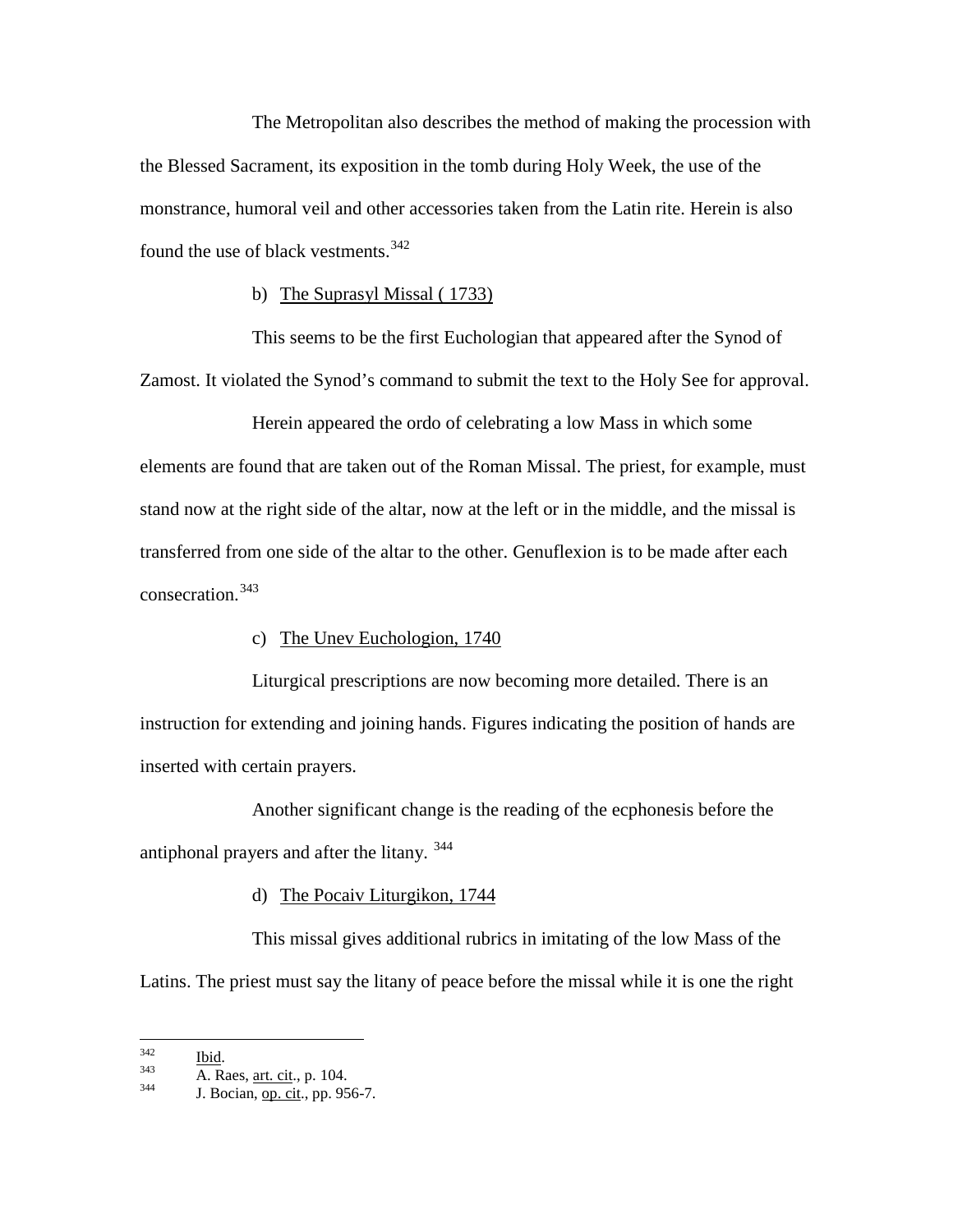side of the altar. After the Epistle, the server carries it to the left side and returns it after Communion. Since no small entrance is made, the priest simply makes a sign of the cross while remaining before the altar. There is no Great Entrance. It suppresses the rubric to consecrate particles.<sup>[345](#page-82-0)</sup>

### e) The Pocaiv Liturgikon, 1788

This reactionary edition shows the first attempt to return to purity of rite. It was heralded by a confessor of the Ruthenian hierarchy at Novogrodek on August 6, 1763 under the presidency of Metropolitan Hrebneckey (1748-1762). The assembly of Bishops Considered calling a new provincial synod in which the liturgical discipline might be reformed. It was decided that the Liturgikon should be reformed according to the norma of the Greek Euchologion as ordered by Benedict XIV in his instruction "Ex quo primum". A special pre-synodal commission delegated by each diocese was established. Unfortunately Hrebnecky died before he was able to convoke the synod. His successor, with the consent of the Roman Pontiff, convoked a provincial synod of the Ruthenian Church for the 26th of August 1765 in Brest-Litovsk. Because of opposition by the Polish government it was recalled.

The 1788 edition accomplished some of the desires of this never celebrated synod by making the first attempt to return to somewhat older usages and text.

The initial rubric of the proscomedia is literally translated from the Euchologion of Benedict XIV. The prayers of entry are to be said before the iconostas and icons are to be kissed. The priest puts on the cincture before the stole, but uses a different formula: he vests with the phelonion before approaching the proscomedia. At its conclusion the deacon makes an incensation while reciting a tropar.

<span id="page-82-0"></span>345 A. Raes, art. cit., p. 105.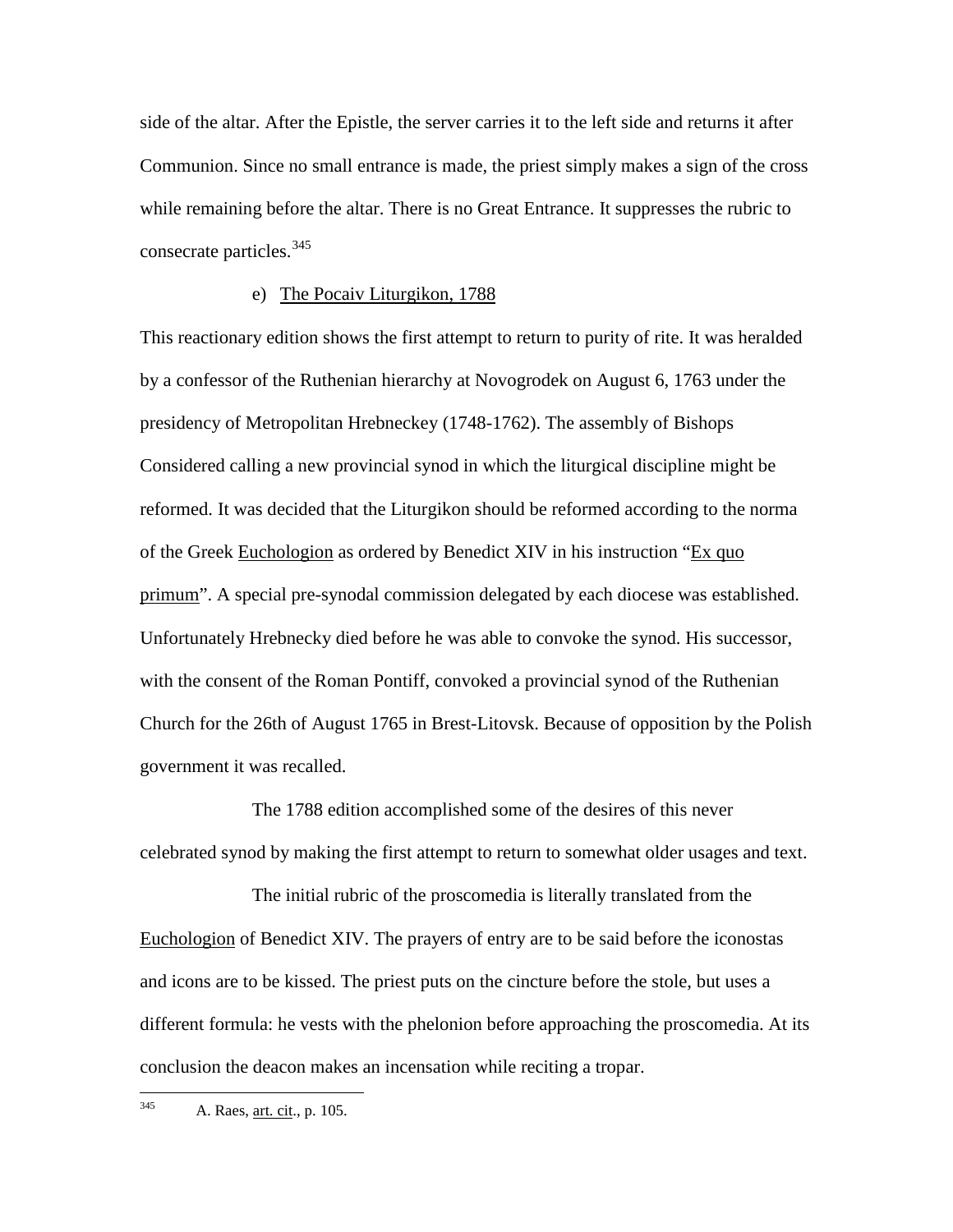At the beginning of the Liturgy, the royal doors are to remain closed. While the deacon chants the litanies, the priest does not recite them in a low voice but listens. In them appear additions which do not occur in the Greek text. He is permitted to introduce some petitions for particular needs and commemorations for the dead. The litany after the Gospel contains the entire text; the customary petitions and prayer as well as petitions for specific intentions and the dead, which can be said ad libitium.

The priest does not have any obligation to consecrate the particles prepared at proscomedia. The practice of wiping the lips after Communion is reestablished.[346](#page-83-0)

### f) Liturgika in the Nineteenth Century

There are no significant changes in nineteenth century liturgika. The liturgical rubrics were more or less frozen according to the will of the superiors, including the Holy See, who hoped this to avoid the peril of schism and assimilation unto orthodoxy.<sup>[347](#page-83-1)</sup> Imperialistic expansion of Russia dismemberd Poland in 1792 and again in 1795 Ruthenian eparchies passed over into Russia, which initiated the work of forced apostasy accomplished in 1839 under Nicholas I. In the consistorial allocution of November 22, 1839, Pope Gregory XVI filed a protest against Russia because she had committed inhuman atrocities against the Catholics in order to force them into Orthodoxy.  $348$ 

<span id="page-83-0"></span> $\frac{346}{347}$  Ibid., pp. 105-106.<br>Ibid., pp. 108-110.

<span id="page-83-1"></span>

<span id="page-83-2"></span><sup>&</sup>lt;sup>348</sup> Pius XII, Ap. Encycl., <u>Omnes Ecclesias</u>, 23 dic. 1945 – The Popes and the Oriental Church, p. 82.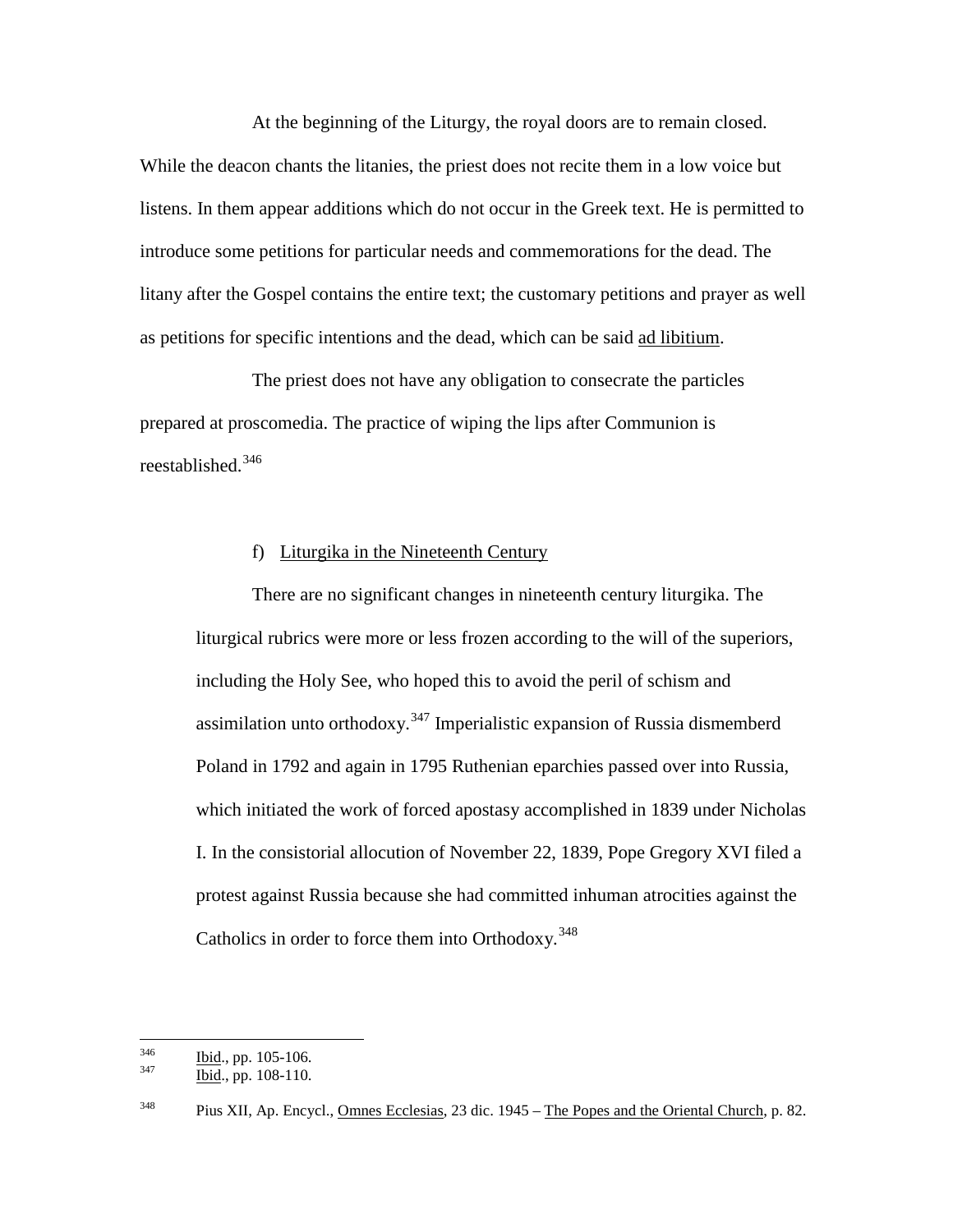However the dioceses of Lvov and Peremysl continued to follow the liturgical usages in practice at the time. Only one edition issued in Peremysl in 1840 had one significant rubric to mention. The priest should secretly and mentally renew his intention before consecrating the Sacred Species.<sup>[349](#page-84-0)</sup>

In 1882, Metropolitan Joseph Sembratowycz (1870-1882) was summoned to Rome to head a liturgical commission. After texts were prepared, the provincial Synod of Lvov (1892) was called whose liturgical acta contributed to the 1905 Liturgikon.<sup>[350](#page-84-1)</sup>

### g) The Lvov Missal, 1905

This Liturgikon, while exhorting to purity and uniformity, issued accurate instruction for a high and low Mass based on those according to Goar's Euchologion.<sup>[351](#page-84-2)</sup> Before celebrating, the priest will justify his conscience before God by a confession of sins. Under pain of mortal sin he must abstain from food. He prepares spiritually for the Holy Sacrifice by reading the prescribed prayers and vests in the sacerdotal garb according to ecclesiastical canons.<sup>[352](#page-84-3)</sup>

The Liturgikon fixes for the first time the rubrics for the kiss of peace when exchanged between the concelebrants and deacons. The deacons should elevate their hands at the same time as the priest on sursum corda and join them on gratias agimus, but they are to do this silently. After the epiclesis, the celebrant will make a profound inclination.<sup>[353](#page-84-4)</sup> The priest distributes Holy Communion to his concelebrants by

<span id="page-84-0"></span> <sup>349</sup> Raes, art. cit., p. 110.

<span id="page-84-1"></span><sup>350</sup> Ibid.

<span id="page-84-2"></span> $351$  Synodus Leopoli, Tit. V, p. 153.

<span id="page-84-3"></span> $\frac{352}{353}$  Ibid., p. 154.<br>Ibid., p. 172 sq.

<span id="page-84-4"></span>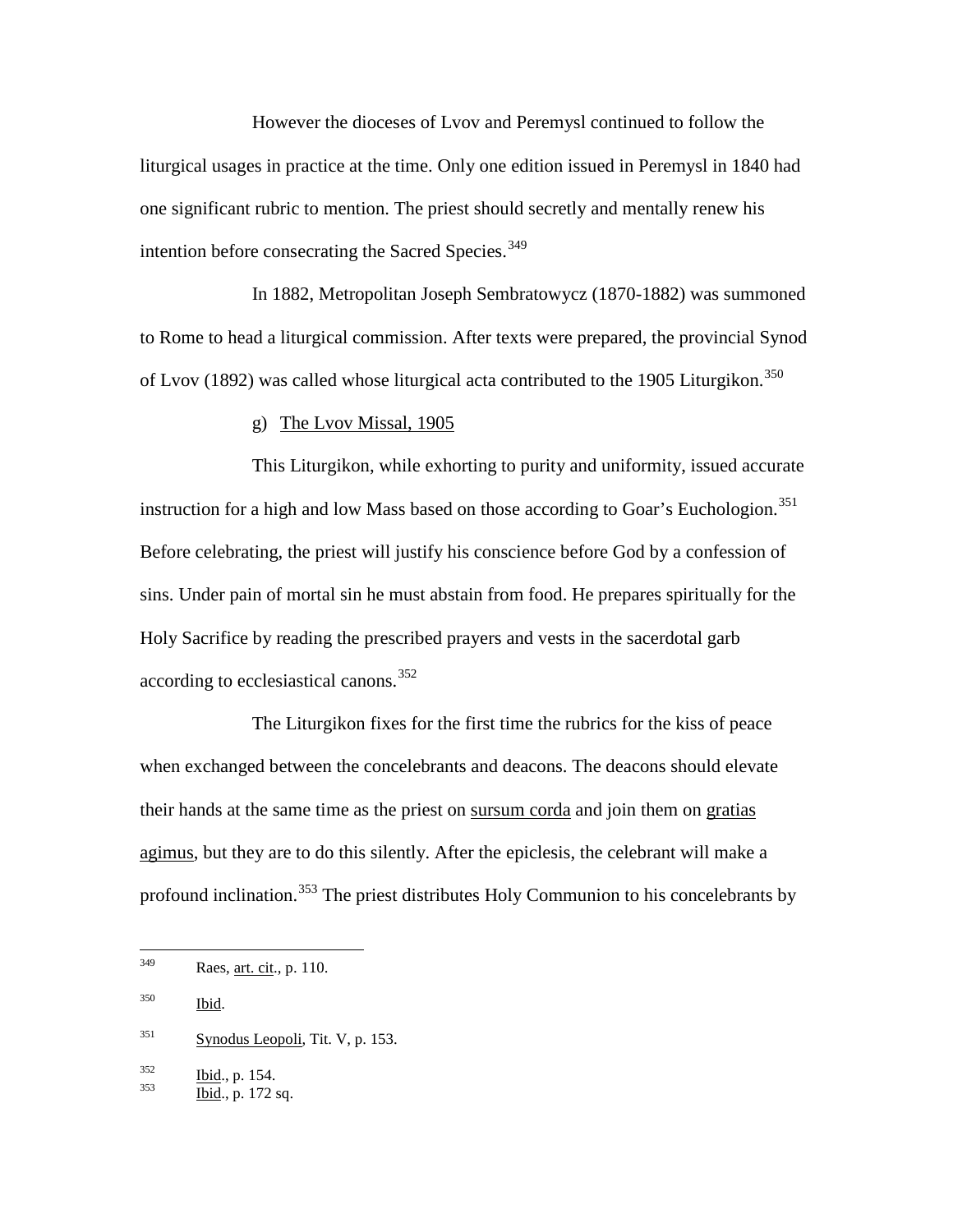placing the Host in the hand of each and allows them, with the exception of the deacon, to communicate form the chalice.<sup>[354](#page-85-0)</sup>

The low Mass has concise prescriptions. The priest carries all instruments for the preparation of Mass to the altar from the sacristy. The Missal remains on the left side of the priest. With the Holy Gospel he makes a sign of the cross. He does not make any of the entrances except that at the Great Entrance he places the discos upon the chalice and makes a full turn with his body while holding the sacred vessels.<sup>[355](#page-85-1)</sup>

The 1905 edition is the last edition that was universally issued by Ukrainian Catholics prior to the Holy See's edition in 1941. However, one special edition did appear in 1930. Metropolitan Andrew Szepticky desiring to return to primitive purity, for the sake of converting eastern dissident Ukrainians, introduced a petit Liturgikon closely approximating the Euchologion of Benedict XIV. But since the Metropolitan's edition was local and short lived there its no reason to present its liturgical laws.

### E. Analysis and Conclusions

We have clearly established that new liturgical practices have been introduced into the Liturgy of the Ukrainian Catholic Church. Private individuals, whether priest or monks, typographies, monasteries, bishops, metropolitans and synods of bishops have contributed thereby, the extension of the ordo. The fact remains whether each of these responsible for the innovations is a legitimate or true legislator. To answer

<span id="page-85-1"></span><span id="page-85-0"></span> $rac{354}{355}$  Ibid., p. 179 sq.<br>Ibid., p. 181.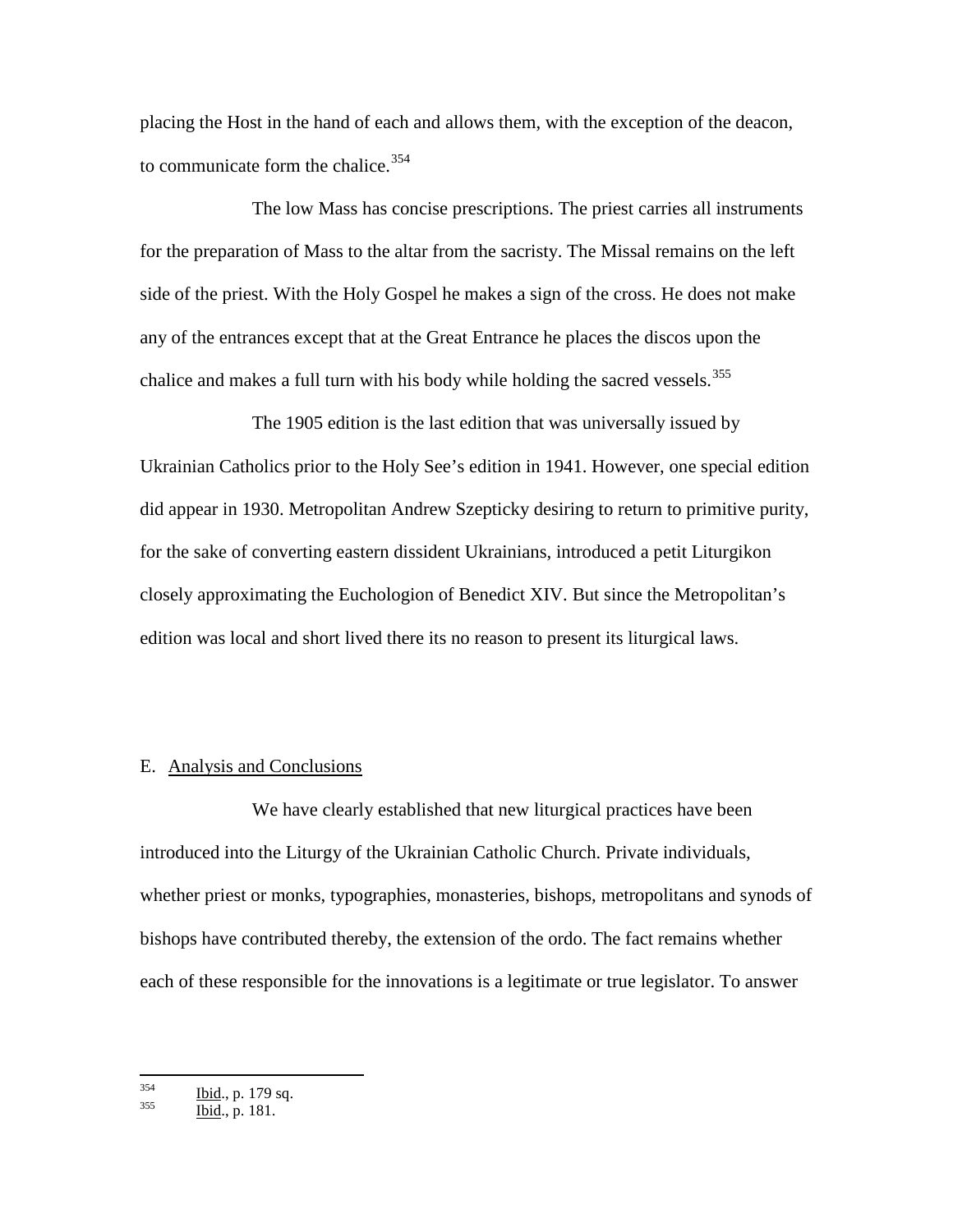this final problem it is necessary that we begin by examining the liturgical status quo at the time when the Reunion took place.

Since there is no extant concrete evidence recorded at the time of the Union of Brest in 1596, we must get as close as possible to this date to interpret the prevailing liturgical customs or those which the Holy See confirmed at the Union. The Basilian Capitulum held at Lavrysiv in 1621 gives us our first insight into this legislative problem. The contrast in the Uniate Church while undergoing a liturgical change enlightens our understanding. The Basilian Capitula besides ordering the Archimandrite John Dubovyc to visit all monasteries every year to bring about uniformity in rites and ceremonies admonished a particular monastery for omitting traditional ceremonies.<sup>[356](#page-86-0)</sup>

In 1650 another Capitulum held at Vilna forbade monks to introduce ceremonies directly taken from the Roman missal. Religious Superiors and visitators were ordered to remove such changes and restore the ceremonies of the ancient rite. Furthermore they warmed that if these admonishments went unheeded, the guilty ones should be punished with severe penalties.<sup>[357](#page-86-1)</sup>

Again, Metropolitan Sousza, an enthusiast for retaining the traditional Liturgy, on several occasions complained about innovations by religious of many things in the sacred rites. He sought from the Congregation of the Propagation of Faith affirmation that the monks depend entirely on the Metropolitan in liturgical matters and

<span id="page-86-0"></span><sup>&</sup>lt;sup>356</sup> Archeograficheskri Sbornik, v. XII, p. 20. Ibid., p. 48.

<span id="page-86-1"></span>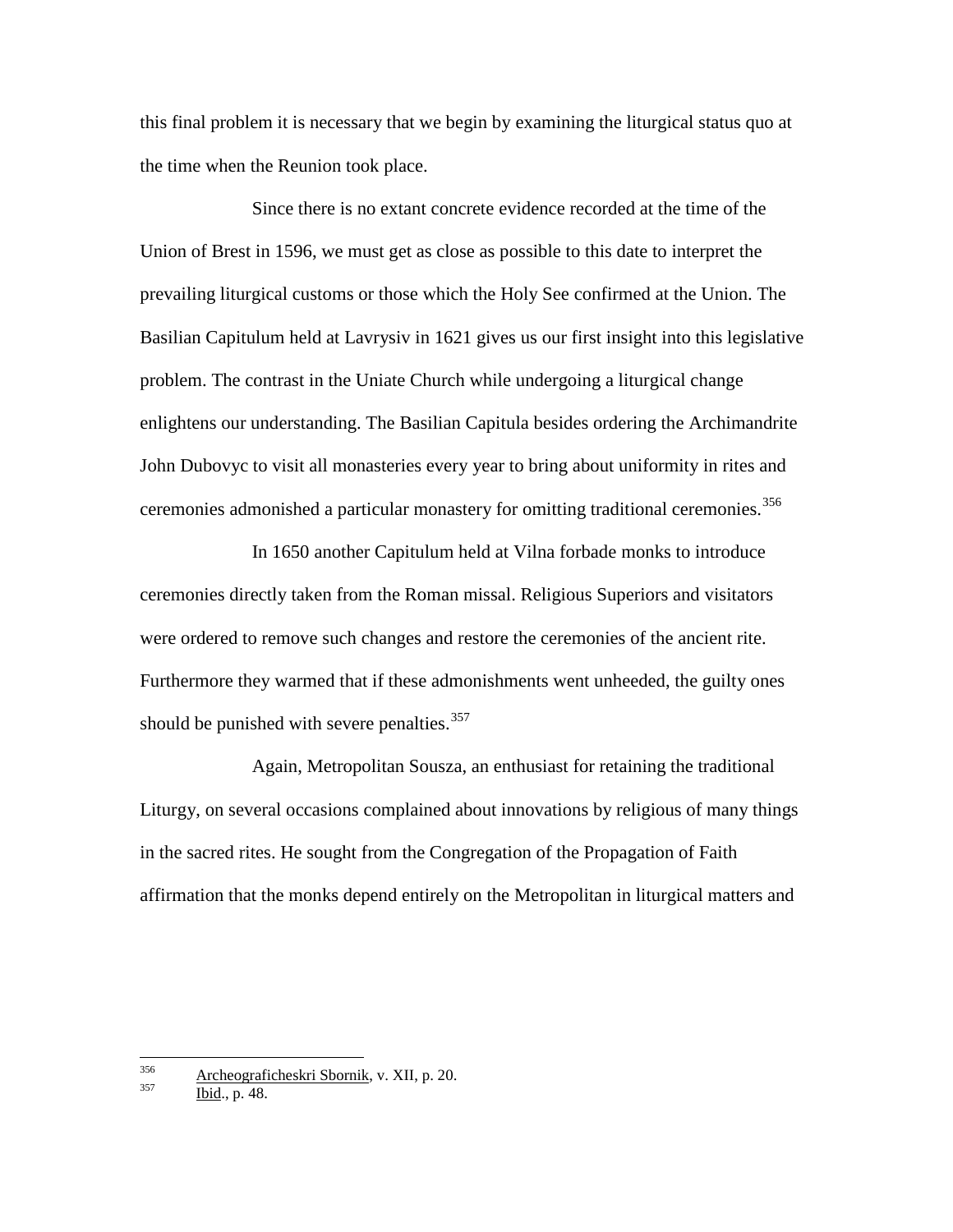ceremonies.[358](#page-87-0) He also stated at the capitulum in Brest in 1667 that monks on private authority produced a rite neither Byzantine nor Roman but something unto itself.<sup>[359](#page-87-1)</sup>

King John Sobieleski (1676-1696) upon learning about the innovations of the monks took the side of Metropolitan Cyprian Zochowsky. The sovereign wrote to the Pope<sup>[360](#page-87-2)</sup> and to the protector of the Ruthenian Church, Cardinal Nerli, <sup>[361](#page-87-3)</sup> begging that the Metropolitan be preserved in his rights over monks and that they particularly forbid monks from introducing any novelties into the rite.

Similar letters were written by Uniate bishops about the same time to the Pope and to the Congregation of the Propaganda Fide. They complained that monasteries exercised such great boldness in changing ceremonies that hardly did any of the ancient rites remain. [362](#page-87-4)

Heraclius Lisowsky, the Archbishop of Polotsk, also condemned private individuals for introducing illegitimate innovations. He held that changes, which slowly crept into the Ruthenian church, were introduced neither by legitimate authority, nor confirmed by immemorial custom but only by the temerity of private individuals.<sup>[363](#page-87-5)</sup>

From this testimony of contemporaries, who knew the traditional law it is obvious that private individuals, whether priests or monks, lacked liturgical traditional or legitimate authority to introduce liturgical innovations concerning rites and ceremonies.

<span id="page-87-3"></span><sup>361</sup> APF Congr. Particol., vol. 29, p. 276.

<span id="page-87-0"></span> <sup>358</sup> Memoriale III-mo, Secretario S. Congr. De Prop. F. ab Episcopo Chelmensi Unito, APF Scritto Ref. e.o. vol. 2, p. 145 sq.

<span id="page-87-2"></span><span id="page-87-1"></span><sup>&</sup>lt;sup>359</sup> Archeograficheskri Sbornik, v. XII, p. 87.<br><sup>360</sup> Litt. Regias ad Papam, 13 Apr. 1685. – A. Theiner, Vetera Monumenta Poloniae, Vol. III, p. 696, n. 715.

<span id="page-87-5"></span><span id="page-87-4"></span> $\frac{362}{363}$  A. Theiner, op. cit., Vol. III, p. 695, n. 715.<br> $\frac{363}{363}$  Epist 28 dec. 1786 ad Cong. de Prop. Fide – APF Scritt. Ref. Congr. Generale, Vol. 876, p. 353 r.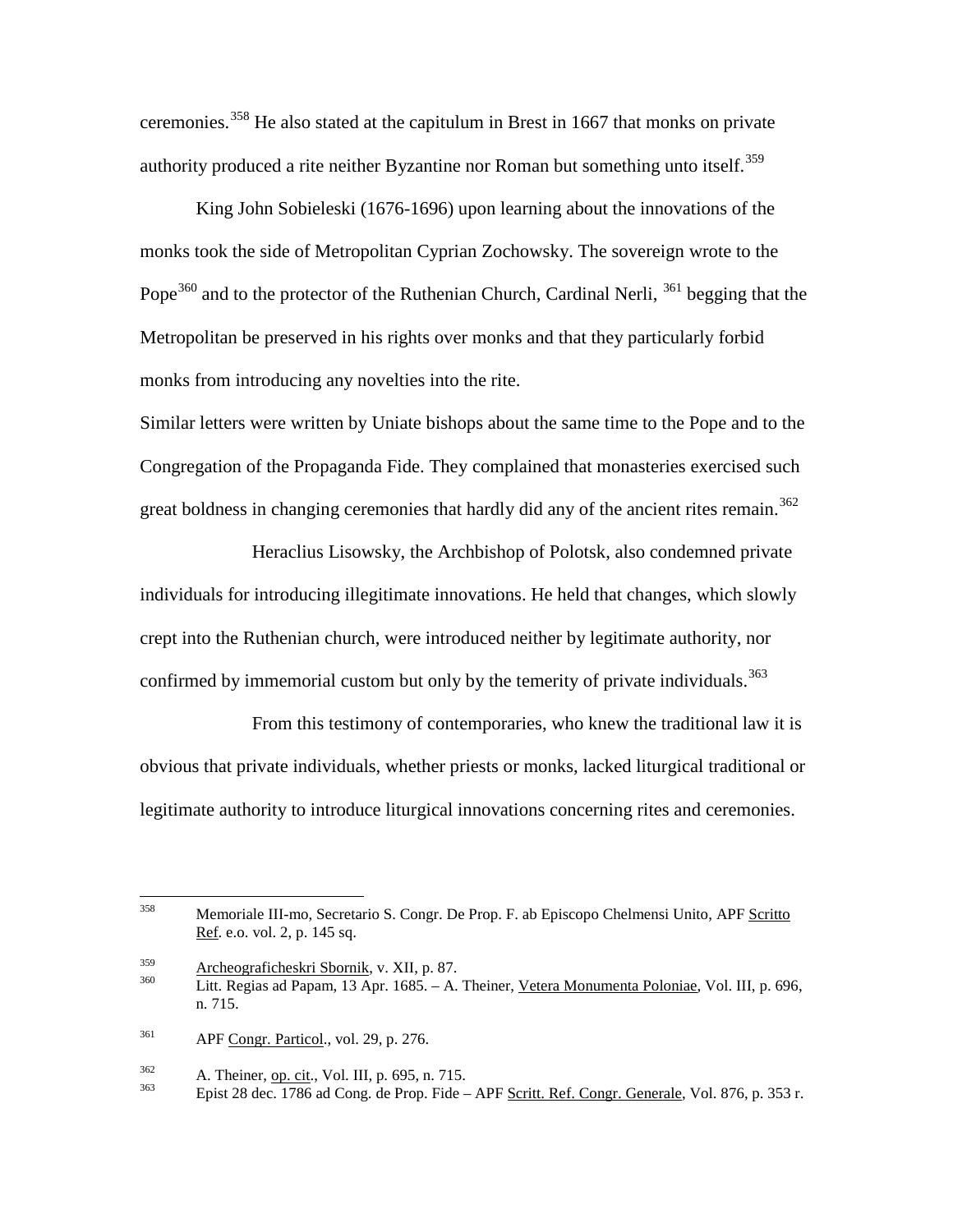What has been said about private persons can also be said for typographies, or printing establishments. Throughout the years after the reunion, monastic or stauropegic typographies published liturgica. Those printed after the Synod of Zamost, which adopted the principle concerning the editing of liturgical books according to the Council of Trent,  $364$  required the Holy See's approval before the Metropolitan's promulgation. Moreover the Archbishop of Polotsk, H. Lisowsky, identified particular editions of Suprasyl, Unev, Vilna and Pocajev which notably corrupted the rite and did not follow the norms of Zamost.

The status of the liturgical authority of a residential bishop did undergo some significant change during the period following reunion. At that time the local bishop still retained his right to regulate within his respective territory concrete expressions of liturgy which meant adapting legitimate liturgical customs to living circumstances. Toward the middle of the seventeenth century innovators got so out of hand that the bishops had to unite to maintain the status quo ante reunion. At the Capitulum held in Vilna of in 1667 and later at the Synod of Zamost in 1720 the bishops prescribeof the Latin rite was obliged to adopt the reformed Missal, the only exceptions being those regions and orders whose Liturgies enjoyed a tradition of at least two hundred years. J. H. Miller, *Fundamentals of the Liturgy*, (Notre Dame, Ind., 1959) p. 75. uniformity throughout the Metropolitan's province to regain liturgical purity. By such and action the bishops as a legislative unit forfeited to the Metropolitan their traditional right in liturgical matters over their individual dioceses. He was delegated by them to

<span id="page-88-0"></span><sup>&</sup>lt;sup>364</sup> The Council of Trent seeing the disorder which reigned in the celebration of Mass, nominated a commission to see to the unification of texts and ceremonies. The Commission's reform was brought to an end when its work was promulgated by Pius V in 1570. According to his bull of promulgation. Quo primum every diocese and order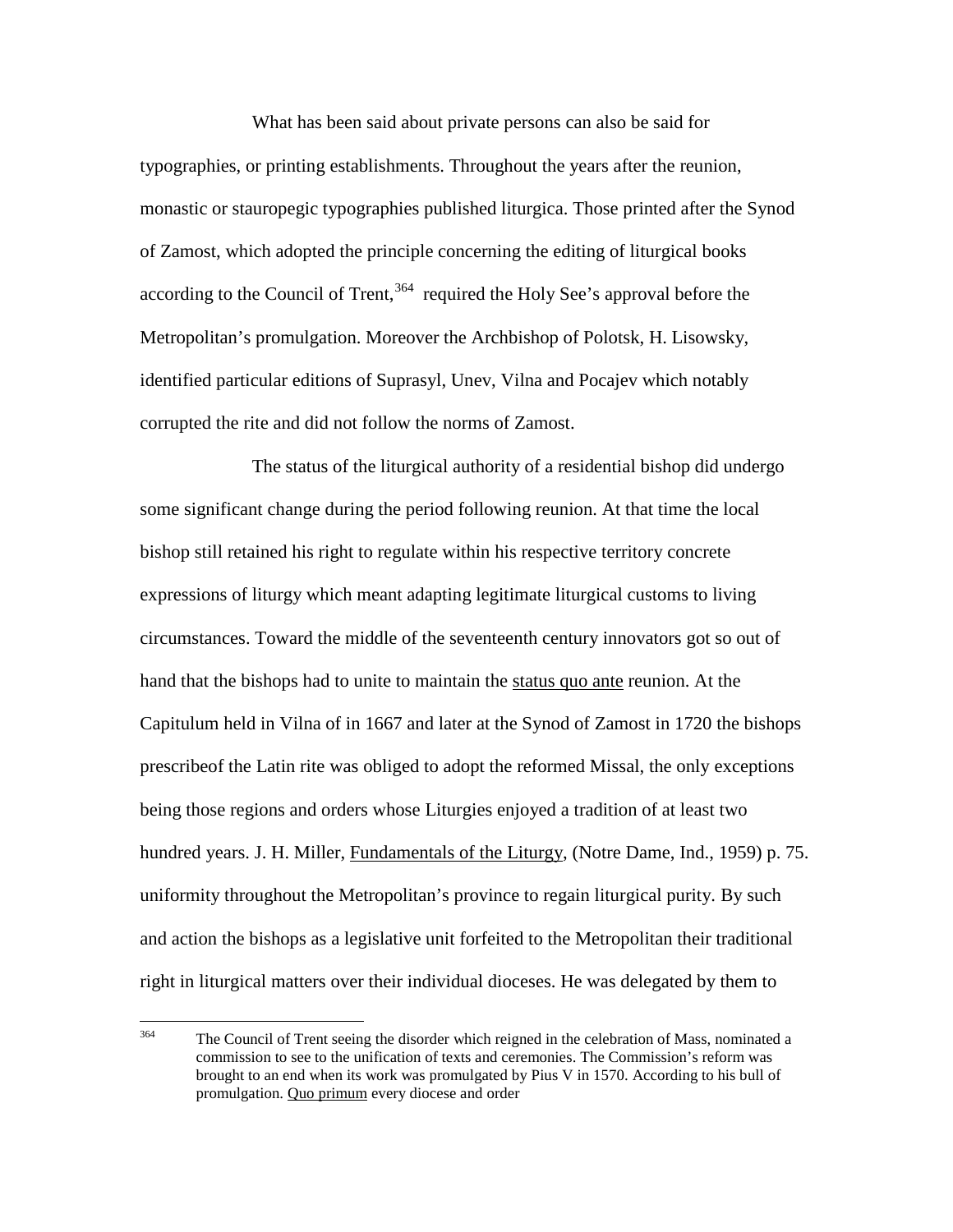define the liturgical laws of the Ruthenian Church in a Liturgikon, which first attempt by Metropolitan Cyprian Zochowsky proved a failure.<sup>[365](#page-89-0)</sup> The result was, nevertheless, that the bishops had only the right and duty to watch over the exact observance of the prescriptions of the liturgical law respecting divine worship. Hence his traditional administrative power over divine cult was seriously but voluntary curtailed for the common good.

The procedure adopted at Vilna to legitilately approve a Liturgikon, namely that the bishops will approve the text and ordo, differed from that one odopted by the bishops at the Synod of Zamost who directed that the Metropolitan submit the Liturgikon for approval. In accordance with the demands of the Council of Trent, this method of approving the missal will bring forth a typical edition. Metropolitan Leo Kiska also failed to gain the necessary approval.

The synod of Zamost impowered the Metropolitan to promulgated the approval Liturgikon throughout the entire metropolitan province. Obviously the bishops at the synod delegated the Metropolitan as its promulgator. He, therefore, though deprived of his administrative authority in Liturgy as a residential bishop, was elevated to share in the legislative authority of the conclave of bishops.

The Ukrainian bishops, however, when attending a capitulum or a provincial synod as a unit, maintained its inherited liturgical legislative power. Not only did it ordain laws but also treatened penalties if they were not upheld. It cannot be denied that the assembled bishops confirmed and promulgated practices which were innovations in the Byzantine rite and contrary to its spirit, for example, the low Mass. Nevertheless Delegation did not deprive the assembled bishops of their legislative authority.

<span id="page-89-0"></span>

 <sup>365</sup> Cfr. Footnote 108; cfr. A. Raes, art. cit., p.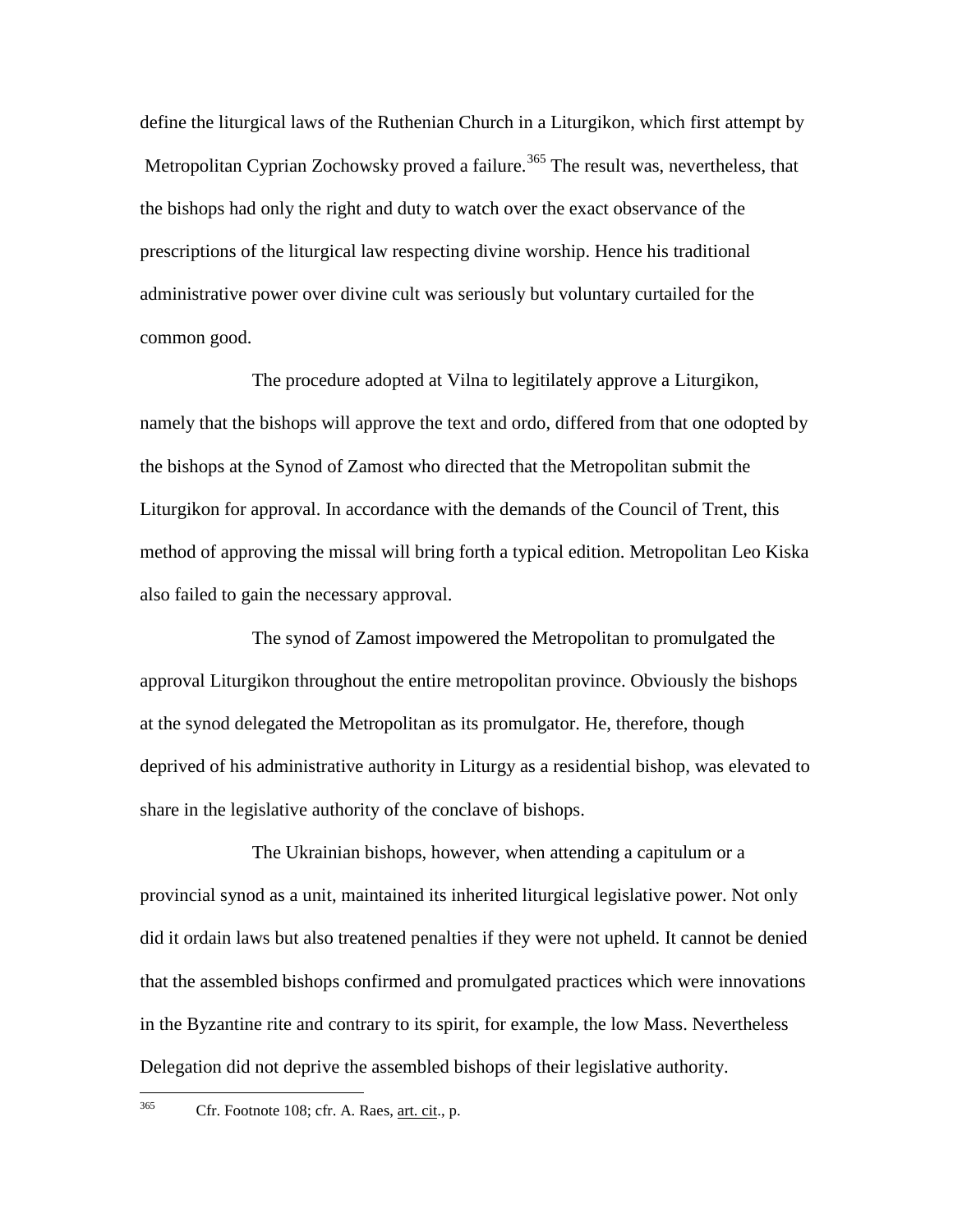At this point it is expedient to comment on the Liturgikon and its relationship to custom, law and legislator. The Liturgikon plays a major role during this period of liturgical history. For it is that liturgical book which contains the rules to be followed, the prayers to be recited and the acts to be accomplished, in the celebration of the Liturgy.<sup>[366](#page-90-0)</sup> Using these rites, and ceremonies and words, the codifier intends that all rubrics or rules which contain rites and ceremonies  $367$  are norms or laws, namely what they indicate to do, when and how and what prayers must be said, what rites must be observed in celebrating the Liturgy.<sup>[368](#page-90-2)</sup> The de facto universality of its use gives its formulary and rubrics the force of law.

It necessarily follows that if the instructions of the chapter of Vilna and the Synod of Samost were carried out, the liturgika of Metropolitans Zochowsky and Kiska would be approve codes of liturgical law. Bocian holds that not only Kiska's Liturgikon but also a number of others that were approved. By whom he does not state. Raes maintains the contrary – that none were approved until the Roman edition in 1941.

Whatever norms were incorporated in the Liturgikon and confirmed prior to Zamost by the capitulum of bishops and after Zamost by the Holy See, they would undoubtedly be laws. Maintaining that the liturgika were never approved <sup>[369](#page-90-3)</sup> until that one issued by the Holy See in 1941, they were, in the estimation of this writer, a compilation

<span id="page-90-2"></span>

<span id="page-90-0"></span><sup>&</sup>lt;sup>366</sup> J. B. O'Connell, The Celebration of the Liturgy (London, 1959), p. 7.

<span id="page-90-1"></span> $367$  Rite is any legitimate method of perfoming externally sacred functions, while ceremonies are exterior forms of divine worship, things or actions, prescribed by the church which, from the nature of the matter or from the intention of the Church, symbolically represent something spiritual in order that the faithful may understand the mystery better.-Michiels, G,. Normae Generales Juris Canonici (Tournai, 1949) p. 58. <sup>368</sup> Ibid.

<span id="page-90-3"></span><sup>&</sup>lt;sup>369</sup> H. Lisowsky accused not only bishops of indifference to allow liturgical modifications but also Metropolitans of neglect of duty because failed to obtain the necessary consent and approval of the Holy See to promulgate a typical edition of the Liturgikon – Epist. H.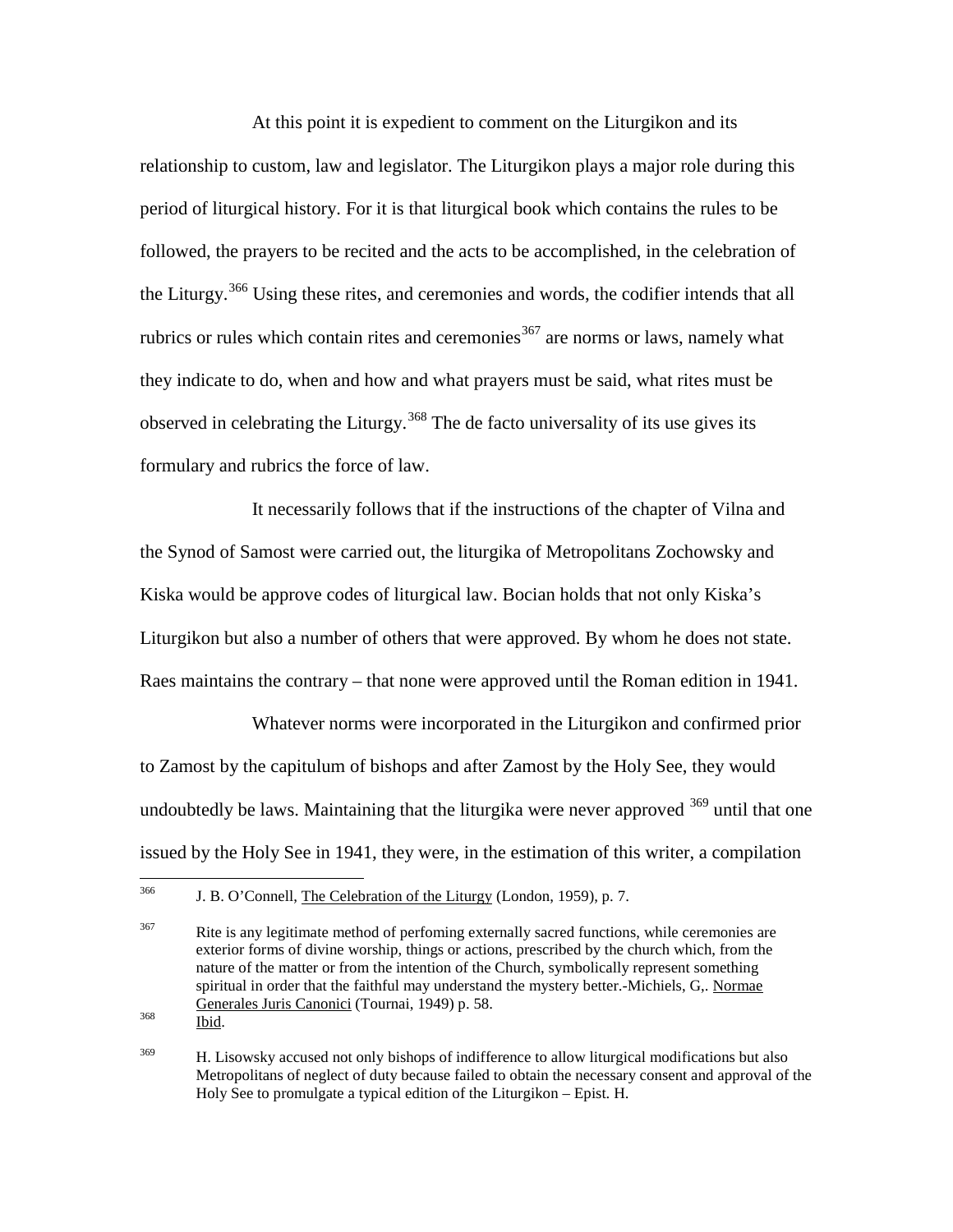of immemorial legitimate liturgical customs enjoying the status of law and also innovations which were invalid laws because they were new customs but also to the spirit of the rite. However if these innovations were introduced by a competent authority, e.g., the omission of the sponge and zeon, they undoubtedly are valid laws. This opinion seems to be confirmed by the fact that to-day in those territories where such a practice is observed, the Pontifical Commission for the redaction of the Liturgy forbids their reintroduction without the express permission of the Holy See. But these innovations included in any Liturgikon since Vilna or Zamost by a Metropolitan – compiler, and "promulgated Without the approval of either the synod of bishops and later the Holy See, were invalid liturgical norms. For it logically follows that they were not competent to legislate. Again, innovations were invalid as laws because then were also contrary to the prevailing legitimate custom and the spirit of the rite. Furthermore it is difficult to determine under the turbulent circumstances of the time whether any innovation was valid even if it filled a lacuna or complimented an existing customs. Hence one can readily understand from the confusion throughout the post Zamost liturgical history which norms are obligatory and which ones are not.

\_\_\_\_\_\_\_\_\_\_\_\_\_\_\_\_\_\_\_\_\_\_\_\_\_\_\_\_\_\_\_

Lisowsky and Congr. De Prop. Fide, 22 feb. 1786 ASC Arch. Nunz Vars. T. 70, p. 302. Father S. Nowicky also complained to the Holy See that an official edition, made according to the norms of the Synod of Zamost cannot be found. – Epist. S. Nowicky 4 mar. 1776, APF, Scritt. Ref. Congr. Mosc. Pol. Ruth., Vol. 12, pp. 449-452.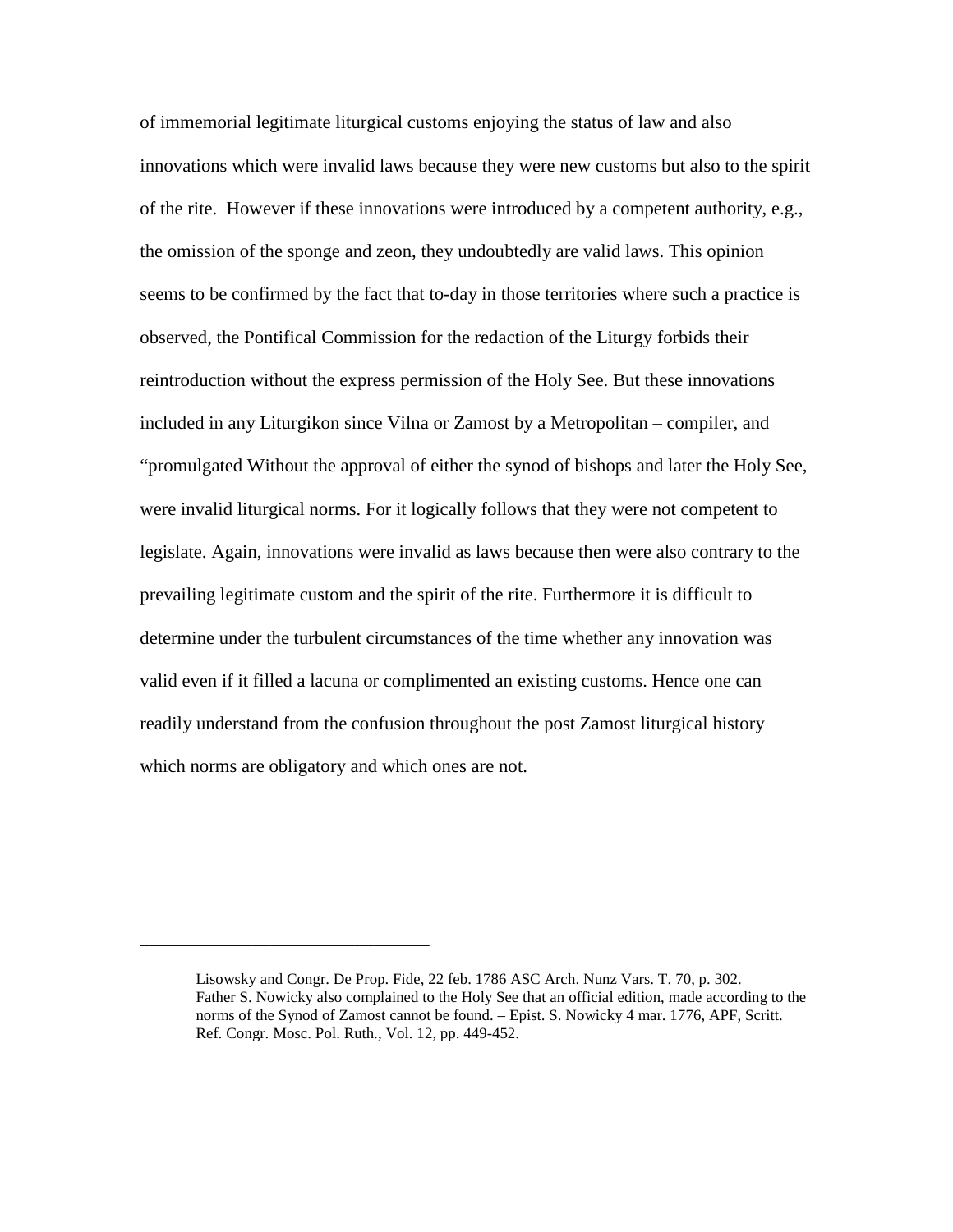In conclusion, therefore, the provincial synod of bishops, whether in the form of a capitulum or a formal synod, continues o be the traditional liturgical legislator. The Metropolitan participated in that power by receiving delegation from the synod of bishops for the metropolitan province even though his individual authority as a local bishop has been voluntarily curtailed to correct liturgical abuses by promoting unity and uniformity of rites. Each individual local bishop morely administers the Liturgy by watching over the exact observance of the prescriptions. Finally, since the Synod of Zamost prescribes that the Metropolitan submit the Liturgikon to it for approval, the Holy See is thereby acknowledged as the supreme liturgical legislator.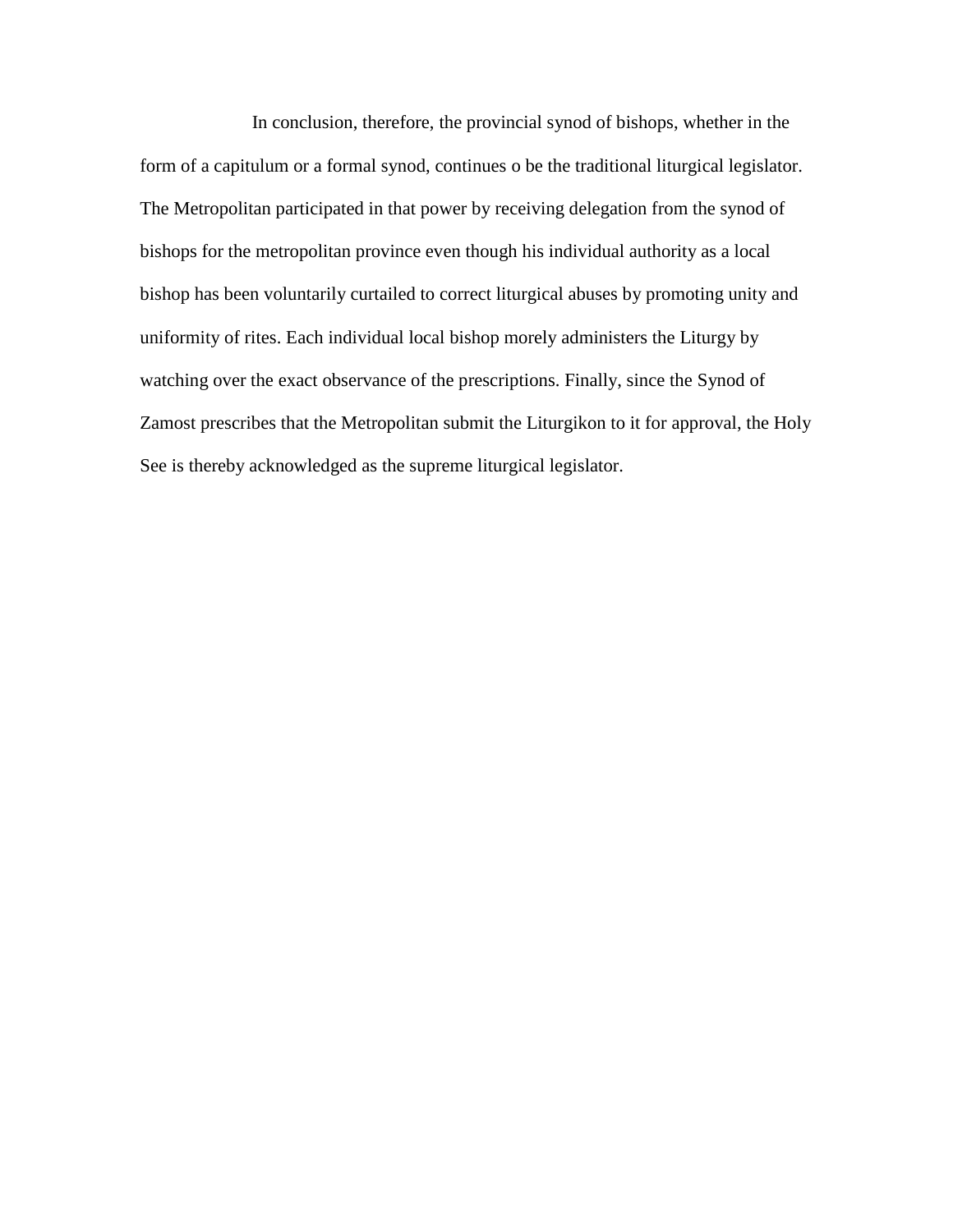### **PART III**

# **THE REVISION OF THE TRADITION UKRAINIAN LITURGICAL**

**--------------------------------------------------------------------------------------**

#### **LEGISLATOR TO THE HOLY SEE ---------------------------------------------**

The traditional liturgical legislator in the Ukrainian Church remains to be a synod of bishops. They, however, delegated their joint liturgical legislative power to the Metropolitan who, after compiling the traditional customs, might gain its necessary approval and then have it promulgated throughout the entire metropolitan province. Such was the liturgical status emanating from the Ruthenian Church itself after the Union of Brest. At the same time, it struck a new liturgical relationship which was essentially different from the one shared with Constantinople. It was a bond with the supreme liturgical authority, authorized as such by Christ Himself. Consequently, the Ukrainian Catholics were at least under an implicit direction or control of the Holy See.

Canon Law, <sup>[370](#page-93-0)</sup> however, seems to recall that traditional authority of the Ruthenians and centralizes it in the Holy See. Thus arises our basis problem: whether the traditional liturgical authority of the Ukrainian Church continued to retain its local supremacy or if it compromised or lost some aspect of it as a result of this new relationship with the Apostolic See. If so, was there any evolution of the Holy See's immediate authority over the Ruthenian Church?

<span id="page-93-0"></span> <sup>370</sup> Pius XII, MP Cleri Sanctitati, o. 195, par. 1. n.2; PiusXII, Ap. Encycl. , Mediator Dei – Papal Teachings, n. 537-538; pp.335-337.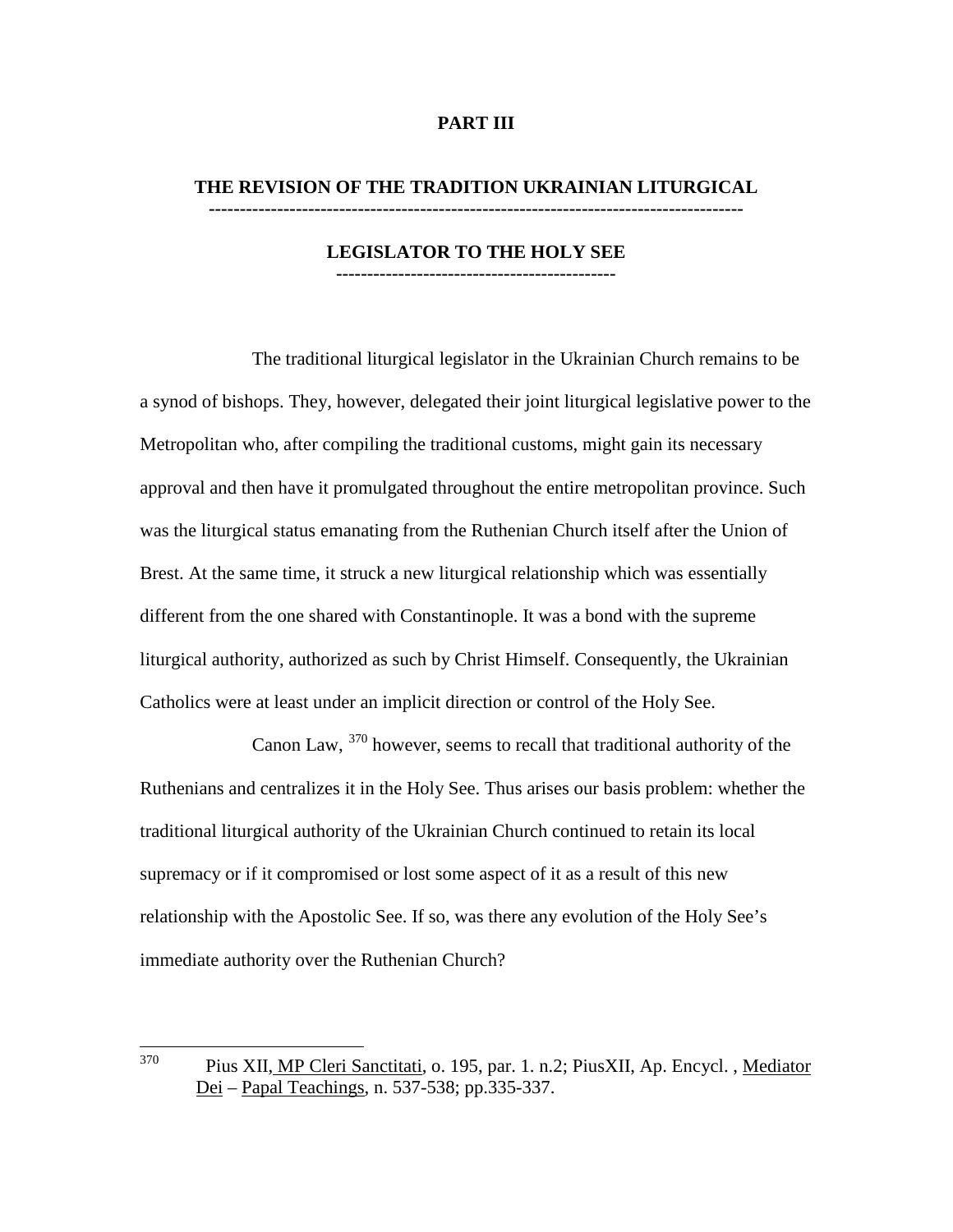To solve this problem, the present chapter will be divided into three parts, each corresponding to each of three powers of a liturgical authority described in the Introduction. <sup>[371](#page-94-0)</sup> In this way we can learn when, how and which powers of the Holy See withdrew from the Ruthenian hierarchy. But before undertaking these investigations it is necessary to establish the fact that the Holy See is the supreme liturgical authority.

The supremacy of the Holy Father's power to make laws concerning liturgical matters can be proved dogmatically and canonically. The first way can be demonstrated from the New Testament and statements of ecumenical councils. The other can be deduced from the concept of jurisdiction.

### 1. E dogmate

Sacred Liturgy by its nature is a true expression of faith and the doctrine of the Catholic Church. [372](#page-94-1) Since it is a vehicle or a profession of faith and orthodox teaching, its forms and formulae must be free from errors and heresies. It is the duty of the Roman Pontiff as the Vicar of Christ to conserve the entire deposit faith and to guard the purity and integrity of the Catholic Liturgy in whose texts and expressions the same deposit of faith is proposed in the entire world. The Supreme Pontiff cannot fulfill his office if he is not the supreme liturgical moderator of all Churches in preserving the method of expressing the faith. [373](#page-94-2)

The Holy Father acquires full authority over liturgical matters by the fact that he is the Vicar of Christ. This power was expressly granted to him by Our Lord when he

<span id="page-94-0"></span> $371$  Pius XII, Ap. encycl., Omnem sollicitudinem, 13 maii 1374 – Papal Teachings, n. 154, p. 133.

<span id="page-94-1"></span> $\frac{372}{373}$  P. Oppenheim, op. cit., p. 56; D. Bouix, op. cit., p. 1 sq. P. Oppenheim, op. cit., p. 63.

<span id="page-94-2"></span>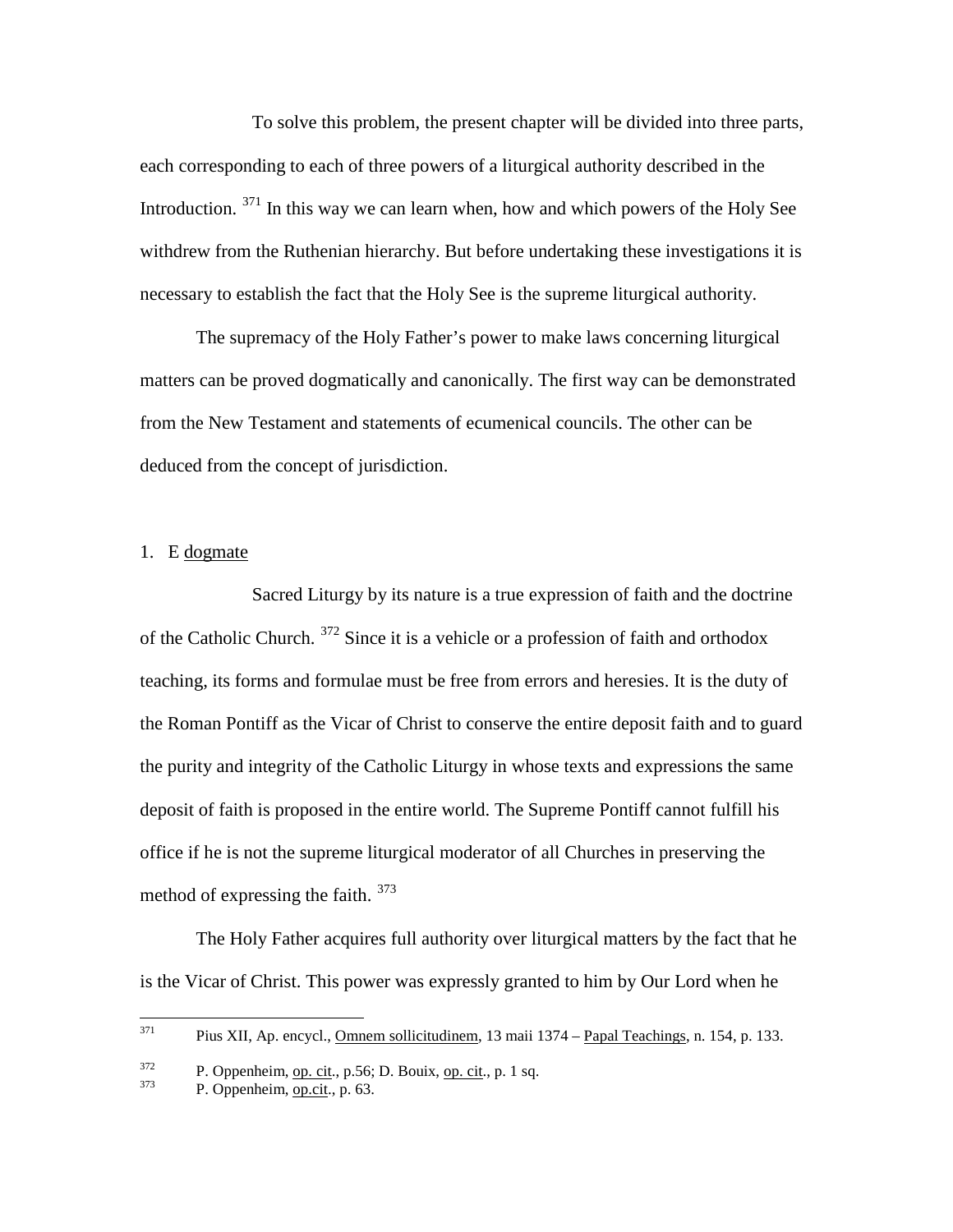commissioned Peter and His successors to feed the universal flock. [374](#page-95-0) The Council of Florence crystallized this traditional teaching of the Church by defining or stating that "The Roman Pontiff is the successor of St. Peter, Prince of the Apostles and the Vicar of Christ and head of the whole Church and exists as father and doctor of all Christians; and they find in St. Peter, the full power of feeding, ruling and governing the universal Church handed by Our Lord Jesus Christ." [375](#page-95-1)

The Vatican Council likewise defined that the successors of St. Peter had received from Christ the full power of ruling, directing, and governing, the Universal Church. [376](#page-95-2) At the same Council, Pope Pius IX affirmed in a letter to all Catholics that "not only must they communicate with him in matters of faith and morals but also be subject to him in matters of rite and discipline." <sup>[377](#page-95-3)</sup>

### 2. E canone

The ordination of the liturgy in an act of jurisdiction. <sup>[378](#page-95-4)</sup> Patriarchs, metropolitans and bishops are able to ordain only certain matters pertaining to divine worship only for their own territories. Hence their jurisdiction is ultimately dependent upon the visible Vicar of Christ  $379$  who obtains the supreme and full power of

<span id="page-95-2"></span><span id="page-95-1"></span> $rac{375}{376}$  Denziger, <u>Enchiridion</u>, n.694.<br>Ibid., n. 1826-1828.

<span id="page-95-4"></span> $\frac{378}{379}$  Denzinger, <u>Enchiridition</u>, n. 1827; cfr. D. Bouix, <u>op. cit</u>., pp. 109-139

<span id="page-95-5"></span>Pius XII, Ep. Encycl. Mediator Dei, 20 nov. 1947 – Papal Teachings, n. 546, p.340.

<span id="page-95-0"></span> <sup>374</sup> John XXI, 15 sq.; Matt. XVI, 17 sq.; XVIII, 18; XXVIII, 19.

<span id="page-95-3"></span> $377$  Pius IX, Epist., Non sine gravissimo, 24 febr. 1870, n. 4 – Codicis Iuris Canonici Fontes cura Emi. Petri Gasparri editi 9 Vols. (Vaticanis, 1923-39), n. 555 (hereafter cited Fontes).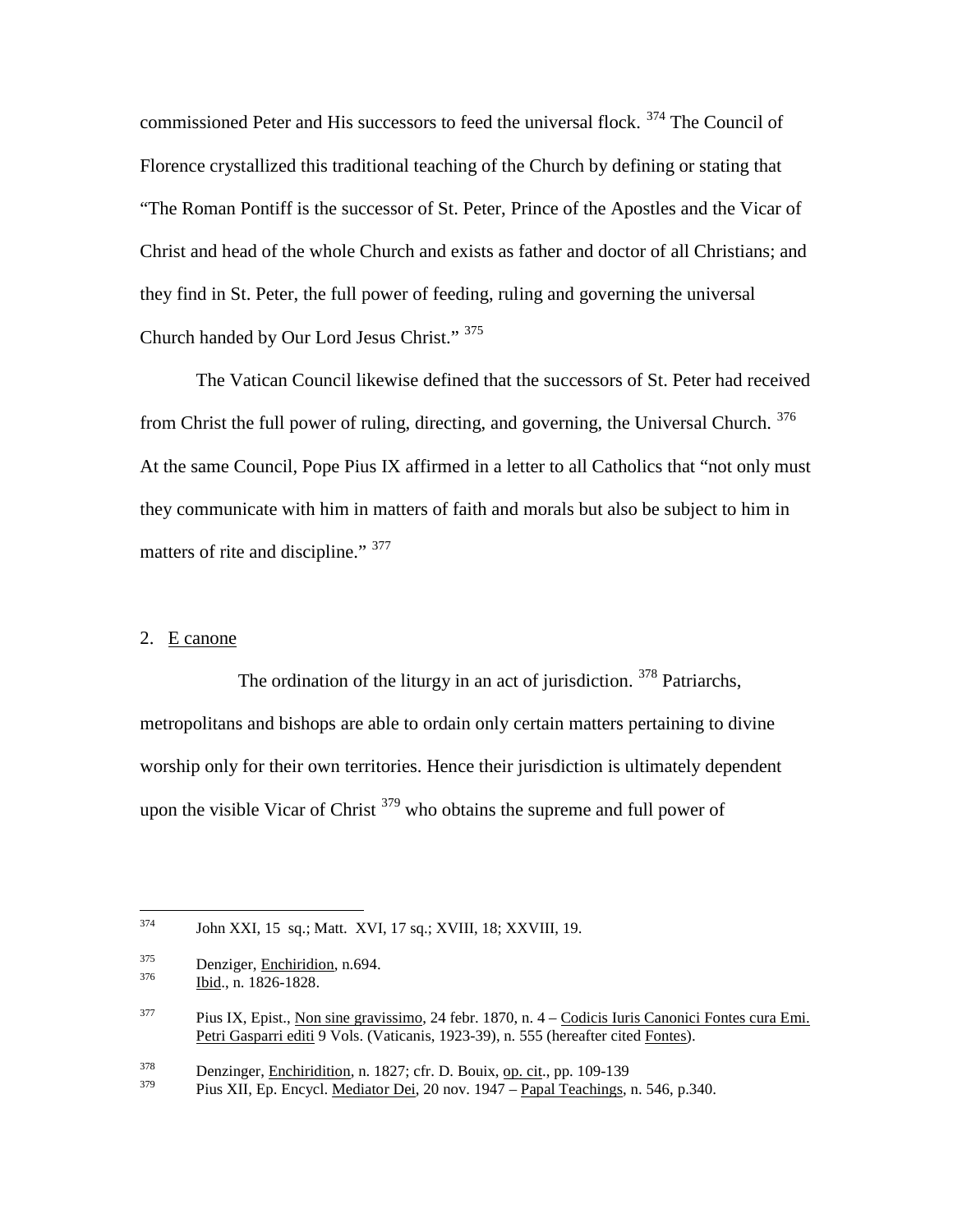jurisdiction by divine right. <sup>[380](#page-96-0)</sup> He enjoys primacy of jurisdiction which is supreme in the world in all ecclesiastical matters. "The Roman Pontiff as the successor to the primacy of St. Peter has not only the prerogative honor but also the full power of jurisdiction over the universal Church, in matters of faith and morals as well as in those that pertain to the discipline and government of the Church throughout the entire world." <sup>[381](#page-96-1)</sup>

His Holiness, Pope Pius XII, in his encyclical, Mediator Dei, clarified the fact that the sovereign Pontiff alone enjoys the right to recognize and establish any practice touching the worship of God, to introduce new rites, as also to modify those be judges to require modifications." [382](#page-96-2)

<span id="page-96-0"></span><sup>&</sup>lt;sup>380</sup> Pius XII, <u>MP Cleri Sanctitati</u>, c. 163.

<span id="page-96-1"></span> $381$  Ibid., c. 162.

<span id="page-96-2"></span> $382$  Pius XII, Mediator Dei – Papal Teachings, n. 546.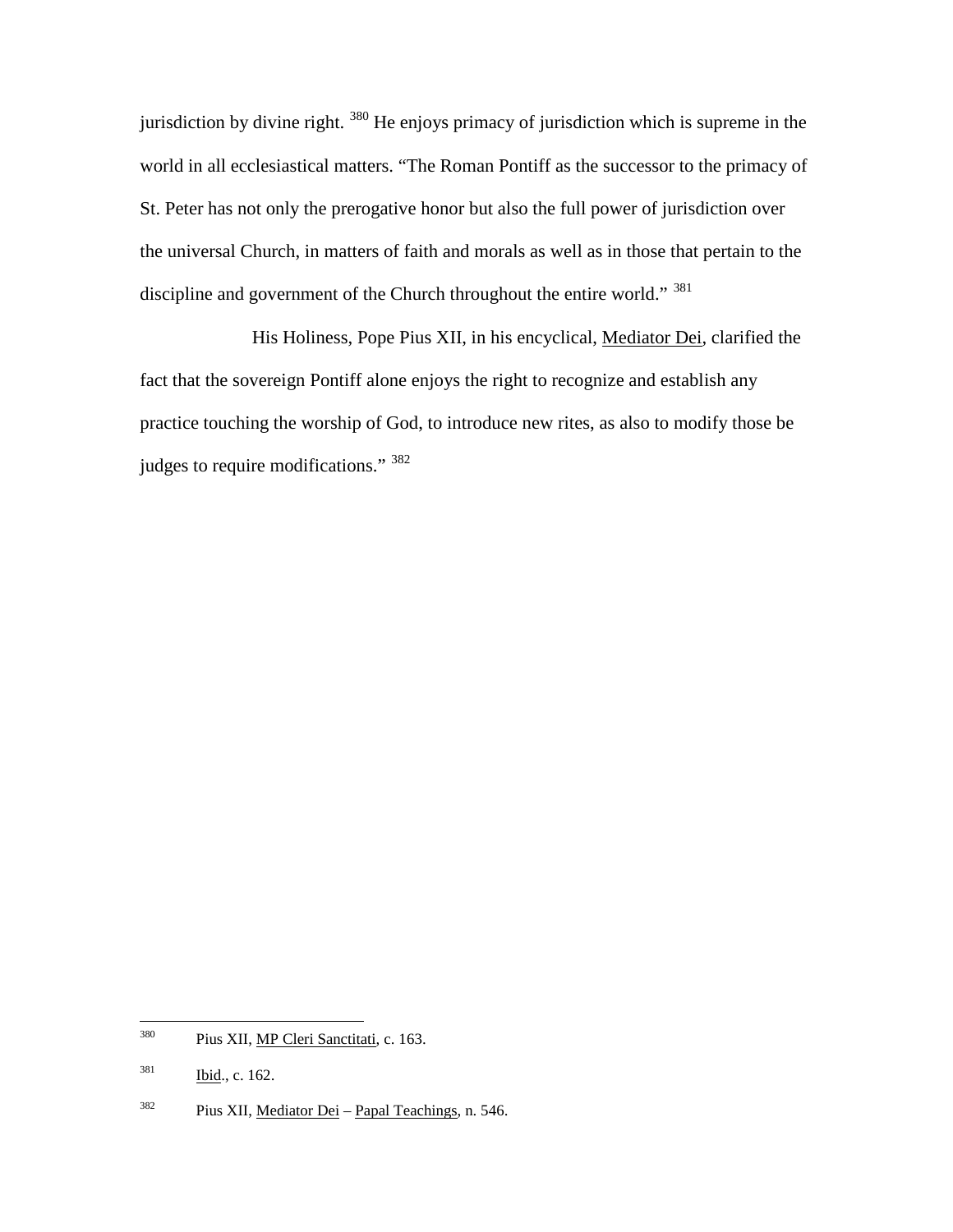#### **CHAPTER V**

### **ROME'S RECALL OF THE POWER TO INTERPRET LAWS**

The reunion of the Ukrainians with the true Church of Christ placed them in a new set of circumstances which gave rise to new canonico-liturgical problems. Some resulted from continued communication with their brethren in the Byzantine rite from whom they separated. Others came from interritual relationships whit their new brothers in faith, the Latin Catholics. To resolve these difficulties the Ukrainians addressed themselves to the Holy See as to Our Lord's authentic interpreter of such matters.

The Ruthenians, likewise, indirectly recognize the supremacy of Rome. They sought from the Holy See solutions to interritual and interfaith problems and various privileges connected with liturgical rites.

Our immediate problem is, therefore, did the Ruthenians by having such recourse to the Holy See surrender anything of its traditional authority? If so, how and when?

The matter about to be presented implies an investigation of the first power of the liturgical authority, namely, to authentically interpret liturgical laws. By collecting into appropriate categories all possible responses to referrals from the Holy See rather than treating them in historical sequence, we gain more insight into our specific problem. Hence Rome's interpretations will be divided into three categories: those responses touching on interfaith liturgical problems; those pertaining to interritual difficulties and request for privileges heretofore enjoyed by Latin Catholics.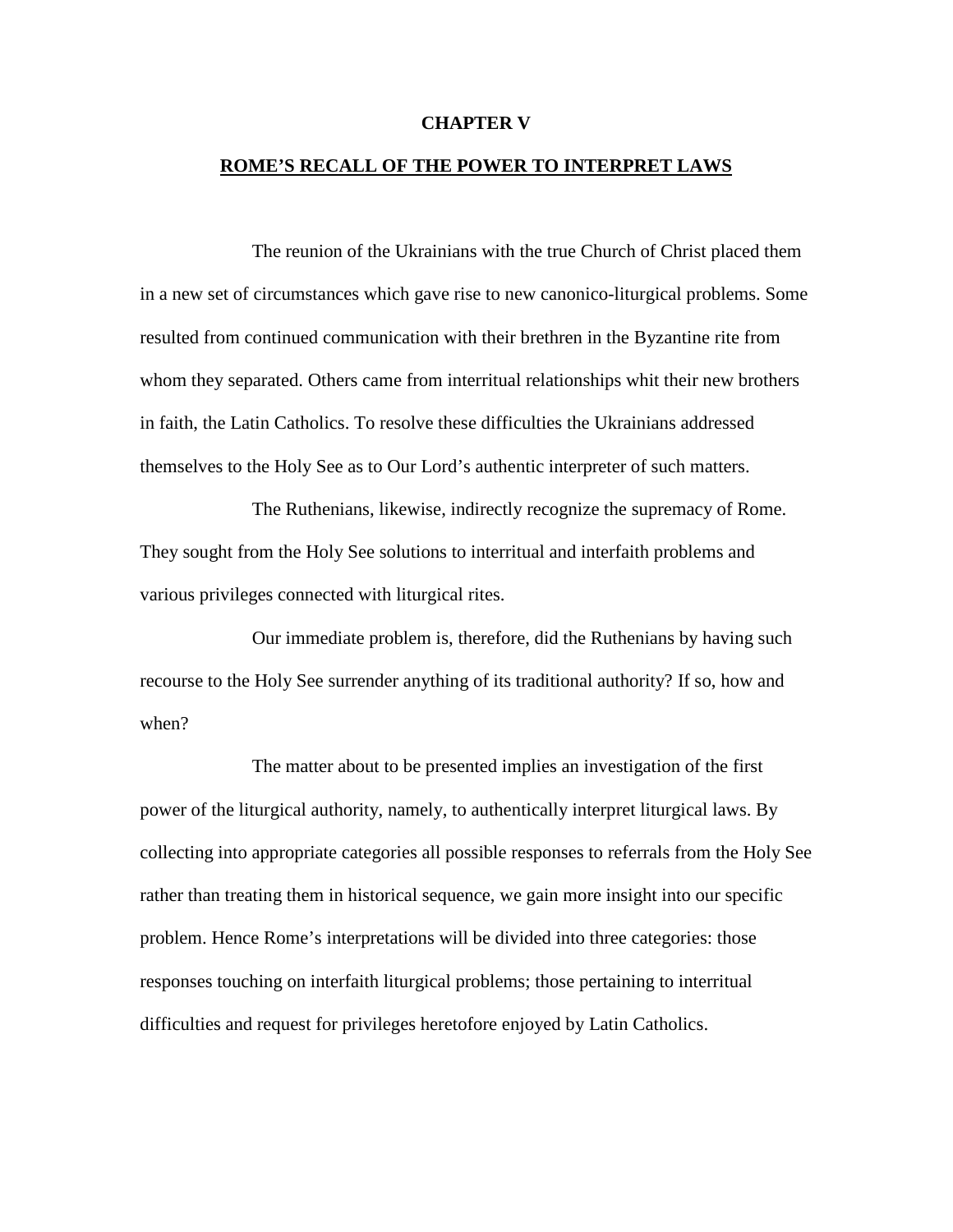These facts will be followed by an analysis and conclusions deduced from the data.

### A. Resolution of interfaith problems

The Holy Office resolved the doubt whether Catholics and take part in a schismatic Mass. <sup>[383](#page-98-0)</sup> The response forbade Catholics to participate in such a Liturgy.

The same congregation restrained Greek Catholics who lack a church of their own, from communicating with schismatics.<sup>[384](#page-98-1)</sup>

The Holy Office likewise responded negatively to a question whether schismatics can be admitted to sing the Liturgy in choirs of Catholic churches.<sup>[385](#page-98-2)</sup>

### B. Resolution of interritual problem

The Holy Office negatively replied to a query from the Metropolitan and Basilian monks whether they could celebrate the Liturgy using azyme hosts that they might communicate Latins who had no opportunity to do so in their own churches on feast-days. [386](#page-98-3)

The Bishop of Halych sought permission for two Ruthenian priests to say the Latin Mass from the glagolithic missal so that Latins frequenting the Shrine of the B.V.M. of Zyrovice might be accommodated to hear Mass and receive Holy Communion

<span id="page-98-1"></span>

<span id="page-98-0"></span> $S.S.S.$  Off., 7 aug. 1704 – D. Holovecky, Fonti, n.106.<br>  $S.C.S.$  Off., 7 jun. 1706 – Collectanea Sacrae Congregationis de Propaganda Fide, 2 vols. (Romae, 1907), n. 389 (hereafter cited as Collected.)

<span id="page-98-2"></span><sup>385</sup> S.C. de Prop. Fide, 1 maii 1889 (1879?) – Fonti, n.89.

<span id="page-98-3"></span> $386$  S.C. de S. Off., 22 febr.  $1673 -$ Fonti n.358.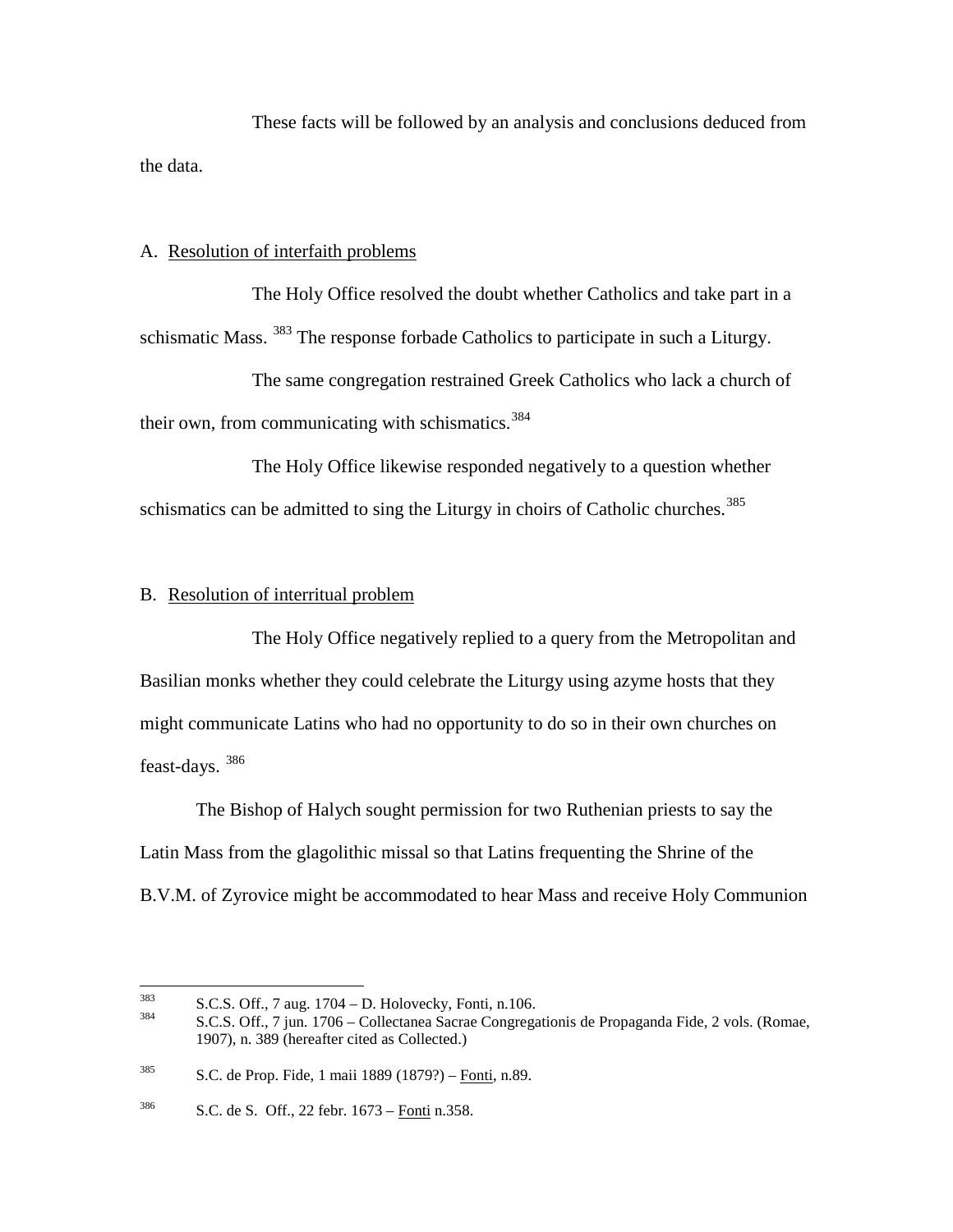in azyme. <sup>[387](#page-99-0)</sup> Because of danger to the faith of the Ruthenian Catholics, the Holy See recommended that Latin priests celebrate in one of the chapels of the same church and on an altar erected for the same rite.

The Congregation for the Propagation of Faith answered in the affirmative that the obligation of applying Mass pro populo, recently imposed on the Occidental Church, equally obliges the Ruthenian bishops and pastors. <sup>[388](#page-99-1)</sup>

The same congregation in its response condemns the proposition that one can offer one Mass for many stipends.<sup>[389](#page-99-2)</sup>

After promulgating on August 10, 1915 the Apostolic constitution, Incrumentum, which allows three masses on All Souls' Day, a doubt whether the same privilege extended to Orientals was sent to the Congregation for the Propagation of the Faith. <sup>[390](#page-99-3)</sup> It clarified the doubt by a negative response.

### C. Privileges

The earliest privilege granted by the Supreme Pontiff was give to the two delegates seeking reunion on behalf of the Ruthenians. Pope Clement VIII at their request permitted ordinary bishops to wear the ecclesiastical vestments of a Metropolitan.<sup>[391](#page-99-4)</sup>

<span id="page-99-0"></span> $387$  S.C. de Prop. Fide, 5 dec. 1631, - Collect. n. 16

<span id="page-99-1"></span><sup>&</sup>lt;sup>388</sup> S.C. de Prop. Fide, 23 mar.  $1863 - D$ . Holovecky, Fonti, n. 351.

<span id="page-99-2"></span> $\frac{389}{200}$  S.C. de Prop. Fide, 20 jan. 1893 – Collect., n. 361.

<span id="page-99-3"></span>S.C. de Prop. Fide pro negotiis Orient., 22 mar. 1916 – Fontes, nos. 696-697; T. Lincoln Bouscaren, The Canon Law Digest, 4 vols. (Milwaukee, 1934, 1943, 1954, 1960 respectively). Vol. IV, p.257.

<span id="page-99-4"></span><sup>&</sup>lt;sup>391</sup> Clement VIII, 26 febr. 1596 – A. Welykyj, Documenta Pontificum, Vol. I, nos. 153-154.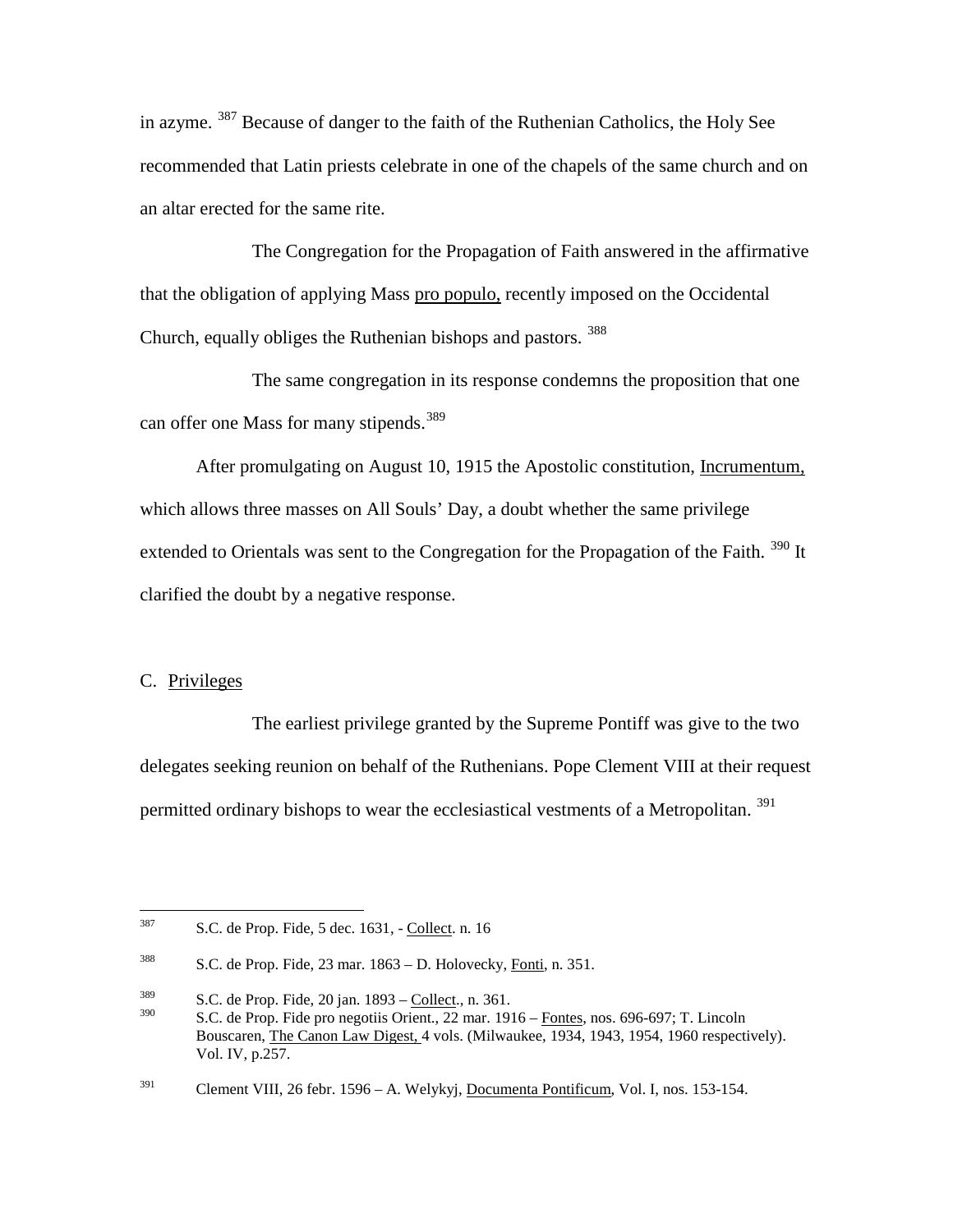One of the most common privileges given to Ukrainians was that of the privileged altar. <sup>[392](#page-100-0)</sup> All cathedrals of the united Ruthenians received such an indult under the usual conditions. The Basilian Fathers received similar privileges for churches specified by them on special feast days.  $393$ 

The Basilians have received numerous privileges of bestowing plenary indulgences for visiting Basilian Churches, visiting them on the first Sunday of the month when the Blessed Sacrament is exposed; visiting them on titular feast days; etc.  $394$ 

### D. Analysis and conclusions

It is evident from the data that the Ukrainian Church referred those problems to Rome which dealt with new relationships that Ruthenians encountered through reunion, that is, with those who enjoyed the same faith, namely the Latin Catholics, but used a different rite to express it and vice versa with the Orthodox. New and old relationships, in other words, created new liturgical problems. Only those new problems as we have seen, were forwarded to Rome for solution.

We can, therefore, deduce that the Holy See was acknowledged both as the supreme liturgical authority and the only authentic interpreter of liturgical problems touching interritual and interfaith matters. It seems that the Ukrainian Church, nevertheless, continued to resolve its own interritual problems and thereby remained as the traditional interritual interpreter.

<span id="page-100-0"></span> $\frac{392}{293}$  S. C. de Prop. Fide, 12 jul. 1627, n. 2 – <u>Fonti,</u> n. 11; 6 sept. 1624 n.3 – <u>Fonti,</u> n. 12; etc.

<span id="page-100-1"></span>Benedict XIX, 17 mart. 1742 - A. Welykyj, Documenta Pontificum, Vol. II, n. 697.

<span id="page-100-2"></span><sup>&</sup>lt;sup>394</sup> Benedict XII, 11 jul. 1726 – A. Welykyj, <u>Documenta Pontificum</u>, Vol. II, n.665; 15 sept. 1727 – Ibid., n. 667; 13 jan. 1730 – Ibid., n. 674; also n. 675-695, etc.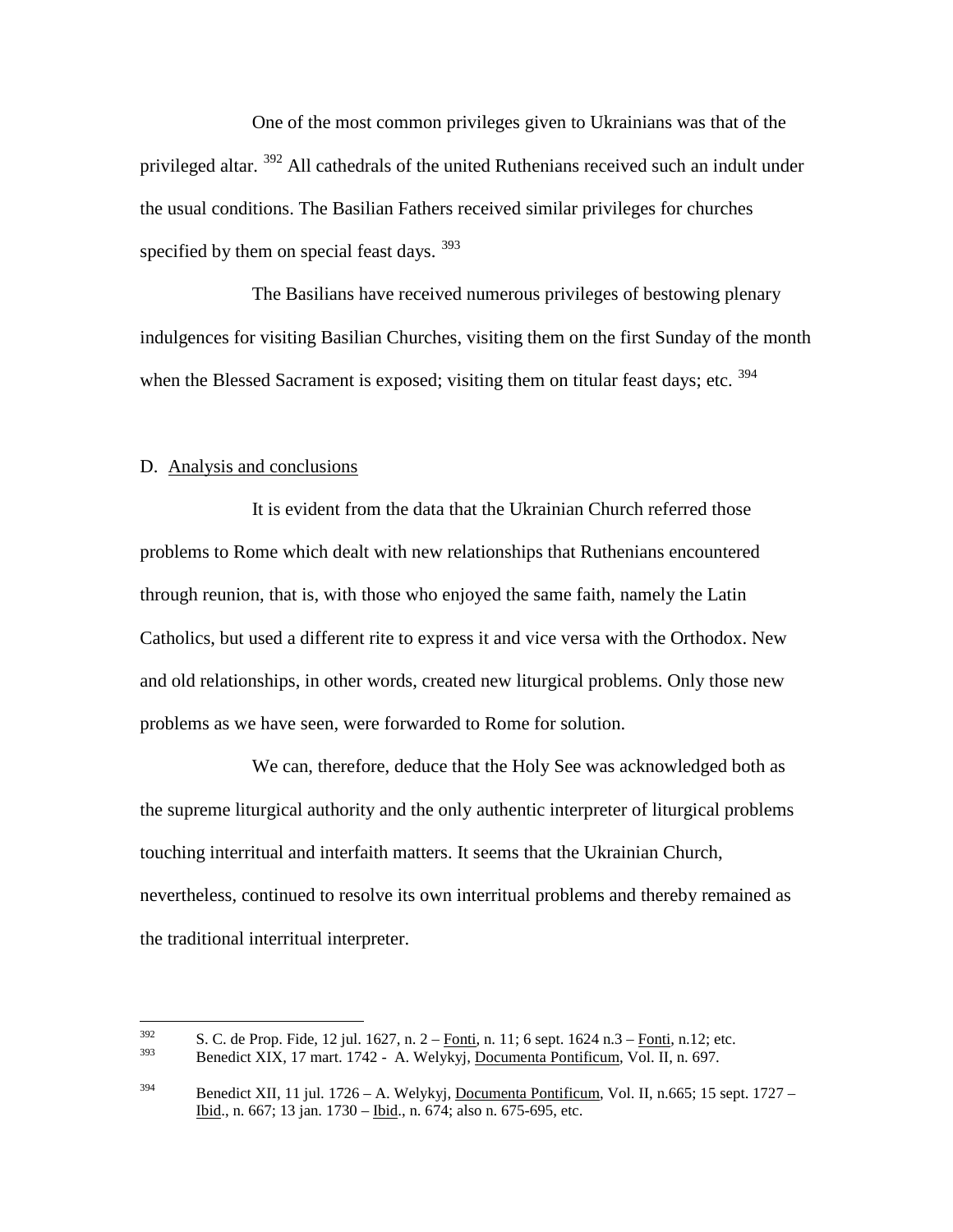However, as we shall see in a succeeding section the liturgical powers of the Holy See were extended by the Motu Proprio, Cleri Sanctitati to include also interpretation of intraritual difficulties. Suffice it here to say that since March 25, 1958, the day when the Motu Proprio took legal force, the Sacred Congregation for the Oriental Church assumed the power not only to interpret liturgical matters arising from interfaith and interritual communication but also intraritual. For its duty is "to resolve questions in regard to the text and translations of liturgical books…and to decide all questions concerning rubrics and ceremonies of the Divine Liturgy... etc.  $395$ 

We can therefore, summarize this section by stating there is an evolution of the authentic interpreter of liturgical laws in the Ukrainian Church. At the time of reunion in 1596, a synod of bishops was the traditional authority. New relationships after the Union of Brest activated the supreme authority to settle interfaith and interritual liturgical problems. For only the Holy See being above all rites was recognized as the logical authentic interpreter. Finally the Holy See by promulgating Cleri Sanctitati reserved for itself the resolution of interritual problems. Thus it remains today as the sole authentic interpreter of liturgical problems whether they be interritual, intraritual or interfaith.

<sup>&</sup>lt;sup>395</sup> Pius XII, <u>MP Cleri Sanctitati</u>, canon 195 par. 1, n.2.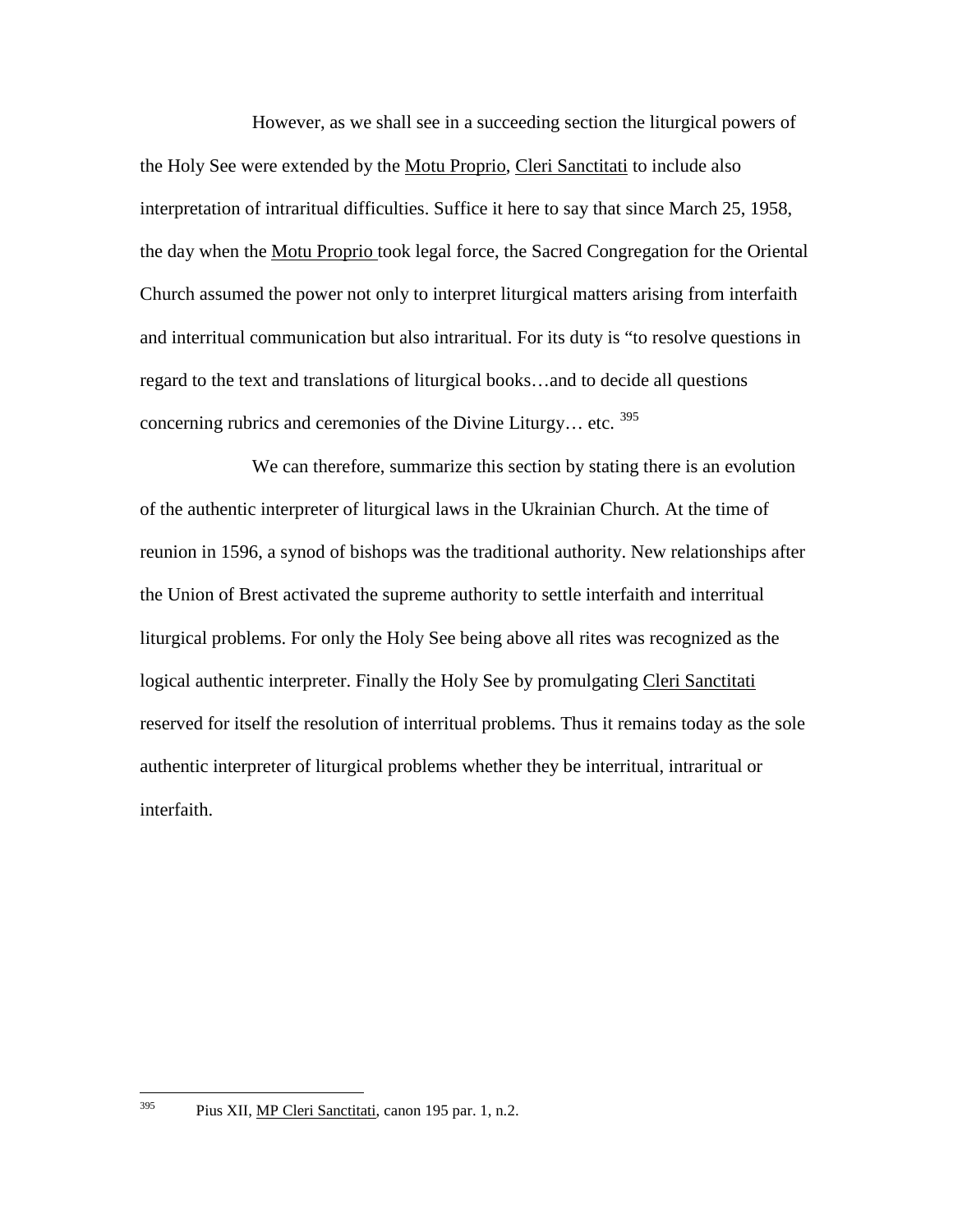### **CHAPTER VI**

# **RUTHENIAN HYERARCHY'S SURRENDER OF PROMULGATIVE POWER**

In the previous chapter it has been established that the Holy See withdrew the power to interpret liturgical laws from the traditional liturgical authority in the Ukrainian Church. We shall now focus our investigation on the supreme legislator to learn the manner in which he continues to acknowledge that traditional right of the Ukrainian liturgical authority to make its own laws regulating the Liturgy. If not, when and under what circumstances did the Holy See gain full liturgical legislative power over the Ruthenians?

The Ukrainian Catholic Church, after resubmitting to the jurisdiction of the Holy See, was not affected by the Holy See's legislation nor included in the concession of favors unless they were mentioned therein. [396](#page-102-0) However, on November 8, 1882, the Sacred Congregation for the Propagation of the faith send to the Apostolic Delegates for Oriental Churches a decree which clarified the question of the kind of legislation emanating from Rome obliged the Oriental Catholics. This instruction pointed out that Apostolic constitutions of the Holy See bind them in the following three cases. [397](#page-102-1)

a) if they concern matters of faith and Catholic doctrine;

<span id="page-102-0"></span> <sup>396</sup> A. Cicognani, Canon Law, tr. by J.M. O'Hara and F. Brennan, (2 rev. ed., Westminster, Md, 1947) p.453.

<span id="page-102-1"></span><sup>&</sup>lt;sup>397</sup> ... nelle Constituzioni Apostoliche non s'intendono compresi gli Orientali se non nei tre seguenti casi:

<sup>1.</sup> Nei punti di fede e dottrina cattolicca;

<sup>2.</sup> Dove la materia stessa dimostra la comprensione, in quanto non `e una legge soltanto ecclesiastica, ma una dichiarazione della legge divina e naturale;

<sup>3.</sup> Quando, benche si tratti de ordinazioni disciplinari gli Orientali vi sono espressamente nominate." S.C. de Prop. Fide, decr. 8 nov. 1882 – Fonti, n. 164.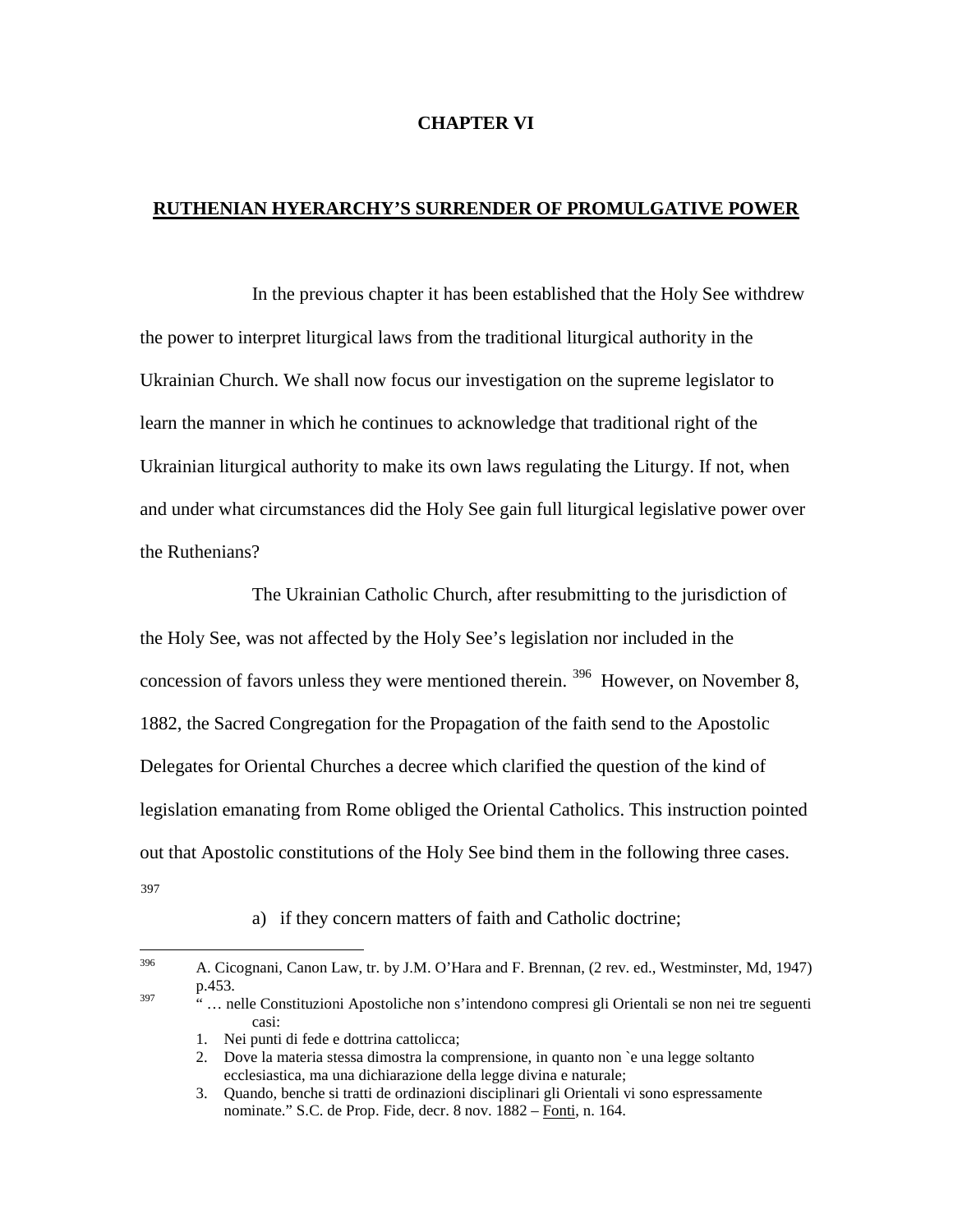b) if their subject matter shows that they are binding upon Oriental also, for the reason that they ate not merely ecclesiastical laws merely but declarations of the divine or natural law;

c) if the laws themselves, tough disciplinary in character expressly state that they are meant for the Oriental Church also.

Likewise the Latin Code of Canon Law clearly states that Orientals are not subject to it except when its legislation expressly embraces the Oriental Catholics.<sup>[398](#page-103-0)</sup>

Consequently, since our concern is the liturgical aspect of this legislation, we shall pursue this investigation i.e. whether the Ukrainians enjoy their legislative right in liturgical matters by presenting those pontifical decrees issued as common law for the Universal Church; secondly, those issued for all Oriental Churches; and finally those addressed to the Ruthenian Church in particular.

### A. Universal or common liturgical legislation

- 1. Universal Apostolic Constitutions
- a) Pope Pius XI in his celebrated encyclical,

Amantissimi Redemptoris, clarified the divine law concerning the obligation of satisfying the precept of giving worship to Almighty God. The faithful must take part in the Liturgy on the feasts of precept and ought to participate with devotion. <sup>[399](#page-103-1)</sup> The obligation of Mass pro populo obliges also Oriental bishops and pastors.<sup>[400](#page-103-2)</sup>

<span id="page-103-1"></span><span id="page-103-0"></span> $\frac{398}{399}$  Codex Iuris Canonici, canon 1.

<sup>399</sup> Pius IX, Ep. Encycl., Amantissimi Redemptoris, 3 maii 1858 – Fonti n. 364.

<span id="page-103-2"></span><sup>400</sup> Ibid. – D. Holovecky, Fonti, n. 352; Cfr. S.C. de Prop. Fide, 23 mar. 1863 – Fonti, n. 351; Leo XIII, 10 jul. 1882 – Fonti, n. 353, S.C. de Prop. Fide, 8 nov. 1882 – Fonti, 355.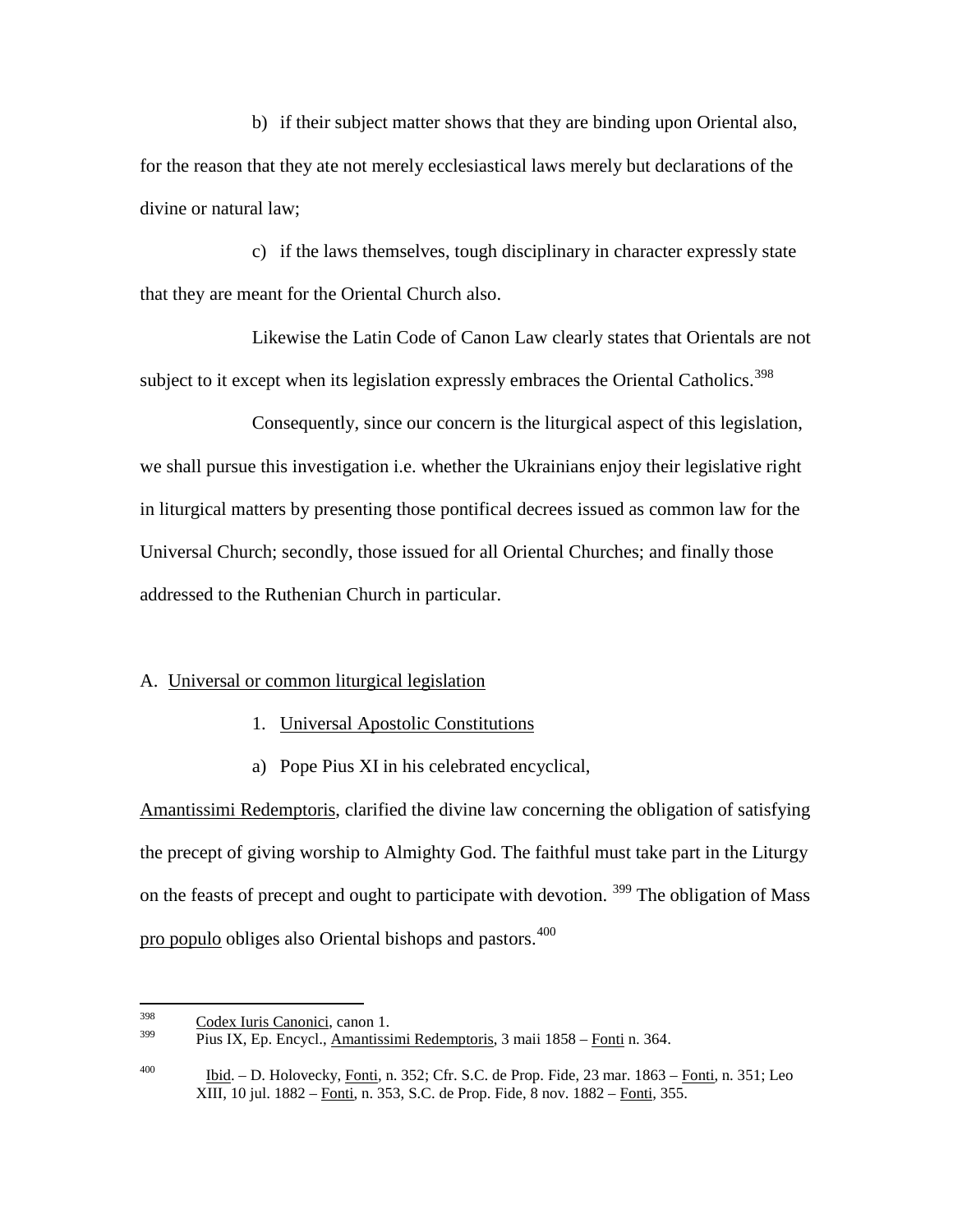b) Pope Pius X in constitution, "Tradita ab antiquis" made provisions for Catholics who were residing in a place where there was no church of their own rite. He informed them that the Body of Our Lord whether consecrated by a Greek priest in leavened bread or by a Latin priest in unleavened bread was truly on the altar, and they were not to hesitate in the act of adoring him.<sup>[401](#page-104-0)</sup>

He also confirmed the prohibition of Pope Benedict XIV which barred a priest from consecrating the Body of our Lord and of administrating Holy Communion in a rite not his own. [402](#page-104-1) This Eucharist-minded Pontiff allowed every Catholic to receive the Holy Eucharist in any Catholic rite even for the sake of devotion.<sup>[403](#page-104-2)</sup>

Where necessity urges and no priest of his own rite is present, it will be permitted for an Oriental priest who uses fermented bread, to administer the Eucharist in azyme and for a Latin priest to do the same in fermented. Each will use his own rite in administering. [404](#page-104-3)

### 2. Universal Law of the Code of Canon Law 1918

<span id="page-104-0"></span><sup>&</sup>lt;sup>401</sup> Pius X, Apost. Const., Tradita ab antiquis, 14 sept. 1912, n.  $3$  – Fontes, n. 698; Papal Teachings n. 337-342, pp. 221-224.<br>
<u>402</u> Ibid.; Benedict XIV, Ep. encycl. <u>Allatae sunt</u>, 26 jul. 1755, par. 16, Fontes, n. 434.

<span id="page-104-1"></span>

<span id="page-104-2"></span><sup>&</sup>lt;sup>403</sup> Pius X, Apos. Const., Tradita ab antiquis, 14 sept. 1912, n.3 – Fontes, n. 698. This provision was incorporated some years later in the present code of Canon Law of the Latin Church in canon 866 par. 1 and was repeated in the decree, Cum data fuerit, of the Sacred Congregation for the Oriental Church on March 1, 1929 for the Greek-Ruthenians in the United States – S. Congr. Or. Decr.: Cum data fuerit, 1 mart. 1929 – art. 32 – AAS, XXI (1929) p. 158; Bouscaren, The Canon Law Digest, I, p. 14.

<span id="page-104-3"></span><sup>&</sup>lt;sup>404</sup> Pius X, Apos. Const., Tradita ab antiquis, 14 sept. 1912, n.  $3 -$ Fontes, n. 698.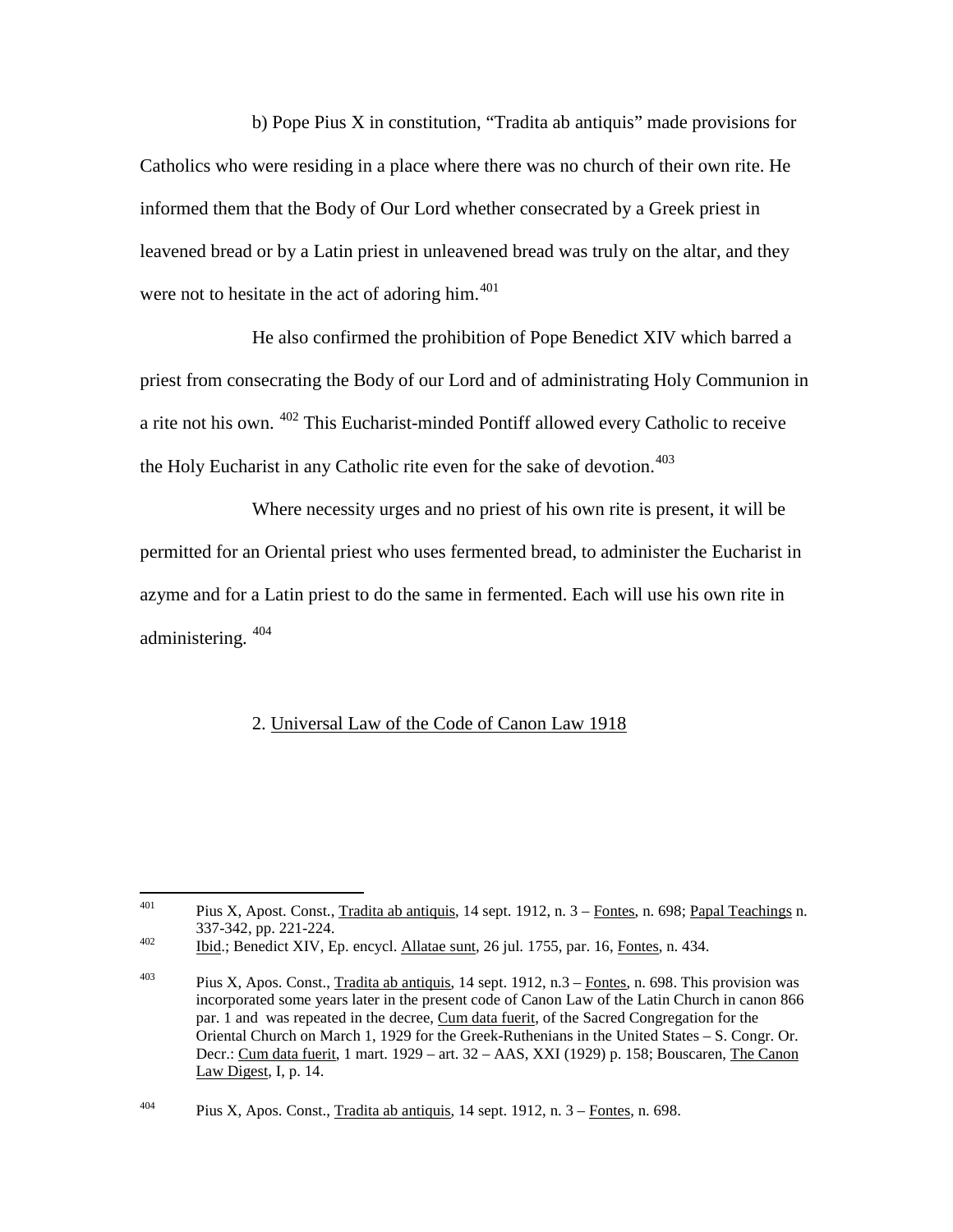Canon 1 states that Orientals are not obliged except when expressly mentioned. There are relatively few canons which specifically govern liturgical matters in the Oriental Church. [405](#page-105-0)

a) Canon 804 ordains that an Oriental priest who desires to say Mass in a Church other than to which he is attached must possess letters of recommendation from a competent authority.

b) Canon 816 prescribed in the celebration of the Mass that the priest must, according to his rite, use either unleavened or leavened bread wherever he celebrates.

c) Canon 866 gives the faithful liberty to receive the Holy Communion in any rite.

### B. Oriental liturgical legislation

- 1. Apostolic Constitutions
- a) The encyclical,  $Demandatam<sup>406</sup>$  $Demandatam<sup>406</sup>$  $Demandatam<sup>406</sup>$  of Pope Benedict XIV was issued</u>

December 24, 1743. Whit it he gives Byzantines only the privilege of celebrating more than one Mass a day. <sup>[407](#page-105-2)</sup> The Holy Father solved the restricted use of an altar whereby

<span id="page-105-0"></span> $^{405}$  Cicoganani, <u>op. cit</u>., pp. 460-462.

<span id="page-105-2"></span><span id="page-105-1"></span><sup>&</sup>lt;sup>406</sup> A dispute existed whether Pope Benedict XIV's Demandatam addressed to the Melkites also obliges the Ruthenians. This question was resolved in the appendix to Gregory XVI's epist. Perlatum ad nos, 17 jul. 1841, in which he writes: "… Neque si Benedictus XIV Protoarchimandritam O.S. Basilii Ruthenorum bullam "Demandatam" ad Greco-Melchitos missam servare iussit, inde colligi potest S. Pontificem omnes et singulos Ruthenos ad eandem servandam obligasse." – D. Holovecky, Fonti, n. 373.

<sup>407</sup> Benedict XIV, Ep. encycl. Demandatam coelitus, 24 dec. 1743, par. 8, N. Harasiewicz, op. cit,. (Leopoli, 1862), p. 404; Fontes, n. 338.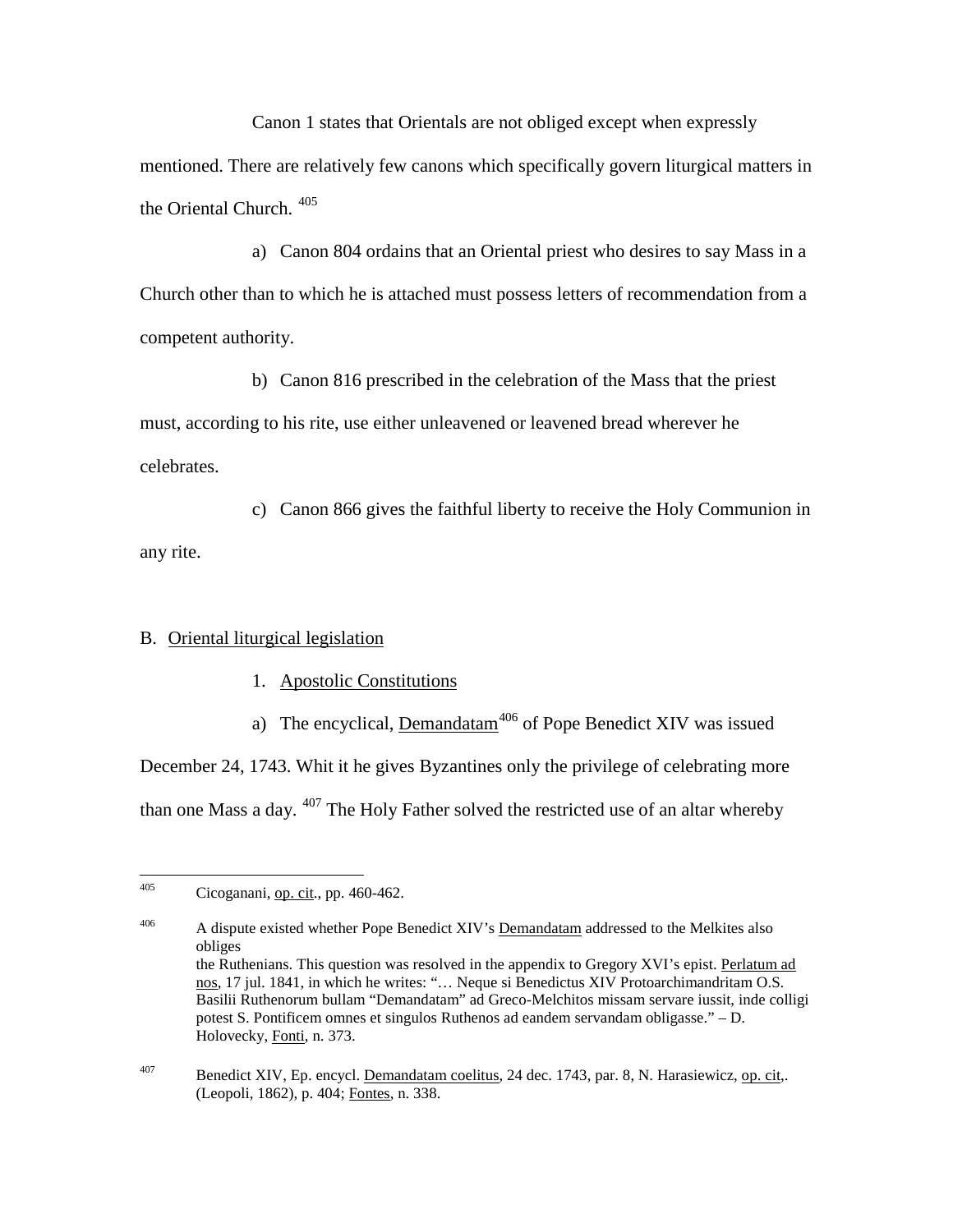only one Liturgy was celebrated each day. <sup>[408](#page-106-0)</sup> The solution of celebration satisfied the many priests who whished to celebrate the liturgy on the same day. They were permitted to offer the sacrifice on the same altar at the same with the bishop or with some other priest. However they were all required to wear the vestments customarily used for the celebration of the divine Liturgy, to recite the whole Liturgy, and to pronounce the words of Consecration together just as if they were celebrating the Holy Sacrifice individually.

b) Pope Benedict XIV in his constitution, Imposito Nobis dated March 29, 1751 forbade priests of the Greek rite to celebrate the Liturgy in churches of the Latin rite unless they had obtained permission from the Latin ordinary or from his Vicar General who could grant this permission even though no necessity existed but only as long as some spiritual good could be expected from this celebration. <sup>[409](#page-106-1)</sup> He also cites and confirms the privilege granted by Clement VIII in the year 1602 by which Ruthenians priests were permitted, in the case of necessity, and, even for the sake of devotion, to celebrate the Byzantine Liturgy with sacred vessels and vestments of the Roman rite upon the altars of the Latin churches.<sup>[410](#page-106-2)</sup> The Latin priests were reciprocally permitted to celebrate the Mass in the Latin rite on the altars in the Ruthenian churches, and to use the sacred vessels and vestments of the Ruthenian rite. This privilege for Rutenian priests to celebrate Mass on a consecrated altar, portable altars extended not only to churches but to any domestic oratory.

c) On July 26, 1775 Pope Benedict XIV promulgated, the encyclical letter, Allatae Sunt, which contained some of his most important legislation. When there

<span id="page-106-0"></span><sup>&</sup>lt;sup>408</sup> Ibid., par. 9 – Harasiewicz, <u>op. cit.,</u> p. 404; Fontes, n. 338.

<span id="page-106-1"></span>Benedictus XIV, Ep. encycl., Allatae sunt, 26 jul. 1775 par. 4 – Fontes, n. 434.

<span id="page-106-2"></span> $\frac{410}{\text{L}}$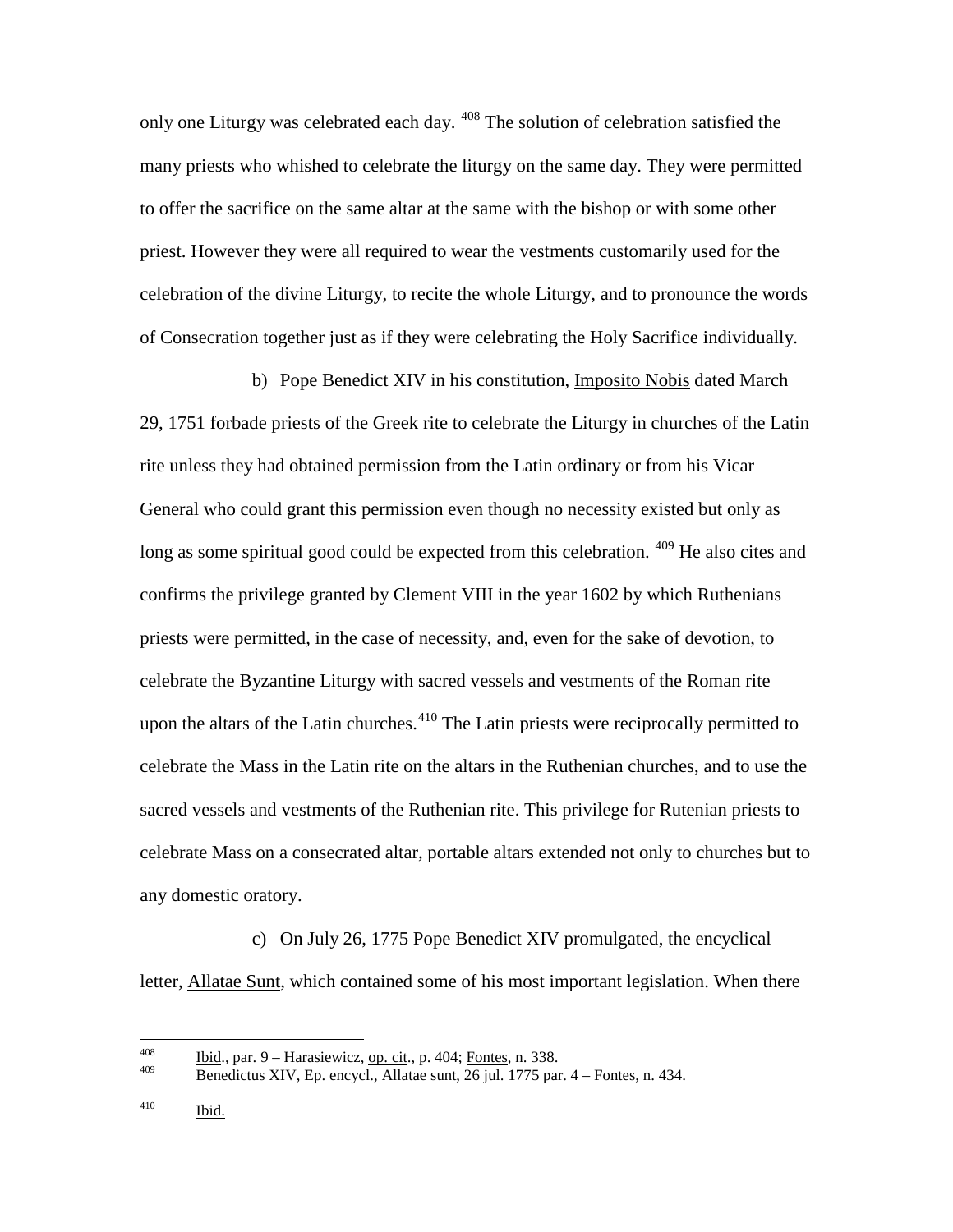were no churches of their own Rite in a place, priests of the Oriental rites could celebrate the Liturgy in Latin churches, but in such a case they had to follow their rite exactly.  $411$ Unleavened and leavened bread being valid matter to the sacrament of the Holy Eucharist.<sup>[412](#page-107-1)</sup> Oriental priests, who consecrated in leavened bread were forbidden to consecrate the Holy Eucharist in unleavened and then distribute Holy Communion thus consecrated in Unleavened bread to the faithful. [413](#page-107-2)

The Pope also allowed the continuance of zeon in whatever rite prescribed this practice in the celebration of the Liturgy.  $414$ 

The celebration of the Holy Sacrifice is permitted in a church of another rite providing that all things necessary to celebrate the Liturgy in their own rite had. [415](#page-107-4) He strictly forbade Latin clergy to celebrate Mass in churches of the Greek Rite and upon the main altar in these churches except in the case of necessity, namely, when there was no other altar in the church of the Greek Rite. Moreover the Latin priest had to obtain permission from the pastor of the Greek Church, who was not free to refuse this permission under such circumstances.<sup>[416](#page-107-5)</sup>

Although the old custom existed that Oriental churches had only one altar and upon this altar only one Mass was celebrated each day,  $417$  the Pope, because of the increase in the number of priests advised that Mass might be said each day in chapels or

<span id="page-107-0"></span><sup>&</sup>lt;sup>411</sup> Benedict XIV, Ep. encycl., <u>Allatae Sunt</u>, 26 jul. 1775, par.  $4 - n$ . 434.

<span id="page-107-1"></span> $\frac{1412}{413}$  Ibid., par. 22.<br>Ibid., par. 23-24.

<span id="page-107-2"></span>

<span id="page-107-3"></span> $^{414}$  Ibid., par. 26.

<span id="page-107-4"></span><sup>415</sup> Ibid., par. 35.

<span id="page-107-6"></span><span id="page-107-5"></span><sup>416</sup> Ibid., par. 36.<br>
417 Ibid., par. 37.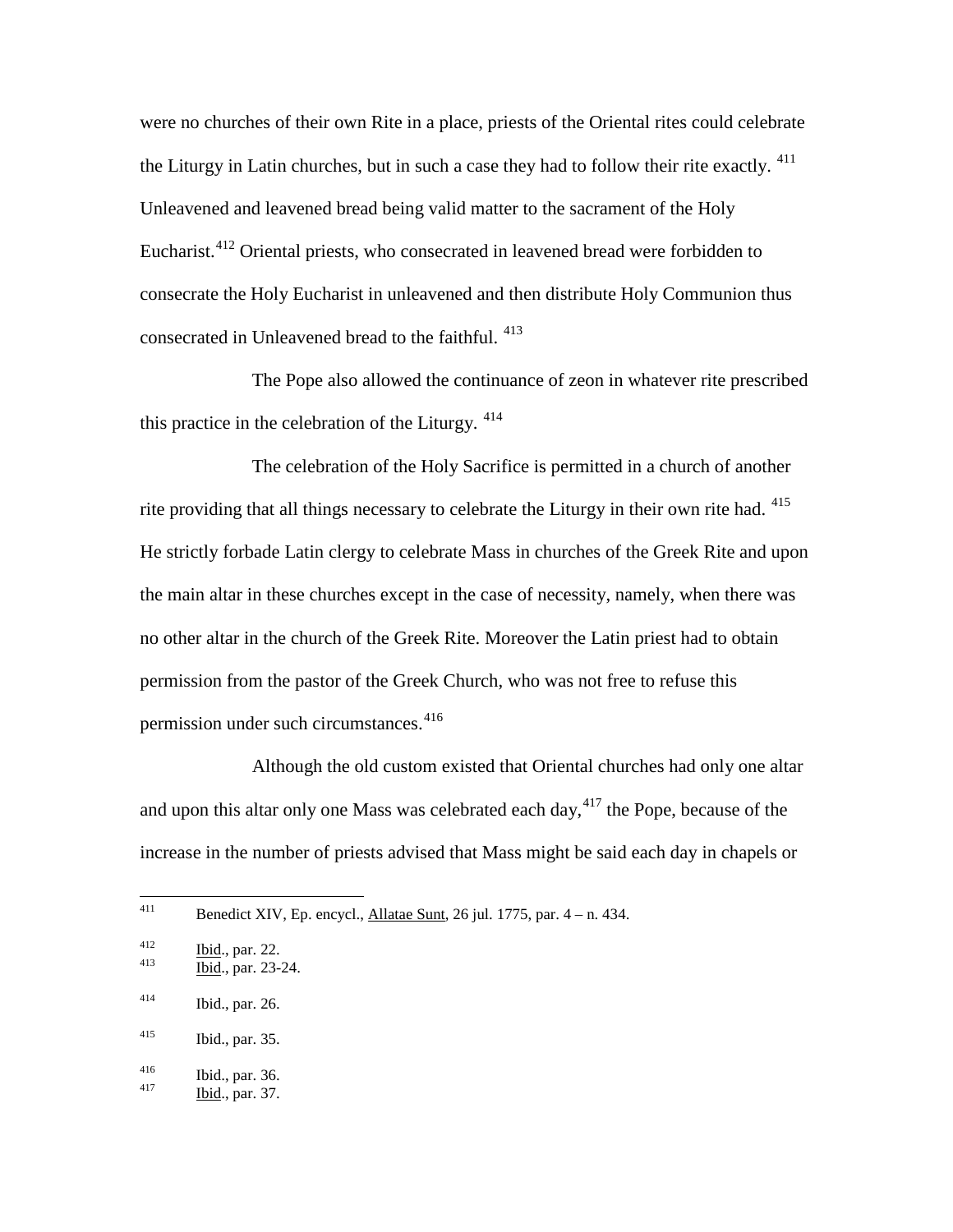oratories adjoining the church, called parecclesias.<sup>[418](#page-108-0)</sup> In churches there should be Greek altars for Greek priests and Latin altars for Latin priests.<sup>[419](#page-108-1)</sup>

#### 2. Instructions and Decrees

The Sacred Congregation for the Propagation of the Faith concerned itself mostly with the practical problem of Paschal Communion. In 1721 it decreed that each one fulfill the Paschal precept by receiving Holy Communion in his own Rite.<sup>[420](#page-108-2)</sup>

When Latin missionaries were active in countries wherein there were both Oriental and Occidental Catholics, the problem of receiving the sacraments took on a new circumstances. Latin missionaries were forbidden to administer the sacraments of the Oriental rites when there was a priest of their own rite present who could do so without difficulty. Each priest had to administer to the faithful the Holy Eucharistic according to his own proper rite. An oriental or an occidental priest could impart the Sacrament of Holy Viaticum in the case of necessity of a different rite but they had to observe their own rite in the administration.<sup>[421](#page-108-3)</sup>

The same principle was repeated in 1821, namely that the faithful could receive the Easter communion in another rite when it was impossible for them to receive in their own rite, either because there was either no church or no priest of their own rite in the place where they were living. $422$ 

<span id="page-108-0"></span> <sup>418</sup> Ibid., par. 38-39.

<span id="page-108-1"></span> $^{419}$  Ibid., par. 40.

<span id="page-108-3"></span><span id="page-108-2"></span><sup>420</sup> S.C. de Prop. Fide, litt. 4 sept.  $1721 - \text{Collectionea}$ , n. 296.<br>421 S.C. de Prop. Fide, 11 Oct. 1780 – Fontes, n. 4584.

<span id="page-108-4"></span><sup>&</sup>lt;sup>422</sup> S.C. de Prop. Fide, 12 dec.  $1821 -$ Fontes, n. 864.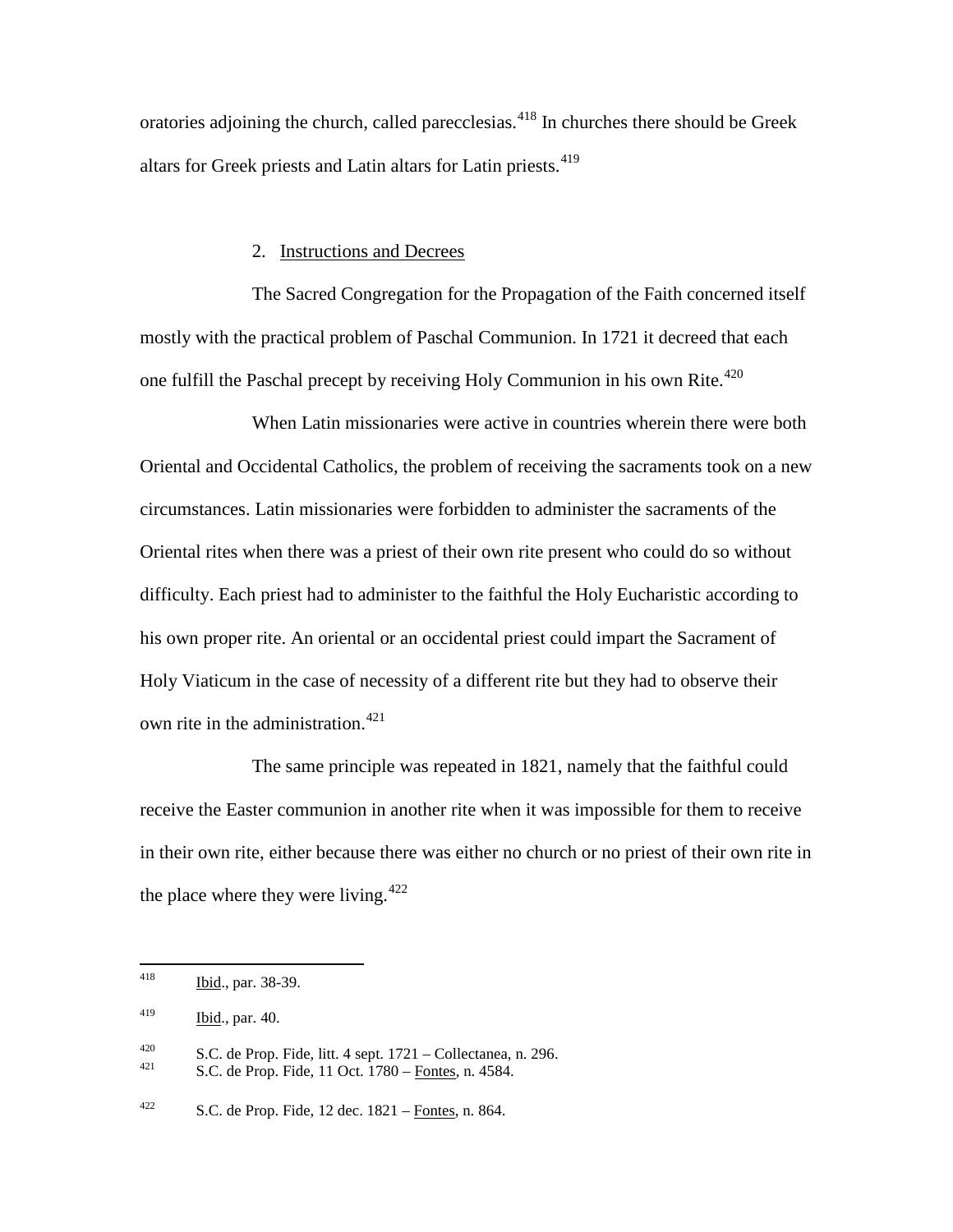The Sacred Congregation relaxed the custom of receiving Holy Communion in one's own rite. For Catholics who communicated in unleavened bread, if they were found among Catholics who usually communicated in leavened bread, could communicate in leavened bread in order to fulfill the Paschal precept or be enabled to receive Holy Viaticum.<sup>[423](#page-109-0)</sup> In 1862 the same congregation clarified the converse, sc. that Catholics who usually receive Holy Communion in leavened bread, were allowed to receive the Holy Eucharist in unleavened bread from the Latin priest in a Latin church, if there was no church or no priest of their own rite in the place. But if there were churches of both rites in the place, then the faithful of the Oriental Church had to communicate according to their own rite.<sup>[424](#page-109-1)</sup>

Those decrees were summed up in 1863 and repeated in succeeding years. It allowed two exceptions which permitted a person to receive Holy Communion in a rite not his own. Firstly, if a priest of the recipient's own rite could not be had then a person could receive Holy Viaticum in another rite from a priest of that rite. Secondly, if a priest of the recipient's own rite could not be had, then a person could fulfill the Paschal precept by receiving Holy Communion in another rite from a priest of that rite.<sup>[425](#page-109-2)</sup>

The Sacred Congregation for the Oriental Church finally settled the problem concerning Paschal Communion in the Eastern rites. Any Oriental can validly and licitly satisfy the prescription in any rite but he is urged to do in the church of his

<span id="page-109-0"></span><sup>423</sup> S.C. de Prop. Fide, 11 dec.  $1838 -$ Fontes, n. 4778.

<span id="page-109-2"></span><span id="page-109-1"></span><sup>424</sup> S.C. de Prop. Fide, 30 april.  $1862 -$  Fontes, n. 5920.<br>425 S.C. de Pro. Fide, 6 oct. 1863 – Fontes, n. 4859; Collect. n. 2343.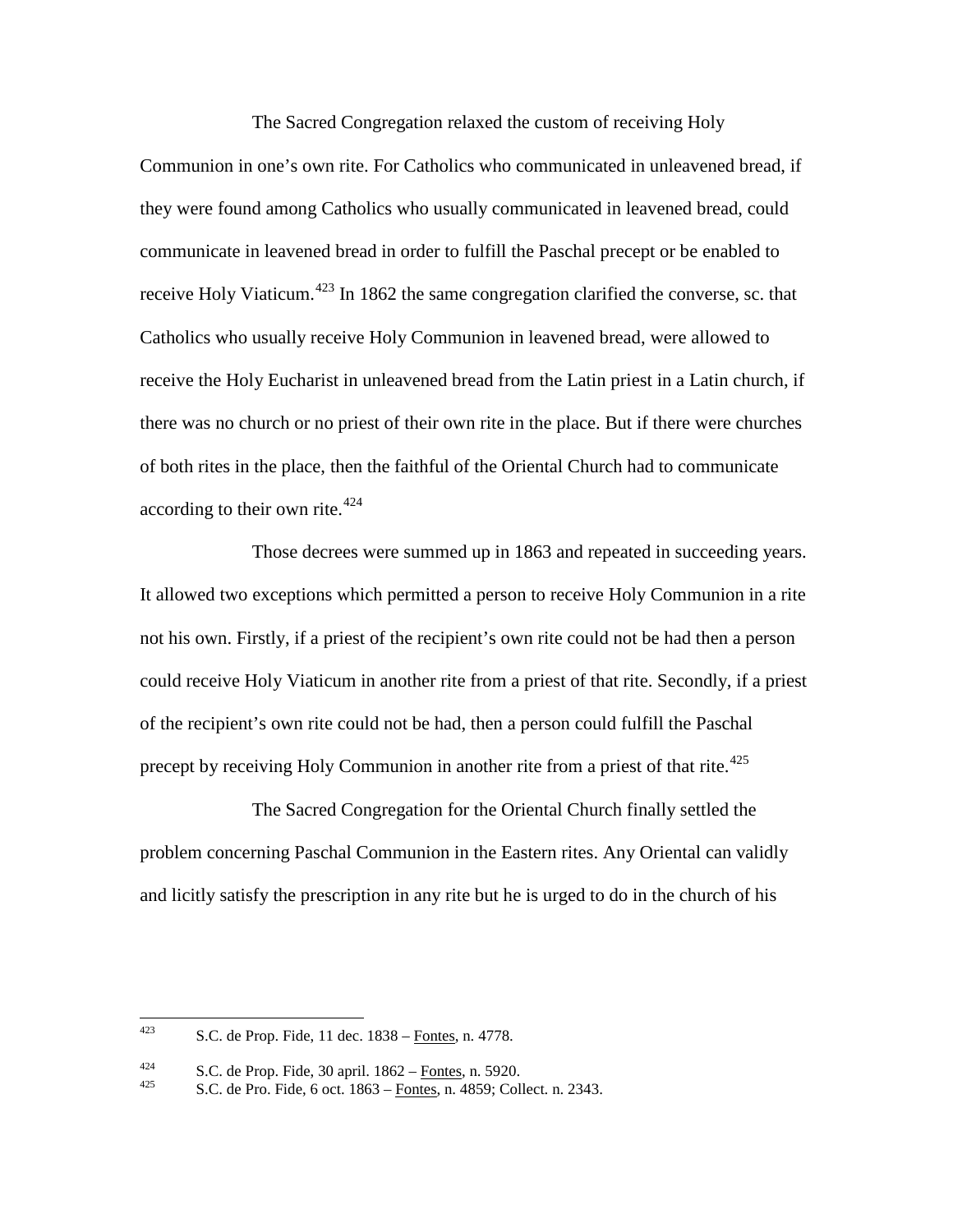own rite.<sup>[426](#page-110-0)</sup> If he satisfies the precept in another rite or church, the pastor of his own rite must be informed.<sup>[427](#page-110-1)</sup>

The same Congregation also issued an instruction on liturgical binating for priests of the Byzantine rite.<sup>[428](#page-110-2)</sup> For nowhere is it allowed to celebrate the Holy Sacrifice twice on the same day, unless the Holy See has, either by itself or through the Ordinary, for grave reasons, granted the permission in writing. This instruction also explains the manner of consuming the Sacred Species and ablution followed by a Liturgy in the same church and in another church. It further treats about the consuming and ablution by a deacon. It treats about stipends for the second Liturgy.

## 3. Motu Proprio for the Oriental Church (Cleri Sanctitati)

a) Canon 1 S 2 legislates that Patriarchs, archbishops and other hierarchs not only shall promote the preservation of their rite but also shall not tolerate or permit the introduction of any change into the rite.

b) It is the duty of the Sacred Congregation for the Oriental Church to approve for all Oriental rites liturgical books, and to resolve questions in regard to their texts and translations. It also has the obligation to supervise and decide all questions concerning rubrics and ceremonies of the Divine Liturgy  $\ldots$  <sup>[429](#page-110-3)</sup>

<span id="page-110-0"></span><sup>426</sup> S.C. Or., 14 apr. 1924 – Cicognani, op. cit., p. 15.

<span id="page-110-1"></span><sup>427</sup> S.C. Or., decr. Cum data fuerit, 1 mart. 1929, art.  $33 - \text{AAS}$ , XXI (1229) p. 158; Bouscaren, The Canon Law Digest, I, 14.

<span id="page-110-3"></span><span id="page-110-2"></span><sup>&</sup>lt;sup>428</sup> S.C. Or., instr. 1 febr. 1933 – <u>AAS</u>, XXVI (1934), 181 – 182. <sup>429</sup> "Ipsius est pro omnibus orientalibus ritibus libros approbare liturgicos, ac dubia solvere circa eorumdem textum et traslationes; item omnia videre ac statuere de rubricis et ceremoniis divinae Liturgiae, sacramentorum, sacramentalium et officii divini; Mp Cleri Sanctitati, canon 195 par. 1 n.2.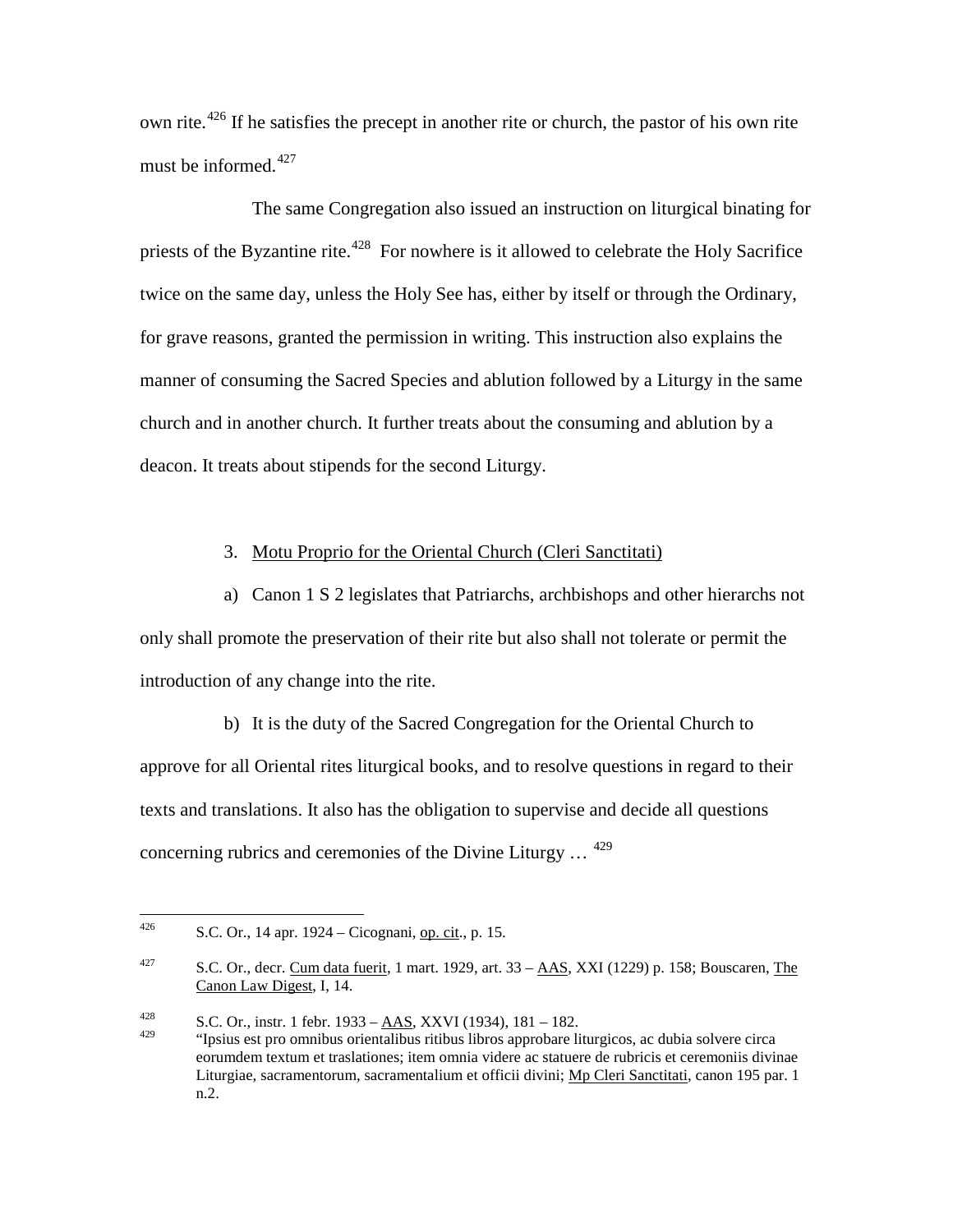c) Every sacred minister must accurately observe his Rite in the celebration of Divine Liturgy. <sup>[430](#page-111-0)</sup> Faithful shall be encouraged often to frequent churches of their own rite on Sundays and Holy days and assist at divine services.<sup>[431](#page-111-1)</sup>

d) In the divine services, patriarchs, bishops and other hierarchs and clerics must commemorate the Roman Pontiff.<sup>[432](#page-111-2)</sup> The Major Archbishop and/or Metropolitan and the local bishop shall be commemorated by the ministers subject to him in the Divine Liturgy and other ecclesiastical offices according to the rules of liturgical laws.<sup>[433](#page-111-3)</sup>

e) The Patriarch will establish a council or so called commission on liturgical matters for the editing of liturgical books and for dealing with all matters that contain the Liturgy. It is the duty of the Patriarch to approve editions of liturgical books which must; agree with the approval text, the first approval of which is reserved to the Apostolic See.<sup>[434](#page-111-4)</sup>

f) Canon 381 stipulates that Exarches must apply the Divine Liturgy for the people entrusted to their care at least ten times a year on the principal feasts. Exarches must also apply the Liturgy on all Sundays and other holy days of obligation except in the case of the particular law which prescribes that it is to be applied at least fourteen times a year. Bishops have also the obligation to see that at least a part of the divine office is celebrated daily, where there is such a custom and at least in every city, at least in one church and at least on Sundays and feast on principal holy days of saints and on their eve, the solemn divine office is celebrated.

<span id="page-111-0"></span> $^{430}$  Ibid., canon 2 par. 1.

<span id="page-111-1"></span> $^{431}$  Ibid., canon 2, par. 2.

<span id="page-111-2"></span><sup>432</sup> Ibid.., canons 166, 274 and 330.

<span id="page-111-3"></span> $\frac{1433}{434}$  Ibid., canons 317, 330 par. 2, 413.<br>Ibid., canon 302.

<span id="page-111-4"></span>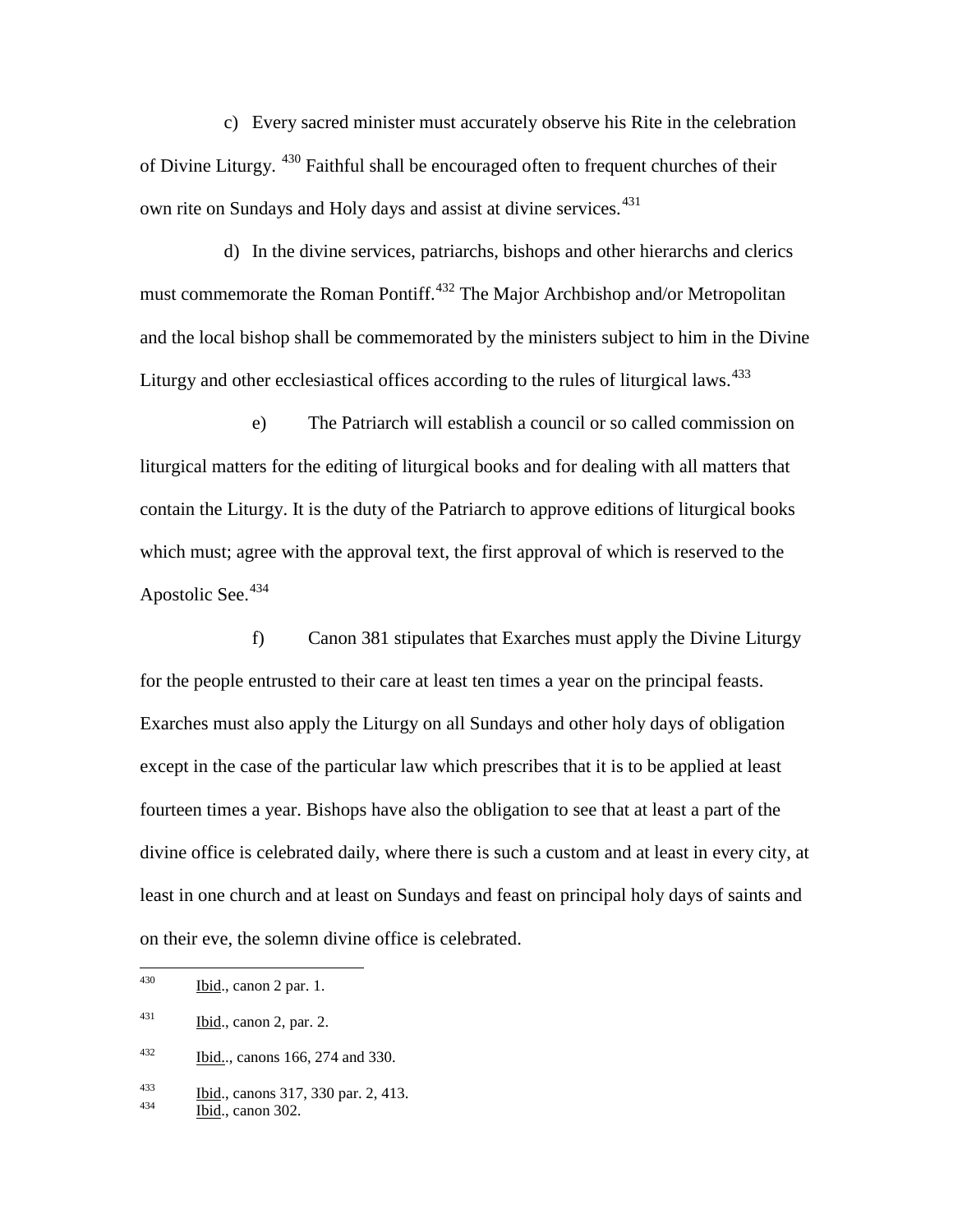g) The pastor and quasi-pastor are also bound to apply the Divine Liturgy for the people at specified times. Though he may administer to several parishes one Divine Liturgy for the entire people entrusted to his care will satisfy his obligation.<sup>[435](#page-112-0)</sup>

### C. Particular Legislation for Ruthenians

## 1. Decrees

a) In 1863, the Sacred Congregation for the Propagation of the Faith specifically directed an instruction to Greek-Ruthenian and Latin bishops in the province of Lviv. It granted the faculty of communicating in unleavened bread at the hands of a priest of the Latin rite and also the opportunity of receiving leavened bread from the hands of a Ukrainian priest so that the faithful may not be deprived of the Holy Viaticum<sup>[436](#page-112-1)</sup>

b) The decree, Cum Episcopo, of the Sacred Congregation for the Propagation of the Faith issued in 1914 for the Greek-Ruthenians in the United States demanded that the faithful satisfy the Paschal precept by receiving Holy Communion in their own rite and from their own pastor.<sup>[437](#page-112-2)</sup>

## 2. Motu Proprio's

<span id="page-112-1"></span>

<span id="page-112-0"></span> $\frac{\text{Ibid.}}{\text{S.C.}}$  de Prop. Fide pro negotii orientalis, 6 oct. 1863 – Fontes n. 4859; Collect. n. 1243.

<span id="page-112-2"></span><sup>437</sup> S.C Or., decr. Cum data fuerit, 1 mart. 1929, art. 33. This historical document, which constituted the particular law for Ruthenians in the United States was first published in the AAS, XXI (1929), p. 158 sq; it was renewed Nov. 30, 1940 in the AAS, XX (1941), pp. 27-28; and again by a latter of the Apostolic Delegation in the Wash., D.C. to the Ruthenians bishops Nov. 23, 1950. For an English translation cfr. Bouscaren, The Canon Law Digest, Vol. I, 14 sq.; V. J. Pospishil, Interritual Canon Law Problems in the United States and Canada (Chesapeake City, Md., 1955) pp. 200-208.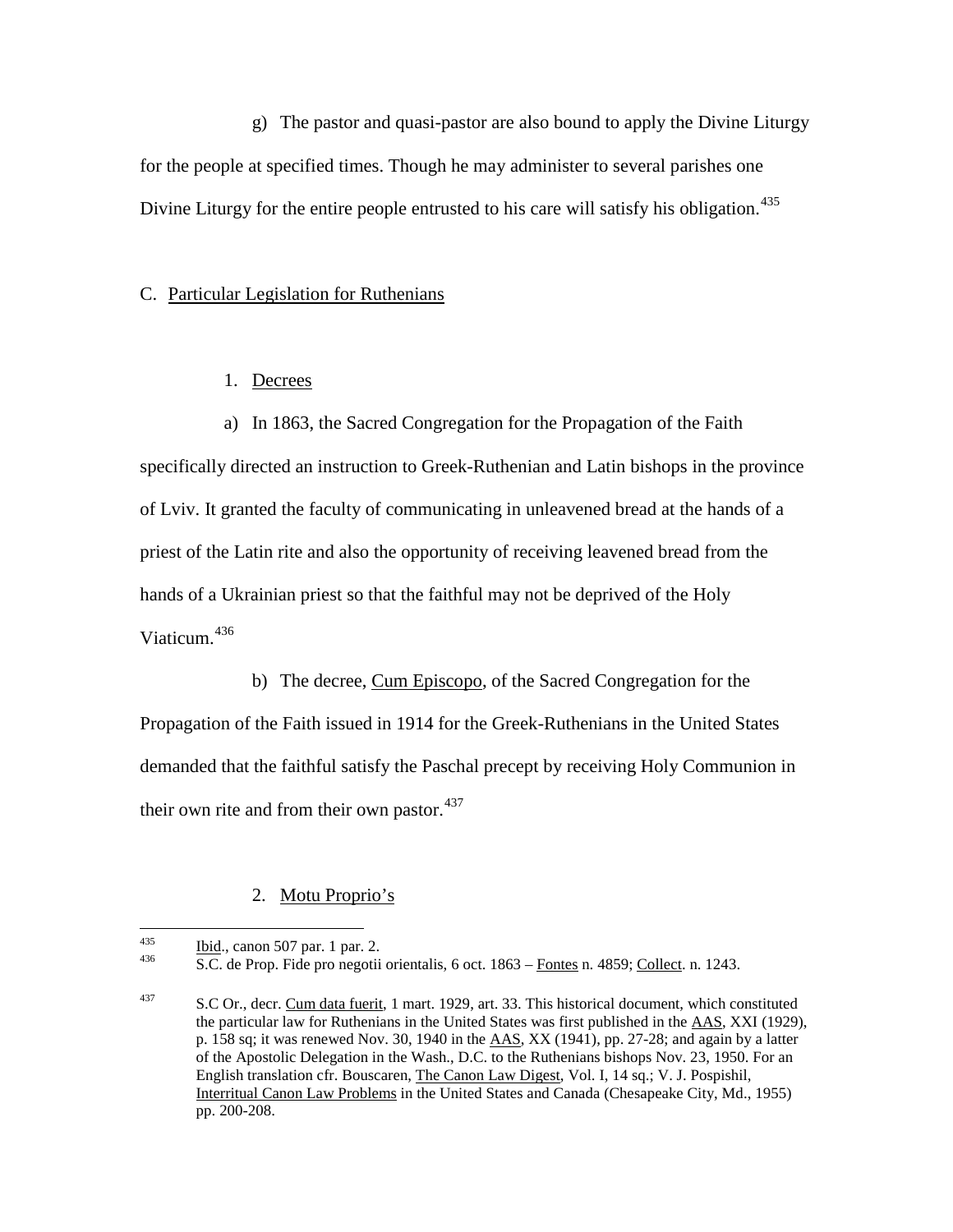The first Motu Proprio affecting Ruthenians in the United States was the document "Cum data fuerit".<sup>[438](#page-113-0)</sup> It culminated the development of interrelations between Latins and Orientals. In areas where either churches or priests of their own rite are lacking and where distances are so great the Ruthenian faithful cannot go to their own church without grave inconvenience, they must satisfy their obligation by hearing Mass in a Catholic Church of another Rite, and receive sacraments from a priest of the rite. <sup>[439](#page-113-1)</sup> For reasons of piety also, the faithful of any rite are given permission to receive Holy Eucharist consecrated in any rite. When necessity urges and no priest of the other rite is available, a Greek-Ruthenian priest is permitted to administer the Eucharist consecrated from unleavened bread; and conversely a Latin priest may administer the leavened bread; each however will follow his own rite while administering.<sup>[440](#page-113-2)</sup>

Any Oriental fulfills validly and directly the precept of Easter Communion even if he receive Communion in a rite other than his own. It is urged that members of the faithful fulfill the precept of Easter Communion each in his own rite and in his own parish. Those who have fulfilled it in another parish shall take care to notify their own pastor that they have fulfilled the precept.  $441$ 

Again in regard to the hearing of Mass on holy days which fall on the same day in both rites, they are obliged, in order to fulfill the ecclesiastical precept, to assist at the sacred Liturgy in a church of their own rite, if there is one in the place.<sup> $442$ </sup>

<span id="page-113-0"></span> $1438$  Ibid., art. 28.

<span id="page-113-1"></span><sup>439</sup> Ibid., art. 32.

<span id="page-113-2"></span> $\frac{1440}{441}$  Ibid., art. 33.

<span id="page-113-3"></span>

<span id="page-113-4"></span> $442$  Ibid., art. 37.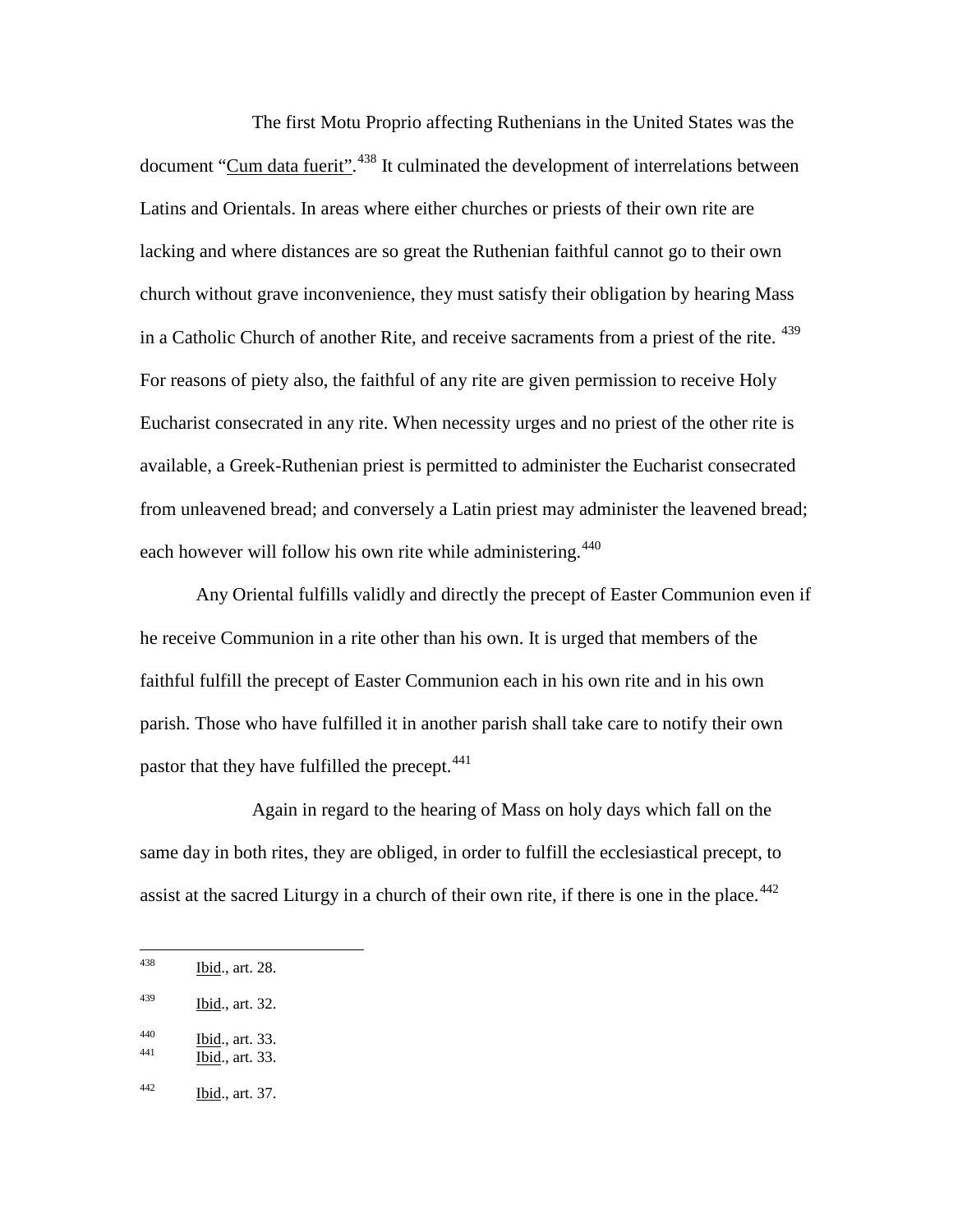The Sacred Congregation for the Oriental Church changed this law by grating to any Greek-Ruthenian the unlimited right of fulfilling the obligation of hearing Mass in any Catholic church without distinction of rite. $443$ 

## 3. Promulgation of the Ruthenian Edition of the Liturgikon

The climax of liturgical legislation of any kind for the Ruthenians was the Holy See's promulgation of the Ruthenian edition of the Liturgikon on September 10, 1941.[444](#page-114-1) On that momentous day the Sacred Congregation of the Oriental Church sent to the Ukrainian hierarchy three copies of the newly edited Liturgikon together with a brief, which outlined the historical facts which led to the birth of the first typical edition of the Liturgikon for Ruthenians approved by the Holy See. Because of its legislative importance we shall treat in this final section the history of the development of this typical edition; the method used by the Pontifical Liturgical Commission to edit the Ruthenian Recension; the comparative differences between the memorable edition and 1905 Missal edited in Lviv; and finally a special addenda to the decree.

# a) Historical Facts Leading to the Formation of the Pontifical Liturgical Commission for the Ruthenian  $445$

The Ukrainian Catholic hierarchy after World War I initiated missionary activity among the orthodox in eastern Ukraine. One of the obstacles to their success that

<span id="page-114-1"></span><span id="page-114-0"></span>

<sup>443</sup> S.C. Or., 11 jun. 1930 – AAS XXII (1930), p. 354.<br>444 A copy of this letter of promulgation signed by Eugene Cardinal Tisserant as secretary of the Oriental Congregation can be found at the conclusion of P.A. Raes' excellent article "Le Liturgicon Ruthene Depuis L'Union de Brest", Orientalia Christiana Periodica, vol. VIII, no. 1-2, (Rome, 1942), pp. 136-139.<br><sup>445</sup> For this particular and for other information regarding this section, the writer has been able to use

<span id="page-114-2"></span>an unpublished writing of C. Korolevsky, The Liturgy and the Rite ad practiced by Ukrainians.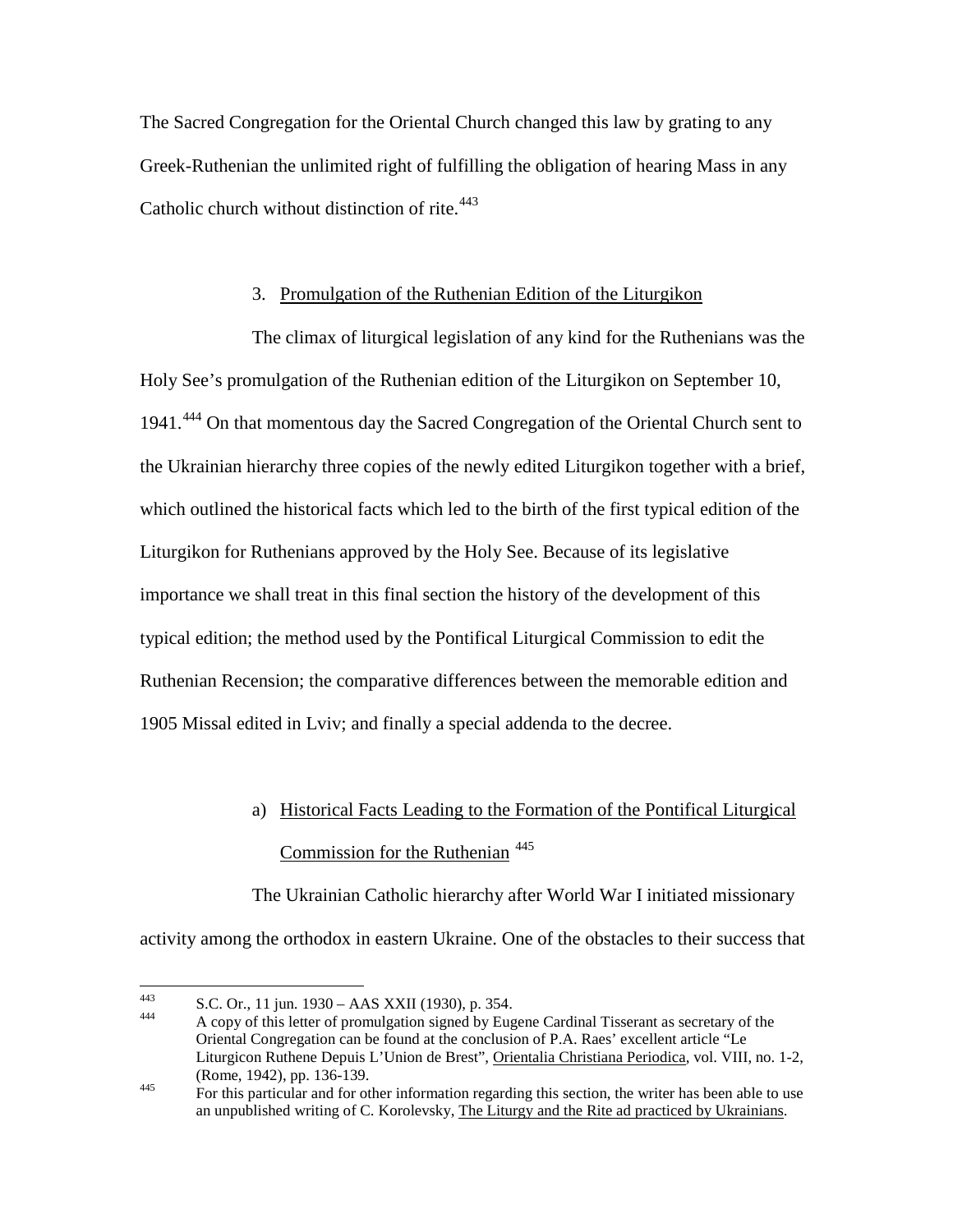Metropolitan Andrew Sheptitsky, Archbishop of the province of Lviv, discovered was the Liturgikon used by the Galician Catholics. To remove this impasse the venerable Metropolitan summoned on November 29, 1927 all Ruthenian ordinaries to Lviv. The object of this first conference was principally to consider the adoption of a liturgical text which would help the return of the Orthodox. At this two day conference, November 29 and 30, the bishops agreed to edit a typical Liturgikon which would to be followed by all. They also proposed to seek its approval from the Holy See as well as approval for textual modifications and corrections of any evident errors introduced in the current liturgical books and practice. Before departing, a liturgical commission was formed which consisted of the following; Metropolitan Andrew Sheptisky, Archbishop of Lviv, Galicia; Msgr. Dionysius Nyaradi, bishop of Krisevci, Croatia; Bishop Geoge Kocylovsky, eparch of the diocese of Peremysl, Galicia; and Alexander Stoika, bishop of Mukac. Its president was the Metropolitan.

Two years later, on October 21, 1929 a second Episcopal conference was held in the Jesuit Retreat House, Rome. At this conference it was decided that the Episcopal commission constituted in Lviv had proved to be impractical. The assembled bishops, in order to achieve the end established at the first conference, agreed to name an intereparchial commission composed of delegates of every bishop,  $446$  to examine the texts of liturgical books and subsequently to submit for approval to the Holy See. In the mentime the conference approved after a reading of the text, the reprinting of a small

<span id="page-115-0"></span> <sup>446</sup> The Episcopal Intereparchial Liturgical Commission eventually consisted of Mons. John Bucko, president; Rev. Theodore Haluscynsky, OSBM representing the bishop of Canada; Rev. Plato Martyniak OSBM, delegate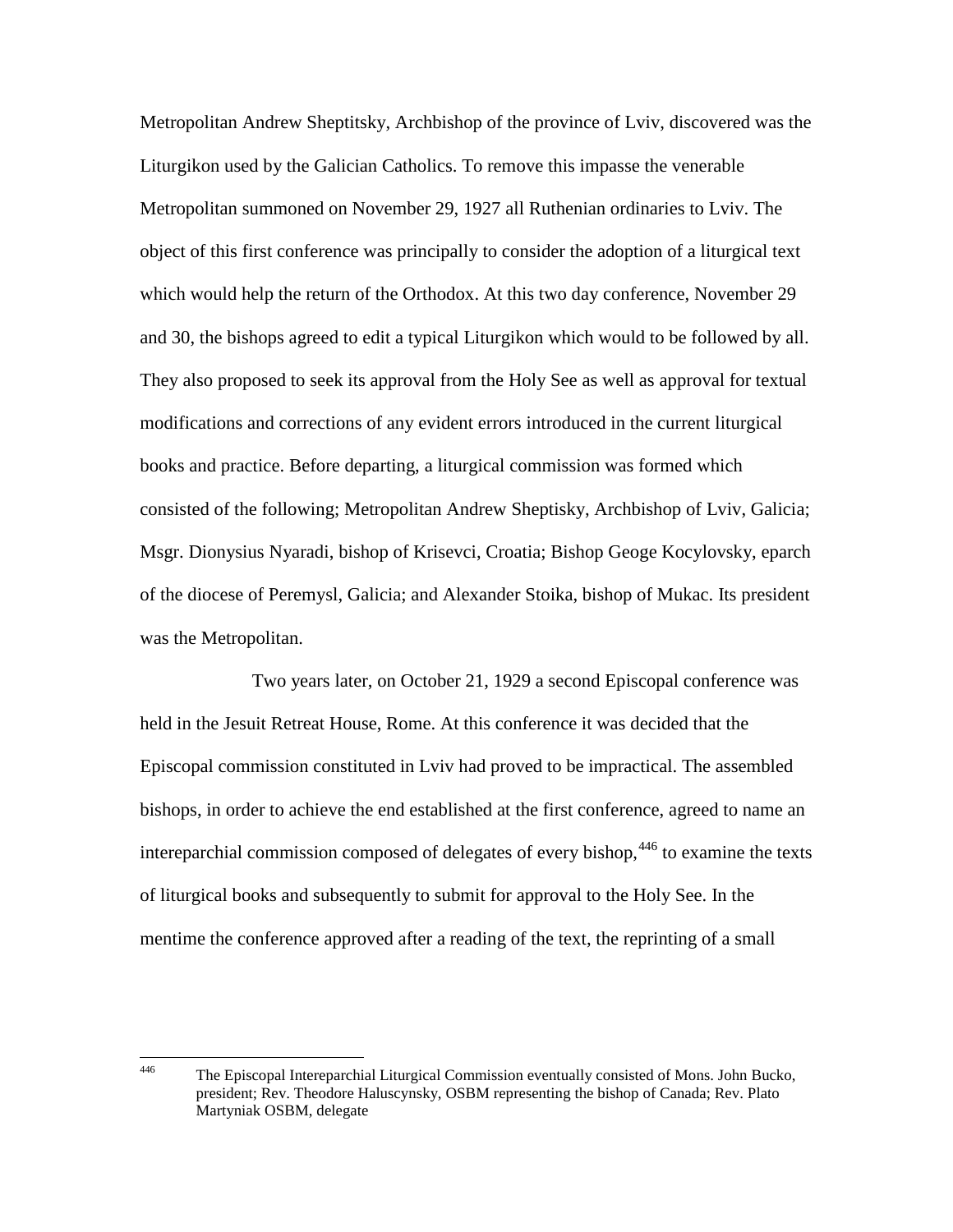missal according to the 1927 Lviv edition of the Liturgikon with necessary corrections. This small Liturgikon was probably the one which appeared in 1930.<sup>[447](#page-116-0)</sup>

Unfortunately, the bishops did not name their delegates by February, 1930. The Metropolitan, on his own authority, by this time had already published his 1929 liturgikon printed and sold by the Stauropegia Institute in Lviv. This text purified from almost all hybridisms incorporated the sanctions of Zamost, namely, the use of the sponge and zeon and also removed the Filioque from the text of the Creed. Some of the bishops opposed this text.  $448$ 

On March 30, 1930, the Metropolitan sent to all the Ukrainian bishops a letter explaining his plan to extend his work to all liturgical books. Each of the appointed bishop's delegates would be assigned a determined book. Some of the bishops proposed to concentrate primarily on the Liturgikon.

On June 16, 1930, the intereparchial commission of the Bishop's delegates assembled for the first time in Lviv. Bishop John Butchko, auxiliary to Metropolitan Sheptisky, opened the meeting in behalf on the Archbishop and work commenced on the Liturgikon. The president of the commission was Anastasius Kalzo, Provincial of the

<span id="page-116-0"></span> $\overline{a}$ 

of the bishops of Peremysl and the United States; Rev. Dr. Tito Myskovsky – delegate of the bishop of Mukac; Rev. Dr. Stephen Rud, delegate of the Apostolic Administrator of Presov; Rev. Demetrius Vladimir Sadowsky, delegate of the Metropolitan of Lviv; Mons. John Lutsyk, delegate of the bishop of Stanislaviv; Rev. Dr. Kostelnick, substitute of the delegate of the bishop of Krizevci; Rev. Clement Sheptitsky, delegate of the Pittsburgh exarchate, Usa; and Rev. Stephen Reshetylo OSBM, delegate substitute for the Ruthenians of Canada.

 $\frac{447}{447}$  Monsignor Koczylovsky, bishop of Peremysl, while in Rome, complained to the Assessor of the Oriental Congregation, what he had already expressed in writing, that the Metropolitan had surpassed his authority to give approval of the Liturgikon prepared in Lviv, 1927. The Nuntio to Poland also filed to Rome a similar complaint.<br>
448 Bishop Khomysyn of Stanislaviv protested to Rome against the Metropolitan's Byzantinism and

<span id="page-116-1"></span>new innovations; using separate books for the Liturgy, tropar and epistles in one volume, gospels in another and the text of the Liturgy in a third. Also included in the protest was the proposal of establishing square altars and abolishing the practice of benediction with the Blessed Sacrament.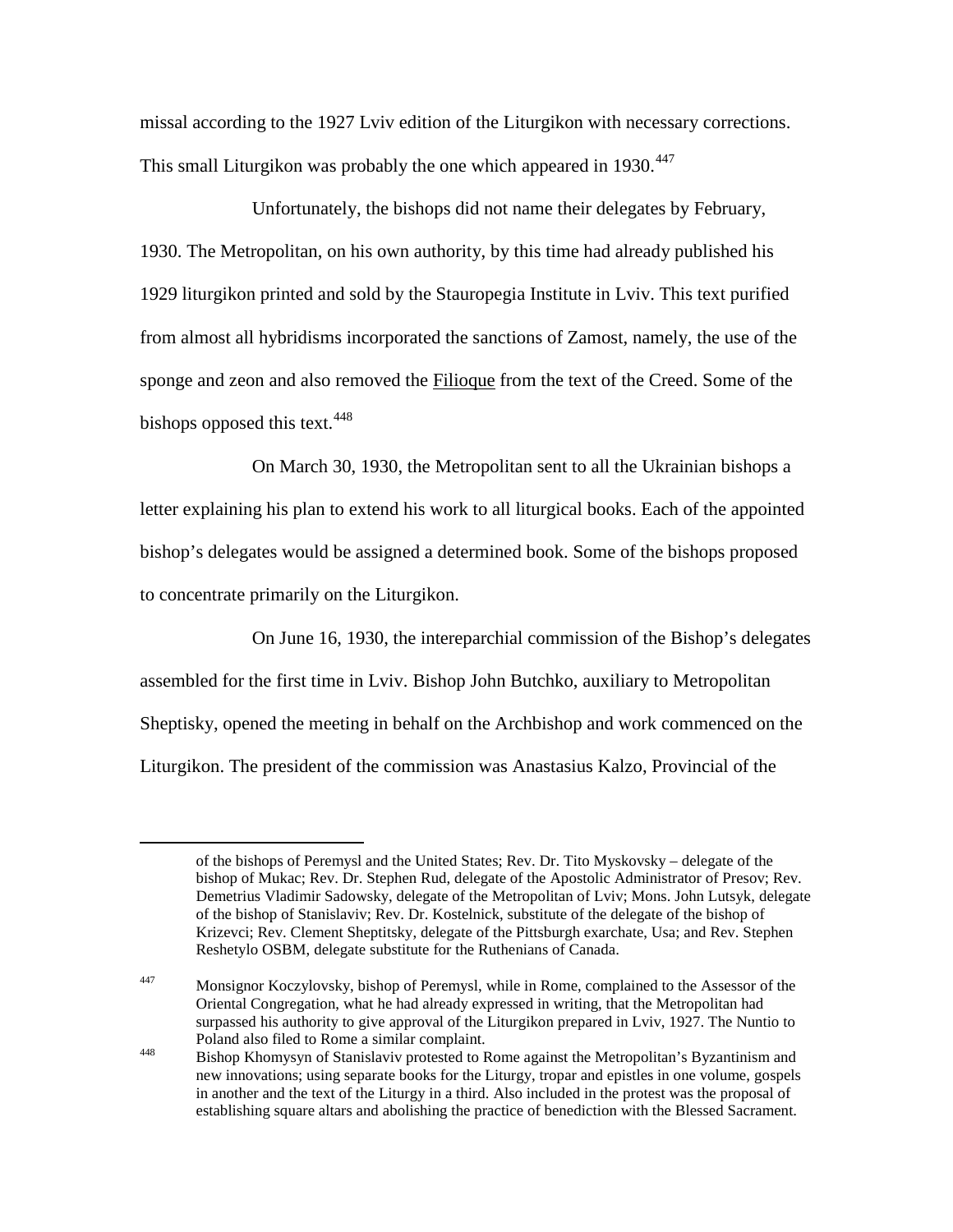Basilian priest. Before the third meeting of the commission the Basilian provincial died. Bishop Butchko succeded him as president at the third meeting on March 6, 1931.

On January 9, 1932, the bishops again assembled for a conference in Rome to consider the progress of the intereparchial liturgical commission. It approved the minutes of the 21st meeting of the liturgical commission. This was followed by formulating a petition to the Oriental Congregation for the institution of certain feasts, the principal one of which was to be that of Christ the King. It proposed the reinstitution of the square instead of the oblong altar with proportionate tabernacles. Also discussed was the abolition of the Benediction with the Blessed Sacrament.

Between the 1929 episcopal conference and the 1932 meeting of the Ruthenian episcopate in Rome, two factions opposed each other. The one led by the Metropolitan desired a pure Byzantine liturgical text; the other led by the bishops of Peremesyl and Stanislaviv whished to maintain the liturgical status quo. Never did the twain agree. The Holy See, however, always sought for means to reconcile the two. It dispatched Dom Placidus De Meester and bishop Nyaradi of Krizevci to study the problem and file a report with their opinions on how to settle the controversy. All was to no avail. The rift so great that all bishops after the 1932 conference agreed to submit the matter to the examination of the Holy See, beseeching it to condescend to procure a typical edition of all the liturgical books. $449$ 

The Holy See promptly reacted to present the Ruthenians with a typical liturgikon. In 1933 it sent a questionnaire to all the Galician bishops to learn their opinions concerning fourteen liturgical problems. The congregation commissioned Rev. John Hudacek, C.SS.R. as an Apostolic Visitator to the three Galician eparchies to

<span id="page-117-0"></span>449 A. Raes, <u>art. cit</u>., p. 136.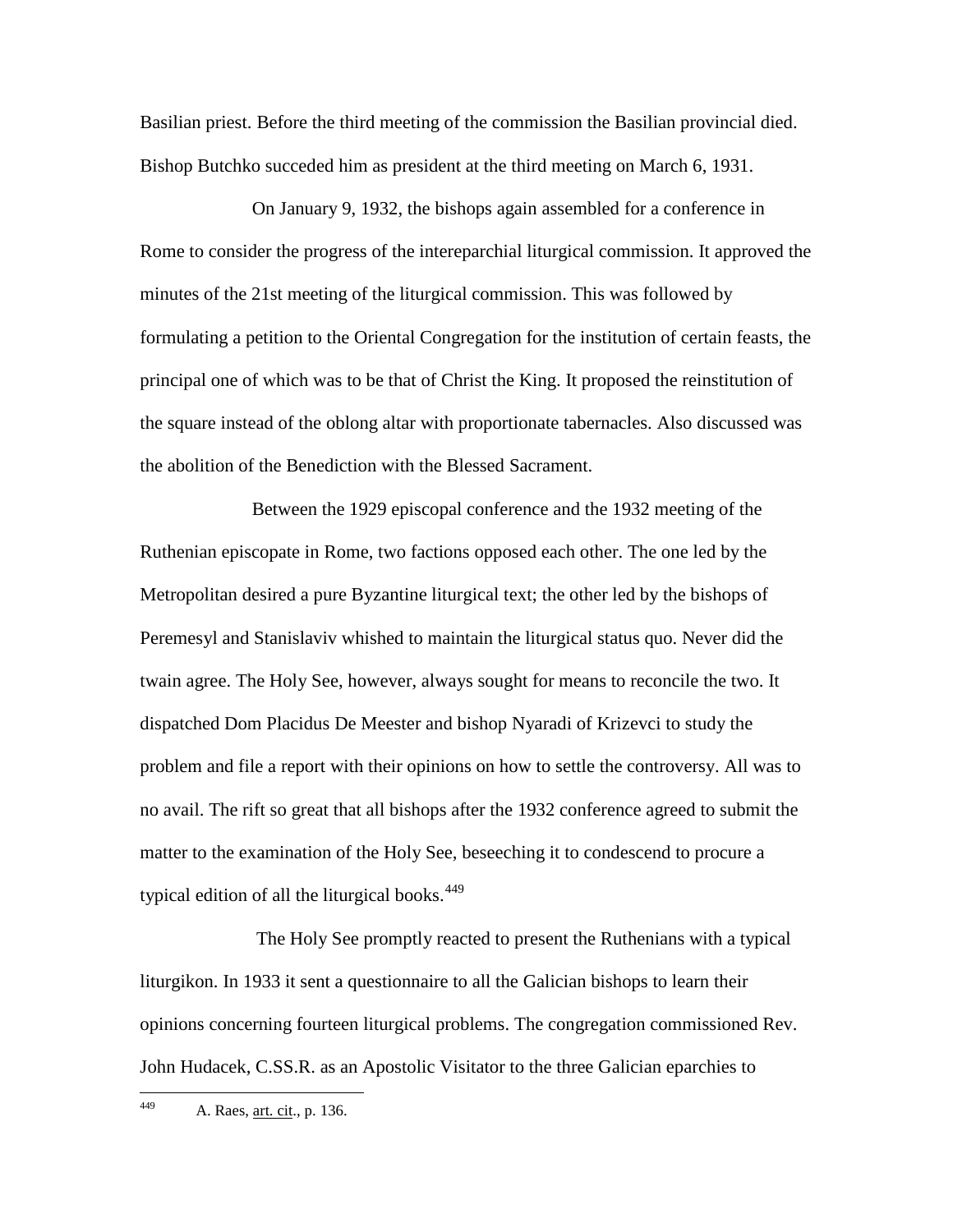investigate the liturgical difficulties.<sup>[450](#page-118-0)</sup> It also entrusted the entire matter to consultors specialized in canon law, Oriental Liturgy, and in Old Slavonic. It requested the proceedings of the meetings of the intereparchial liturgical commission of Lviv held between 1930-1935.<sup>[451](#page-118-1)</sup> The Holy See ordered that controversy be avoided by the Ruthenians bishops; authorized the provisory use of all the existing texts; and forbade the publication of new editions without a special permission of the Oriental Congregation. On January 10, 1938 the plenary section of the most eminent Cardinals for the Oriental Congregation determined criteria to serve as a basis for revision. These were approved by Pope Pius XI in his audience of January  $15^{452}$  $15^{452}$  $15^{452}$  It likewise assigned such work to a special liturgical commission over which the Cardinal-secretary of the Congregation would preside.[453](#page-118-3) After sixty one sessions, the Ruthenian edition of the Liturgikon was promulgated on September 10, 1941.<sup>[454](#page-118-4)</sup>

## b) Methodology

<span id="page-118-0"></span> <sup>450</sup> Rev. John Hudacek, C.SS.R. was a Czech and Slav, thus capable of rendering an unbiased account of the Ukrainians. Though not a specialist in oriental liturgical matters, nevertheless he would not take sides the conservatists desiring to return to the ancient Liturgy and the modernists hoping to maintain the liturgical status quo. This Redemptorist was also to make a report on orthodox proselytizing and forced Latinizations in the Lemko area of the Carpathian Mountains.

<span id="page-118-2"></span><span id="page-118-1"></span><sup>451</sup> A. Raes, <u>art. cit</u>., p. 137.<br>A. Raes, <u>art. cit.</u>, p. 137.

<span id="page-118-3"></span><sup>453</sup> Ibid.

<span id="page-118-4"></span><sup>&</sup>lt;sup>454</sup> The Liturgikon made its appearance in octavo. It consisted only of those parts of the divine services, the Liturgies of St. John Chrysostom, St. Basil and the Presanctified, and various blessings, which pertain to the priest. Since then the Liturgikon appeared with an accompanying text also in quarto for the cantor, which was composed of the responses and variable troparia and Epistles.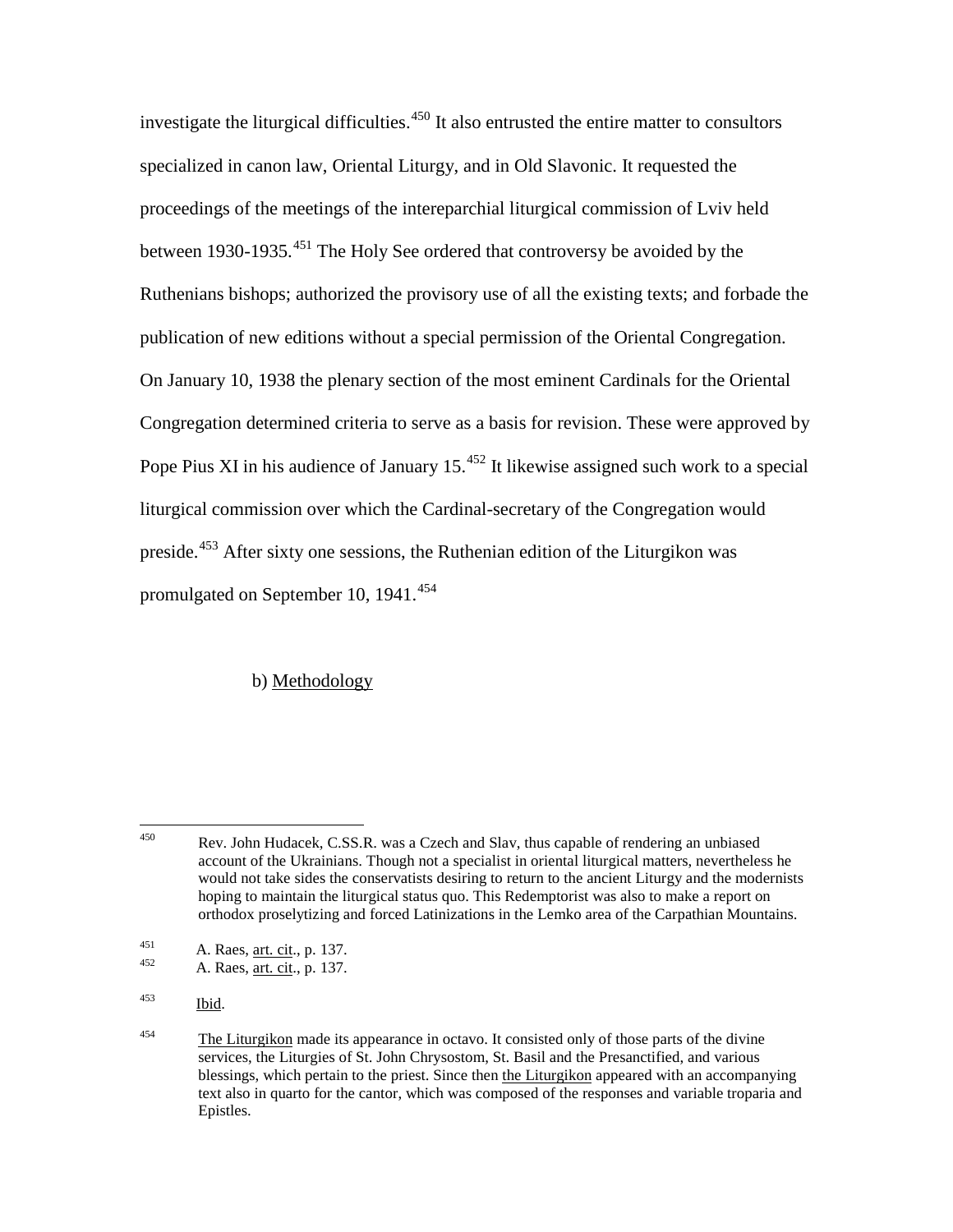From Cardinal Tisserant's letter of promulgation an outline of methodology to develop the typical edition can be deduced.<sup>[455](#page-119-0)</sup> It seems that the Pontifical Liturgical Commission did not use as a base any Greek text of the seventeenth century but rather made a concordance of Ruthenian texts in use prior to 1650. From this year onward, the Commission determined that the texts and rubrics of various liturgika were modified and altered without approval of the Holy See except four prescriptions at the Synod of Zamost. Considering the promise of the Supreme Pontiff at the Union of Brest-Litovsk and other succeeding Pontiffs to guard the integrity of the Oriental rites, the Congregation decided to follow the readings of the older Ruthenian texts. It also included the rubrics of the Euchologion of the Pope Benedict XIV which he recommended in the Apostolic Constitution, Ex quo primum, to all bishops of the Byzantine Rite.

## c) Comparative differences between Roman and Lviv (1905) editions

With regard to sacerdotal dress, the use of the amice was suppressed in the Roman edition.<sup>[456](#page-119-1)</sup> At proskomedia the deacon once again pours the water and wine into the chalice.

At the Little Entrance, the rubric prescribes the opening of the royal doors, which remained closed until this point.<sup>[457](#page-119-2)</sup> The celebrant says the prayer of entrance not at the altar but upon his arrival before the royal doors. He, after concluding the prayer

<span id="page-119-1"></span><span id="page-119-0"></span><sup>455</sup> A. Raes, <u>art. cit</u>., pp. 137-138.

<sup>456</sup> Liturgikon (Roma, 1942), p. 168, 170.

<span id="page-119-2"></span> $^{457}$  Ibid., p. 204.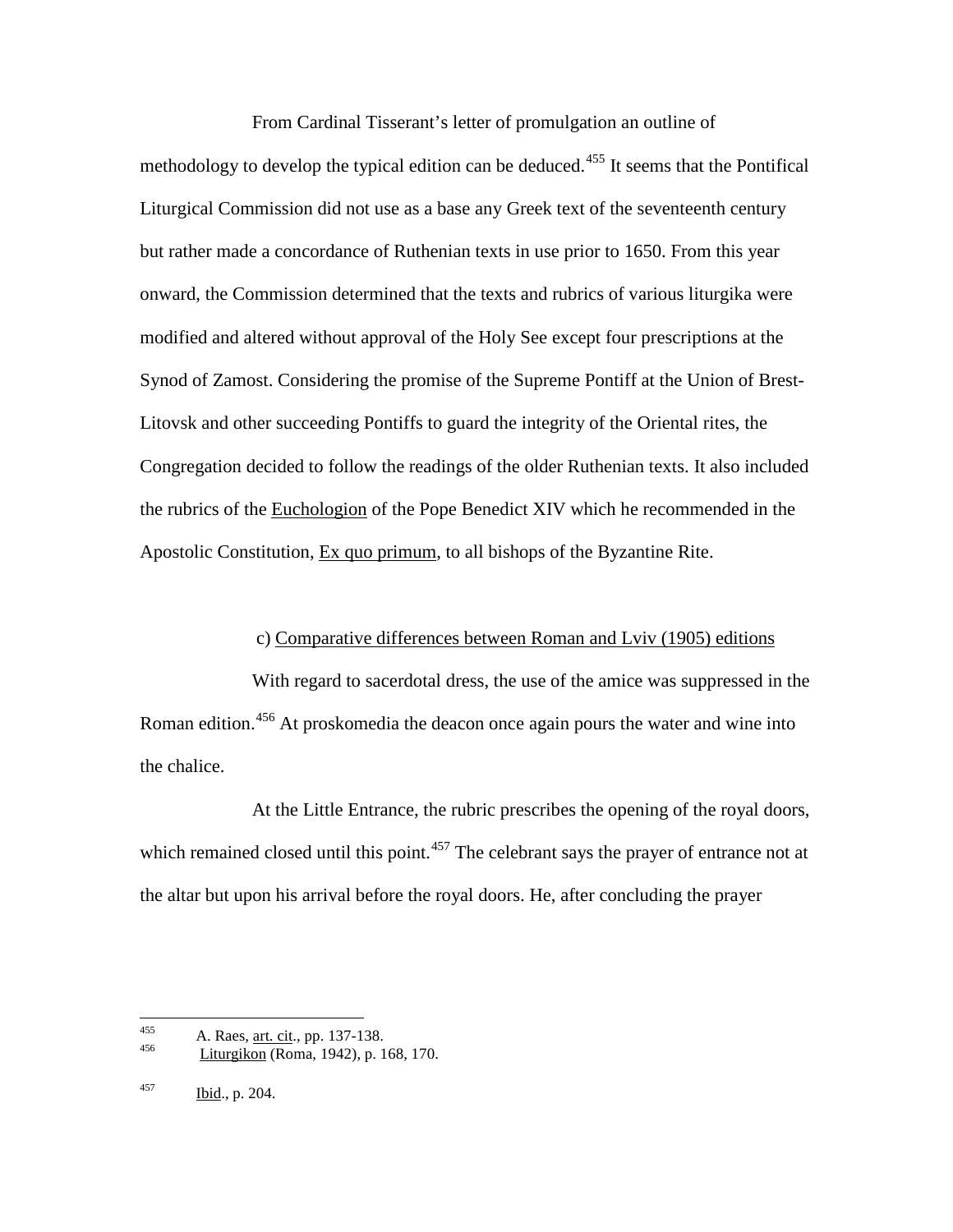before the Trisagion, does not turn to face the faithful at any one part of the doxology bur remains stationary throughout.<sup>[458](#page-120-0)</sup>

An ancient practice whereby the priest salutes the people and blesses them with formula: "Peace to all" is retained and is also repeated before the Gospel in order that the Ruthenian edition may conform to the text of Benedict XIV.<sup>[459](#page-120-1)</sup>

The formula recited during the Grand Entrance is actually that in practice among the Ruthenians. In this commemoration there occurs today the phrase "pravoslavny khristian" instead of "pravovirnikh khristian". After the gifts have been deposited on the altar, the dialogue between the celebrant and the deacon is restored according to the text of Benedict XIV and the Diataxis of Philotheus.<sup>[460](#page-120-2)</sup>

The Creed, which was prescribed previously to be chanted by the deacon, is to be sung by the faithful. The priest while holding the aer before himself agitates it. $461$ 

Prior to consecrating, the priest blesses the bread not thrice but once  $462$ . The lavabo before Holy Communion is also suppressed. $463$  The deacon has the privileges of receiving the Sacred Species in the same manner as the priest<sup> $464$ </sup>. However the consuming of the Body and Blood of Christ is confected no at the altar after the formula "always, now and forever" but rather are transferred at this moment to the prothesis. The Sacred Species will be consumed by the deacon after the prayer of the ambon or by the

- <span id="page-120-2"></span> $^{460}$  A. Raes, <u>art. cit</u>., p. 119.
- <span id="page-120-3"></span> $\frac{\text{Liturgikon}}{\text{Liturgikon}}$ , p. 241.
- 
- <span id="page-120-5"></span><span id="page-120-4"></span> $\frac{462}{463}$  Ibid., p. 248.<br>A. Raes, art. cit., p. 120.
- <span id="page-120-6"></span><sup>464</sup> Ibid.

<span id="page-120-1"></span><span id="page-120-0"></span> $\frac{164}{459}$  Ibid., p. 209.

Ibid., p. 210, 214.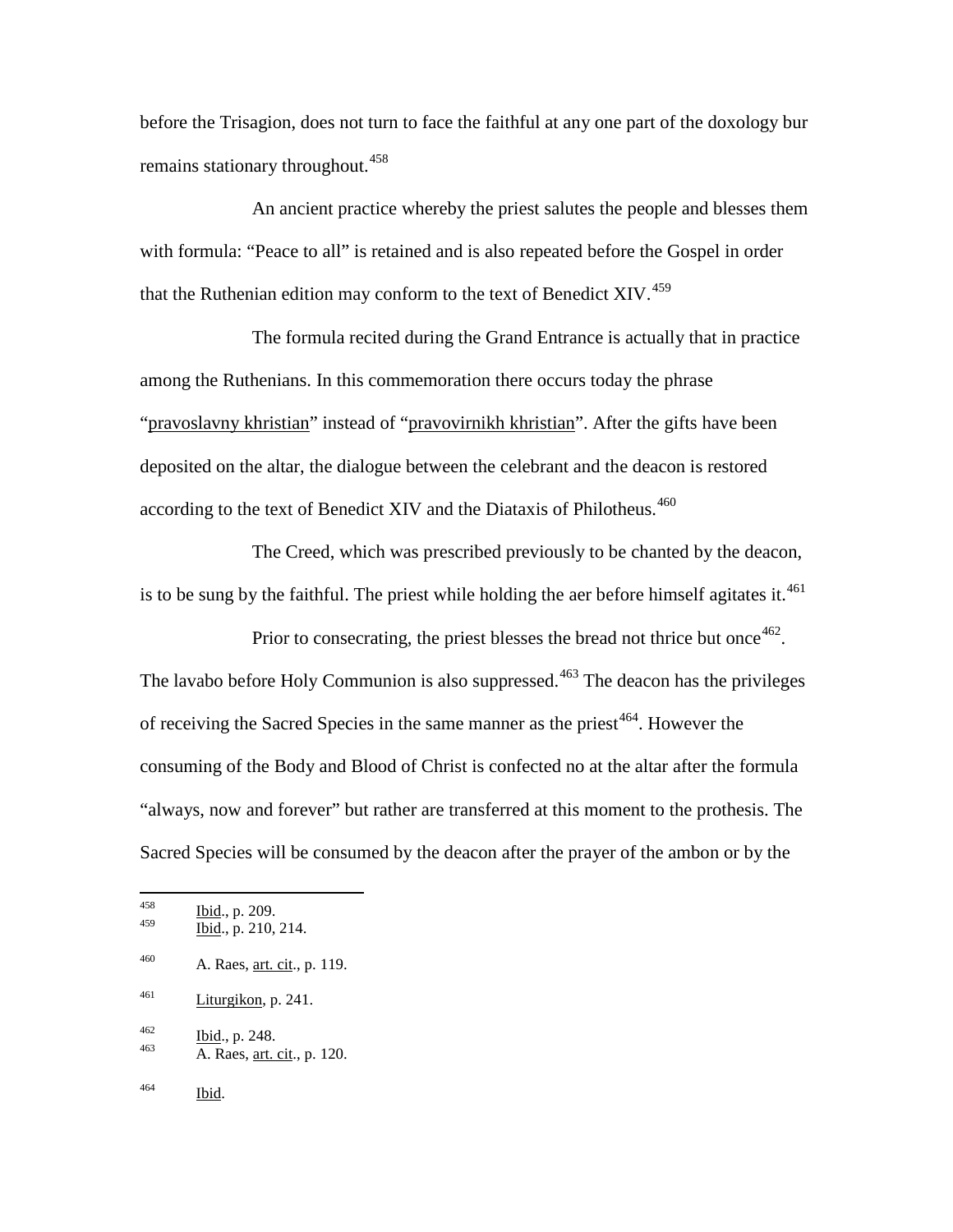priest after the Liturgy<sup>[465](#page-121-0)</sup>. The new Liturgikon does not allow the liturgical thanksgiving to be interrupted by ablution and purification of the sacred vessels. The dismissal is abbreviated by suppressing the tropar in honor of the Blessed Virgin<sup>[466](#page-121-1)</sup>.

## d) Special Addenda in the Letter of Promulgation

The Cardinal-Secretary's letter to the Ukrainian ordinaries<sup>[467](#page-121-2)</sup> commended on the red brackets found in the Liturgikon. These concern the use of the sponge and zeon as well as incorporating the Filioque into the Creed. The following norms are established concerning their use:

a) In territories where the liturgical prescriptions published by the Synod of Zamost are being observed, anyone enjoying ordinary episcopal; jurisdiction cannot modify the existing practice without the permission of the Holy See.

b) In areas where the observance of the liturgical prescriptions of the Synod of Zamost have being introduced in recent times by way of custom, those enjoying ordinary episcopal jurisdiction are empowered to dispense from the said observance.

c) In those places where the liturgical prescriptions ordained by the Synods of Zamost and Lviv were not introduced, the Oriental Congregation desire that the Ruthenian edition of the Liturgikon be observed without dispensation.

d) Wherever the clergy are subject to the Latin Ordinaries, the dispensation is reserved to the Sacred Congregation which shall decide after having heard the local ordinary.

<span id="page-121-0"></span> <sup>465</sup> Liturgikon, p. 275-276.

<span id="page-121-1"></span> $\frac{166}{9}$  Ibid., p. 281.

<span id="page-121-2"></span> $^{467}$  A. Raes, <u>art. cit</u>., p. 138.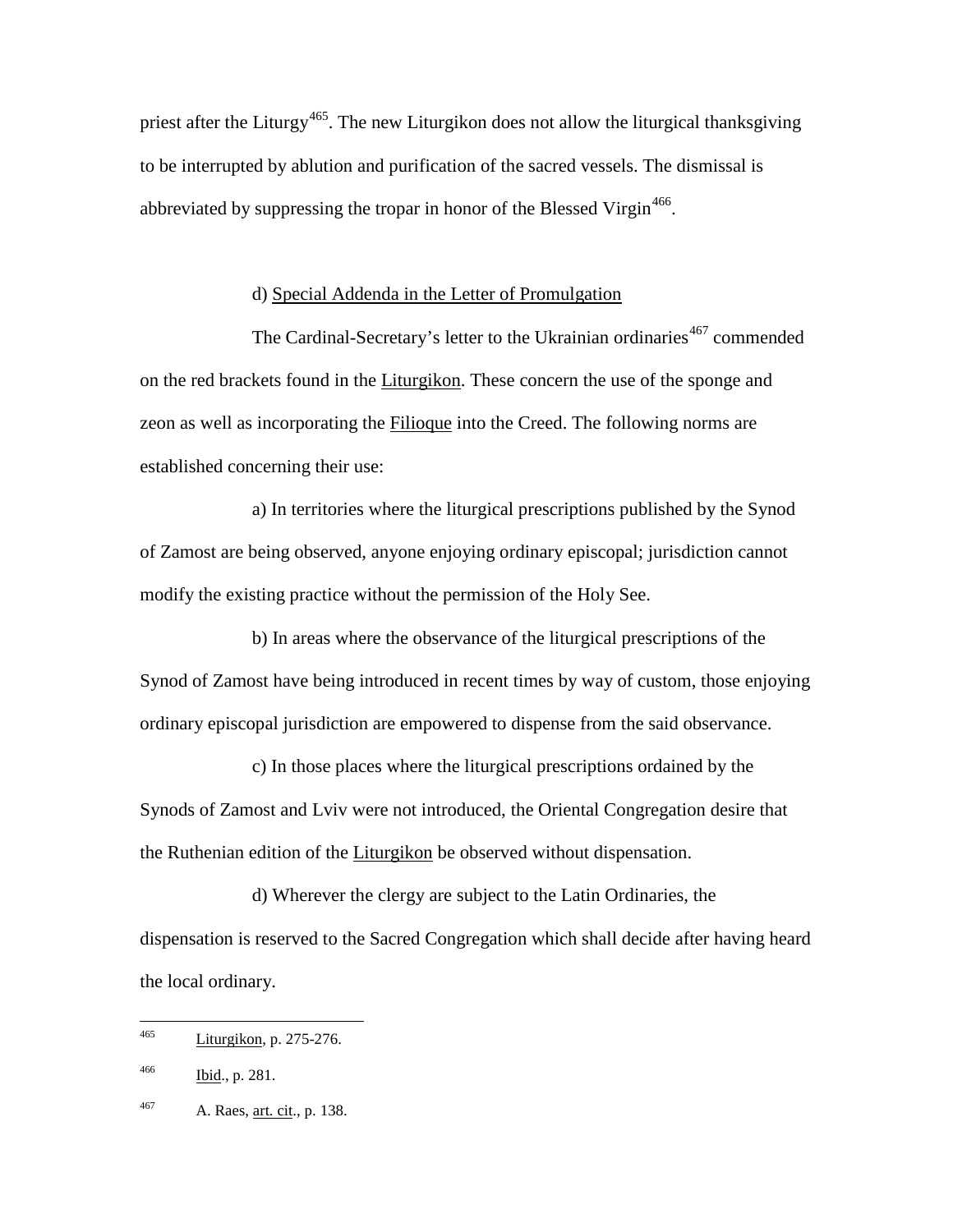The Sacred Congregation also permits those that have been ordained priests before September 10, 1941 to continue to celebrate privately according to previous practice. However in major and minor seminaries as also in scholasticates and novitiates, the Liturgy must be celebrated henceforth according to the new typical Liturgikon for Ruthenians.

Cardinal Tisserant, secretary of the Sacred Congregation also dispatched another letter dated September 10, 1941 to the archimandrite of the Basilian Fathers and the Rector of the Pontifical Ukrainian College in Rome<sup>[468](#page-122-0)</sup>. To facilitate the use of the new Liturgikon, the Cardinal-Secretary offers explanations or interpretations concerning the low Mass; the place to be occupied by a server, concelebration, primary and secondary intentions, sacred vessels and hosts.

The eight points regarding the celebration of a low Mass found in the 1905 Lviv edition of the Liturgikon were adapted to the spirit of the Roman Liturgikon<sup>[469](#page-122-1)</sup>. Accordingly, there ought not exist such a distinction between a solemn and a private Liturgy because the ceremonies are identical. These rites must be completely observed even when the priest celebrates without solemnity. With this in mind the Sacred Congregation adapted the eight explanations to the new concept so called low Mass:

a) Firstly, the priest, instead of confecting the proscomedia in the sacristy, now must do it on the pro-thesis in the sanctuary. From here he will transfer it to the main altar as when prescribed in the Liturgikon. This rule cannot be observed if side altars are attached to the wall. Such a situation impedes the ceremonies prescribed in the recent recession. But if they are to be tolerated, a credence table should be place to the left of the

<span id="page-122-0"></span> $\frac{468}{469}$  Ibid., p. 140-143.

<span id="page-122-1"></span>Ibid., p. 141.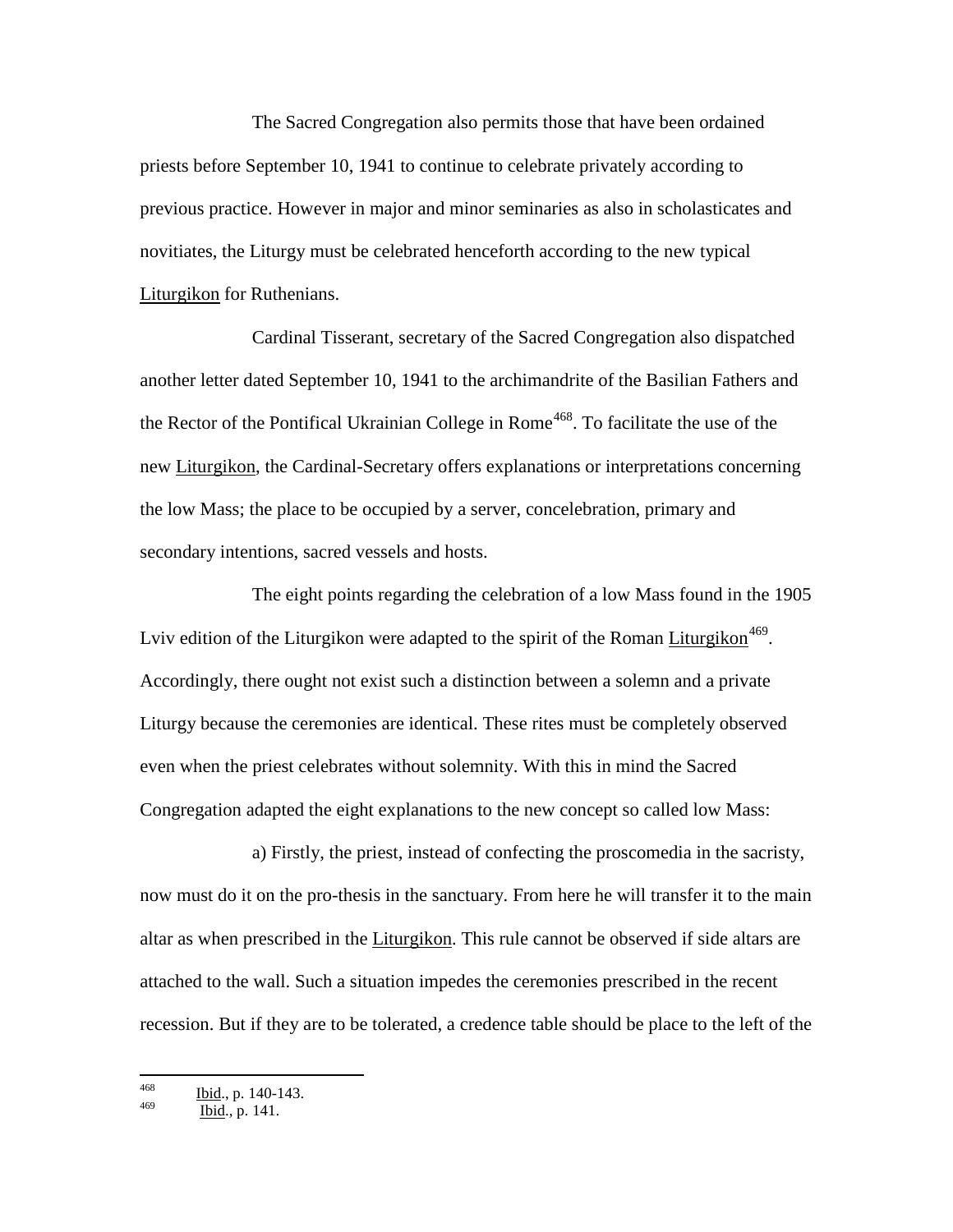altar and if this is absolutely impossible, the priest makes the procomedia on the left side of the same altar.

Secondly, the position of the Liturgikon on the altar remains unchanged but instead of a bookstand one may adopt a small cushion as it is also the true Roman use.

Thirdly, the use of incense is commendable but not obligatory especially if a private Liturgy without the assistance of a group of faithful is held.

Also, in the Small Entrance, the Gospel must be carried around the altar as it is prescribed in the Euchologion. But if the altar is attached to the wall, the priest must at least descend from the stes of the altar.

Again, the procession ceremony to the throne behind the altar does not take place.

Likewise, the Gospel must be read always from the royal doors where the priest, standing, faces the people.

Furthermore, the Great Entrance must be carried out as prescribed in the Liturgikon. The priest, holding the chalice with the right hand and the diskos with the left, will make the semi-circle from the pro-thesis to the altar while reciting the corresponding formula.

Finally, the "prayer behind the ambon" is said by the priest in front of the royal doors between the two choirs. But he gives the final benediction and makes apolysis simple before the royal doors as prescribed in the Liturgikon. If the altar, however, is attached to the wall, he descends from the steps to say the "prayer behind the ambon", to give the blessing and to make the apolysis.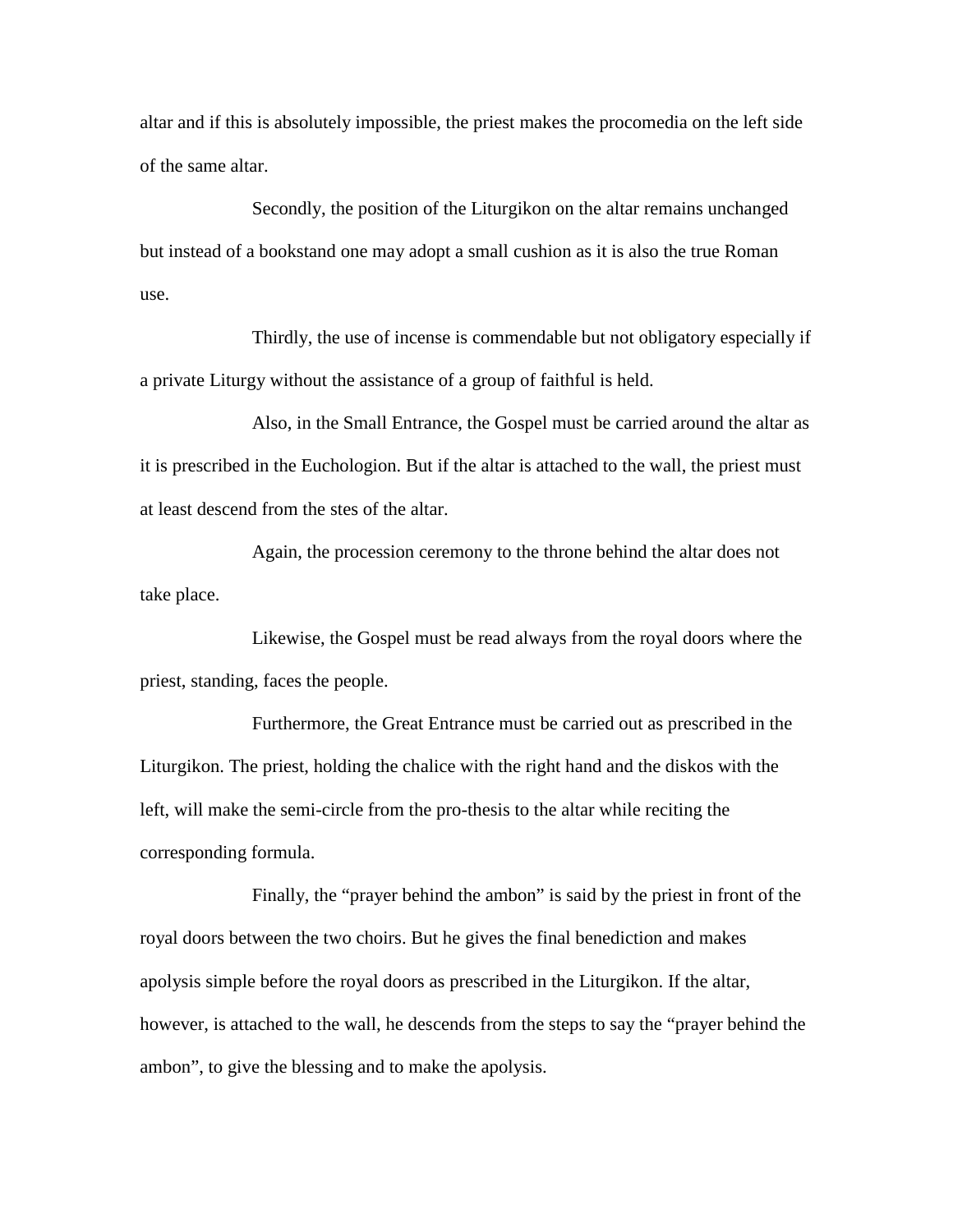b) The server during the Liturgy ought not remain in the sanctuary but outside the iconostas. When his presence is needed therein by the priest, he will enter by the lateral door. He can occupy a place before the iconostas either to the right or to the left since he represents the one or the other of the two choirs. $470$ 

c) Concelebration is preferred to individual Liturgies unless they are required for the utility of the people. When concelebration does not take place, the principal celebrant carries out the ceremonies. The other priests stand at the side of the altar and each holds the book in his hands. While the deacon recites the litanies, it suffices that they listen. However they are obliged to read the corresponding prayer. According to the constitution, Demandatam, of the Pope Benedict XIV, at the Pontifical Liturgy, the concelebrants are obliged to say all the prayers from the one preceding the Trisagion up to that of the thanksgiving inclusively. For other Liturgies, from the prayer of the first antiphon up to the thanksgiving inclusively. The remaining prayers must be said by the celebrant but concelebrants must remain vested until after the completion of the apolysis.[471](#page-124-1)

d) Benedict XIV in his Demandatam makes reference to secondary intentions which are made by positing a particle on the diskos during the rite of proscomedia. This can be satisfied either at the Liturgy celebrated by one priest or by a concelebrated Liturgy. The Holy See has made the distinction between a primary and secondary intention and such is the practice of priests belonging to the Byzantine rite. If

<span id="page-124-0"></span> $\frac{470}{471}$  Ibid., p. 142.<br>Ibid., p. 142.

<span id="page-124-1"></span>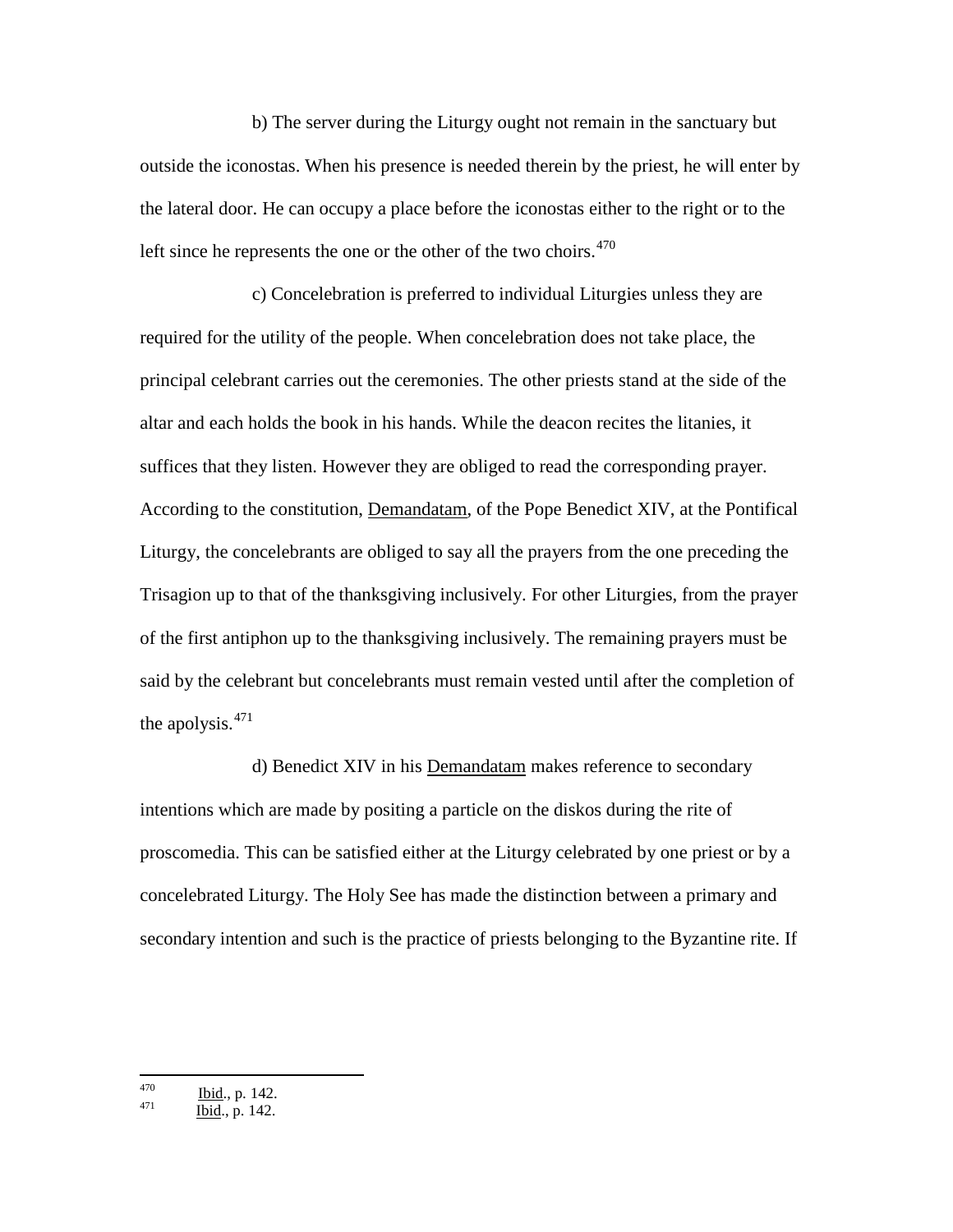the faithful demand that Liturgy be applied for their intention they must so state and the priest can demand a larger stipend.<sup>[472](#page-125-0)</sup>

e) The diskos or paten recommended for adoption may be with or without a pediculum so long as it has a lip to safeguard the fragments which would cause anxiety on a Latin patent.<sup>[473](#page-125-1)</sup>

f) It is also recommended to discontinue the use of dried hosts. With a lance, the prosphora must be cut from time to time using all the ceremonies of the proscomedia. The same bread can be used for successive Liturgies.<sup>[474](#page-125-2)</sup>

#### e) Ordo Celebrationis

The second and most important contribution to the revision of the Sacred Liturgy, from our point of view, is the *Ordo Celebrationis Vesperarum, Matutini et Divinae Liturgiae iuxta Recensionem Ruthenorum* which was promulgated by His Eminence, Eugene Cardinal Tisserant as secretary of the Sacred Congregation for the Oriental Church on May 17, 1944. Its importance lies in the fact that in the first official cod of liturgical laws existing in a single volume separate from any liturgical text. It states in detail not only general norms but also includes particular rubrics for the celebration of the Divine Liturgy of St. John Chrysostom, St. Basil the Great, and Presanctified Gifts. It prescribes for each of those their celebration by the priest with the assistance of one or two deacons, either alone, or with concelebrating priests whether celebrated with or without solemmities.

<span id="page-125-0"></span> $472$  Ibid., p. 142.

<span id="page-125-1"></span> $\frac{1473}{164}$ , p. 143.

<span id="page-125-2"></span> $\frac{164}{100}$ , p. 143.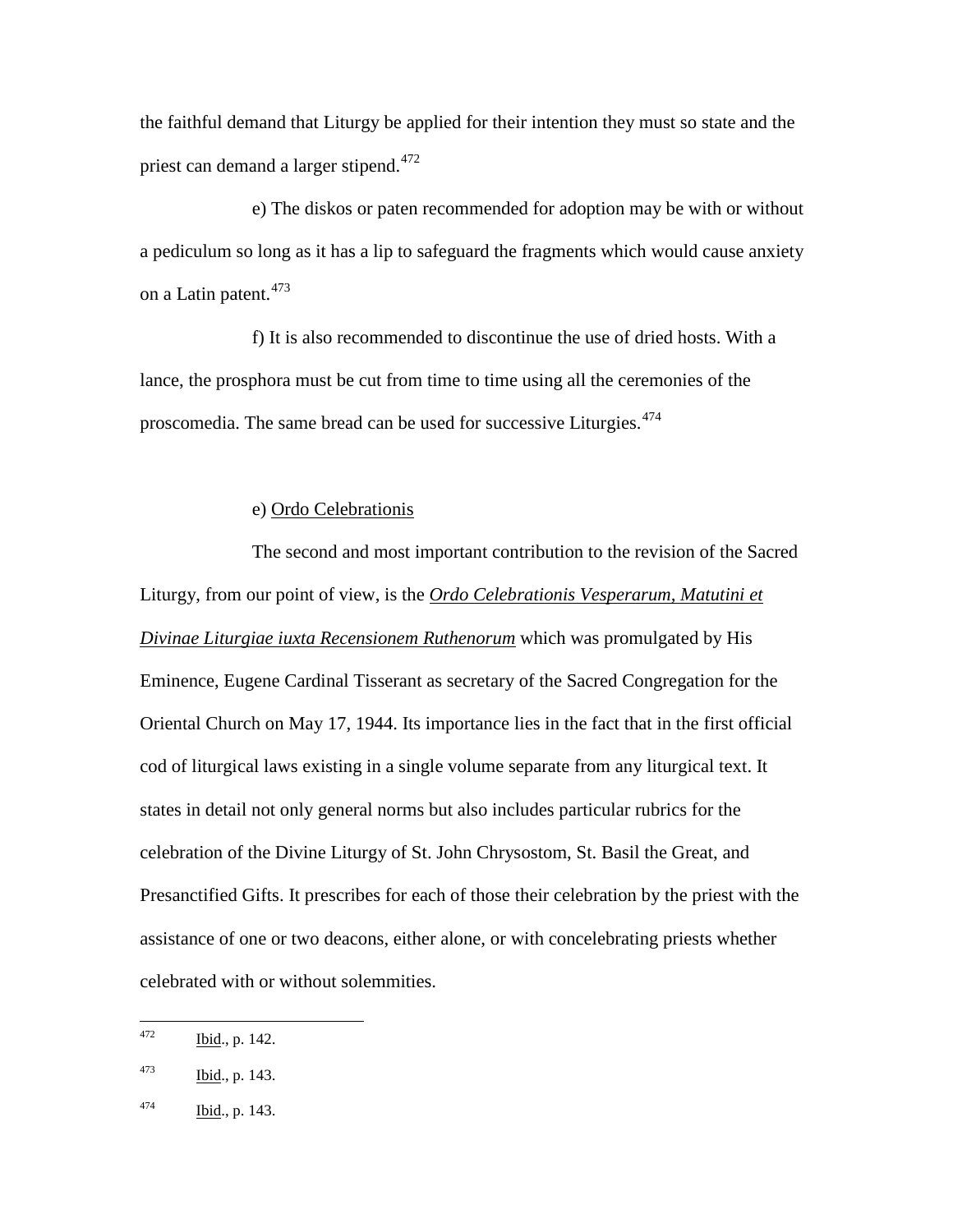Since we have already treated above in general the differences between the Holy See's edition and the 1905 Lviv edition, some mention must be made about some significant general norms. They prescribe that a square altar, free standing to facilitate ceremonies,  $475$  should be located in the sanctuary without any steps leading to it and raised at least one step above the nave of the church.<sup>[476](#page-126-1)</sup> On the altar, flowers should never be found at any time<sup>[477](#page-126-2)</sup> and candelabra should be restricted to one piece on each side of the tabernacle though they can contain one, two or three candles.<sup> $478$ </sup> The use of little bells, liturgical vestments and other linen clothes not indicated in rubrics are forbidden.<sup>[479](#page-126-4)</sup> It prescribes the manner of making a *parva inclinatio*,<sup>[480](#page-126-5)</sup> metania<sup>481</sup>, and restricts the extended and elevated hands to the prayer before the Cherubic Hymn, the Sursum Corda and the Lord's prayer.<sup>[482](#page-126-7)</sup> The revision also permits the server or deacon to put incense into the censer and then present the thurible to the priest for the blessing.<sup>[483](#page-126-8)</sup>

## D) Analysis and Conclusions

It has been concluded in Chapter V that the Holy See in 1957, by virtue of its Motu Proprio, *Cleri Sanctuitati*, withdrew from the traditional liturgical authority of the Ukrainian Church the power to interpret the liturgical laws. In the chapter we

- <span id="page-126-3"></span> $\frac{1}{9}$  Ibid., n. 4, p. 4.
- <span id="page-126-4"></span> $^{479}$  Ibid., n. 10, p. 5.
- <span id="page-126-5"></span> $^{480}$  Ibid., n. 11, pp. 5-6.
- <span id="page-126-7"></span><span id="page-126-6"></span> $\frac{481}{482}$  Ibid., n. 12, p. 6.<br>Ibid., n. 13, p. 7.
- 
- <span id="page-126-8"></span> $\frac{16}{3}$  Ibid., n. 20, p. 10.

<span id="page-126-0"></span> $475$  Ordo Celebrationis Vesperarum, Matutini et Divinae Liturgiae iuxta Recensionem Ruthenorum (Rome: S.C.Or., 1944), n. 2, p. 3.

<span id="page-126-1"></span> $\frac{16}{100}$ , n. 1, p. 3.

<span id="page-126-2"></span> $\frac{164}{100}$ , n. 5, p. 4.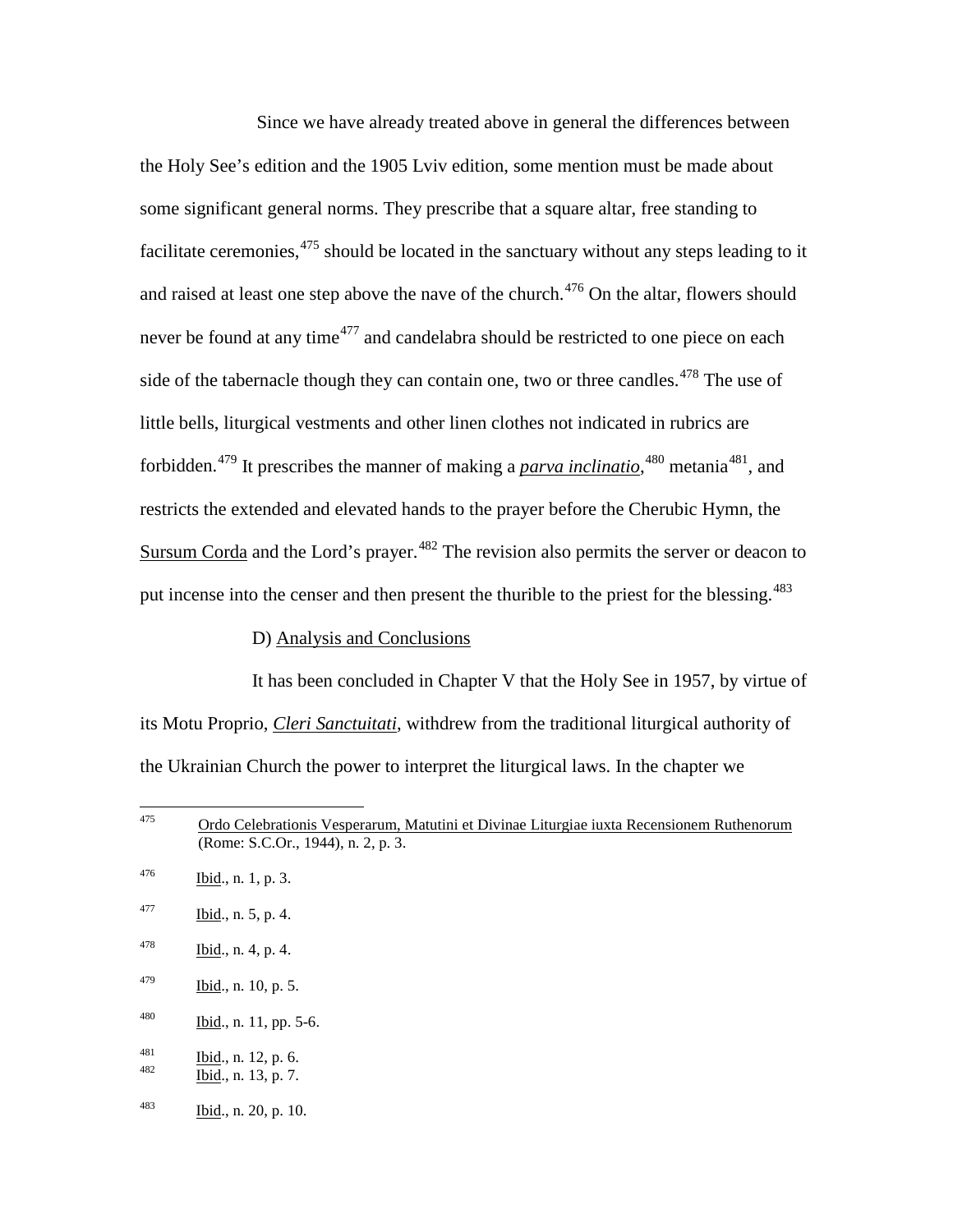demonstrated the Holy See's role as a *de iure* liturgical legislator. For the sake of convenience, we divided all legislation of the Holy See into appropriate categories to examine the nature and various levels of those liturgical laws.

In our investigation we noted that universal laws, general laws for the Oriental Church and even particular laws for the Ruthenians showed a consistent pattern in Rome's liturgical celebration. Those concerned themselves with interritual matters arising from foreign domination who were Latin Catholics and from migration of Oriental into predominantly Latin territories, e.g. Ukrainians to the United States; from missionary activity; and etc. As in the previous section, the Holy See seems to assume exclusive authority in interritual matters. It legislated liturgical laws to promote harmony between the Oriental and Occidental rites.

The Apostolic See, however, did promulgate laws e.g. concelebration, saying more than one Liturgy in one church, etc. which seem to infringe on the traditional authority's power to legislate on intraritual matters. Such laws were the result of the attempt by priests to imitate the Latins who exerted a strong influence on the Eastern rites. In order to satisfy the needs of the priests and faithful desiring more than one Mass on days of precept, Rome made laws but at the same time preserved the spirit of the rite in its new circumstances.

The Holy See otherwise, respected the authority of Ukrainians to legislate their own liturgical laws.

This power was seriously threatened after World War I when Metropolitan Andrew Sheptitsky sought the cooperation of his brother bishops to initiate missionary activity in eastern Ukraine. To meet this challenge there was one serious drawback, namely, the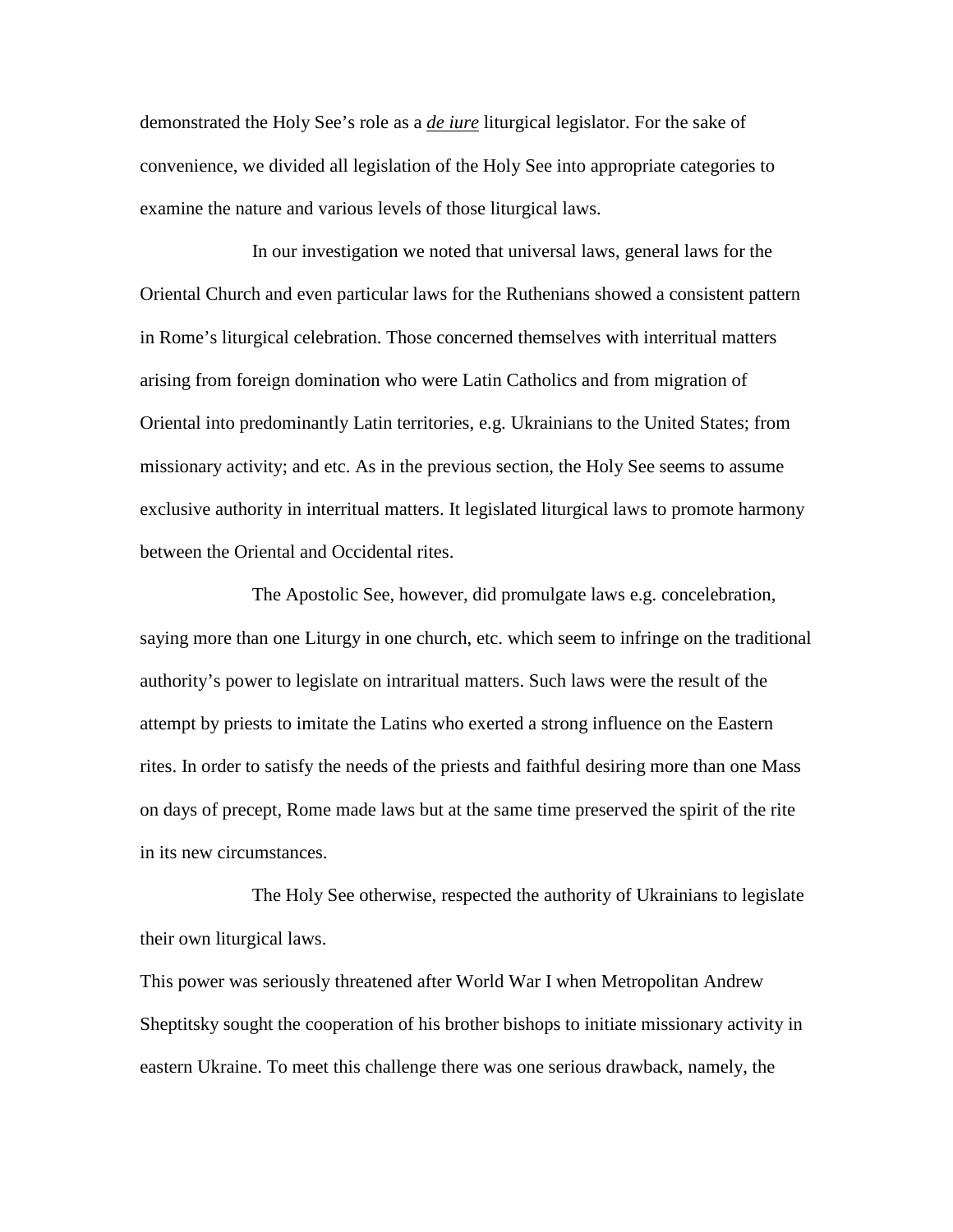need for a pure rite which meant editing a corresponding Liturgikon. Unfortunately, the bishops, after not a few conferences, could not come to any agreement on what the Liturgikon should contain. In 1932, they agreed that the Holy See resolve the impasse for a typical edition of its services books. In other words, the Ruthenian Church surrendered its tradition power to make laws to the Holy See, which promulgated a typical Liturgikon in 1941 and an Ordo Celebrationis in 1944.

In conclusion, the Holy See did respect the traditional authority in the Ukrainian Church to regulate its own Liturgy. But it also legislated interritual laws to foster harmony between Oriental and Occidental Churches. It accepted the request of the Ruthenian hierarchy to make and promulgate laws for interritual matters. Rome , therefore, ate the present time is the sole liturgical legislator for the Ukrainian Church even though other Oriental Churches continue to enjoy this traditional power by virtue of Canon 195 par.1, n.2 in *Cleri Sanctitati*.

## **CHAPTER VII**

#### **HOLY SEE'S APPROVAL NECESSARY FOR LITURGICAL LEGISLATION**

The Holy See, as we have seen, is the supreme liturgical legislator in the Catholic Church whether it be occidental or oriental. The Ukrainian Catholic Church acknowledged the Apostolic See as such. But what was the attitude of Rome in virtue of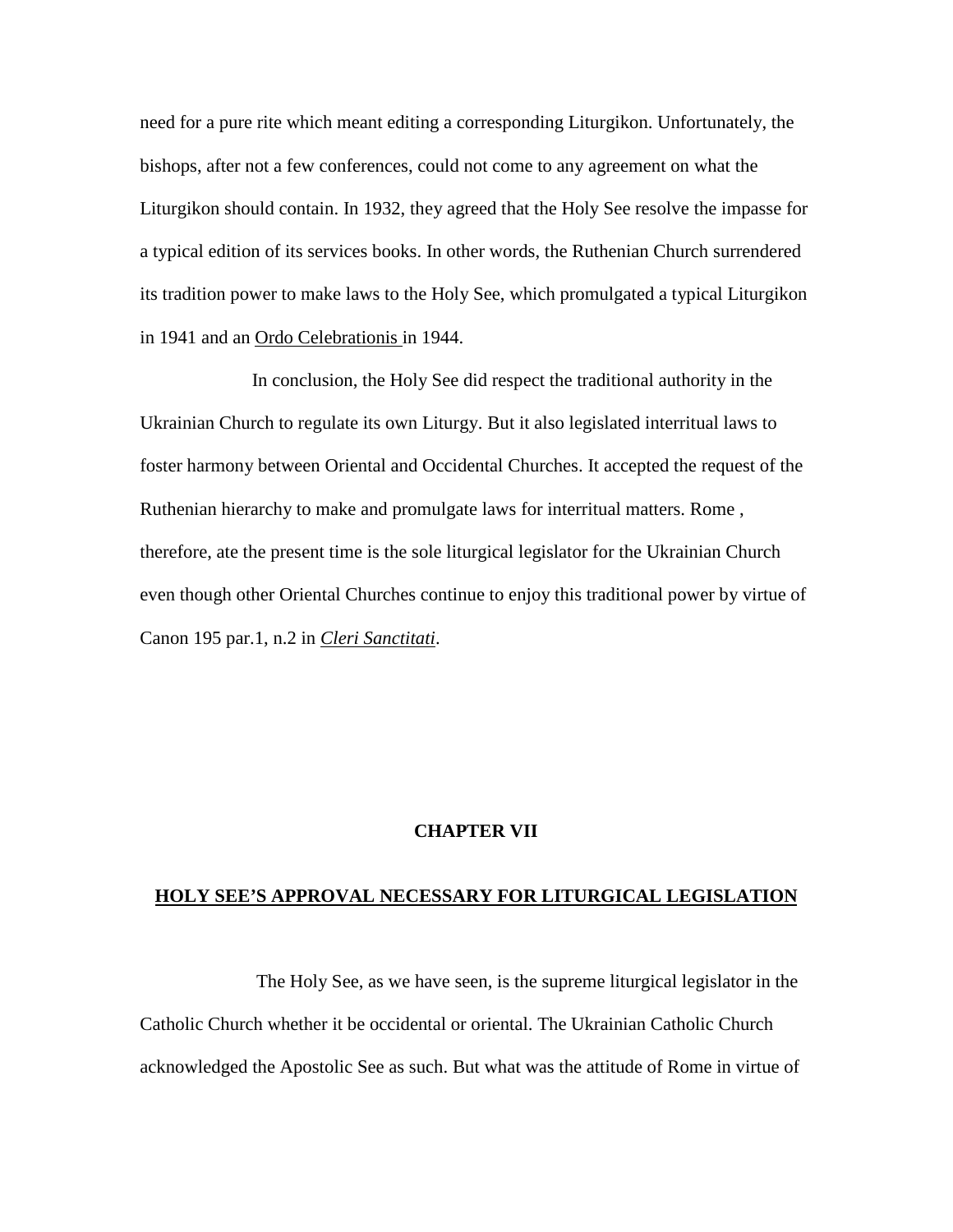supremacy towards the autonomous liturgical authority in the Ukrainian Church prior to, during and after its reunion? Did the Holy See, from its first contacts exert its supreme authority? Or did it recognize and confirm the traditional discipline? Or did the Holy See intervene at any time in the liturgical affairs of the Ruthenians? To answer these queries it is necessary to examine those papal documents in those three above-mentioned periods. For the Holy See, since the Council of Trent (1545-1563) exercises its legislative right directly by an encyclical letter or an Apostolic Constitution, or a Motu Proprio. By such an investigation we can learn Rome's attitude toward the Ruthenian liturgical authority and, at the same time, to recognize any historical development of the Holy See as sole liturgical legislator in the Ruthenian Church. $484$ 

## A. Rome's Attitude Toward the Liturgical Authority in the Ruthenian Church Prior to Reunion

Rome's earliest attitude toward the liturgical authority associated with the Ruthenian Church existed in the form of a guarantee. This first assurance was drafted at the IV General Council of the Lateran (1215). It assured the Byzantines that the Latin Church intended to cherish and honor the maintenance of their customs and rites as much as possible with the help of the Lord.<sup>[485](#page-129-1)</sup> There was no express or formal granting of authority to continue the practice of the liturgical rites and ceremonies inherited from the Greek Father. It was simply pledge of honor and respect.

A similar conception was give to Daniel (1201-1264) Prince of Galicia, and his brother Basilicus (1203-1269) who wrote a letter to Pope Innocent IV (1243-

<span id="page-129-1"></span><span id="page-129-0"></span><sup>&</sup>lt;sup>484</sup> J.B. O'Connell, <u>op. cit</u>., p. 6.<br>Denzinger, <u>Enchiridion</u> n. 435; Mansi XXII, 989.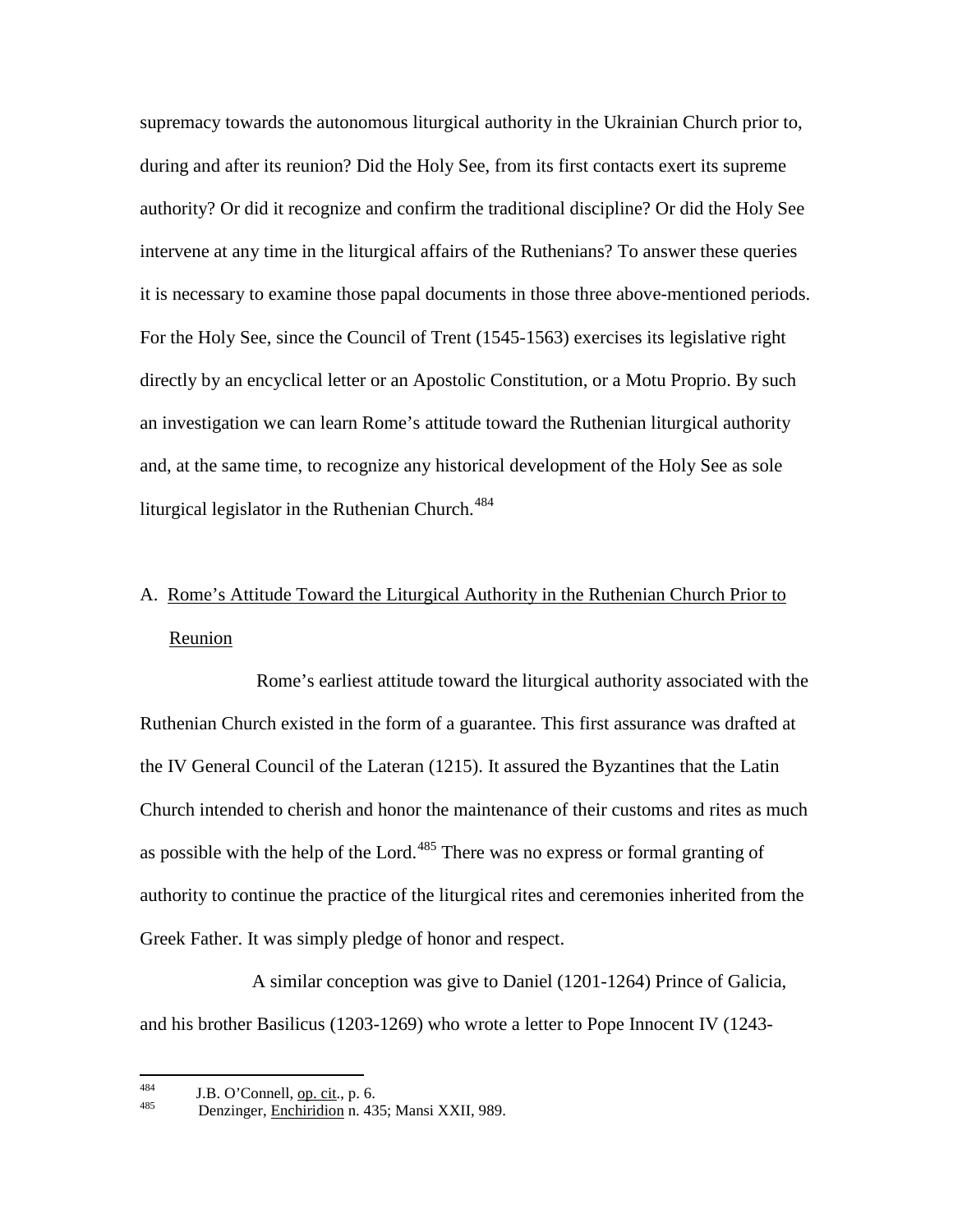1254) requesting to be restored to union with the Church of Rome.<sup>[486](#page-130-0)</sup> In his response the Pope assured them that there was never any intention of latinizing the Orientals. The bishops and priests of their respective countries, hi continued, would be allowed to consecrate ex fermentato and observe other rites so long as they do not contradict the Catholic Faith.<sup>[487](#page-130-1)</sup>

The Ecumenical Council of Florence (1438-45) established a liturgical precedent in the history of the Ukrainian Church, which later served as a basis for the Union of Brest. In the Bull of Union of Greek and Latin Churches, Pope Eugenius IV (1438-1445) defined that the Body of Christ is truly consecrated in bread and wine whether it be leavened or unleavened; that priests must consecrate the Body of Our Lord in either the one or the other but each one according to his own rite.<sup>[488](#page-130-2)</sup>

Pope Leo X (1513-1521) occupies a place of transition from an implicit to an explicit approval of liturgical jurisdiction enjoyed by the Greeks. Even if this Bull Accepimus nuper, was issued for a particular situation, its force embraces all Orientals.<sup>[489](#page-130-3)</sup> Besides expressing his solicitude for Eastern rites he confirms those rights and privileges of the Greek Rite according to the statutes of the Council of Florence.

<span id="page-130-0"></span> <sup>486</sup> Potthast, Regesta Pontificum Romanorum inde ab anno post Christum natum MCXVIII (1198) ad annum MCCCIV (1304) 2 vols. Berolini 1874-75 N. 12669 and N. 12688; A. Welykyj, Acta Pontificum, I, n. 22, p. 261. The annals of 1255 say that Daniel accepted the crown from God, from the Church of the Holy Apostles and from the seat of St. Peter and Pope Innocent and all his bishops. … On this occasion letters approving the Greek-Slavic rite of the Ruthenians, were given by the same Pope - N. Harascewicz, op. cit. pp. 7-8.

<span id="page-130-1"></span><sup>487</sup> Eapropter, Carissime in Christo filii, tuis suplicationibus inclinati Episcopis et aliis presbyteris de Russia, ut liceat eis more suo ex fermentato conficere et alios eorum ritus, qui fidei catholicae, quam ecclesia Romana tenet, non obviant observare auctoritate presentium indulgemus. A. Welykyj, <u>Documenta Pontificum</u> n. 22, pp. 36-37.<br><sup>488</sup> Item in azymo sive fermentato pane triticeo corpus Christi veraciter confici; sacerdotesque in

<span id="page-130-2"></span>altero ipsorum Domini corpus conficere debere, unumquenque scilicet iuxta suae Ecclesia siva occidentalis, sive orientalis consuetudinem. - Denzinger, Enchiridion, n. 692.

<span id="page-130-3"></span><sup>&</sup>lt;sup>489</sup> A. Welykyj, <u>Acta Pontificum</u>, Vol. I, n. 114; N. Harascewicz, <u>op. cit</u>., p. 86.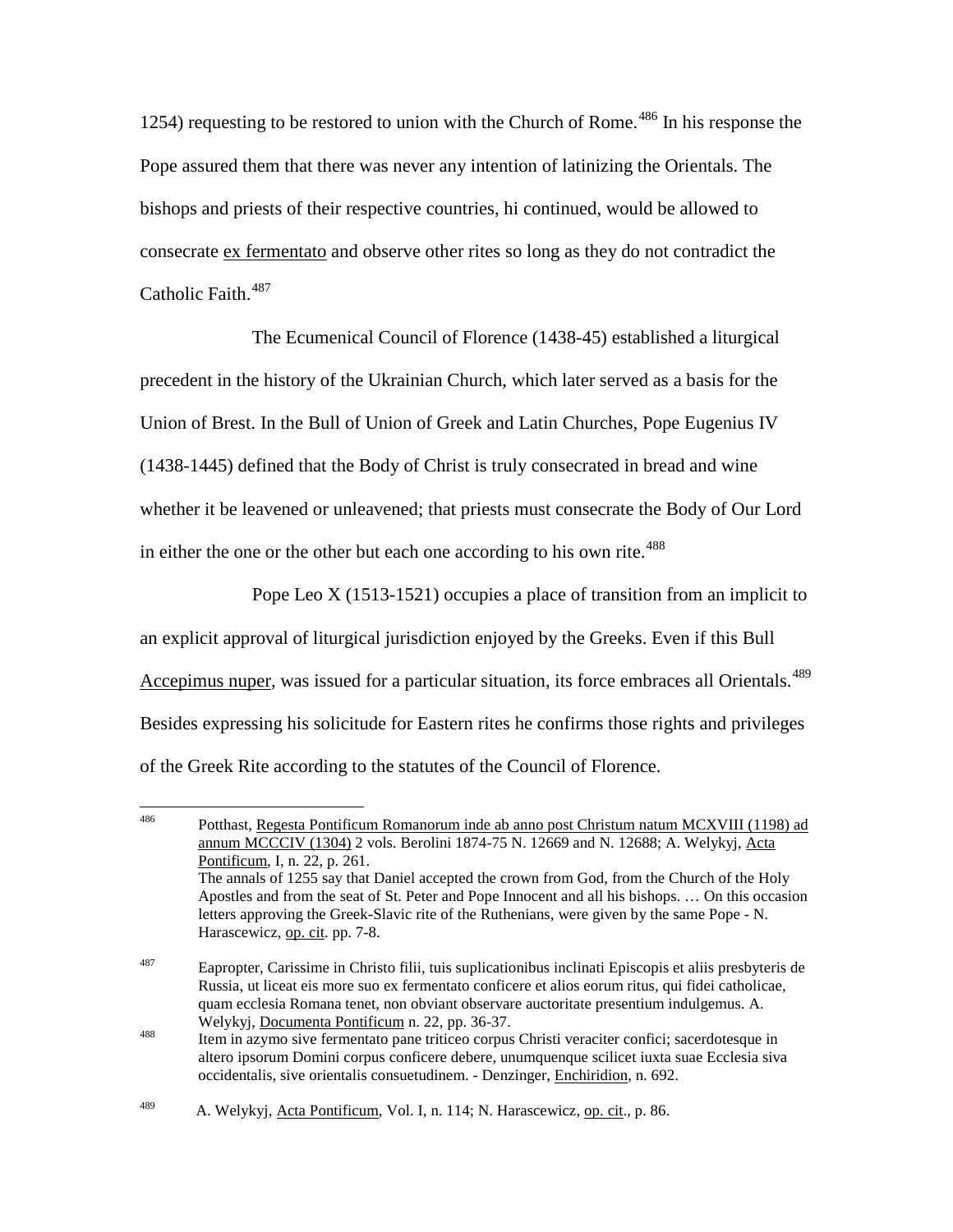"We recently accepted the fact which had long since been permitted at the Council of Florence under our predecessor, Pope Eugene IV, of pious memory, in which among other Princes and Prelates, the Emperor of the Greeks and many other Prelates of the Greek nation took part for the union of the Greeks with the Roman Church …. that among the many matters decided and determined, the Greek nation keep their rites and observances which are not tainted with heresy, among other things, namely, that the Presbyters celebrate in fermentato …. it has likewise been granted, ordained and decreed …. that the Sacraments must be adored under booth species by all, and can be administered to children": $490$ 

After making a complaint against Latin bishops, in whose territory Greeks reside, for disturbing their rites and practices, and delaying the work of reunion, the Pope expressly approved the liturgical jurisdiction, of those Orientals.

> "Considering that … their rites and observances be preserved in their churches and elsewhere, according to their ancient practice, on our own initiative (motu proprio) … we grant and concede to the mention Greeks, both their prelates and to other persons of the Greek nation and to anyone of them that they may be able to use their rites and observances or customs, as promised, that they may observe the one and the other, and also celebrate Masses and Divine Offices according to their ancient practice and (we also grant) to Archbishops, Bishops and other Greek Prelates and among the same Greeks where the Archbishops and

<span id="page-131-0"></span> <sup>490</sup> Accepimus nuper, quod licet dictum in Concilio Florentiono sub felicis recordationis Eugenio Papa IV, Praedecessore nostro, in quo inter caeteros Principes et Praelatos, Imperator tuno Graecorum et quam plurimi alii Praelati nationis Graeci pro unione facienda de Orientali Graecorum cum Romana Ecclesia ... interfuerunt, inter alia statuta ac determinata, nationem praedictam in quibusdam eorum Ritibus et observantiis, quae non imputabantur haeresis, permanere, et inter caetera, scilicet, quod Presiteri in fermentato celebrare ...; item quod ... venerandum Sacramentum sub utroque specie omnibus etiam pueris ministrare possint, per dictum Concilium statutum, ordinatum et decretum, sive permissum fuerit, Leo X, Accepimus nuper, 18 may 1521 - A. Welykyj Acta Pontificum, Vol. I, p. 201, n. 114.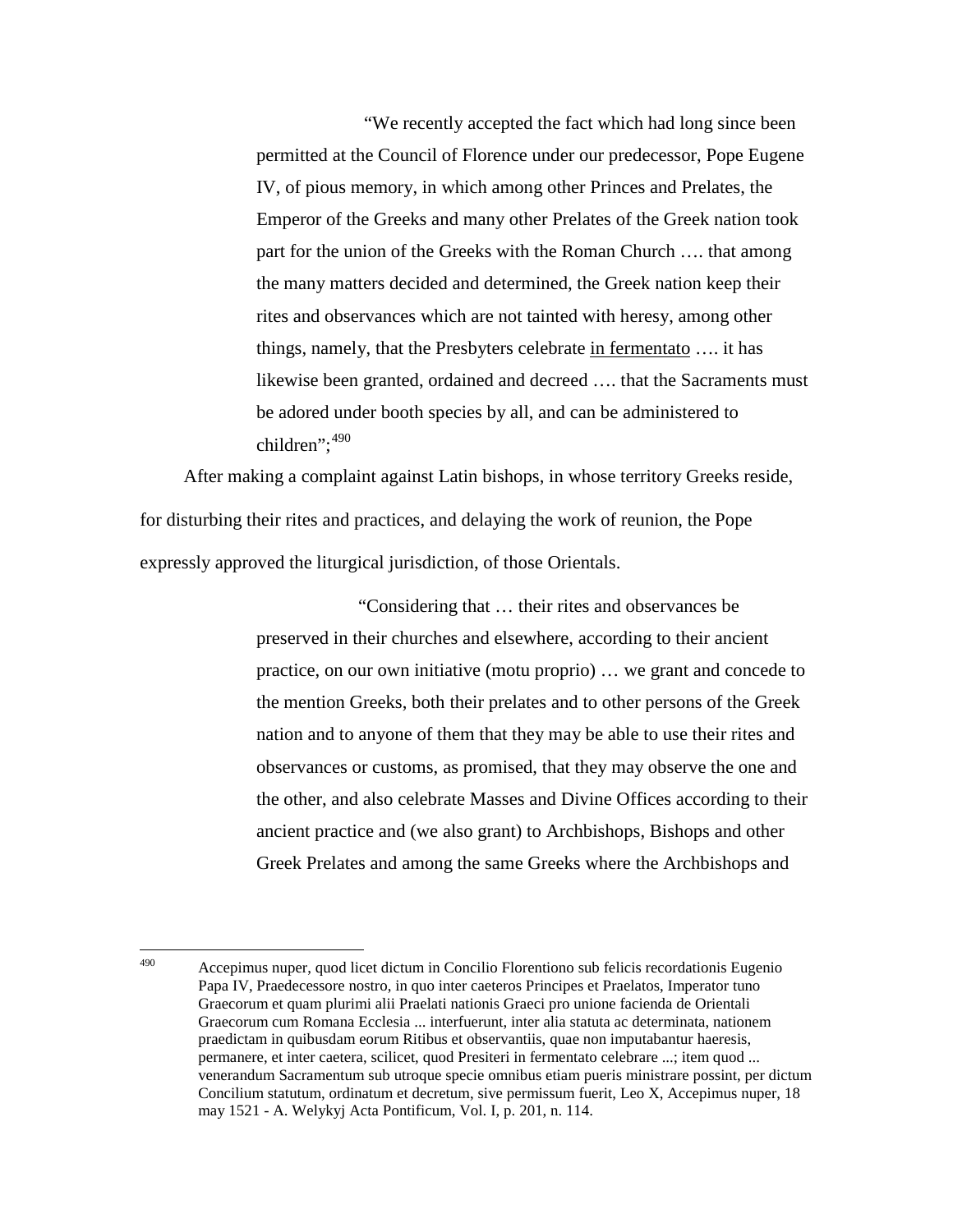other Prelates have Latin jurisdiction to exercise their pontifical offices freely, etc. ...".<sup>[491](#page-132-0)</sup>

Approximately fifteen years later, Pope Paul III confirmed the liturgical principles and privileges of the Oriental Rites promulgated at the Council of Florence and by the Bull of Pope Leo X, Accepimus nuper.<sup>[492](#page-132-1)</sup> The Supreme Pontiff accentuating the concern of the Holy See about the Oriental rites threatened penalties if Latin prelates violated those decree. $493$ 

#### B. Rome's Attitude During the Reunion

Shortly therefore, the Ruthenian bishops began to make overtures of reunion with the Holy See. The one and only condition for unity laid down by the prospective Ruthenian Catholics was a guarantee to be permitted to continue their liturgical costumes as they have been heretofore practiced.

> (We shall subscribe to union) "if the ceremonies and rites of conducting divine worship and the Holy Sacraments are respected and observed according to the practice if the Oriental Church, all things would

<span id="page-132-1"></span><span id="page-132-0"></span> <sup>491</sup> Considerantes … necnon Ritus et observantiae in eorum Ecclesiis et alibi iuxta antiquam ipsorum consuetudinem praeserventur, motu proprio, non ad alicuius nobis super hoc oblatac petitionis instantiam, sed de nostra mera liberalitate, et ex certa scientia, ac de Apostolicae potestatis plenitudine dictis Graecis, tam Praelatis quam aliis personis nationis Graecae et eorum cuilibet, ut eorum Ritibus ac observantiis, sive consuetudinibus, ut praemittitur, uti ac illos et illas observare. Missasque et

alia Divina officia secundum eorum antiquam consuetudinem celebrare, nec non Archiepiscopis, Episcopis, et aliis Praelatis graecies et inter eosdem Graecos, ubi Archiepescopi et alii Praelati latini iurisdictionem habent, Pontificalia libere exercere officia, Ordinariis, officiis, ecclesiis ac piis locis et Oratoriis, super huiusmodi Rituum observantia per latinos Antitistes et Praelatos, e tiam locorum Ordinarios et Dominos temporales, Magistratus saeculares in iudicium, vel alios inviti minime trahi, ... possint motu et scientia aimilibus tenore praesentium concedimus et indulgemus  $\ldots$  – Ibid., p. 2002.

 $^{492}$  Paull III, Provisiones nostrae, 1 Jan. 1536 - A. Welykyj, Acta Pontificum, Vol. I, n. 121, p. 217.

<span id="page-132-2"></span> $\frac{164}{93}$  Ibid. n. 121, p. 218.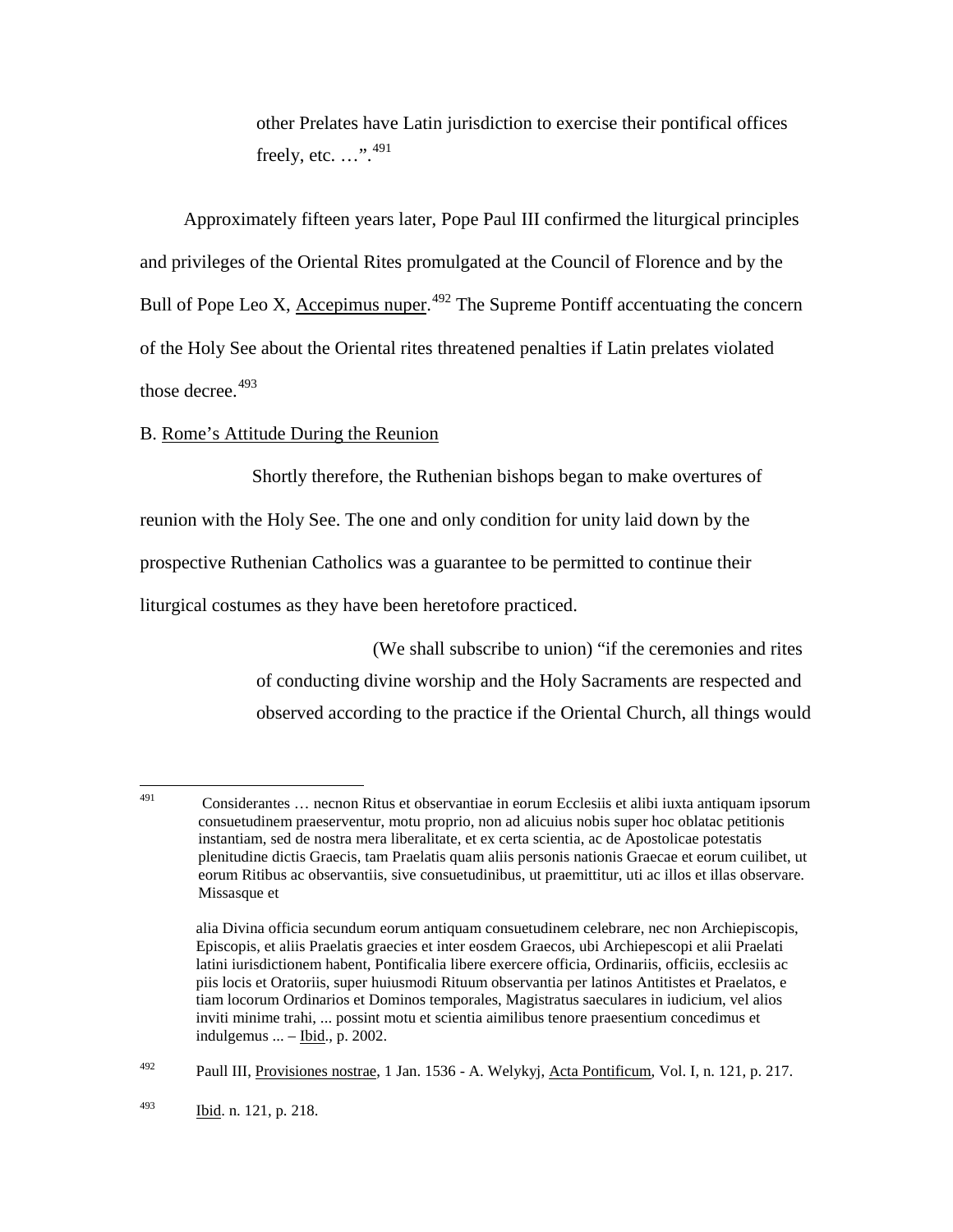be done according to the ancient custom as once was during the union" … etc. $494$ 

The same condition concluded the letter delegating Ipatius Poncius and Cyril Terlecky to negotiate reunion for the Ruthenian hierarchy and faithful.

> "… if Your Holiness deems it proper to conserve for us the administration of sacraments, rites and ceremonies of the Oriental Church integrally, inviolably and in that manner in which at the time for union we employed them and to confirm for himself and his successors who would innovate nothing in this matter" (we shall except the union with Rome).<sup>[495](#page-133-1)</sup>

By fulfilling this request in his Bull of Reunion, Magnus Dominus, Pope Clement

VIII, in our estimation, explicitly approves the existing jurisdiction over liturgical matters

of the Ruthenians …

"… and for a greater sign of our charity toward them, we

out of our apostolic benignity, allow, bestow, grant to the Ruthenian

<span id="page-133-0"></span> <sup>494</sup> "… manu propria subscribimus: salvis tamen et in integrum observatis caerimoniis et ritibus cultus divini peragendi et sanctorum sacramentorum juxta consuentudinem ecclesiae orientalis, correctis tantummodo iis articulis, quei ipsam unionem impedirent, ut more antiquo fierent omnia, sicut olim, unione durante, fuerunt." – Decretum deliberationis et conclusions reverendissimorum dominorum Archiepiscopi et Episcoporum Ruthenorum de recipienda et suscipienda communione sanctae Romanae Ecclesiae, factum die secunda mensis Decembris anno Domini milesimo quinquagentisimo nonagesimo quarto – Julian Pelesz, Geschichte der Union der ruthenischen Kirche mit Rome 2 Vols. (Wien, 1878), vol. I, p. 525; N. Harasiewicz, op. cit., p. 181. This conclusion was defined in greater detail and incorporated in the letter addressed to the Apostolic Nuntio in Cracow and delegating Adam Hypatius Potius and Cyril Terlecky do deek reunion with Rome. "Cultus divinus omnesque orations matutinae, vesperae et nocturnae ut nobis integrae constent secundum morem et consuetudinem receptam Orientalis Ecclesiae nominatim vero liturgiae tres, Basilii, Chrysostomi, Gregorii, quo fit tempore quadragesimali cum praesanctificatis donis, similiter ut aliae omnes caeremoniae Ecclesiae nostrae, quibus hucusque usi sumus: siquidem et Romae sub obidientia Summi Pontificis idem observatur." – Articuli sive conditiones quas nos Adamus Hipatius Pociej Vladimiriensis et Cyrillus Luceoriensis Vladicae nostro et confratrum nostrum nominee a Catholica Romana Ecclesia prius quam ad ipsius Inionem accedamus, requirimus." J. Pelesz, op. cit., vol. I, p. 529.

<span id="page-133-1"></span><sup>&</sup>lt;sup>495</sup> "… ac si quidem Sanctitas vestra administrationem sacramentorum ritusque et caerimonias Orientalis Ecclesiae integer, inviolabiliter, atque eo modo quo tempore unionis illis utebamur, nobis, conservare, confirmareque pro se et successoribus suis, nihil in hac parte innovaturis umquam dignetur." J. Pelesz, op. Cit., Vol. I, p. 537; N. Harasiewicz, op. cit., p. 194.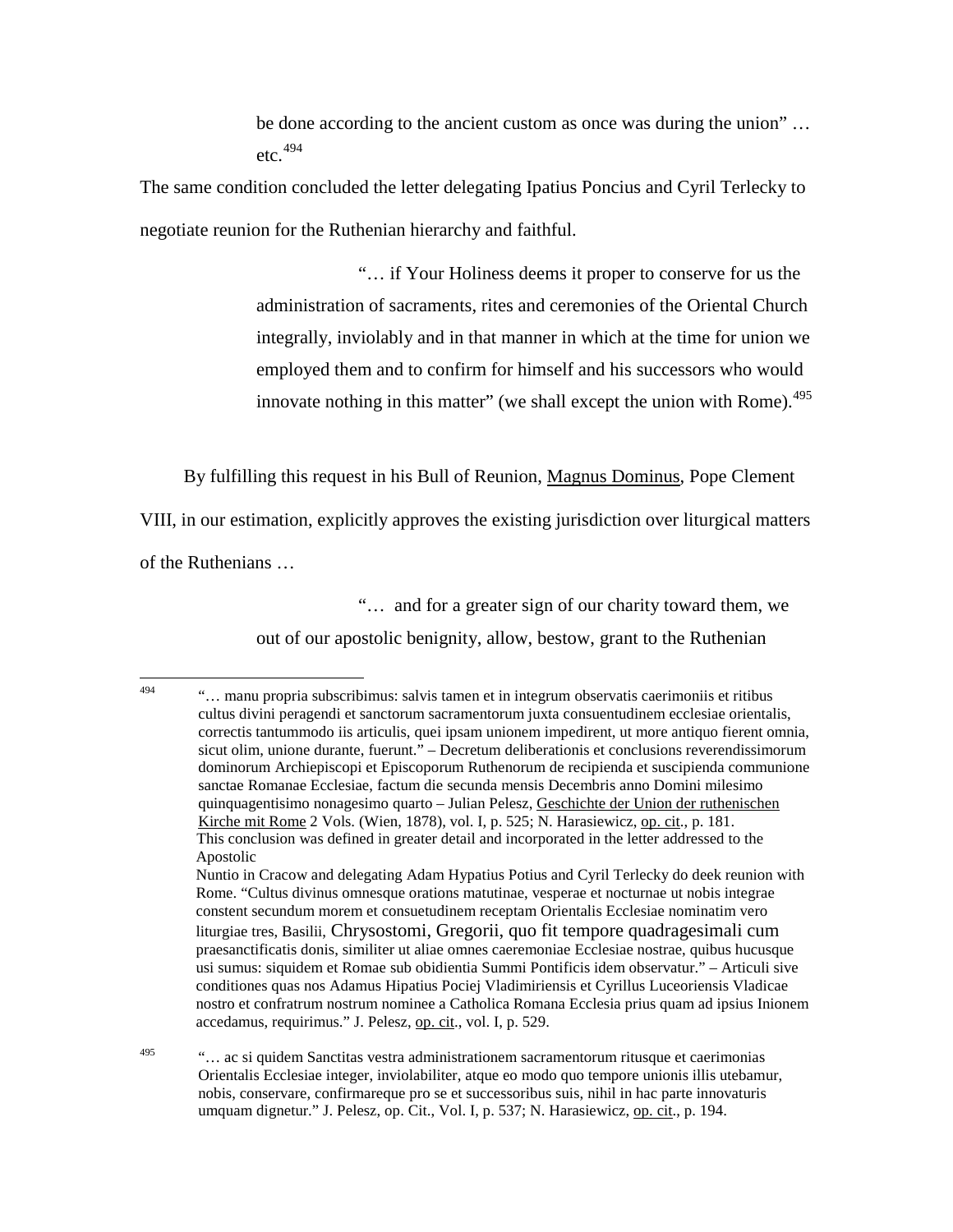bishops and clergy all rites and ceremonies, which the Ruthenian bishops and clergy used according to the institutes of the holy Greek Father in the Divine Offices and sacrifice of the Holy Mass and in the administration of other sacraments or other functions providing that it is not contrary to the truth and doctrine of the Catholic faith and does not exclude communion with the Roman Church."<sup>[496](#page-134-0)</sup>

In his brief of thanksgiving given to the Ruthenian bishops, Pope Clement, urging them to ratify those acts which have been executed at Roma through the appointed delegates, also wrote

> "What has been sought, we grant freely. We also permit you to retain your rites and ceremonies so long as they do not impede the integrity of the Catholic faith and our mutual relationship in the same way and manner as was granted by the Council of Florence."<sup>[497](#page-134-1)</sup>

### C. Rome's Attitude After the Reunion

Thus Clement VIII in his guarantees or assurances that Rome would respect the customs of the Ruthenians granted the Ukrainians their rites and ceremonies and approved explicitly though not formally, the liturgical jurisdiction of the Ukrainians. But shortly thereafter, schismatics began to circulate rumors that the Church was latinizing the newly united Byzantine Church Paul V (1605-1621) denied any such

<span id="page-134-0"></span><sup>&</sup>lt;sup>496</sup> "… atque ad majorem charitatis nostrae erga ipsos significationem omnes sacros ritus, et caetemonies quibus Rutheni Episcopi, et Clerus juxta Sanctorum Patrum Graecorum instituta in Divinis Officiis, et Sacrosancta Missae sacrificio, ceterorumque Sacramentorum administratione, aliisve sacris functionibus utuntur, dummodo veritati, et doctrinae Fidei Catholicae non adversentur, et communionem cum Romana Ecclesia non excludant, eisdem Ruthenis, Episcopis, et Clero ex Apostolica benignitato permittimus, concedimus et indulgemus. Clement VIII, Const., Magnus Dominus, 23 dec. 1595, par. 10 – J. Pelesz, op. cit., Vol. I, p. 620; A. Welekyj, Acta Pontificum, vol. I, n. 132, pp. 242-3.

<span id="page-134-1"></span> $\frac{497}{4}$  "Quae enim experete visi sunt, libenter, (quantum cum Domino licuit) concessimus. Ritus enim et caeremonies vestras, quae fidei Catholicae integritatem et mutuam nostam conjunctionem nequaquam impediunt eadem ratione et modo, quo a Concilio Florentino permissum est, et nos quoque Vos retinere permissimus." Clement VIII, Breve ad Archiepiscopos et Episcopos Nationis Ruthenae, 7 febr. 1596 - J. Pelesz, op. cit., Vol. I, p. 624.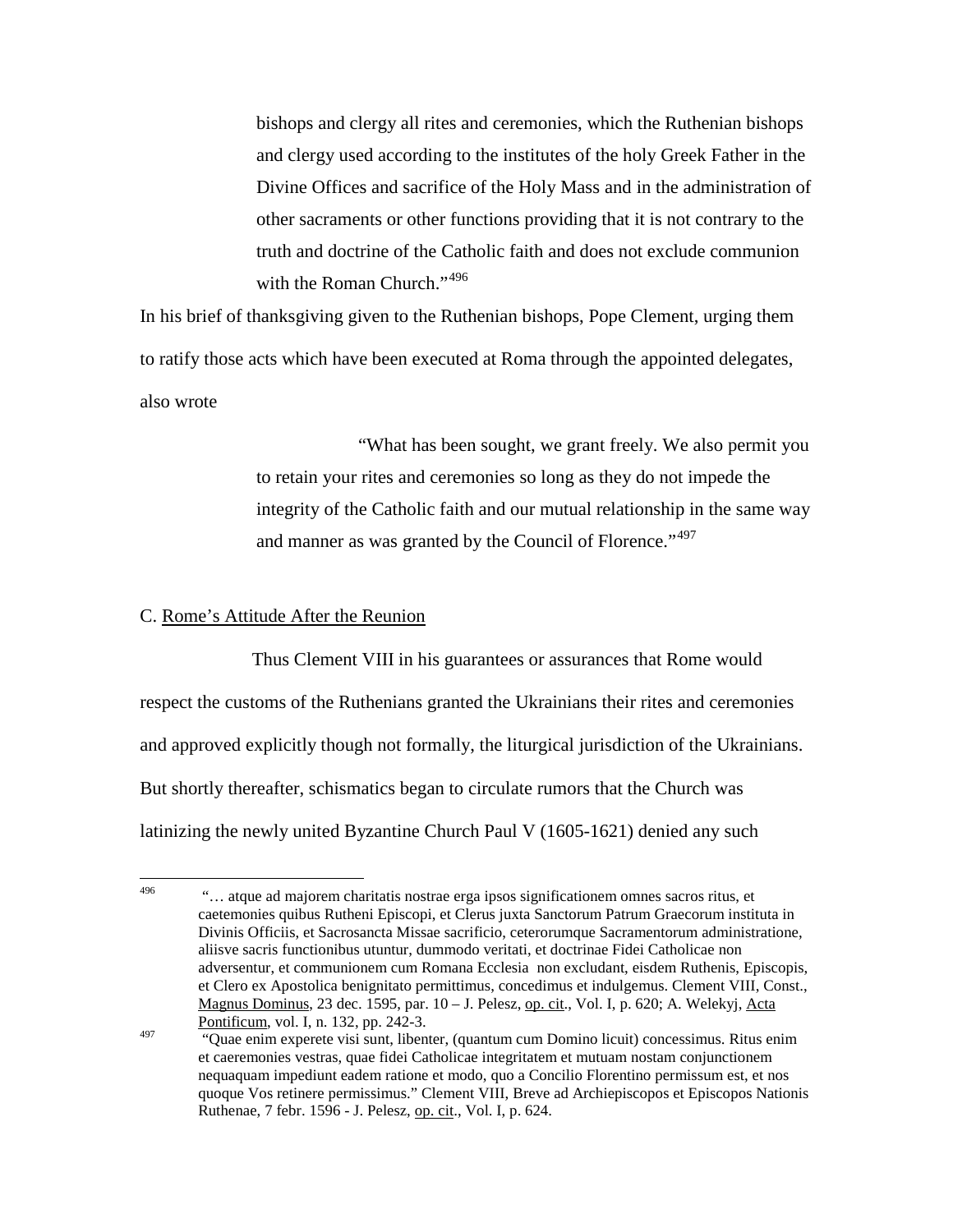intention or design and simultaneously affirmed the words of Clement VIII acknowledging the local authority over liturgical matters.<sup>[498](#page-135-0)</sup>

Schismatic propaganda, which made attempts to alienate the Ruthenians from Catholic Church, was not the only problem prompting the Holy See to express its solicitude for them. The dangers of latinization followed swiftly on the heels of reunion. New circumstances expressing the worship due to God presented ritual problems. The solution dependent upon the current practice of Latin Catholics, which has adopted as a standard to imitate.<sup>[499](#page-135-1)</sup> Because of such innovation, not only among the Ruthenians but also among other Oriental Catholics stimulated Pope Benedict XIV (1740-1758) to act and uphold the pledge of Clement VIII that he and his successors would preserve the rites and ceremonies of the Ruthenian Church.<sup>[500](#page-135-2)</sup>

The most significant document of this canonically-minded Pontiff was the constitution, Demandatam Coelitus. Although addressed to the Melchites, Harasiewicz holds the opinion that it obliges the Ukrainians also.<sup>[501](#page-135-3)</sup> Cicognani implies all Orientals.<sup>[502](#page-135-4)</sup> Bouix makes no reservation and applies it as the jux liturgicoum for all Oriental Churches.<sup>[503](#page-135-5)</sup> For this Bull introduces a series which restricted the ordinaries of the Oriental Churches in the exercise of legislative power over the Liturgy in such a way that

<span id="page-135-0"></span> $\overline{a}$ 

Paul V, Breve, 12 dec. 1615 - A. Welykyj, Acta Pontificum, Vol. I, n. 225, pp. 359- 360; N. Harasiewicz, op. Cit., p. 252-254.

<span id="page-135-2"></span><span id="page-135-1"></span> $^{499}$  J. Praszko, 282 sq.<br>  $^{500}$  Benedict XIV. Ep. Encycl., Demandatam Coelitus, 24 dec. 1743, par. 10 N. Harasiewicz, op. Cit., p. 402.

<span id="page-135-3"></span><sup>501</sup> According to par. 24 of the decree, Inter Pluress, 2 maii 1744, issued by Pope Benedict XIV, Harasiewicz drew the conclusion that the decree Demandatam Coelitus had been applied to and obligated the Metropolitan of Ruthenians and others. Cfr. Also J. Pelesz, op. cit., Vol. II, pp. 485- 6 who holds the same conclution.

<span id="page-135-4"></span><sup>502</sup> Authority Cicognani, op. cit., p. 464.

<span id="page-135-5"></span> $503$  D. Bouix, <u>op. cit</u>., p. 200.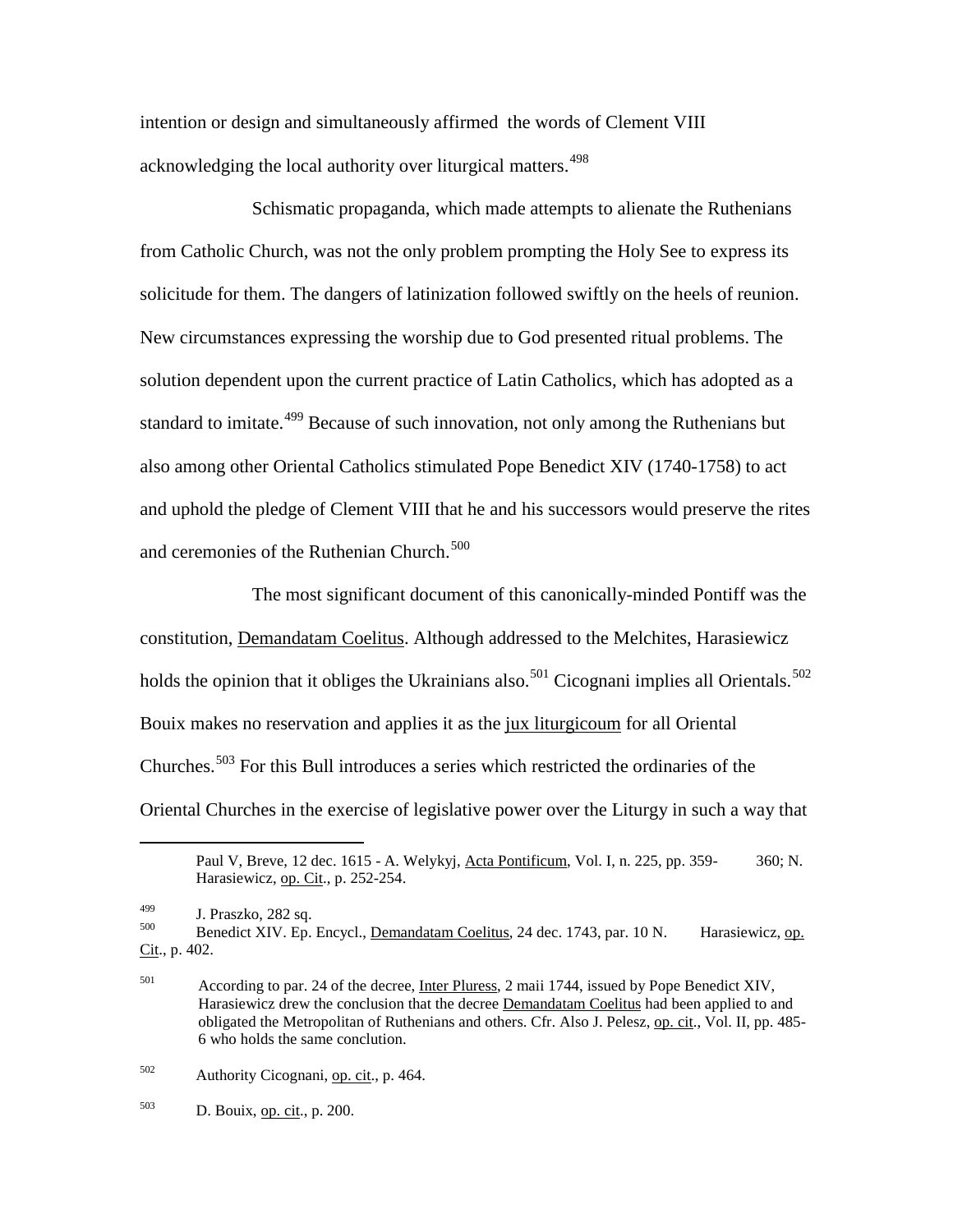it remains reserved to the Holy See. $504$ 

"Concerning the rites, therefore, and customs of the Greek Church we decree first of all that it must be generally stipulated that it has been permitted or is permitted to no one, by whatsoever reason or pretext, and wish any authority or dignity, even if it be patriarchal or Episcopal, to innovate anything or introduce anything which threatens their integral end exact observation."<sup>[505](#page-136-1)</sup>

Benedict XIV, in order to preserve the ancient custom of the Oriental

Rites and to defend the Orientals from latinization prescribes that the Oriental Churches on their own authority cannot change or introduce anything new into the Liturgy without consulting the authority of the Holy See. He also ordered that in the future all traditional customs be observed.<sup>[506](#page-136-2)</sup> This principle was reaffirmed in his apostolic constitution, Allatae Sunt.<sup>[507](#page-136-3)</sup>

In the same way that critical circumstances of danger of latinization caused the Supreme Pontiffs to recall liturgical legislation from local competent authorities, new developments prompted him to issue an important liturgical decision. Not too long after reunion, the Ruthenians had been first to face with the threat of

<span id="page-136-1"></span><span id="page-136-0"></span> <sup>504</sup> D. Bouix, op. cit., p. 201.

<sup>&</sup>quot; De ritibus igitur et moribus Ecclesiae Graecae illud imprimis generatim statuendum decrevimus, nemini licuisse aut licere quovis titulo et colore, et quacumque auctoritate aut dignitate, etiamsi patriarchali aut episcopali, praefulgeat, quidquam innovare, aut aliquid introducere, quo integram exactamque eorum observantionem imminuat." Benedict XIV, encycl., Demandatam Coelitus, 24 dec. 1743, par. 3 – N. Harasiewicz, op. cit., p. 401.

<span id="page-136-3"></span><span id="page-136-2"></span><sup>506</sup> Benedict XIV, Ap. Encycl., Demandatam Coelitus, 24 dec. 1743, par. 25. Fontes, n. 338; Wernz-Vidal, op. cit., Vol. II, Jus Canonicum n. 431, p. 491; D. Bouix, op. cit., p. 201. A. Cicognani, op. cit., p. 464, uses this principle to justify that canon 1257 applies to Orientals also.

<sup>507</sup> Benedict XIV, Ep. Encycl., Allatae Sunt, - De Martiniis, Juris Pontifici de Propaganda Fide. Pars prima complectens, bullas, brevia, acta S. Sedis, Vols. I-Vii (Rome, 1888), Vol. III, 170 par. 16, pp. 597-621.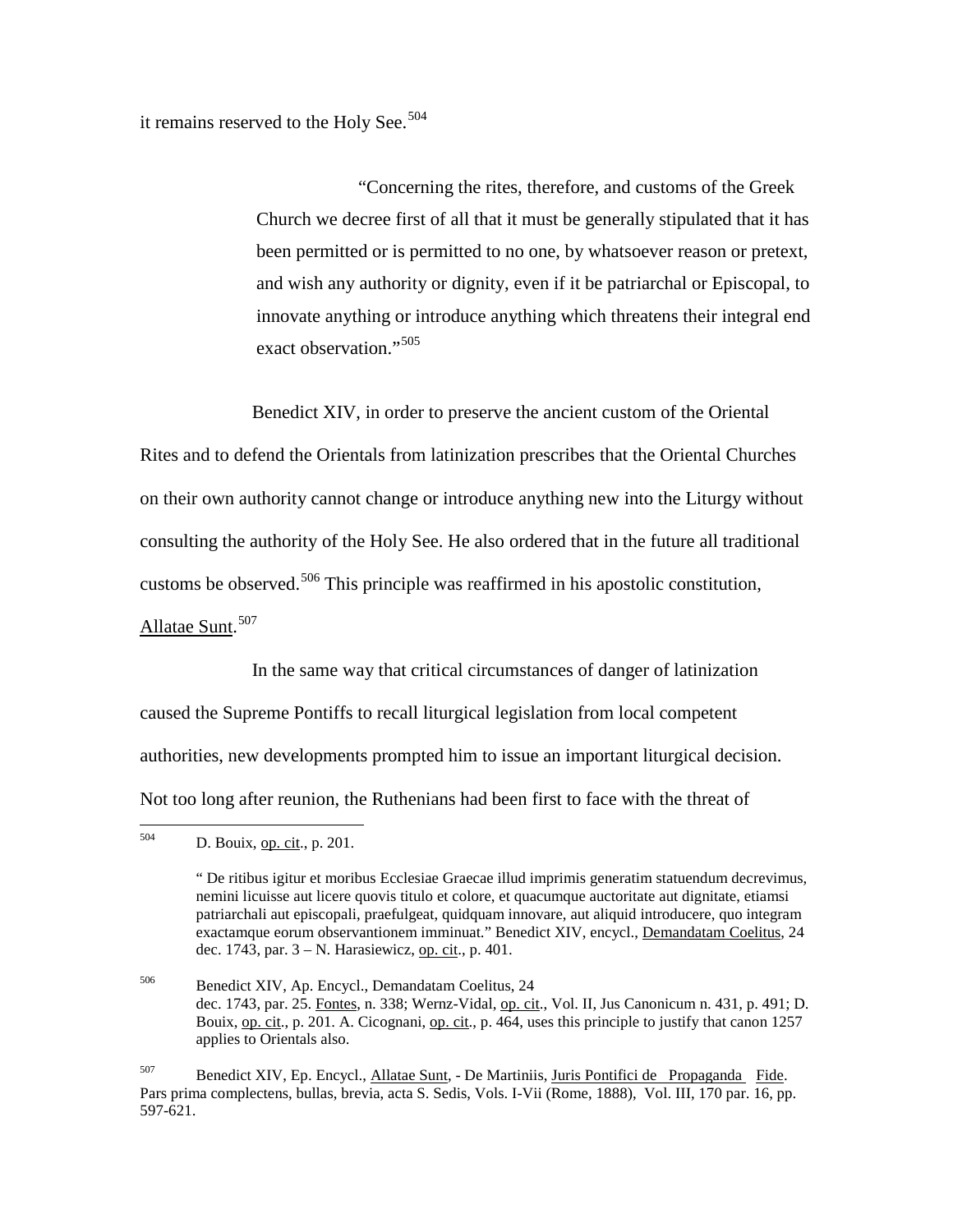latinization. This menace having been removed about 1750, a new crisis erupted which had been fermenting from the day of reunion. Toward the end of the eighteenth century, the Ruthenians, harassed by many persecutions and vexations, were tempted to break their union with Rome. Many dioceses were cut off from the Holy See by being annexed to Russia. Schismaticsympathizers whose ambitions new no limit, solemnly proclaimed in 1839 the union of the Ukrainian Church with the dissident Russian.<sup>[508](#page-137-0)</sup> Pope Gregory XVI (1831-1846) deplored this act of ecclesiastical aggression to the world in this allocution November 22,  $1839.<sup>509</sup>$  $1839.<sup>509</sup>$  $1839.<sup>509</sup>$ 

The metropolitan of Halych, Michael Levitsky (1816-1858), referred to his subjects this brief expressing the sympathy of the Holy Father. The future Cardinal responded to the Pope's solicitude with another pastoral, in which he cited the numerous passages from Byzantine liturgical books in use by the same dissidents proving the primacy of Peter.<sup>[510](#page-137-2)</sup> This letter, having been sent to Rome, was highly praised by Pope Gregory, who responded with a special brief, Perlatum as nos.<sup>[511](#page-137-3)</sup> This memorable letter besides restating the dangers to the faith, contained a significant passage arresting the status quo of the developed liturgical rites. It neither canonized current hybridisms nor altered the fundamental liturgical policy of the Holy See toward the Ruthenian Church. It simply was a temporary stop-gap measure and prudent council to preserve the Union of Brest.

<span id="page-137-3"></span><span id="page-137-2"></span><span id="page-137-1"></span>905.

<span id="page-137-0"></span> <sup>508</sup> Pius XII, Ep. Encycl., Orientalis Omnes Ecclesias, 23 dec. 1945 – AAS 38 (1946) 33-63; tr. The Popes and the Oriental Church (St. Meinrad's Essays Vol. II, No. 2) (May); St. Meinrad, ind., 1955) pp. 81-82. His Holiness reviews in this encyclical the facts leading to the forced schism in 1839. <sup>509</sup> Gregory XVI, Allocut., Multa quindem, 22 nov. 1839 – A. Welykyj, Acta Pontificum, Vol. II, n. 901.  $510$  G. Luznitsky, op. cit., p. 507.<br>511 Gregory XVI Ep., Perlatum ad nos, 17 jul. 1841 - A. Welykyj, Acta Pontificum, Vol. II, n.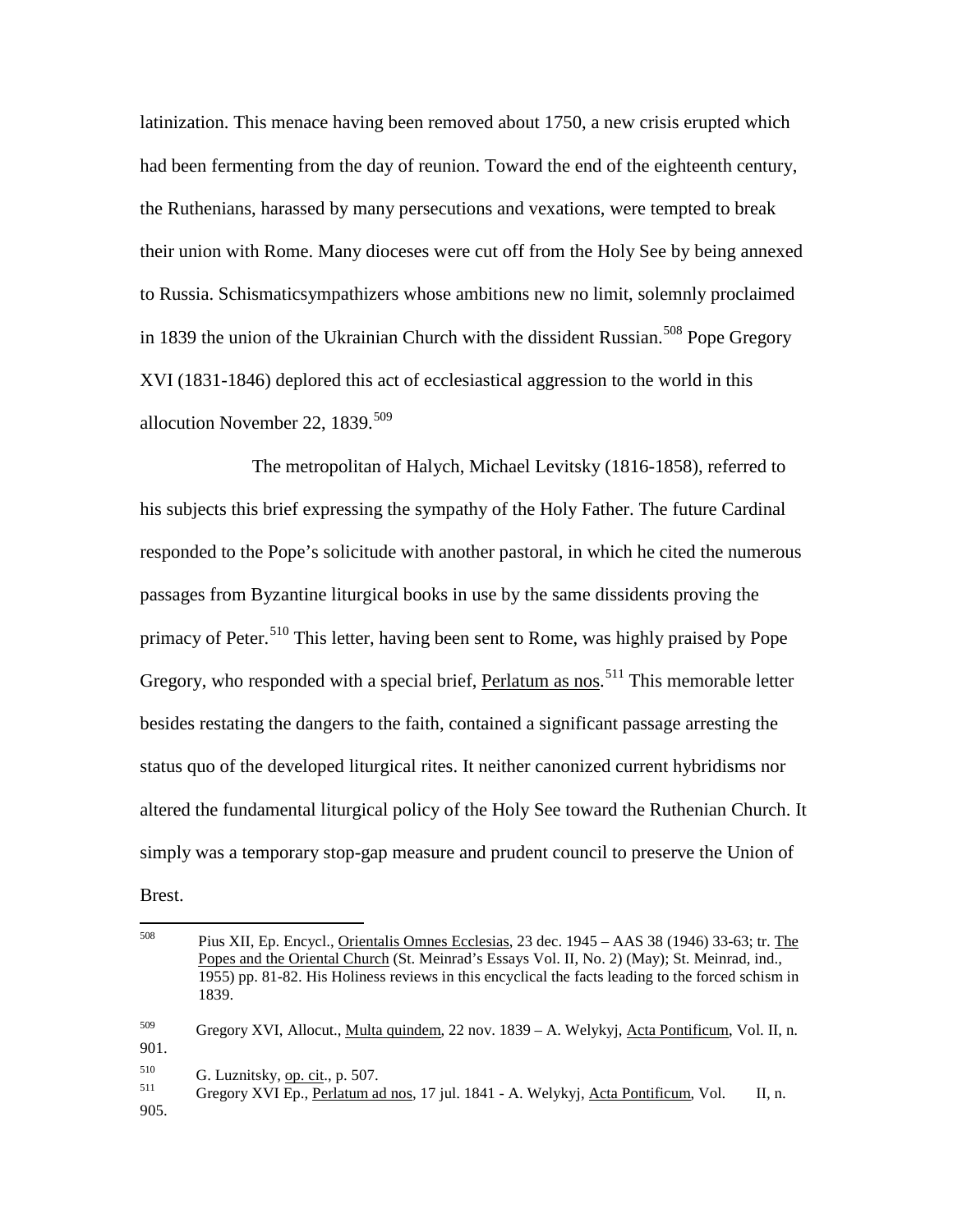"For this reason, it behooves, first of all, to be on guard lest this same danger of seduction becomes all the greater as a result of some commutation, by which the rites of the Ruthenian Catholics would be adapted to a fuller similitude to the schismatics. For if we speak about these rites, which pertain to the detestation of schism, it is clear that these cannot be changed. Concerning other rites, however, which Ruthenian Catholics have retained according to their ancient customs or which with the passage of time they have adopted to protect their separation from the schismatics or for any other reasons, they also certainly cannot be changed at will and especially in a time of such great peril it would be of the greatest imprudence to detract, add, or change in any way anything of this kind for the benefit of the schismatics."<sup>[512](#page-138-0)</sup>

Gregory's successor, Pius IX (1846-1878) was faced with an internal

problem in the ranks of the Catholic clergy. Discord between the clergy of the Latin and Ruthenian rites force him to send a brief to quell the disturbance over liturgy and discipline. In this letter, Romani Pontifices Pope Pius IX significantly notified the agitators "that every ordination and innovation in these (liturgical) matters belong entirely to our supreme authority and the Holy See."<sup>[513](#page-138-1)</sup>

<span id="page-138-0"></span>The same Pontiff also comments on this same principle in his brief encyclical, **Omnem Sollicitudinem**,<sup>[514](#page-138-2)</sup> thereby clarifying the fact that the previously

 <sup>&</sup>quot;Huno vero in finem praecavere primum oportet, ne idem illud seductionis periculum maius evadat ex nova aliqua commutatione, qua scilicet Ruthenorum Catholicorum ritus ad pelniorem cum Schismaticis similitudinem accomodentur. Enimvero si de iis ritibus loquimur, qui ad detestationem Schismaticis pertinent, hos quidem variari prorsus non posse, manifestassimum est. De aliis autem ritibus, quos Rutheni catholici retinuerunt ex veteri suo more aut quos progressu temporis ad tuendam suam a schismaticis separationem, seu alias quascumque ob causas adoptarunt, hi quoque haud certe possunt variari pro libitu, atque in tanto praesertim huius temporis periculo maximae prorsus imprudentiae foret quidquam eo in genere ad Schismaticorum placita detrahere, adiungere aut quomodolibet immutare." – A. Welykyj, Vol. II, n. 905, p. 369.

<span id="page-138-2"></span><span id="page-138-1"></span><sup>513</sup> "Neque omittatis, Ven. Fraters, in omnium memoriam revocare, omnem de hisce rebus ordinationum et innovationem ad supremam nostrum et Apostolicae huius Sedis auctoritatem omnino pertinere." Ibid., p. 397.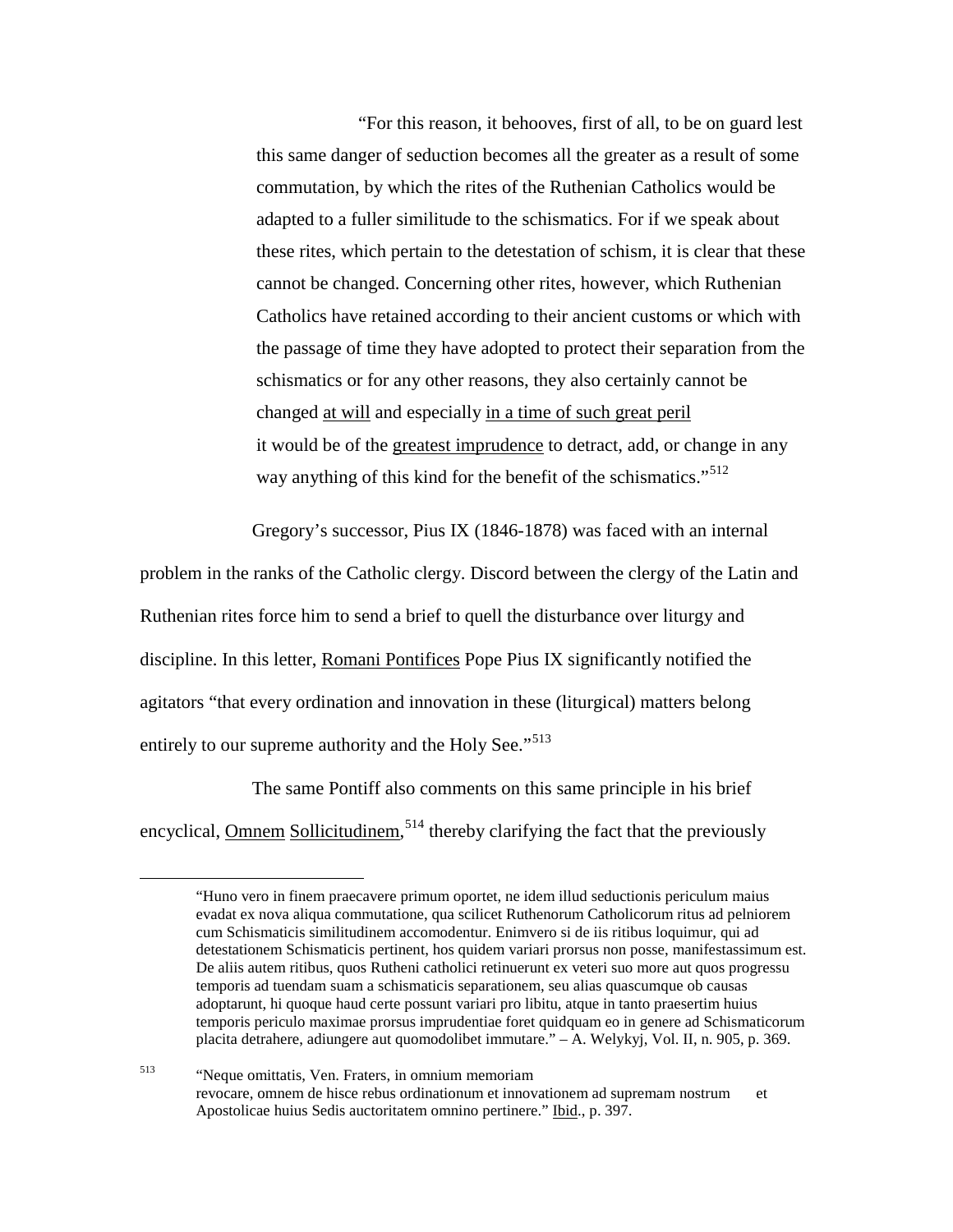mentioned documents (the brief of Paul V, and especially the encyclical letters:

Demandatam and Allatae sunt, of Benedict XIV) oblige the Ukrainians. Pius IX writes that:

> "The liturgical discipline of Ruthenians is also governed by those principles of law which have been sanctioned by wise counsel for all churches of the Oriental rites, as it has been declared several times on occasion especially in the brief to Paul V …"[515](#page-139-0)

That basic principle of law stated at various times is reiterated by Pius IX.

"This law must be kept in which it is stipulated that without consulting the Holy See not should be innovated in the rites of sacred liturgy even in the name of restoring ceremonies which seen to be more conforming to the liturgies approved by the Holy See, unless for the most serious reasons and after approaching the Holy See."<sup>[516](#page-139-1)</sup>

And again, the Pope further affirms:

 $\overline{a}$ 

"it is not permitted to anyone, however, without consulting the Holy See to introduce even minor changes in the liturgy, as the apostolic Constitutions abundantly show, which we referred to above."<sup>[517](#page-139-2)</sup>

These statements of Pius IX, in our estimation, dispel any doubt as to

<span id="page-139-2"></span><sup>517</sup> "… at simul ipsi solemniter indicunt nemini prorsus, hac Sancta Sede inconsulta, fas esse in re liturgica vel levioris innovations peragere, Quemadmodum satis abunde commonstrant Apostolicae constitutiones, quas initio retulimus." – Ibid., p. 440.

<sup>514</sup> Pius IX, Ap. encycl., Omnem sollicitudinem, 3 maii 1874; A. Welykyj, Acta Pontificum, Vol. II n. 981, pp. 438-440.

<span id="page-139-0"></span><sup>515</sup> "Hisce porro iuris principiis, quae pro universis Orientalis Ritus Ecclesiis sapienti consilio fuerunt sancita, regitur quoque, uti pluries data occasione declaratum est praesertim in superius memorato Brevi<br>Pauli V, liturgia disciplina Ruthenorum, ..." - [bid., p. 438.]

<span id="page-139-1"></span> $\frac{1516}{10}$  "Ea regula omnino servanda est qua statuitur, inconsulta Sede Apostolica, in sacrae liturgiae ritibus nihil esse innovandum etiam monine instaurandi cerimonias, quae liturgiis ab eadem Sede prabatis magis conformes esse videantur, nisi ex gravissimis causis et accedente Sedis Apostolicae auctoritate." Ibid., p. 438.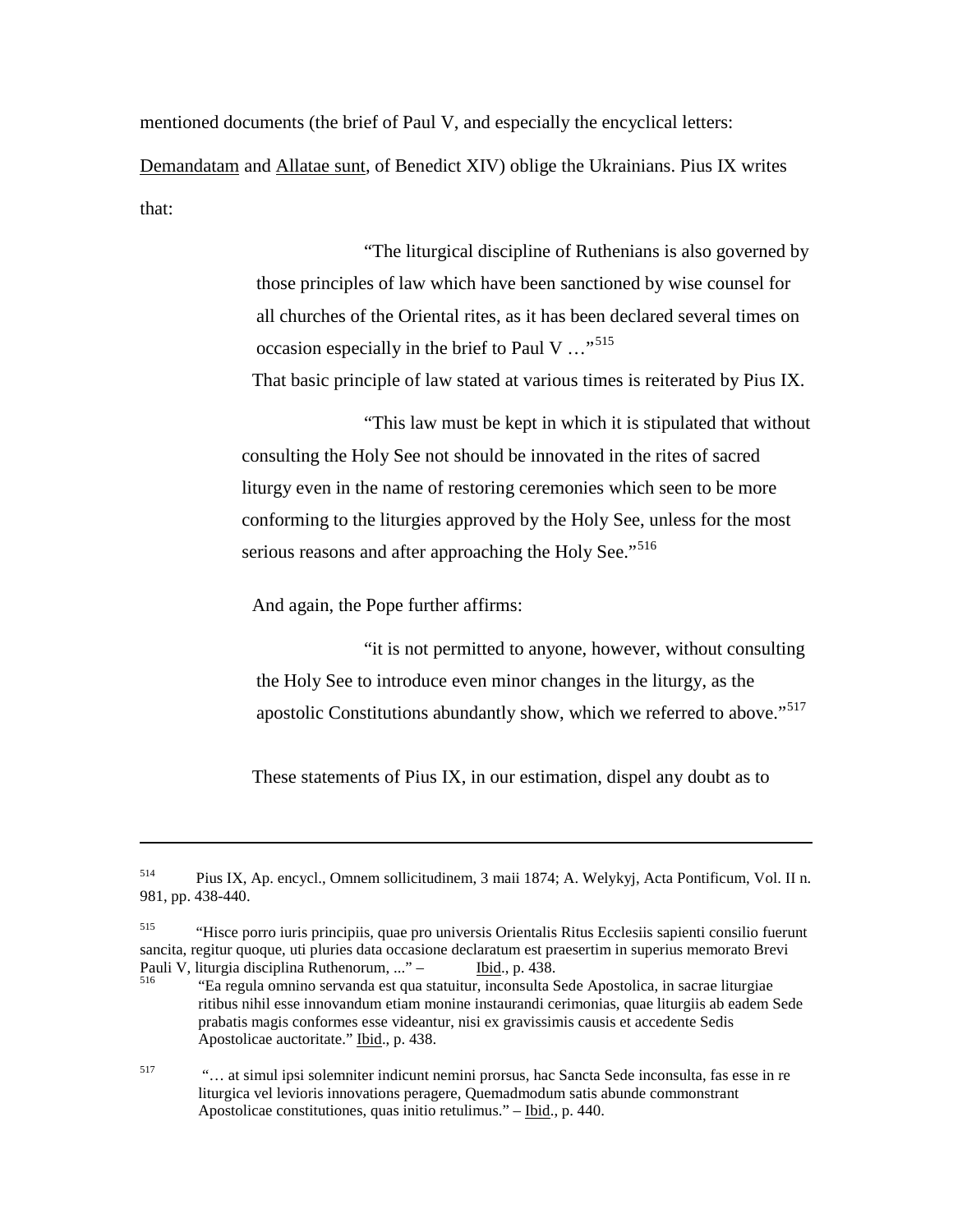whether liturgical jusrisdiction of the Ukrainians was altered by the encyclical letters which recalled it to the supreme legislator himself, i.e. that the Ruthenian bishops cannot promulgate anything without the Holy See's approval.

Heretofore there were no legislative developments in the liturgical authority until Pope Pius XII's Motu Proprio "Cleri Sanctitati". This portion of Oriental Canon Law clearly incorporates all aspects of the questions in clarifying what authority the supreme legislator wields at this time in order to preserve the Oriental rites in the spirit of their ancient tradition.

The present legislator of divine cult for the Ukrainian Church is the Holy See. For it is the duty of the Oriental Congregation "to approve for all Eastern Rites liturgical books and to resolve questions in regard to their texts and translations, also to supervise and decide all questions concerning rubrics and ceremonies of the Divine Liturgy, the sacraments, sacramentals and the divine office."<sup>[518](#page-140-0)</sup> The supreme Pontiff, therefore, throughout the Congregation for the Oriental Churches must approve all matters liturgical whether they be essential or accidental form.

#### D. Analysis and Conclusions

This final section completes our study of the relationship between the supreme liturgical authority and the traditional one inherited by the Ukrainian Church. It presents in a historical sequence all possible papal documents expressing the Holy See's attitude toward the liturgical authority of the Ruthenian prior to, during and after the Union of Brest. This historical survey complements the two preceding sections and describes a definite evolution in the exercise of the Holy See's liturgical power over such

<span id="page-140-0"></span>

 <sup>518</sup> Pius XII, Ap. lit., MP Cleri Sanctitati, canon 195 par. 1, n. 2.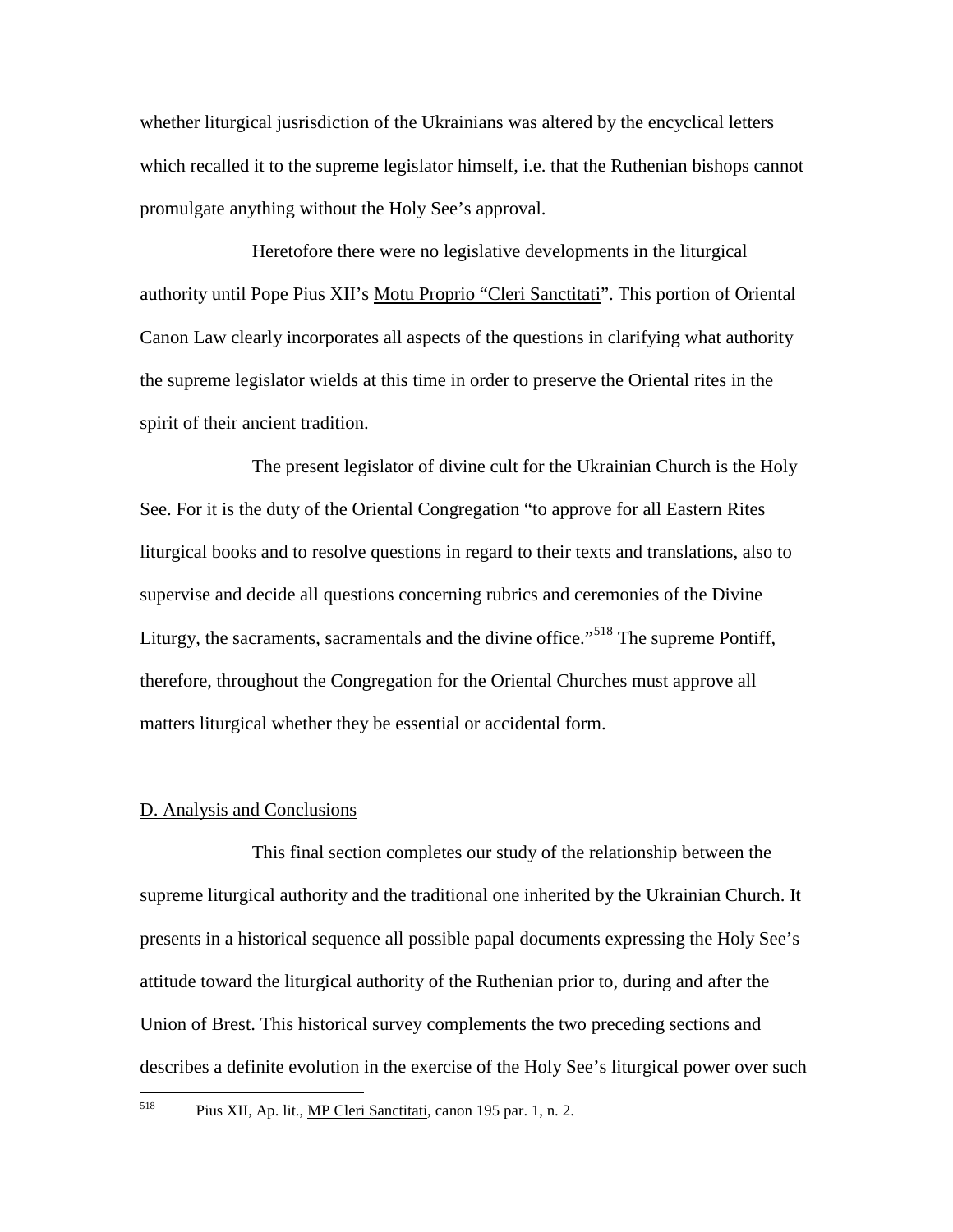matters in the Byzantine-Ukrainian rite. It also proves that the Holy See was aware of being the true authority over the Ruthenian rites.

In the period prior to the Reunion, the Apostolic See gave its pledge to honor the liturgical customs and practices of the Ruthenians. It was, in other words, an implicit approval of the traditional liturgical authority. But it was Pope Leo X who formally and explicitly granted and permitted the Oriental hierarchy to follow their own liturgical practices. Pope Paul III threatened Latin Catholics with penalties if they interfered with those customs.

On the occasion of reunion, Pope Clement VIII, at the request of the Ruthenian hierarchy, allowed them to continue the administration of liturgical matters as heretofore practiced. The liturgical authority was recognized and permitted to continue but subordinate to a higher authority.

After the reunion, the Ruthenians were faced with threats of latinization which they have been unable to shake off even to the present time. Pope Paul V affirmed Clement's promise to counteract dissident propaganda that latinization if the police of Rome. But it was Pope Benedict XIV who, in the middle of the eighteenth century, positively reacted to uphold Clement's VIII's pledge to preserve the rites and ceremonies of the Ruthenian Church. He established the principle, which was followed by his successors, that no one can innovate or introduce anything which threatens the integrity and exact observation of the rites without consulting or having the approval of the Holy See.

Pope Pius XI elaborated somewhat this policy, namely that every innovation belongs to the Holy See and nothing can be done without consulting it. Finally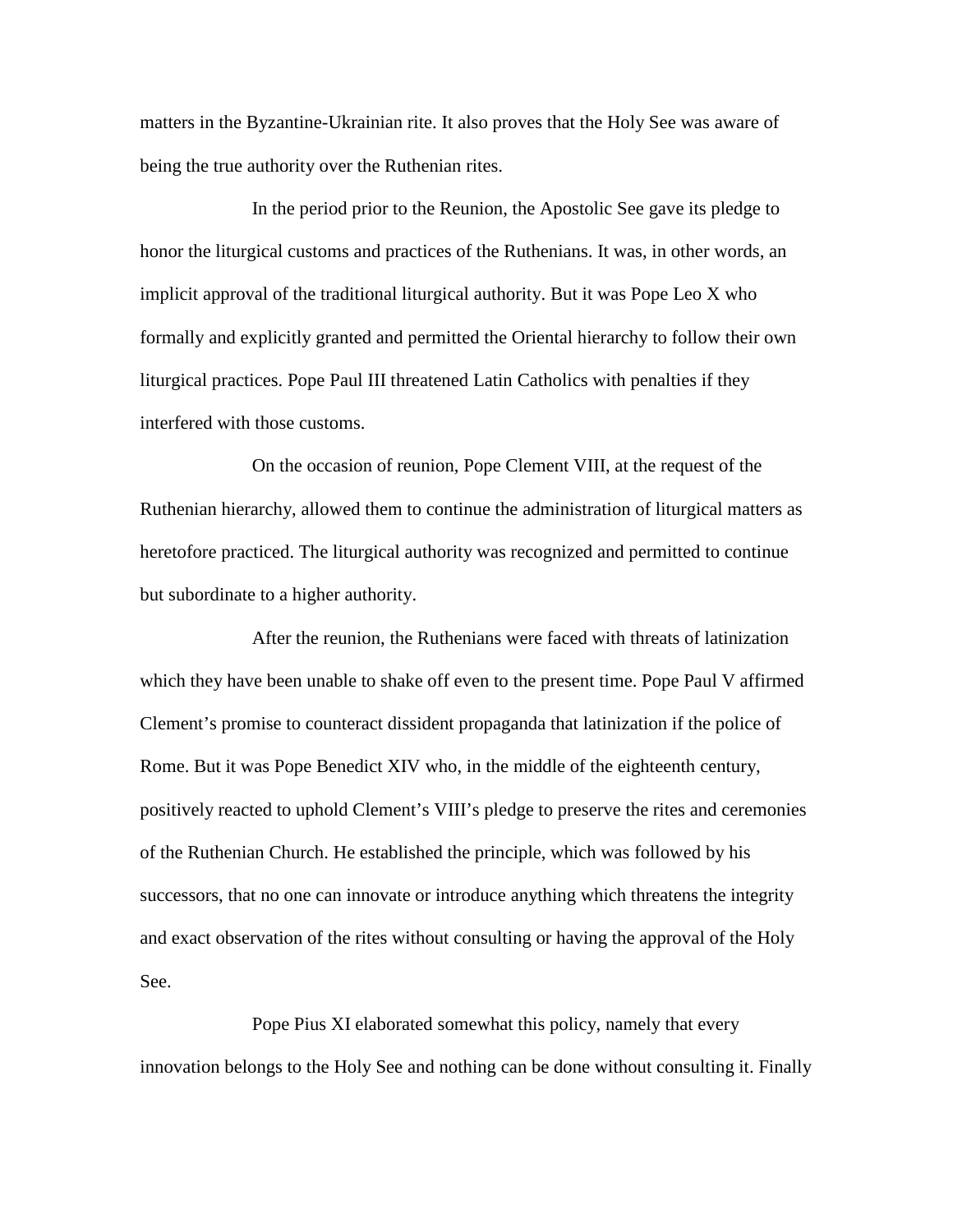Pius XII in his Motu Proprio Cleri Sanctitati, stated that it is the duty of the Oriental Congregation "to approve for all Eastern Rites liturgical books and to resolve questions in regard to their texts and translations; also to supervise and decide all questions concerning rubrics and ceremonies of the Divine Liturgy."

If at this point we compare the powers of the traditional liturgical legislator of the Ukrainian Church at the time of the reunion with dose enjoyed prior to their surrender to the Holy See in 1932, the liturgical authority evolves from a single moral or physical person to a bipartite. In other words after Zamost, the Ukrainian church was unable to promulgate any legislation unless the approval of the Holy See was first had. Whereas, at the time of Clement VIII, the traditional authority was able to promulgate a law without consulting Rome. But since Benedict XIV, bipartite authority existed until the Ukrainians surrendered to the Sacred Congregation for the Oriental Church its power to legislate.

It must be noted here that Metropolitan Andrew Sheptitsky did not submit to the Holy See for approval the 1905 Liturgikon because he did not believe in the obligation to ask for it, as he explained in one of his letters. Again in 1929 the same Metropolitan on his authority edited and promulgated his Liturgikon following the same principle that he knew of no law requiring that he obtain the approval of the Holy See.

The question arises whether any such law does exist. If we consider the constitutions of Benedict XIV there may be some doubt that they refer to the Ukrainians since they were directed to some other Byzantine Catholics. However Pius IX in his brief, Omnen Sollicitudinem, sent to the Ukrainians, clarified the fact "that the liturgical disciplines of Ruthenians is also governed by those principles of law which have been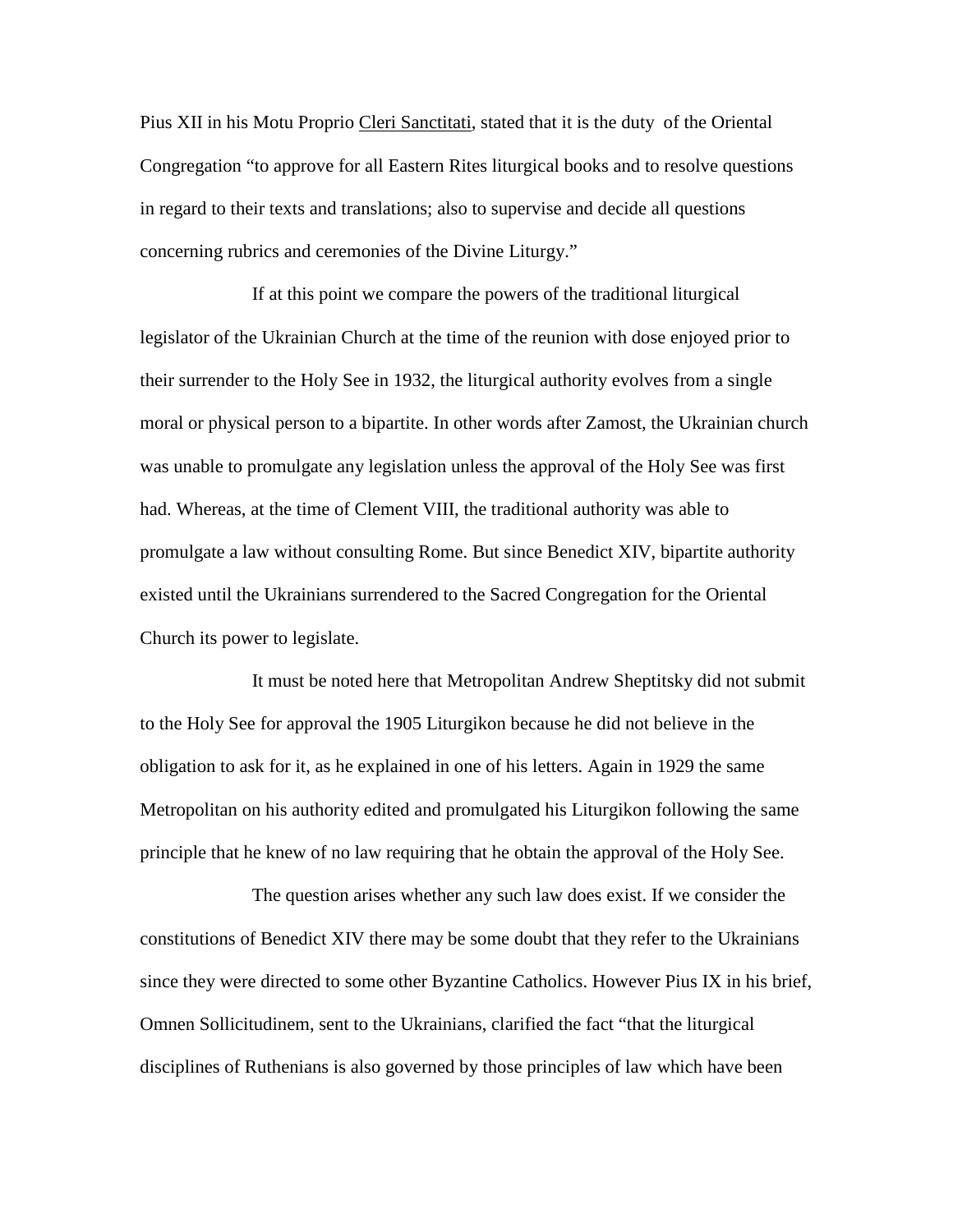sanctioned by wise counsel for all Churches of the Oriental rites". It seems to us that Rome's approval was necessary.

We disagree with Bouix who stated that from the Constitutions of Benedict XIV it is very clear that ordinaries of Oriental Churches lack legislative power over their liturgy. A legislator is one who promulgates a law and not one who approves proposed legislation or whose consultation is necessary. Approval as demanded by Benedict XIV is a condition that must be fulfilled before one can promulgate. If there is no sanction by the Holy See, no legislation is necessary. But even if after approval has been received and the local authority for some reason does not promulgate the approved proposed legislation, no law exists. The legislator in this strict sense is the promulgator. The Constitutions of Benedict XIV show the Holy See as one which approves proposed legislation but does not promulgate. Such is the concept expressed in canon 195, par.1, n.2 and such is the practice in the Oriental rites.

The Sacred Congregation for the Oriental Church seems to distinguish between one who approves and one who promulgates. Maronites, for example, after preparing their own liturgical books submit them to the Holy see for approval. The bishops then promulgate the sanctioned service books which only then have binding power. Again the case of the Malabars, though their liturgical texts are prepared in Rome, they are not obligatory until their ordinaries promulgate them.

Thus between the one who sanctions proposals (Rome) and the legislator (the competent local authority) there exists a real practical distinction which Bouix failed to observe in the Constitutions of Benedict XIV. All Orientals rites according to Cleri Sanctitati enjoy such a practice today. The Ruthenians, however, are excepted from this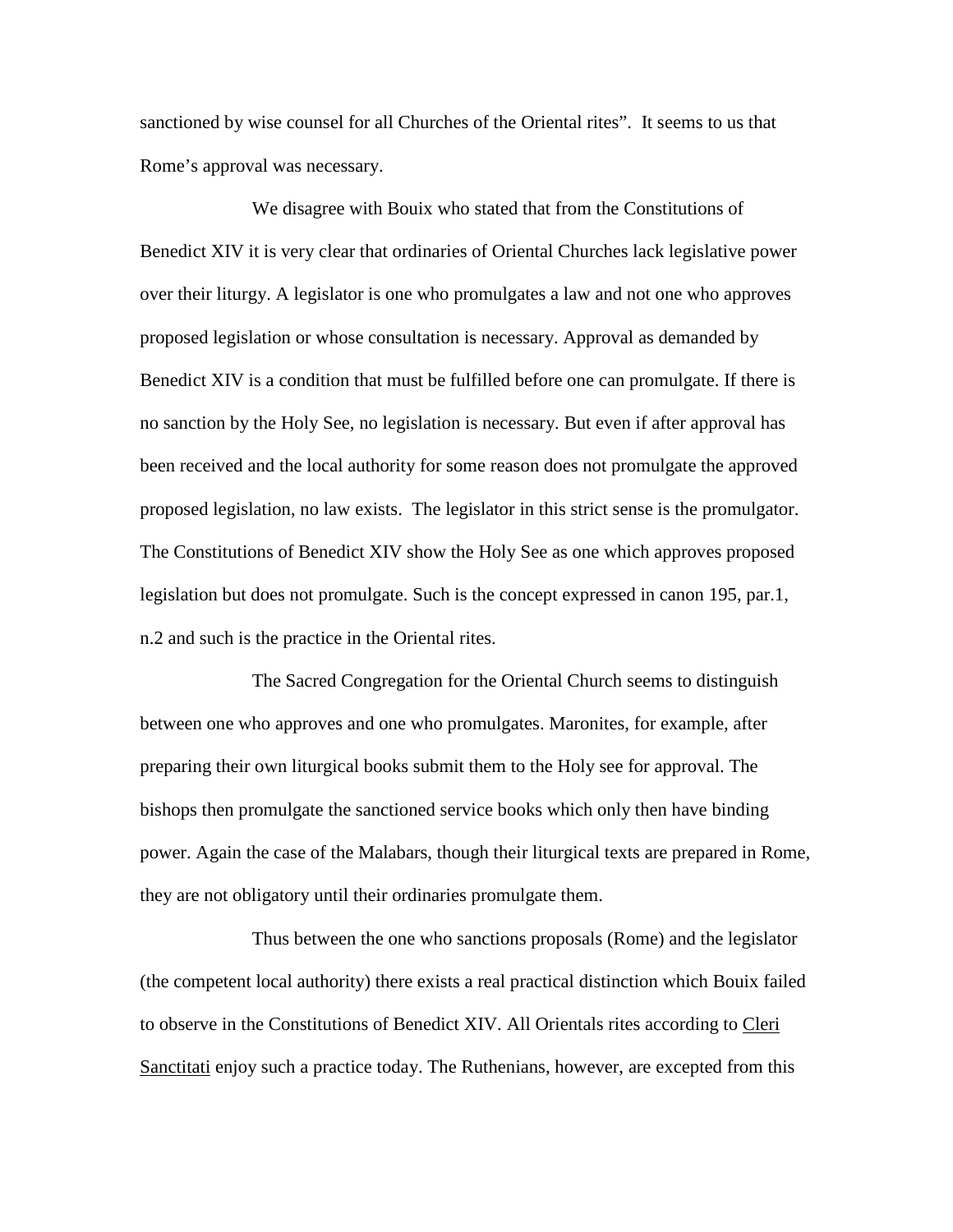canon since their hierarchy in 1932 requested the Holy See to prepare a typical edition of its service books. In 1941 the Oriental Congregation promulgated a Liturgikon, prepared by a commission established for the revision of Ruthenian liturgical books and "approved by the Roman Apostolic Seat." At the present time the legislator and approbatory of liturgical laws for the Ukrainian Church, therefore, are one and the same person. Summarizing all three chapter of this part, we can conclude that in the course of the liturgical history of the Ruthenian Church three powers are distinguished in its liturgical authority: authentically interpreting laws, approving and promulgating them. The first two were definitely withdrawn by the Motu Proprio Cleri Santitati, the least one was voluntarily surrendered. The present competent authority which approves, promulgates and interprets liturgical laws for the Ukrainian Church is the Holy See. The Apostolic See, however, can renounce the exercise of this competency, i.e. to promulgate laws, and restore it once again to the Ukrainian Hierarchy.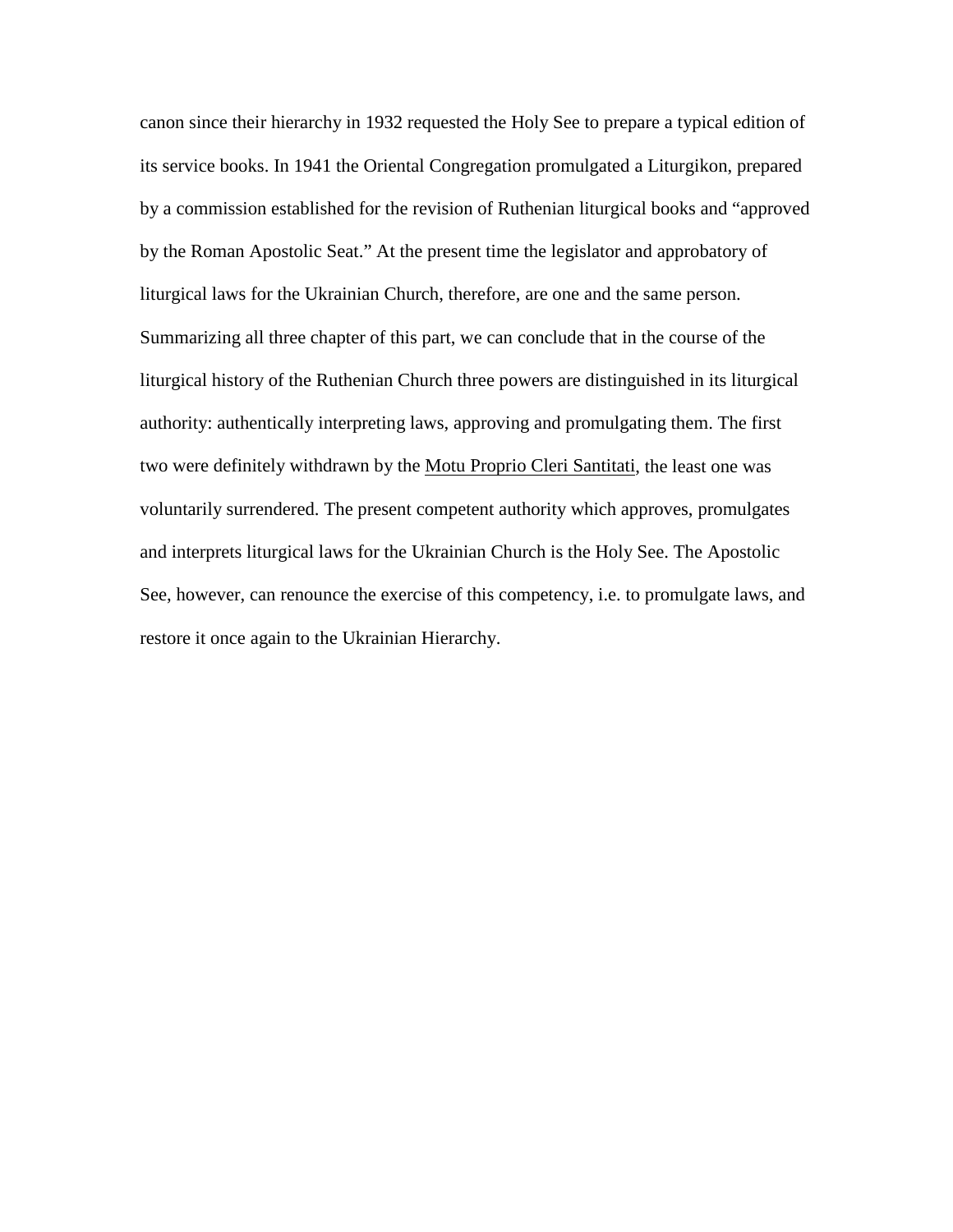#### **CONCLUSIONS**

The Apostles and their successors, the bishops, received de jure authority over divine cult from the supreme lawgiver, Our Lord Himself. De facto the liturgical authority of bishops in the primitive Church consisted in the supervision of the liturgy according to the needs of the faithful. They were empowered to introduce new liturgical rites or alter those already in existence so long as they were not contrary to the prevailing customs.

The Byzantine Church preserved and continued this liturgical tradition of residential bishops, among whom is numbered the Patriarch. When the Patriarch acted alone, he enjoyed the same liturgical status of administration as any local bishop.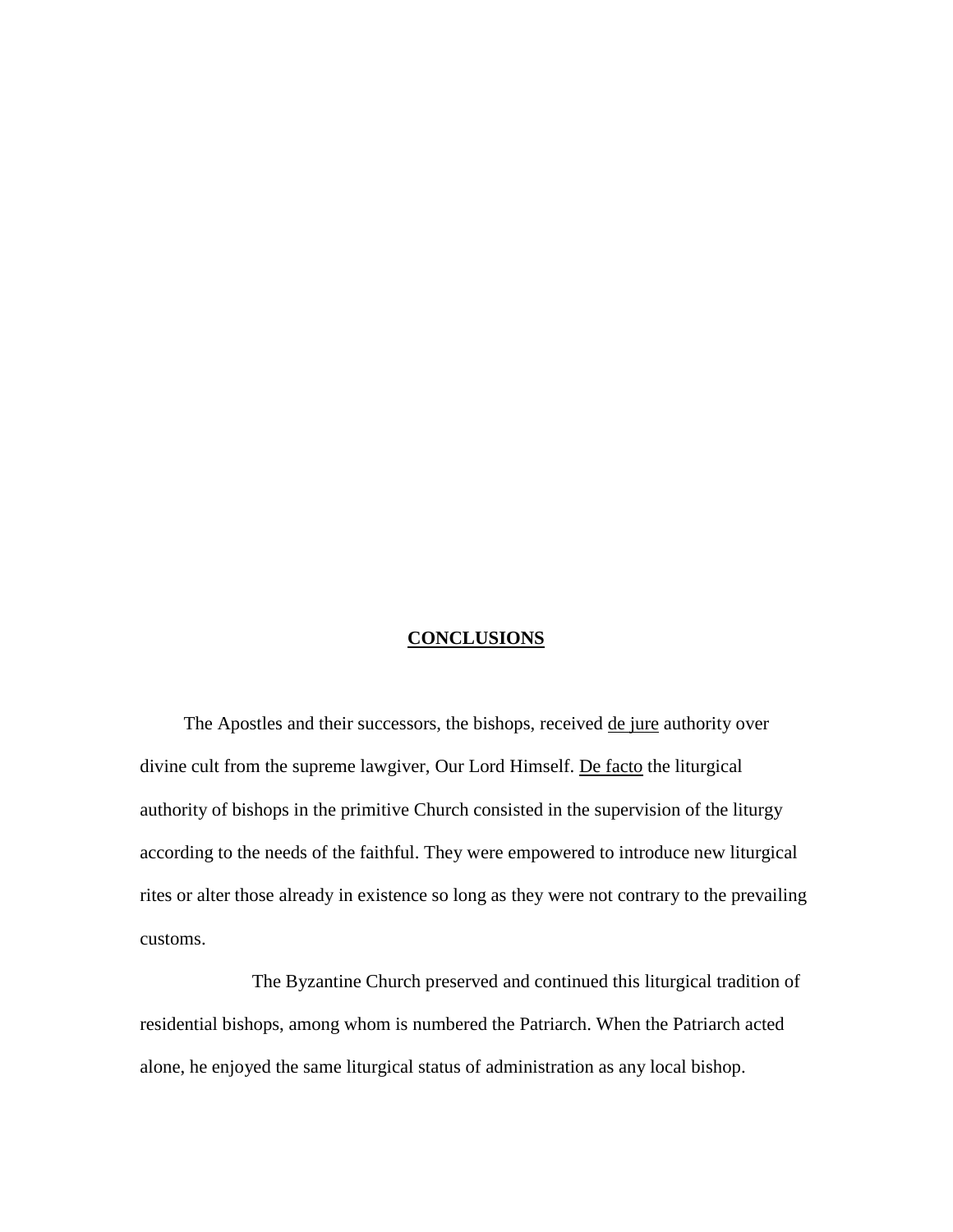Together with a council or synod of bishops or with his permanent synod of bishops of with his permanent synod (endomousa), of which he was an integral member, the liturgical decisions were laws as were those of any ecumenical council. Any formal council or synod of bishops, therefore, were true liturgical legislators who corrected abuses and promoted liturgically pure expressions of doctrine.

Ukrainians, accepting Christianity, thereby inherited the traditional liturgical authority. After the Union of Brest significant change took place in the liturgical authority of the Ruthenian Catholic Church. It was at the Synod of Zamost that the bishops shared their authority with the Holy See, whose approval was necessary that some liturgical act might have an obligatory force. The legislator was now bipartite. They also delegated the Metropolitan to promulgate a code of liturgical law, namely a typical edition of a Liturgikon.

In 1932, the bishops requested the Holy See to prepare and promulgate for them a typical edition of all liturgical books. By this act they temporarily suspended their authority in liturgical matters. In the meanwhile Pope Pius XII promulgated his Motu Proprio Cleri Sanctitati by which act he withdrew the bishops' power of approving and interpreting liturgical matters. The Holy See as a result remains at the present time as the sole and supreme liturgical legislator of the Ukrainian Church.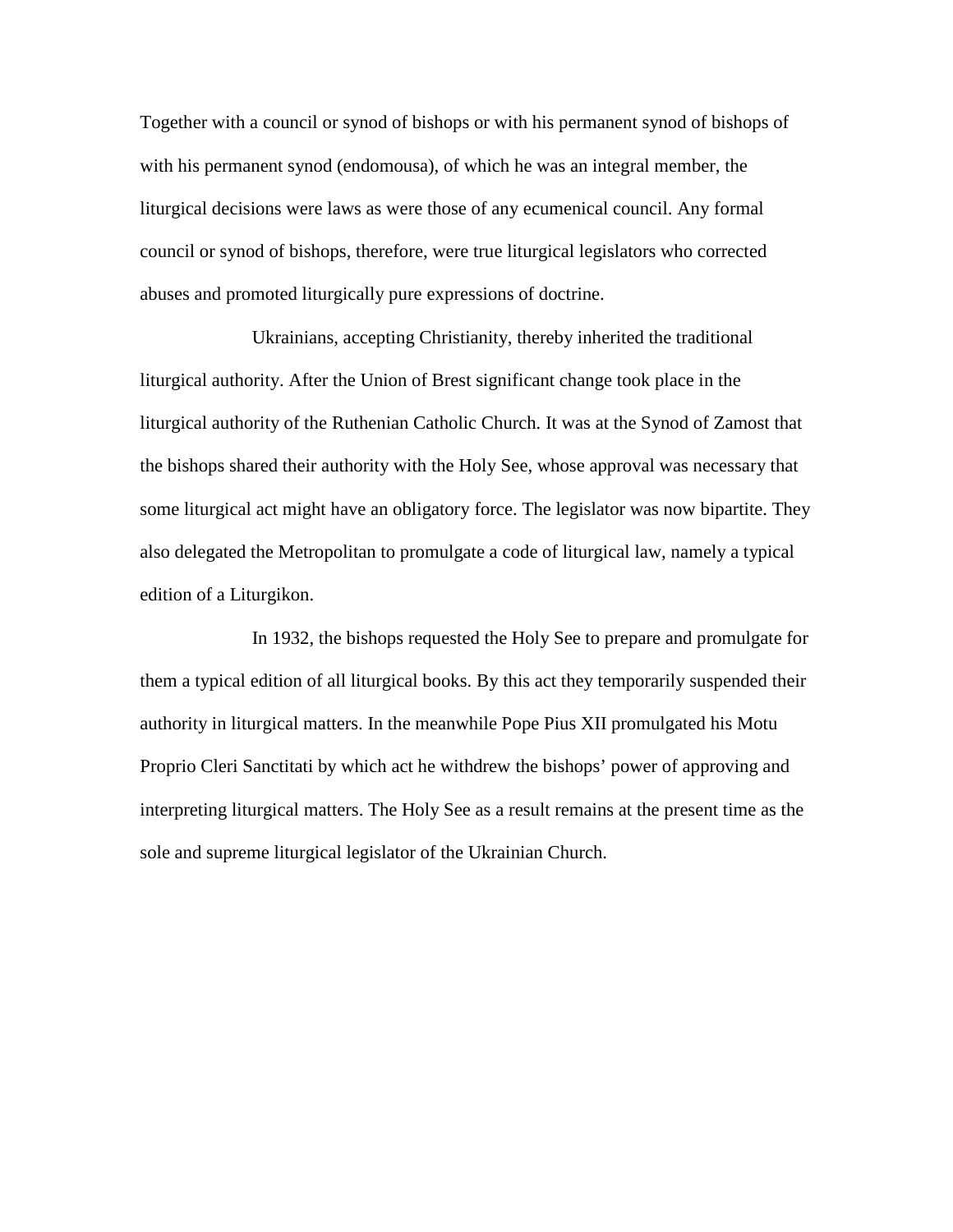### **BIBLIOGRAPHY -----------------------**

## **SOURCES** ---------------

Acta Apostolicae Sedia, XLIX, Commentarium officialis, Romae, 1957.

Acta et Decreta Synodi Provincialis Ruthenorum Galiciae habitae Leopoli anno 1891. (Lviv, 1896).

Agapius and Nicodemus, The Rudder (Pedalion) tr. By D. Cumminge ( Chigago, 1951).

Archeograficheskii Sbornik documenton otnosiiscichsia k istorii Severo-Zapadnoi drevnich akton, t. XII, (Vilna 1900).

Archiv Jugo-Zapadnoi Rosii, (Kiev, 1871) Vol. I.

Archivum S. Congregationis de Prop. Fide (unedited) :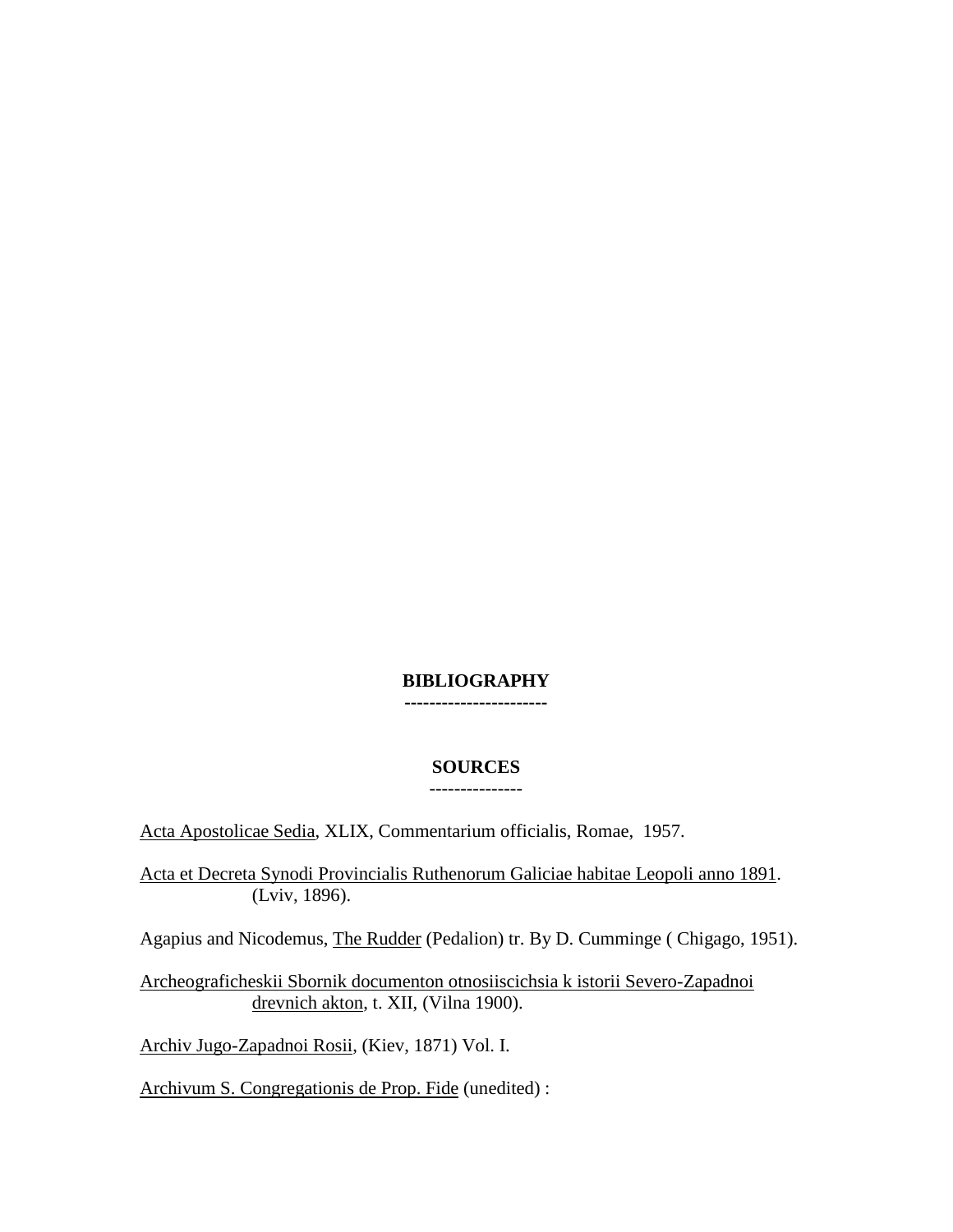Congregazioni Particolari, vol. 29

Scritture Originali Riferite nelle Congregazioni Generali, vol. 876

e. o. (extra-ordinem or supplement) Vol. II, Scritture Riferite nelle Congregazioni Generali Ruthenia, Polonia, Kiovia, Ungria (1658-1668).

Archivum Secretum Vaticanum (unedited):

Archivo della Nunziatura di Varsavia, vol. 70, 99

Archivo della Nunziatura di Polonia, vol. 190

Bouscaren, T., The Canon Law Digest, 4 vols. Through 1958 with supplement through 1961, (5th and 7th printing; Milwaukee, 1949-1958).

Codicia Juris Canonici Fontes, cura Emi. Petri Card. Gasparri editi, 9 vols., (Romae, 1926-1939).

Codificazione Canonica Orientale Fonti, (XVI Fascicoli, Romae, 1933).

Collectanea, seu Instructiones Rescripta pro Apostolicia Missionibus (Romae, 1907).

De Martiniis, R., Juris Pontifici de Propaganda Fide. Para prima complectens bullas, brevia, acta S. Sedis, vols. I-VII, (Rome, 1888).

Denzinger, H., Bannwart, C., Umberg, J., and Rahner, C., Enchiridion Symbolorum Definitionum et Declarationum de Rebus Fidei et Normum. (ed. 30: Freiburg, 1954).

Grumel, V., Les Registes des Actes du Patriarcat de Constantinople, Vol. I (3 fascicules), (Paris, 1932).

Jaffé, Philippus, Regesta Pontificum Romanorum, (Photo-offset, Graz, 1956).

Opicanie Slavcanc`kich Rukopisei (otdil' tretij). Knighi Bohosluzheniia (chast' pervaia). (Moskva, 1869).

Papal Teachings: The Liturgy, comp. by the Monks of Solesmes and tr. By the Daughters of St. Paul, (Boston, 1952).

Pavlov, A.C., and Bénéshevich, V., Ruskaia Istoricheskaia Biblioteka, Vol. VI, Pamiatniki drevne-russkago Kanonichenskago Prava. (Chast' Pervaia) Pamiatniki  $XI - XV$ , (2nd ed., St. Petersburg, 1908).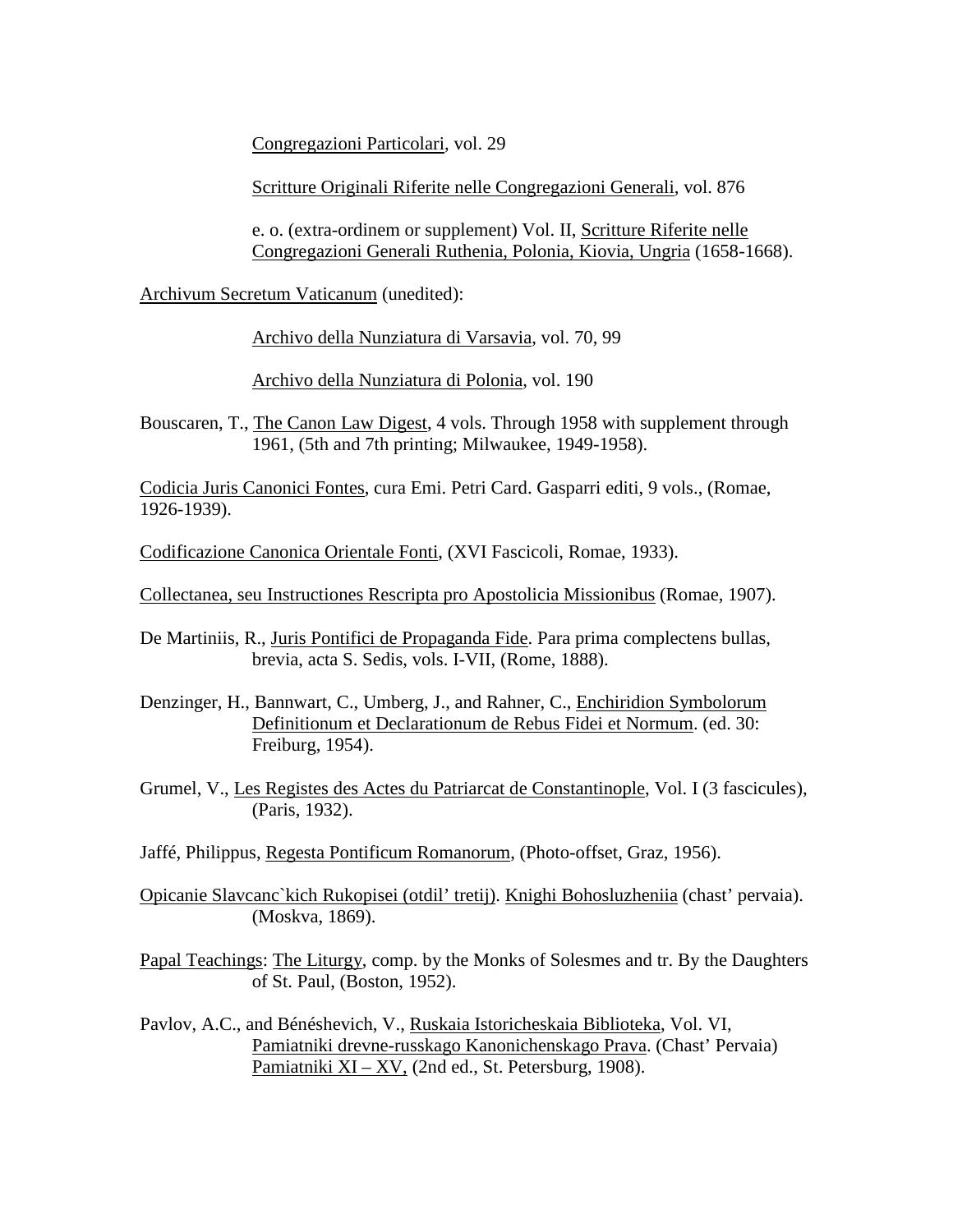- Potthast, A.P., Regesta Pontificum Romanorum inde ab anno post Christum natum MCXVIII (1118) ad annum MCCCIV (1304), 2 Vols. (Photo-offset, Graz, 1957).
- Synodus Provinciale Ruthenorum habita in civitate Zamosciae anno 1720, (Romae, 1724).

Theiner, A., Vetera Monumenta Poloniae, v. III.

Welykyj, A., Documenta Pontificum Romanorum Historiam Ucrainae Illustrantia (1075- 1954), 2 vols. (Romae, 1953).

#### **REFERENCE WORKS**

- Abbo, J.A. and Hannan, J., The Sacred Canons 2 vols. (2nd rev. ed.; New York, 1960).
- Allem, A.K.G., Christian Institutions, (Edinburgh, 1898).
- Ammann, A.M., Storia della Chiesa Russa (Torino, 1948).
- Benz, E., The Eastern Orthodox Church. Its Thought and Life, trans. R. and C. Winston, (New York, 1963).
- Bilanych, Johannes, Synodus Zamostiana, (Analecta OSBM Series II, Sectio I, Vol. VI; Romae, 1960).
- Bocian, J., "De Modificationibus in textu slavico liturgiae S. Joannis Chrysostomi apud Ruthenos subintroductis", Xrysostomika, (Roma, 1908).

Bouix, D., Tractatus de Jure Liturgico, (Parisiis, 1853).

Brightman, J., Liturgies Eastern and Western, Vol. I Eastern Liturgies, (Oxford, 1896).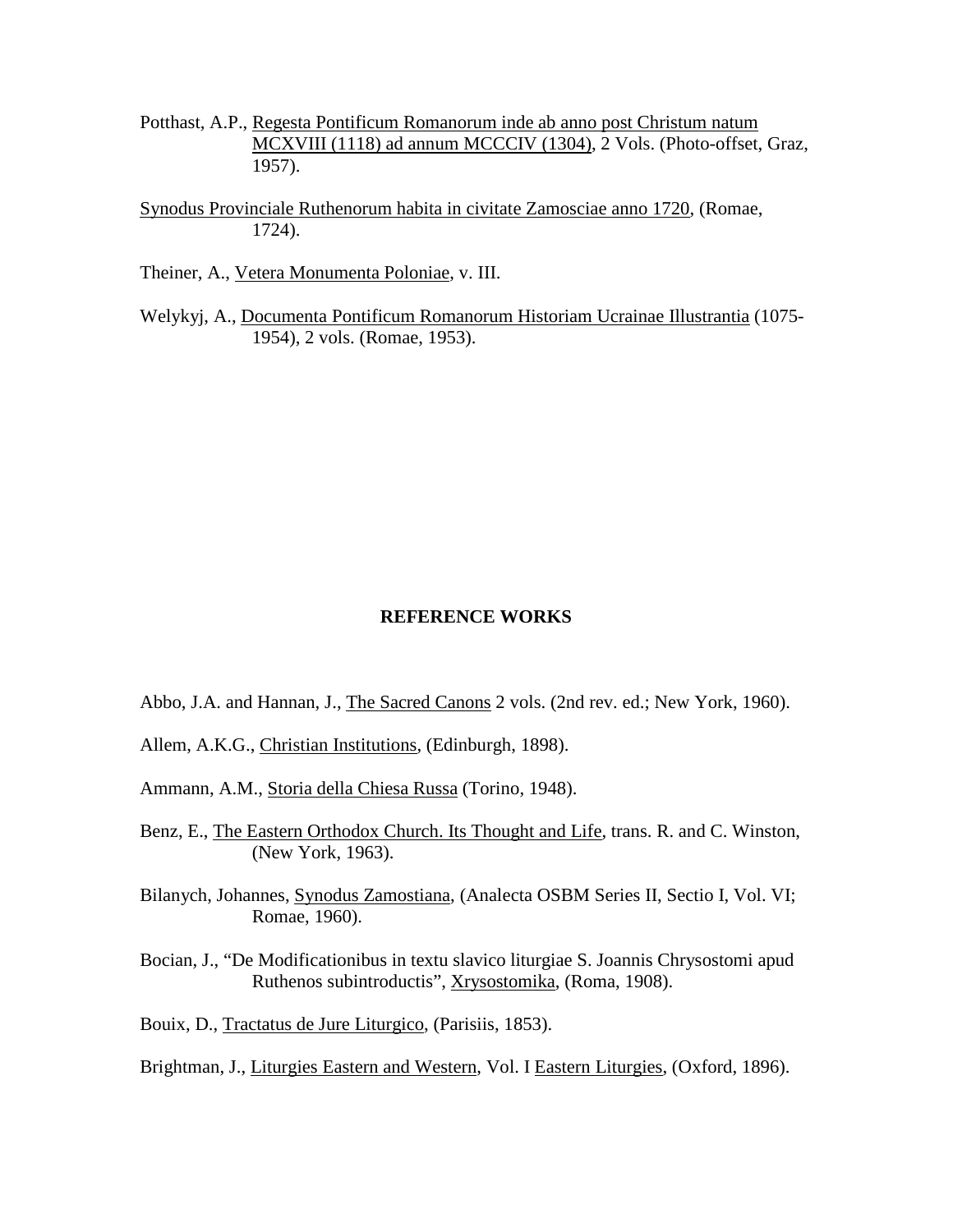- Callewaert, C., Liturgicae Institutuiones, Vol. I: De Liturgia Universim, (ed. 3; Brugis, 1933).
- Chubatij, Mykola (Nicholas), "Ukrainian Metropolitan Sees. Their Formation and Prent Status" A Commemorative Book of the Ukrainian Catholic Metropolitan See, Byzantine Rite, USA, (Philadelphia).

\_\_\_\_\_\_\_\_\_\_ Istoriia Ukrains`koi Tserkvy, (mimeograph; Hirschberg, 1946).

Cicognani, A., Canon Law, tr. by S. O`Hara and F. Bronnan, (2nd rev. ed., Westminster, Md., 1947).

- Dalmais, I.H., Eastern Liturgies, tr. Donald Attwater, (Faith and Fact Books, n. III; London, 1960).
- De Meester, P., "Les Origenes et les Developments du Texte Grec de la Liturgie de S. Jean Chrysostome", Xrysostomika, (Rome, 1908).
- Dix, Gregory, The Shape of the Liturgy, (2 ed. Repr.; London, 1960).
- Duchesne, L., Christian Worship, tr. M.L. McClure, (5th ed. repr.; London, 1956).
- Eisenhofer, L., and Lechner, J., The Liturgy of the Roman Rite, tr. A.J. and E.F. Peeler, (Freiburg, 1960).
- Ensliv, W., "The Emperor and Imperial Administration", Byzantium ed. by N.H. Baynes and H. Moss (Oxford, 19610.

Fortescue, A., The Mass. A Study of the Roman Liturgy, (London, 1930).

The Uniate Eastern Churches, (London, 1923).

Goar, J., Euchologion sive Rituale Graecoru, (Photo-offset; Graz, 1960).

Golubinsky, E., Istoriia Russkoi Tserkvi, 2 vols., (2nd ed.; Moscow, 1901).

Michiels, G., Normae Generales Juris Canonici (Tournai, 1949).

Halecki, Oscar, From Florence to Brest, (1439-1596), (Roma, 1958).

Harasiewicz, N., Annales Ecclesiae Ruthenae, (Leopoli, 1862).

Henry, J.A., The Mass and Holy Communion: Interritual Law, ("The Catholic University of America Canon Law Studies" n. 235; Washington, D.C., 1946)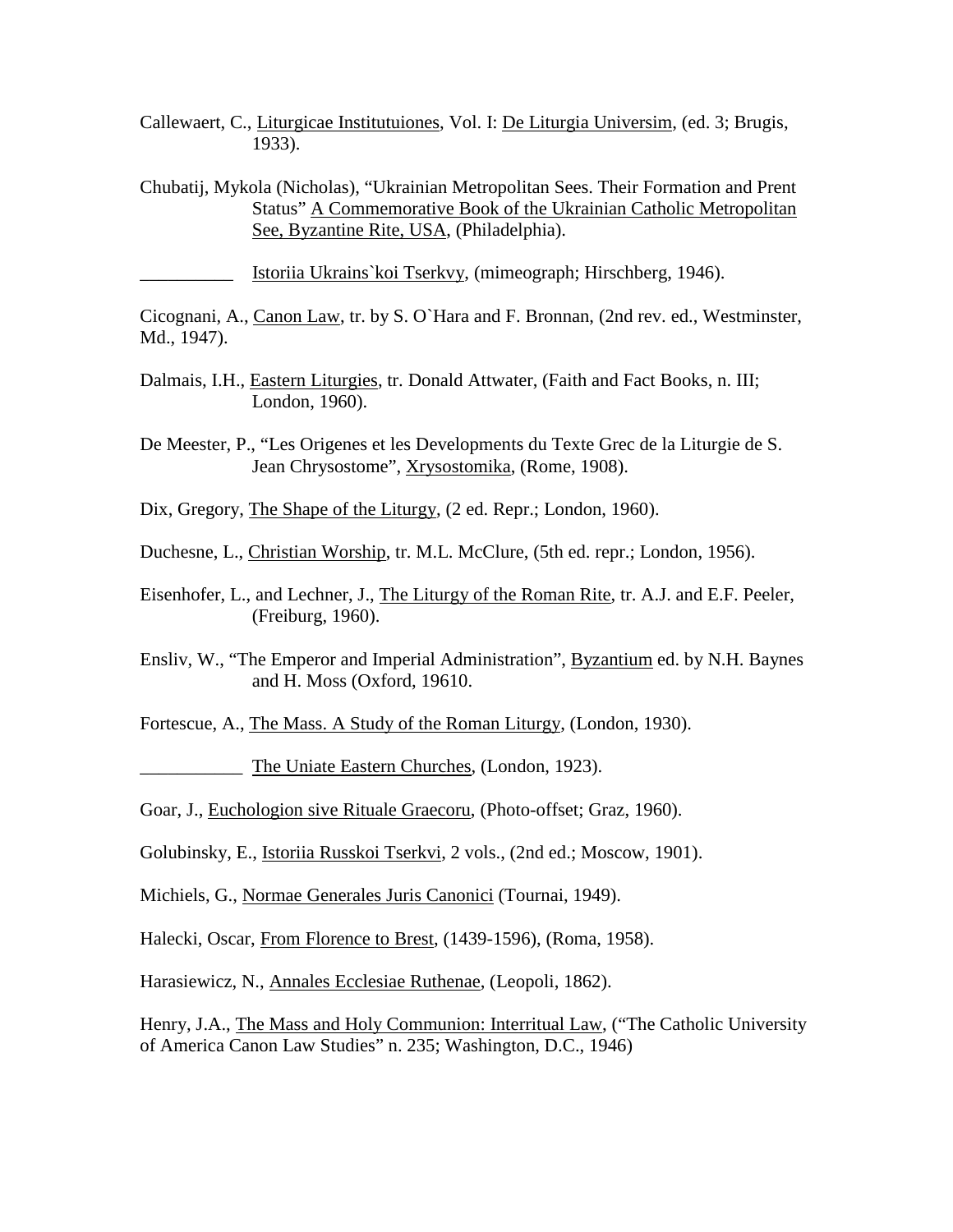- Jungmann, J.A., The Early Liturgy, tr. F.A. Brunner, (Liturgical Studies; Notre Dame Studies; Indiana, 1959).
- Kane, T., The Jurisdiction of the Patriarchs of the Major Sees in Antiquity and in the Middle Ages, ("The Catholic University of America Canon Law Studies", n. 260; Washington, D.C., 1949).
- Kostruba, Theophil, Narysy Z Tserkovnoi Istorii Ukrainy X XIII oho stolittia, (Toronto, 1955).

Krasnoseltzev, N.T., Materialij dlia istorii liturgii sv. Joanna Zlatoustago, (Kazan, 1889).

- Lebreton, I., and Zeiller, J., The History of the Primitive Church, tr. Ernst C. Messenger, (New York, 1949).
- Liturgikon (Recensio Rutena; Roma 1941).
- Luznytsky, Gregory, Ukrainian Church between East and West, (Philadelphia, 1954) in Ukrainian.
- Makary, Mitropolit Moskovsky, Istoriia Russkoi Tserkvi, 4 vols., (3rd ed.; St. Petersburg, 1889).
- Mansvietov, I., Materialij dlia istorii chinonosiigobanica liturgii sv. Joanna Zlatoustago, (Kazan, 1889).
	- \_\_\_\_\_\_\_\_\_\_, Mitropolit Kiprian' v ego liturgicheskoi diiatelnosti, (Moskva, 1882).
- Martimort, A.G., "La Legislation Liturgique", L'Eglise en Prière, Introduction à la Liturgie, ed. by A.G. Martimort (Tourni, 1961).
- Nazarko, Iraneus, Sviatij Volodomyr Velykij: Volodar I Khrystytl' Rusy-Ukrainy, (Roma, 1954).
- O'Connell, J.B., The Celebration of the Mass (London, 1959).
- Oppenheim, Philippus, Institutiones Systematico-Historicae in Sacram Liturgiam, 4 vols. II: Tractatus de Jure Liturgico, (Turin, 1939).
- Ordo Celebrationis Vesperatum, Matutini et Divinae Liturgiae iuxta Recensionem Ruthenorum (Rome, 1944).
- Palmer, W., Origines Liturgicae, (Oxford, 1839), 2 vols.

Pargoire, J., L'Eglise Byzantine de 527 a 847, (Paris, 1905)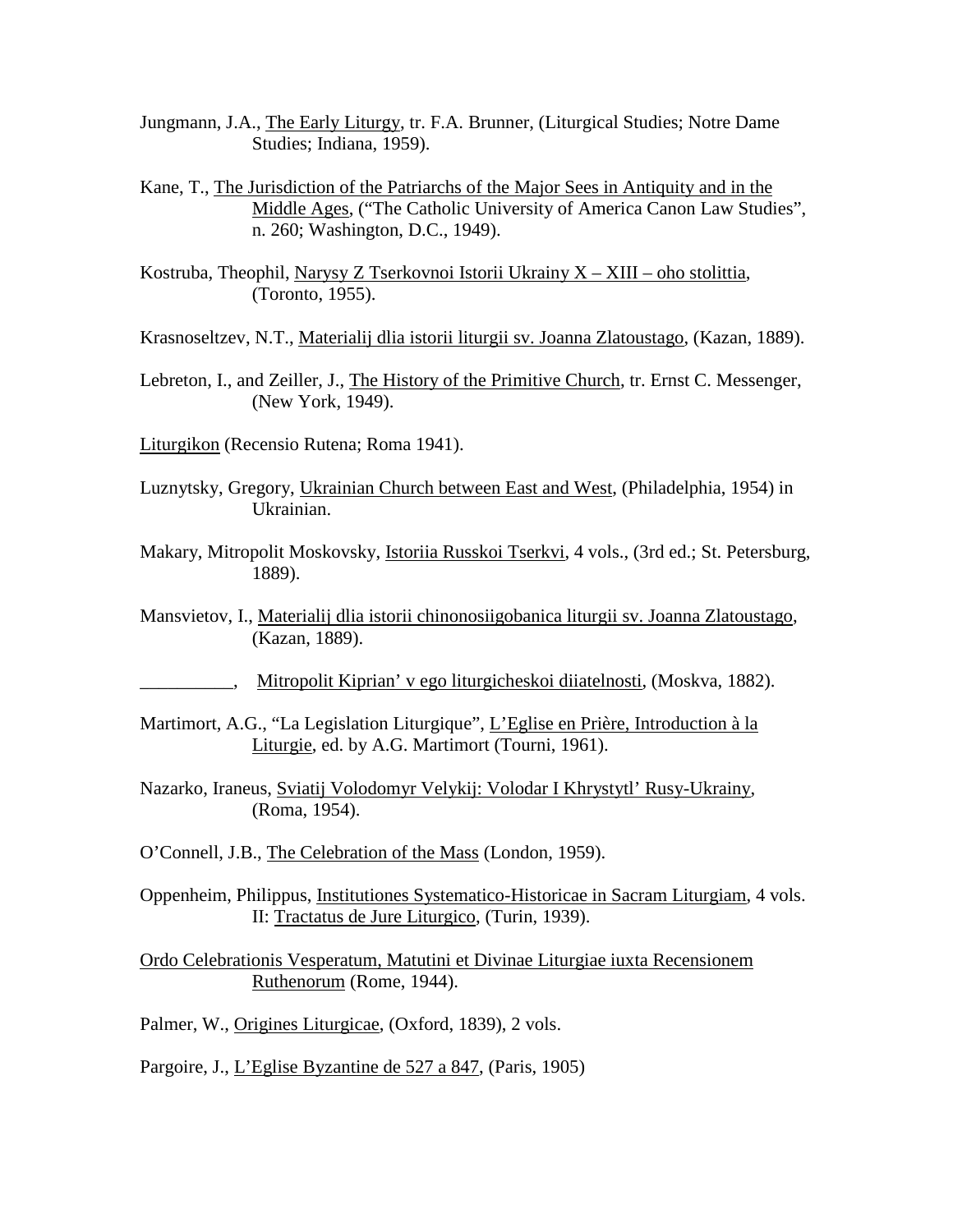- Pelesz, Julian, Geschichte der Union der ruthenischen Kirche mit Rome, 2 vols., (Wien, 1878).
- Petrovski, P. Alexis, "Histoire de la redaction slave de la liturgie de S. Jean Chrysostome", Xrysostomika, (Roma: Pustet, 1908).
- Pospishil, V., Code of Oriental Canon Law: The Law on Persons, (Ford City, Pa., 1960).
	- \_\_\_\_\_\_\_\_\_\_, Interritual Canon Law: Problems in the United States and Canada, (Chesapeake City, Md., 1955).
- Popek, A.S., The Rights and Obligations of Metropolitans, (The Catholic University of America Canon Law Studies", n. 260, Washington, D.C., 1947).
- Praszko, Johannes, De Ecclesia Ruthena Catholica sede metropolitana vacante 1655- 1665, (Rome, 1944).
- Pryselkov, M.D., Ocherki po tserkovno-Politicheskoi ictorii Kievskoi Rusi X-XII v., (St. Petersburg, 1913).
- Raes, A., Introductio in Liturgiam Orientalem, (Romae, 1947).
- Runciman, S., Byzantine Civilization, (New York, 1961).
- Schurat, V., U oboroni Pocievoi Unii (Lviv, 1929).
- Smirnov, C., Drevne-Russkii Duchovnik, (Moscow, 1923)
- Solowij, M., De Reformatione Liturgica Heraclii Lisowsky, (Analecta OSBM Series II, sectio I, Vol. II: Romae, 1959).
- Srawley, J,H., The Early History of the Liturgy, (2nd ed. rev.; Cambridge, 1957).
- Stuart, B., The Development of Christian Worship, (London, 1953).
- The Popes and the Oriental Church, (St. Meinrad's Essays, Vol. II, No. 2 (May) St. Meinard, Ind., 1955).
- Tomaschiwxky, Stephen, Istoriia Tserkvy na Ukrainy (Reprint of Vstup do Istorii na Ukrainy Zapysky C.C.B.B.: t. IV, 1 – 2 Zhovka, 1932 – Philadelphia, 1949).
- Warren, F,F., The Liturgy of the Ante-Nicene Church, (London, 1897).
- Wellesz, E., A History of Byzantine Music and Hymnography (2nd rev. edit.; Oxford, 1961).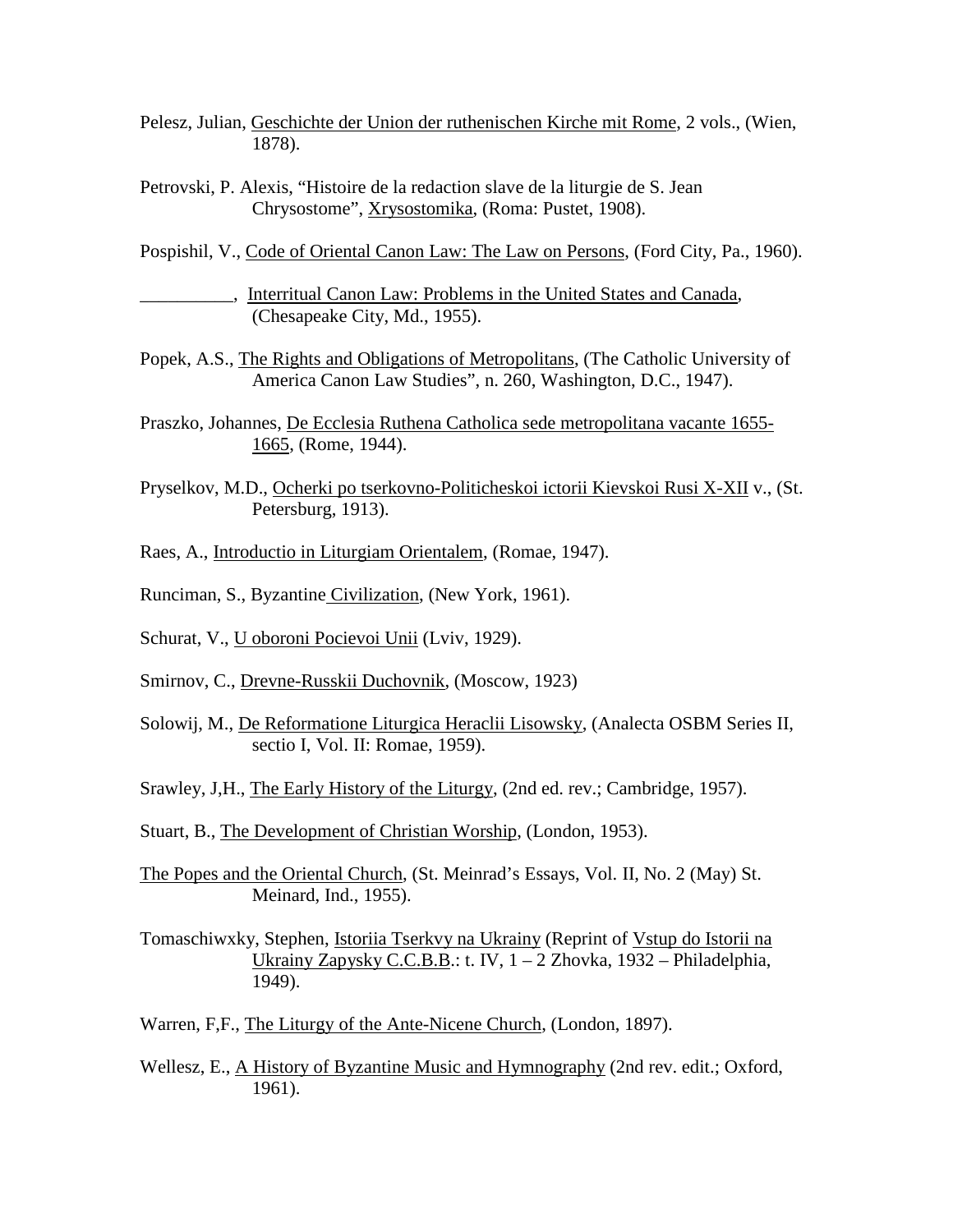Wernz, F.X. – Vidal, P., Ius Canonicum ad Codices Normam Exactum, 7 vols.; in 8, 1923 – 1943: Vol. II, Ius de Personis (3 ed.: Romae, 1943).

Wojnar, Meletius N., De Capitulis Basilianorum, (Analecta OSBM Series II, Section I, Vol. III; Romae, 1954).

#### **ENCICLOPAEDIAS**

Balsamon, In Canonem XVI Concilii Carthaginensis – Migne, Patrologia Graeca, vol. CXXXVIII.

Damascene, St. John, De Fide Orthodoxa, - Migne, Patrologia Graeca, vol. XCVI.

- De Meester, Placidius, "Grecques Liturgies", Dictionaire de Theologie Catholique, Vol. VI, (Paris, 1925).
- Eusebius, Historia Ecclesiastica Migne, Patrologia Graeca, vol. XX.
- Michiels, A., "L'Eveque", Dictionnare Apologetique de la Foi Catholique, Vol. I, (Paris: Gabriel Beauchesne et Cie, Editeurs, 1911).
- Moscus, J., Pratum Spirituale Migne, vol. 87-3.
- Noirot, M., "Liturgique (droit)", Dictionaire de Droit Canonique, vol. VI (Paris: Librairie Letouzey et Ané: 1957).

Ziade, I., "Orientale Messe", Dictionnaire de Theologie Catholique, Vol. XI².

#### **ARTICLES**

- De Vries, G., "La Sede e il Patriarcato Cattolici d'Oriente", Orientalia Christiana Periodica, vol. XXVII, (1961).
- Herman, Emil, "Appunti sul Diritto Metropolico nella Chissa Bizantina", Orientalia Christiana Periodica, Vol. XIII, n. 3-4, (1947).

Hofmann, G. Appendix III, Orientalia Christiana Periodica, Vol. III, (1924-1925).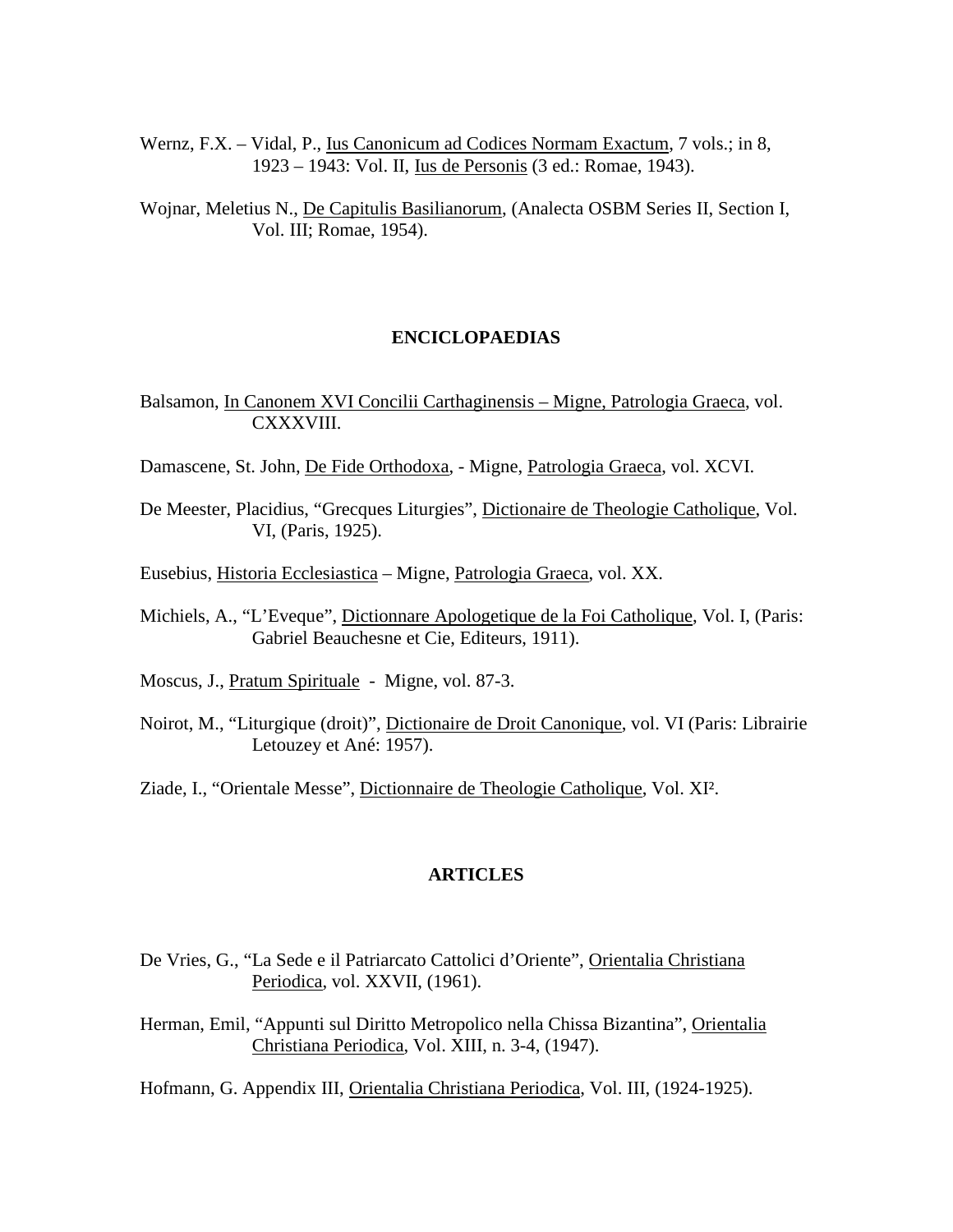- Iscak, Andreas, "De Editions Librorum Liturgicorum in Ritu Byzantino slavico", Acta Conventus Velegradiensis VII, (1937).
- Kostruba, Theophil, "Kyivs'kij Mytropolyt Ivan", Kalendar Ukraine'koi Rodyny, (Toronto, 1950).
- Makary, Metropolit Moskovsky, "Pravila Metropolita Kipriana (1376-1406)', Pravoslavnii Sobisidnik' 1865 chast' vtoraia.
- Raes, P.A., "Le Liturgicon Ruthene Depuis l'Union de Brest", Orientalia Christiana Periodica, vol. VIII, nos. 1 – 2, (Rome, 1942).
- Vernadsky, George, "The Status of the Russian Church during the Firsts Half-Century Following Vladimir's Conversion", The Slavonic and East European Review, vol. XX, (1941).

#### **ABREVIATIONS** -----------------------

- AAS --- Acta Apostolica Sedis
- APF --- Archivum S. Congregationis de Prop. Fide
- ASV --- Archivic Segreto Vaticano
- PG --- Patrologia Graeca
- PL --- Patrologia Latina
- Scritt. Rif. --- Scritture Originali nelle Congregazioni Generali.